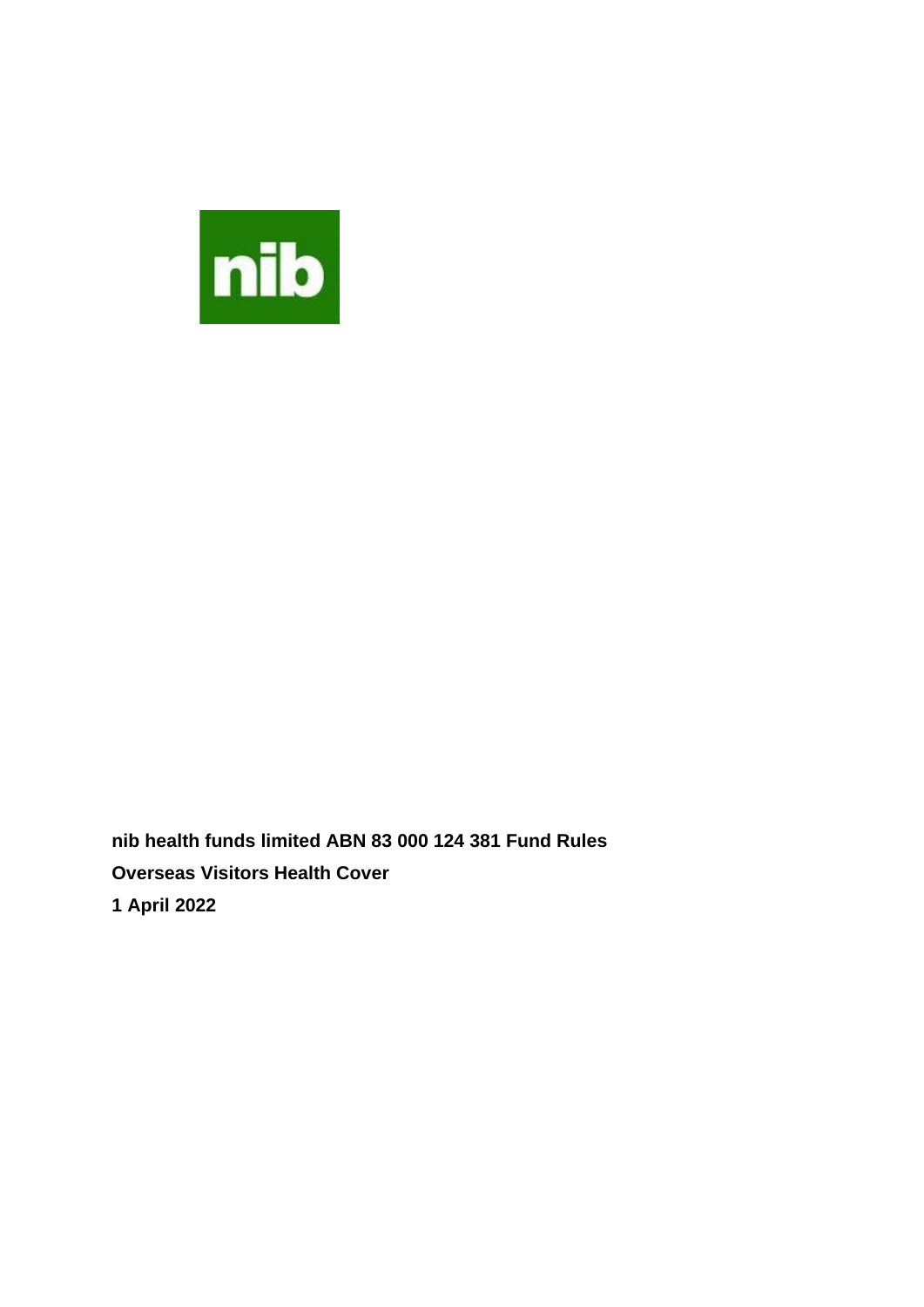# **Table of Contents**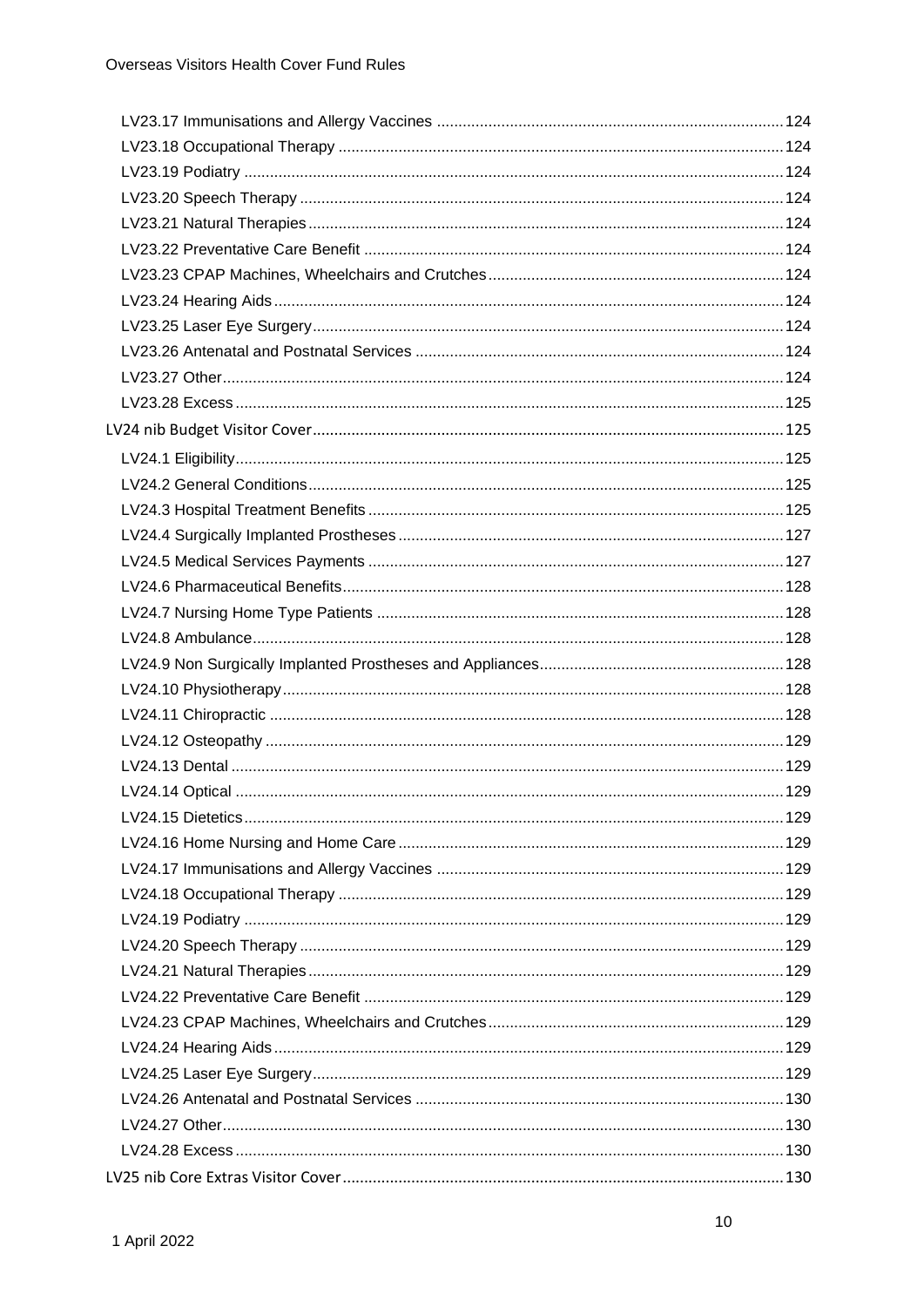# **L SCHEDULE**

# L1 Overseas

The L Schedule Overseas includes the following Schedules:

LV - Overseas Visitors Health Cover

# <span id="page-10-0"></span>LV1 Table Name or Group of Table Names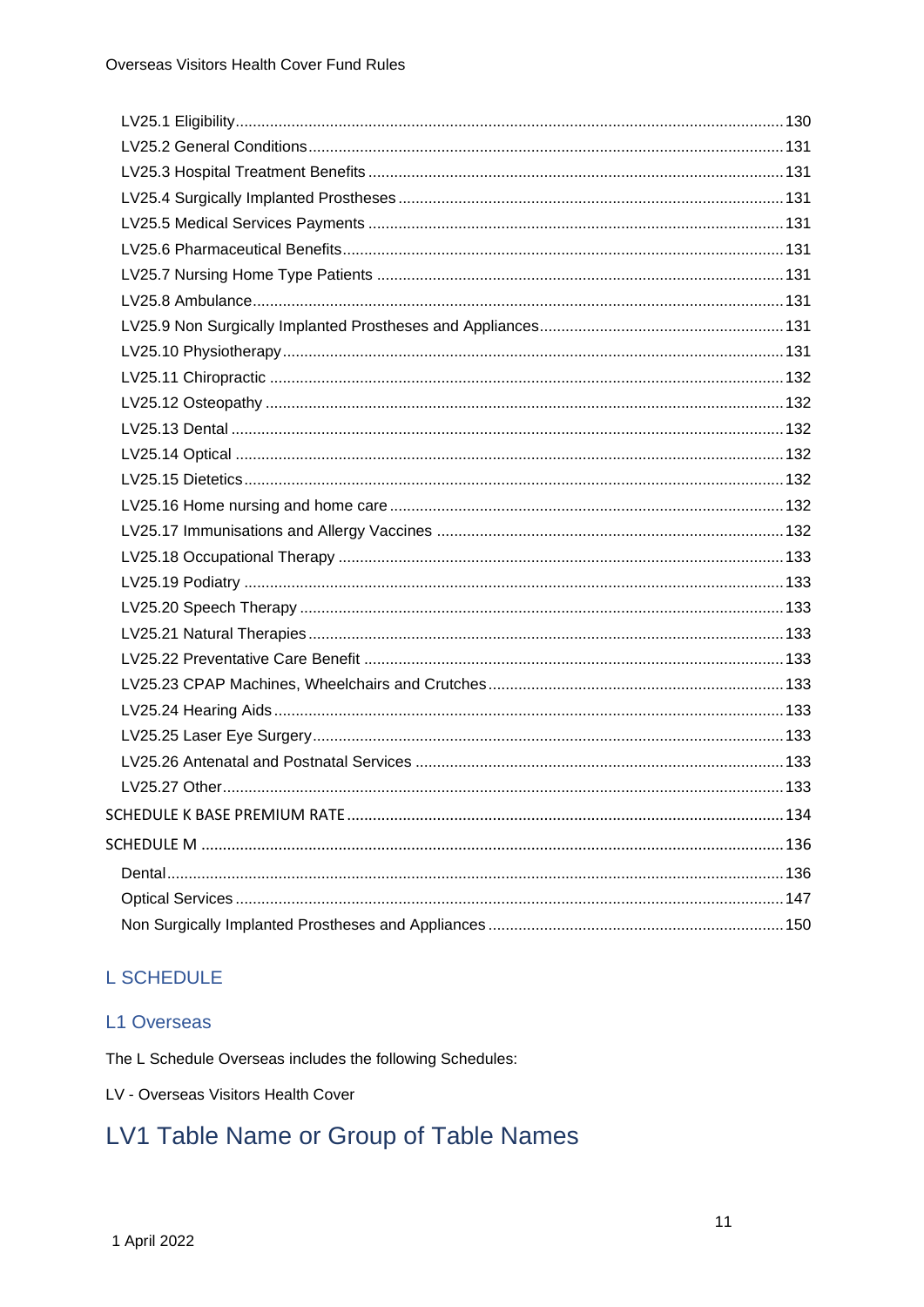### This table includes the following Products:

LV10. Executive Top Visitor Cover Singles LV11. Executive Top Visitor Cover Couples and Families LV12. Top Visitor Cover Singles LV13. Top Visitor Cover Couples and Families LV14. Mid Visitor Cover LV15. Basic Visitor Cover LV16. Budget Visitor Cover LV17. Value Plus LV20. nib United Gold Visitor Cover LV22. Visitor Cover LV23. nib Basic Visitor Cover LV24. nib Budget Visitor Cover LV25. nib Core Extras Visitor Cover

# <span id="page-11-0"></span>LV2 General Conditions

# <span id="page-11-1"></span>LV2.1 Interpretation and Definitions

# In this Schedule:

- 1. Words and phrases commencing with capital letters are defined in Rule LV2.1 (Interpretation and Definitions).
- 2. Unless otherwise specified, the definitions in Rule LV2.1 (Interpretation and Definitions) apply throughout the Schedule.
- 3. The definitions in Rule LV2.1 (Interpretation and Definitions) apply only to Schedules: LV10 (Executive Top Visitor Cover Singles), LV11 (Executive Top Visitor Cover Couples and Families), LV12 (Top Visitor Cover Singles), LV13 (Top Visitor Cover Couples and Families), LV14 (Mid Visitor Cover), LV15 (Basic Visitor Cover), LV16 (Budget Visitor Cover), LV17 (Value Plus), LV20 (nib United Gold Visitor Cover), LV22 (Visitor Cover). LV23. nib Basic Visitor Cover LV24. nib Budget Visitor Cover LV25. nib Core Extras Visitor Cover
- 4. Where a word or phrase is defined, its other grammatical forms have a corresponding meaning.
- 5. Where not defined, words and expressions are intended to have their ordinary meaning.
- 6. Headings are for convenience only and do not affect interpretation.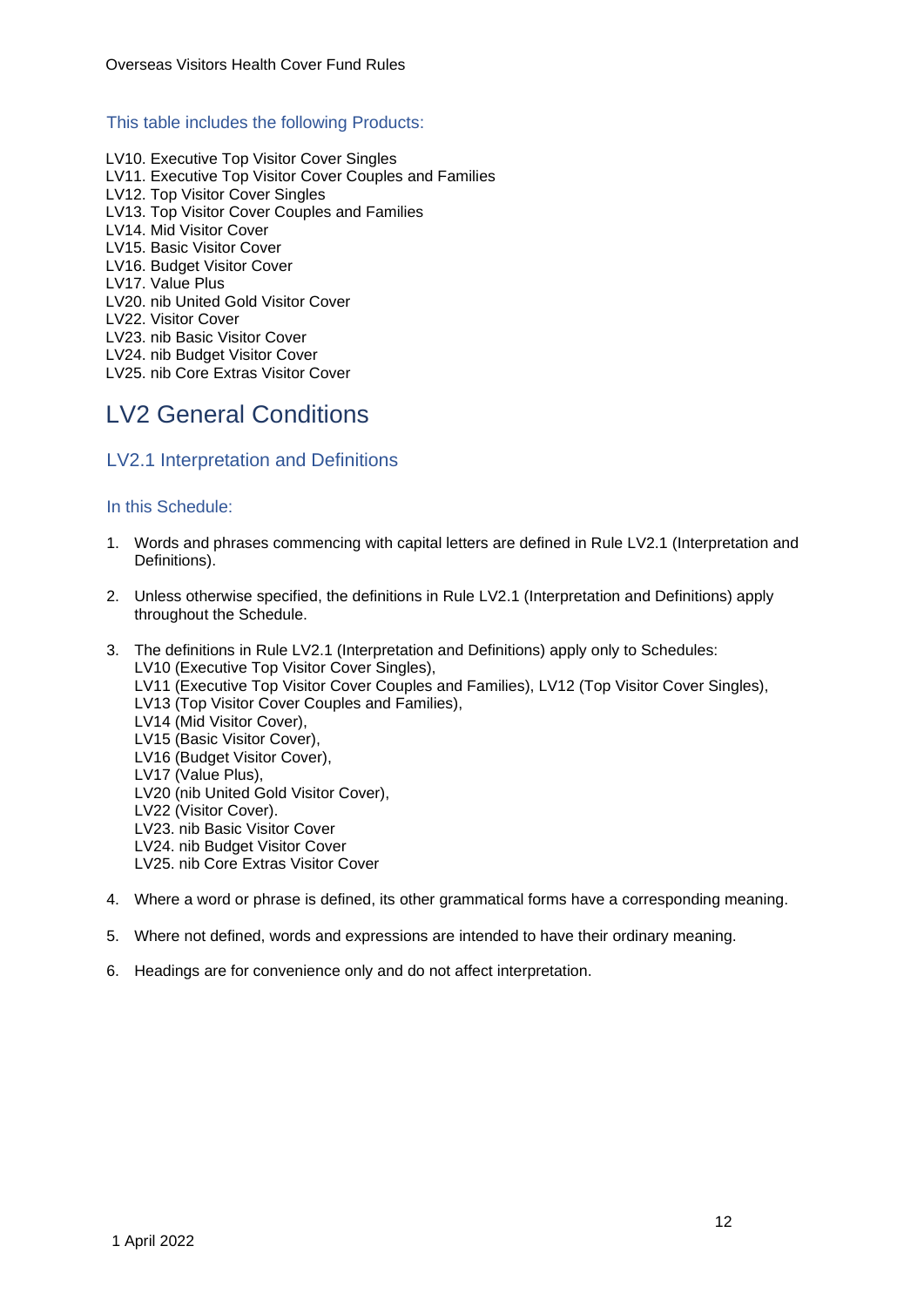- 7. The singular includes the plural and vice versa.
- 8. A reference to any legislation or a provision of legislation includes all amendments, consolidations or replacements and all regulations or instruments issued under it.
- 9. A reference to the word 'include' in any form is not a word of limitation.

### **Definitions**

**"Accident"** means an event leading to bodily injury caused solely and directly by violent, accidental, external and visible means and resulting solely, directly and independently of any other cause, unless otherwise defined in the Schedules.

"**Act"** means the *Private Health Insurance Act 2007* and any regulations or rules made pursuant to that Act.

**"ADA Schedule"** means the Schedule of Dental Services published by the Australian Dental Association Incorporated, as updated from time to time.

**"Acupuncture"** means General Treatment that is: approved by nib/IMAN; and provided during a Consultation with a Provider who is recognised by nib/IMAN as an acupuncturist.

**"Administration Fee"** means a fee charged by nib/IMAN for the cancellation of a Policy that has not been in place for a minimum period. The fee is deducted from the refund amount of any Excess Premiums on the Policy at the date of cancellation.

**"Admitted Patient" or "In-Patient"** means a person who is formally admitted to a Hospital for the purposes of Hospital Treatment. Treatment received in an Emergency Room of a Hospital without a formal admission does not qualify the patient as an Admitted Patient*.*

**"Adult"** has the meaning given in the Act and means a person who is not a Dependant Child.

**"Ambulance Services"** means the charge for transport provided by or under an arrangement with an approved State or territory ambulance service when determined by a treating doctor as Medically Necessary for admission to Hospital or for Emergency Treatment as outlined within the Schedules.

**"Annual Limits"** means the maximum amount of Benefits payable for a specific good or service, or category of good or service, in a Policy Year, as set out in the Schedules.

**"Antenatal Services"** means Benefits are paid on Antenatal classes provided by a Hospital, registered midwife or physiotherapist in a private practice. Antenatal and postnatal services do not have a Medicare Benefits Schedule (MBS) item number. They are payable under the Extras component where applicable.

Treatment for Antenatal and Postnatal services must be:

- (a) approved by nib/IMAN; and
- (b) provided during a Consultation with a Provider who is recognised by nib/IMAN as either a Hospital, registered midwife, lactation consultant or physiotherapist in a private practice.

**"Assisted Reproductive Services"** means services provided by an infertility specialist and include but are not limited to In Vitro Fertilisation (IVF), Zygote Intrafallopian Transfer (ZIFT), Gamete Intrafallopian Transfer (GIFT), Cryopreserved Embryo Transfer, Intracytoplasmic Sperm Injection (ICSI) and Ovum Microsurgery.

**"Australian Resident Health Insurance (ARHI)"** means Health Insurance for permanent residents of Australia that also have full cover with Medicare. These products offer additional services not covered with Medicare such as treatment in a Private or Public Hospital, dental and physiotherapy. Public Hospitals have long waiting lists if requiring non-emergency treatment.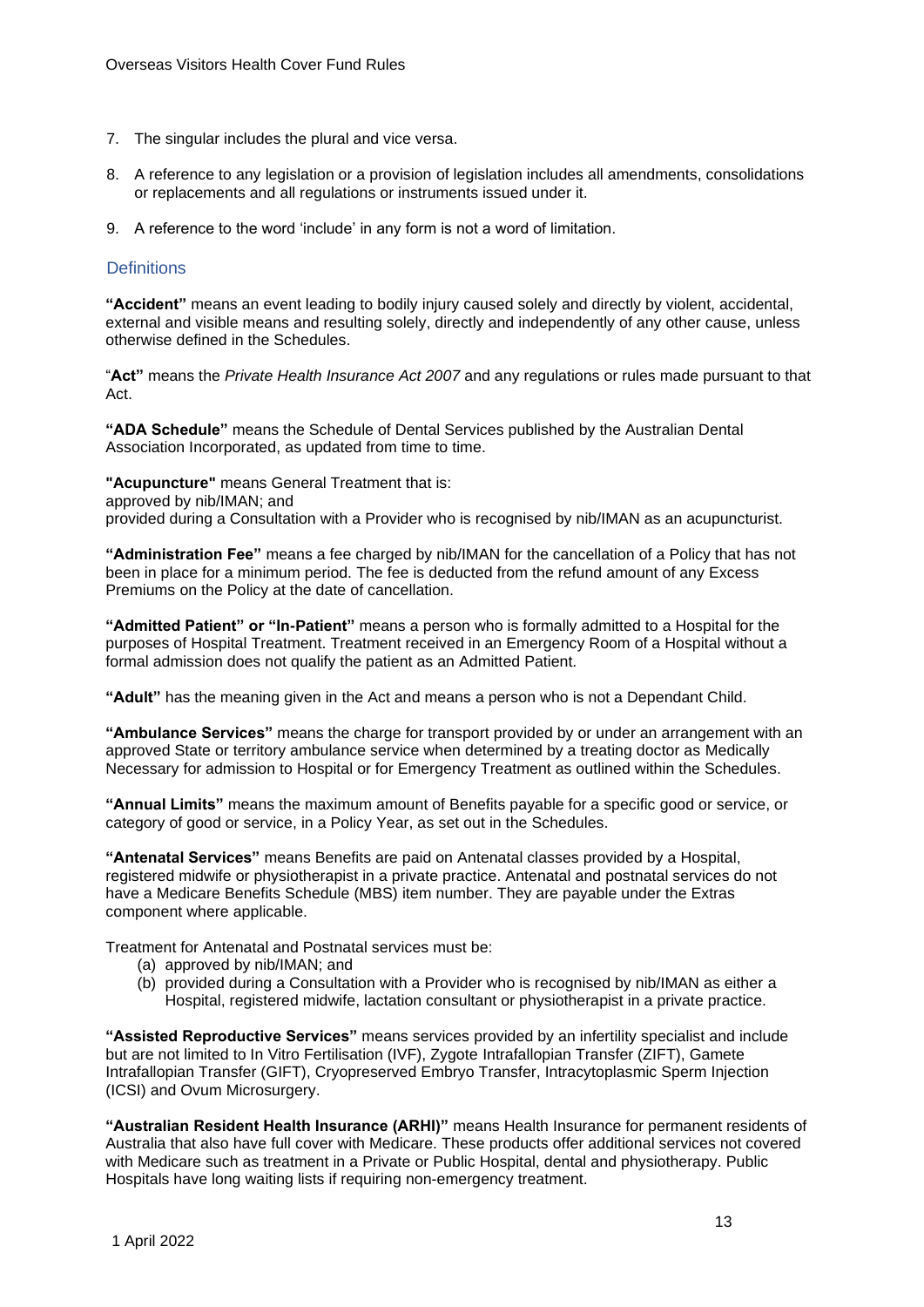**"Benefits"** means an amount of money payable from the Fund to or on behalf of an OVHC Insured Person, in respect of approved expenses incurred by an Insured Person for Treatment, in accordance with the Schedule.

**"Calendar Year"** means the period from 1 January to 31 December.

**"Chiropractic"** means General Treatment that is:

- (a) approved by nib/IMAN; and
- (b) provided during a Consultation by a Provider who is recognised by nib/IMAN as a chiropractor.

**"Claim"** means a claim for the payment of Benefits which complies with these Rules.

**"Claimable Hospital Expenses"** means expenses incurred for Hospital Treatment in respect of which a Benefit is payable.

**"Compensation"** means an entitlement or a potential entitlement to receive compensation or damages (including a payment in settlement of the claim for compensation or damages) in respect of any Condition.

**"Condition"** includes any illness, injury, ailment, disease or disorder for which Treatment is sought.

**"Consultation"** means an attendance on an Insured Person by a Provider in a manner approved by nib/IMAN.

**"Continuous Hospitalisation"** has the meaning given to it in Rule LV2.16.10 (Continuous Hospitalisation).

**"Contracted rate"** means the rate negotiated by nib/IMAN with Private Hospitals which have agreements with us. There will be minimum out-of-pocket expenses for customers attending nib/IMAN agreement Private Hospitals.

**"Contribution Group"** means a group of Policy Holders approved by nib/IMAN for the purposes of Rule LV2.11.3 (Contribution Groups).

**"Cosmetic Surgery"** means surgery performed to improve the appearance, rather than for medical reasons.

**"Couples Policy"** means a Policy where the Insured Persons are:

- (a) the Policy Holder and their Partner (both Adults), or
- (b) the Policy Holder (an Adult) and one of their Dependent Children; or
- (c) for LV20 (nib United Gold Visitor Cover) the Policy Holder and their Partner (both Adults).

**"Default Benefits"** means, in relation to Hospital Treatment, the minimum amount of Benefits that a private health insurer would have been required to pay under the Act (Cth) and associated Rules, if that Hospital Treatment was received by a person covered under a complying health insurance policy, and in a Hospital that does not have an agreement with the insurer.

**"Dental Practitioner"** means a person registered or licensed to practice as a dental practitioner under a law of a State or Territory that provides for the registration or licensing of dental practitioners or dentists.

**"Dental Treatment and Dental Service"** means General Treatment that is:

- (a) approved by nib/IMAN; and
- (b) provided during a Consultation by a Provider who is recognised by nib/IMAN as a Dental **Practitioner**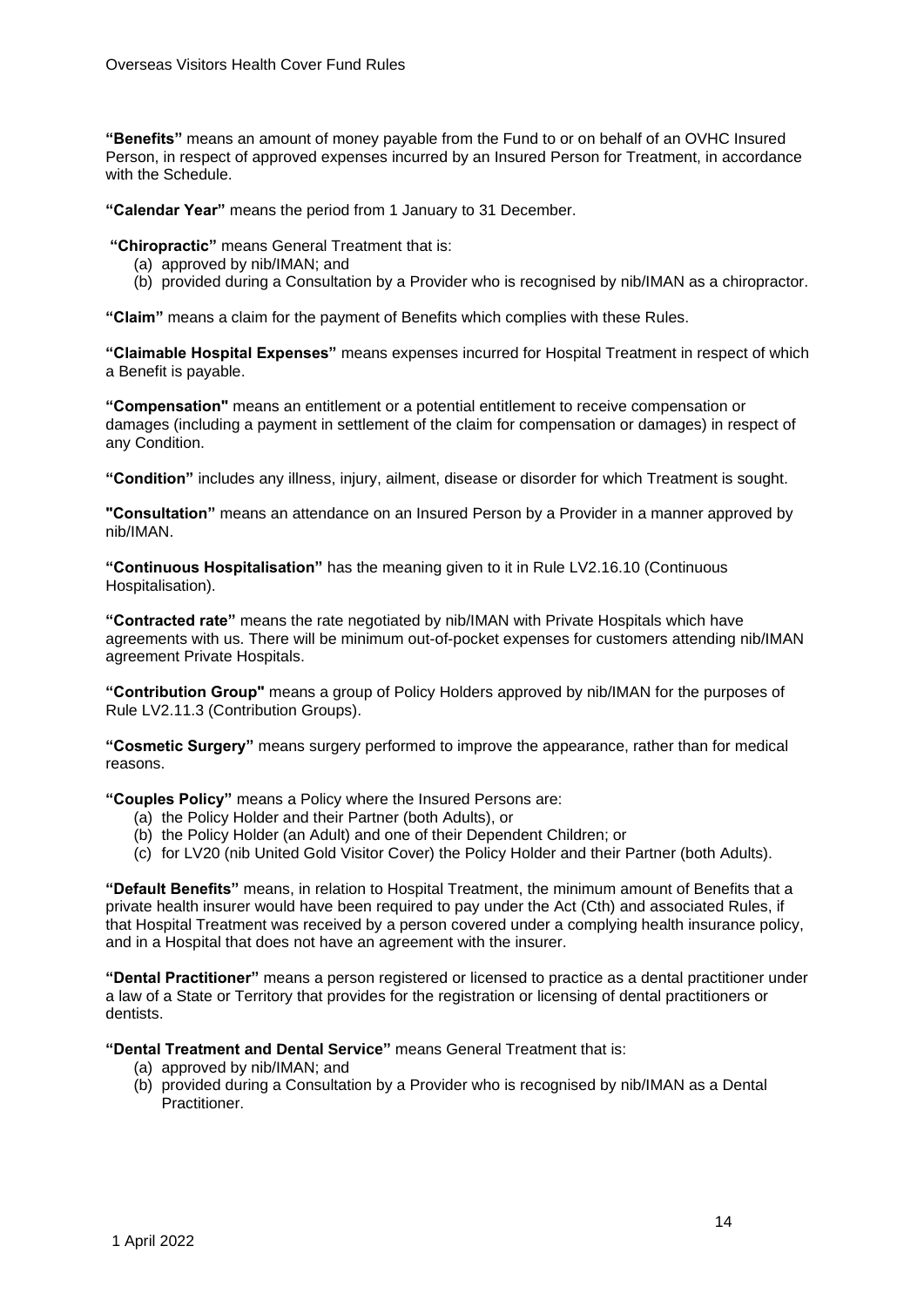**"Dependant"** means a person who is not a Policy Holder and who:

- (a) is accompanying the Policy Holder on the same visa; and
- (b) living at home with the Policy Holder; and
- (c) is a Partner of a Policy Holder; or
- (d) is a Dependant Child of a Policy Holder; or
- (e) is a Student Dependent of a Policy Holder.

**"Dependant Child"** (unless otherwise stated in the individual product schedule) means a person who is not a Policy Holder or their Partner and who:

- (a) is accompanying the Policy Holder on the same visa; and
- (b) is living at home with the Policy Holder; and
- (c) is a natural, step, foster or adopted child of the Policy Holder and/or their Partner; and (d)
- (d) is aged under 21 years.

**"DHA"** means the Department of Home Affairs who is responsible for policing Visa Condition 8501.

**"Dietary advice"** means General Treatment that is:

- (a) approved by nib/IMAN; and
- (b) provided during a Consultation by a Provider who is recognised by nib/IMAN as a dietician or nutritionist.

### **"Eligible Medical Providers"** means:

- (a) A recognised specialist, consultant physician or general practitioner; or
- (b) Being in an approved placement under Section 3GA of the *Health Insurance Act 1973*; or
- (c) A temporary resident doctor with an exemption under s19AB of the *Health Insurance Act 1973*  who is working in accord with that exemption.

**"Eligible Non Medical Providers"** means allied health professionals, dentists and dental specialists who:

- (a) are registered or hold a licence under relevant State or Territory legislation to provide the General Treatment sought;
- (b) are professionally qualified, or a member of a professional body recognised by nib/IMAN;
- (c) are in private practice; and
- (d) satisfy any other criteria reasonably required by nib/IMAN for nib/IMAN to pay Benefits for General Treatment provided by the Provider.

**"Emergency Room"** means a department in a medical treatment facility, specialising in acute care of patients who present without prior appointment, either by their own means or by ambulance. It is also known as emergency department (ED), accident & emergency (A&E) or casualty department. An Emergency Room is usually found in a Hospital or other primary care centre.

**"Emergency Treatment"** means treatment provided for a Life Threatening Illness or Injury, which requires immediate medical attention, action or remedy.

"**Excess**" means the amount a Policy Holder elects to pay for Claimable Hospital Expenses before a Benefit is paid unless otherwise specified in the Schedules. An Excess is payable in each Calendar Year.

**"Excess Premiums"** means any Premiums paid beyond the date of cancellation or termination of the Policy and referred to in Rule LV2.8 (Termination of OVHC Policy)

**"Exercise Physiology"** means General Treatment that is:

- (a) approved by nib/IMAN; and
- (b) provided during a Consultation with a Provider who is recognised by nib/IMAN as an exercise physiologist.

**"Ex-gratia Payment"** means an amount of money payable from the Fund to or on behalf of an OVHC Insured Person, out of goodwill as a discretionary payment in respect of expenses incurred by an Insured Person for Treatment that is not in accordance with the Rules.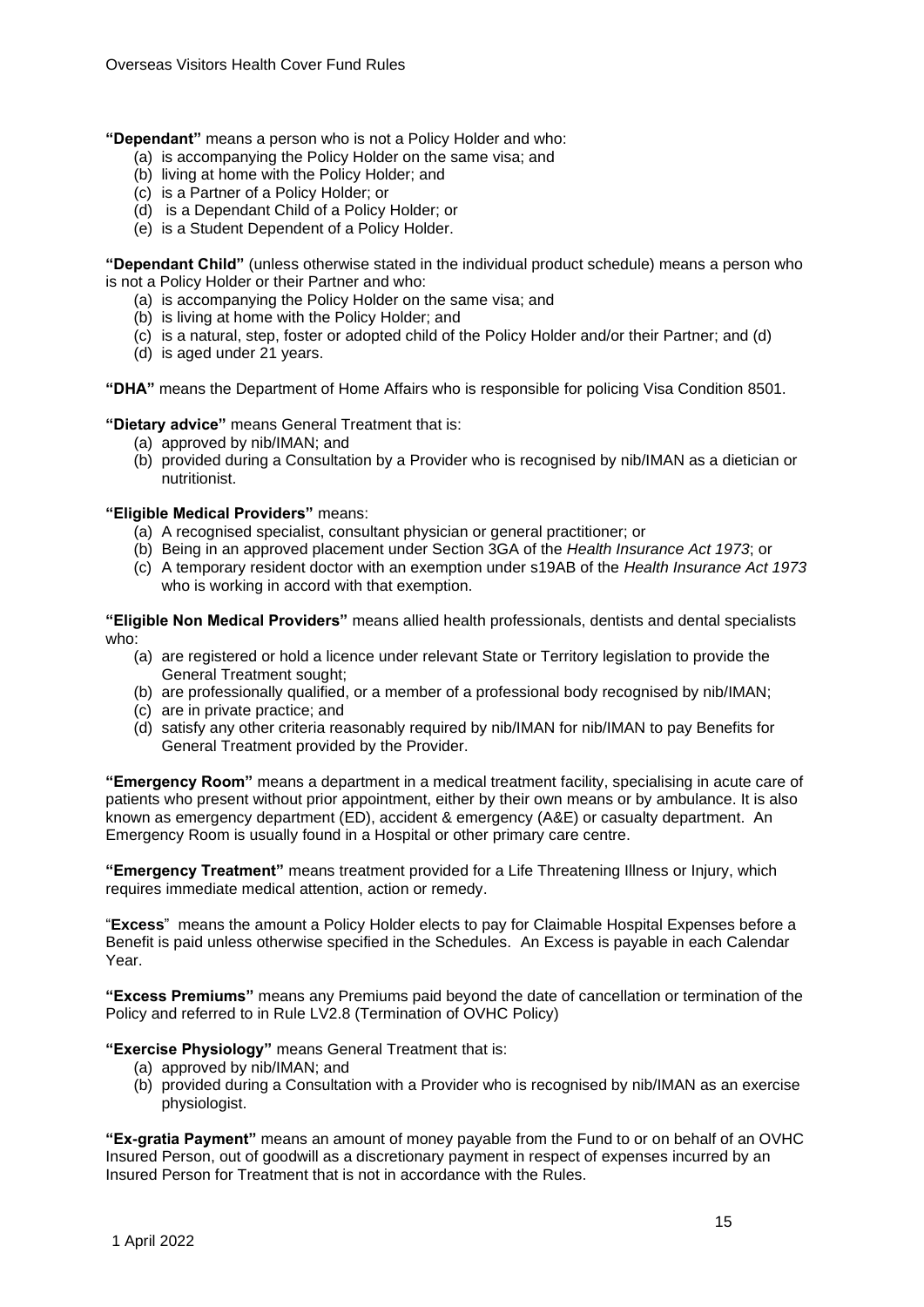**"Family Policy"** means a Policy where the Insured Persons are:

- (a) the Policy Holder and their Partner (both Adults) and one or more of their Dependants listed in the visa; or
- (b) the Policy Holder (an Adult) and one or more of their dependents listed in the visa; or
- (c) for LV20 (nib United Gold Visitor Cover) the Policy Holder and their Partner (both Adults) and one or more Dependent Children listed in the visa; or
- (d) for LV22 (Visitor Cover), the Policy Holder and their Partner (both Adults) and one or more Dependent Children listed in the visa but excluding Student Dependents).

**"Fund"** means the health Benefits fund established by nib, of which nib/IMAN is a part.

**"Gazetted Rates"** means, in relation to Hospital Treatment, the rates for treatment provided in a Public Hospital to an ineligible patient as determined or recommended by the Department of Health in the State or Territory in which the treatment is provided.

**"General Product"** means a Product for General Treatment (Extras).

**"General Treatment"** means Treatment (including the provision of goods or services) that is intended to manage or prevent a Condition and is not Hospital Treatment.

**"Holder"** has the meaning given under the Act.

**"Hospital"** means a facility for which a declaration under section 121-5(6) of the Act is in force.

**"Hospital Product"** means a Product which includes Benefits for fees and charges for:

- (a) some or all Hospital Treatment; and
- (b) some or all associated professional services rendered to a Patient receiving Hospital Treatment and include Combined Products.

**"Hospital Treatment"** means hospital treatment as defined in Section 121-5 of the Act.

**"Immunisations"** means vaccines that are listed on the National Immunisation Schedule.

**"Ineligible Patient"** means a person who is:

- (a) not an Australian resident; and
- (b) not eligible for Medicare Benefits.

**"In-Patient"** has the same meaning as "Admitted Patient".

**"Insured Person"** means the Policy Holder and any person who is insured under the Policy (including Adults and Dependant Children).

**"International Workers Health Insurance" (iwhi)** means Health Insurance for Overseas Visitors who are not covered by Medicare or have limited coverage with Medicare through a Reciprocal arrangement.

#### "**Life Threatening Illness or Injury" means**

- (a) a risk of serious sickness, disability or death requiring urgent assessment and/or resuscitation;
- (b) suspected acute organ or system failure;
- (c) an illness or injury where the function of a body part is acutely threatened;
- (d) psychiatric incident whereby the health of the patient or other people is at immediate risk;
- (e) severe pain where the function of a body part or organ is suspected to be acutely threatened;
- (f) acute haemorrhaging requiring urgent assessment and treatment; or
- (g) a condition that requires immediate admission to avoid imminent morbidity or mortality.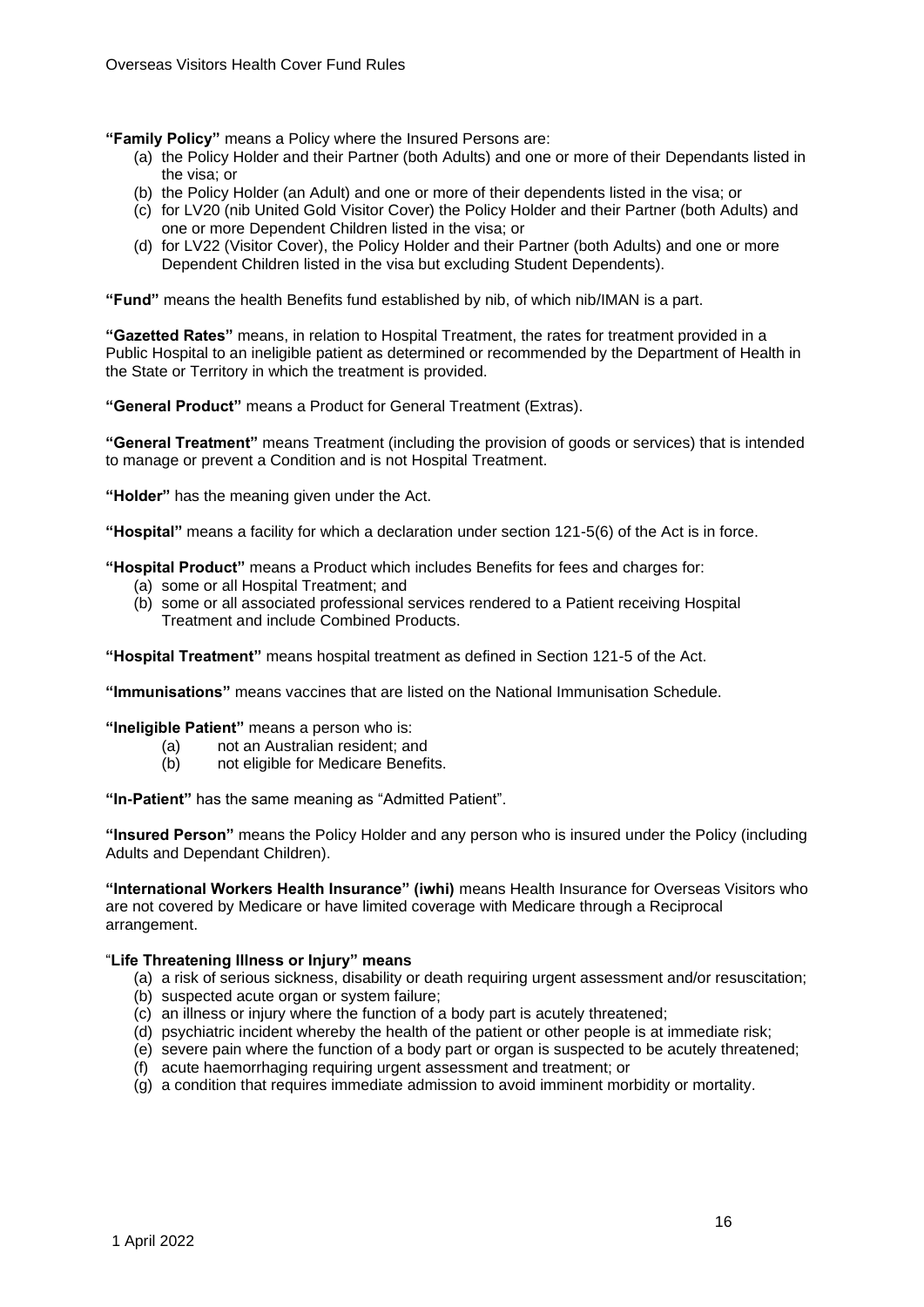**"Lower Benefits"** means that benefits on applicable Products are reduced for the following services (a) Gastric banding & obesity surgery

- (b) Psychiatric treatments if admitted to Hospital
- (c) Palliative care
- (d) Pregnancy and birth related services.

For Hospital In-Patient Treatment, benefits are reduced to the rate determined by the relevant State and Territory Health Authority, and In- and Out-Patient medical expenses are reduced to the Medicare Benefits Schedule Fee.

**"Medically Necessary"** means Treatment that an Eligible Medical Provider or Eligible Non Medical Provider, exercising prudent clinical judgment, would provide to an Insured Person for the purpose of evaluating, diagnosing or treating a Condition and that are:

- (a) in accordance with the generally accepted standards of medical practice;
- (b) clinically appropriate in terms of type, frequency, extent, site and duration, and considered effective for the Insured Person's Condition;
- (c) not primarily for the convenience of the Insured Person or the Eligible Medical Provider or Eligible Non Medical Provider and
- (d) not more costly than an alternative service at least as likely to produce equivalent therapeutic or diagnostic results.

**"Medicare Benefits Schedule" (MBS)** means the schedule set by the Commonwealth Government for the purpose of paying Medicare Benefits.

**"Medicare Benefits Schedule Fee"** means the amount set under the Medicare Benefits Schedule.

**"Membership Year"** means a period of twelve months starting from the start date of cover with nib/IMAN, or from the anniversary of that date.

**"MIMS"** is information on Australian prescription medicines that is used by health care providers.

**"Natural Therapies"** means General Treatment that is:

- (a) approved by nib/IMAN;
- (b) listed as a Natural Therapy treatment in the Schedules; and
- (c) provided during a Consultation with a Provider who is recognised by nib/IMAN as to provide natural therapy treatment.

**"Naturopathy"** means General Treatment that is:

- (a) approved by nib/IMAN; and
- (b) provided during a Consultation with a Provider who is recognised by nib/IMAN as a naturopath.

**"nib/IMAN Agreement Private Hospital"** means a Hospital which nib has entered into a Hospital Purchaser Provider Agreement. This agreement covers all nib subsidiaries including nib/IMAN.

**"nib First Choice"** is the name and branding of the nib Preferred Provider network.

**"nib Preferred Provider"** means a Provider who has entered an agreement with nib to be part of its Preferred Provider network, nib First Choice

**"Occupational Therapy"** means General Treatment that is:

- (a) approved by nib/IMAN; and
- (b) provided during a Consultation with a Provider who is recognised by nib/IMAN to provide occupational therapy treatment.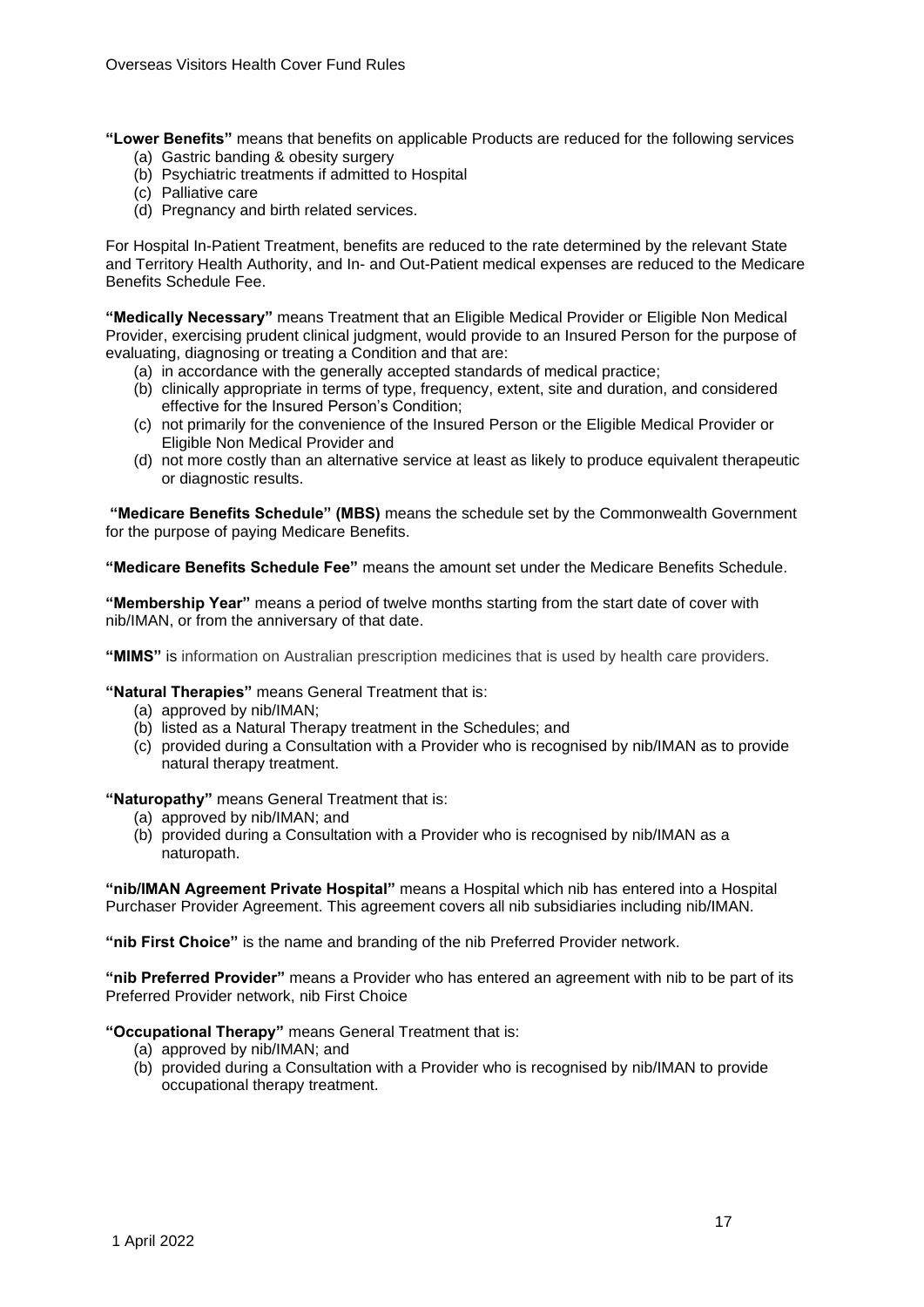**"Optometrist"** means a person registered or licensed as an optometrist or optician under relevant State or Territory laws.

**"Osteopathy"** means General Treatment that is:

- (a) approved by nib/IMAN; and
- (b) provided during a Consultation by a Provider who is recognised by nib/IMAN as an osteopath.

**"Out of Pockets"** are charges and fees not covered by nib under a Policy, as determined by these Rules. For example, Out of Pocket Expenses may be incurred when there is a gap between the Benefit that nib will pay and amount charged by the Provider or when an Excess applies. Also, nib will not pay some personal and take home items like toiletries, newspapers and long-distance and mobile phone calls provided in Hospital. These are billed to Patients by the Hospital. Insured Persons are advised to ask the Hospital and their doctors what their potential out-of-pocket expenses will be.

**"Out-Patient"** means a person who receives treatment outside of an admission to a Hospital, including treatment at Hospital premises, in a Medical Practitioner's consulting rooms or at another designated health facility such as a community health centre or polyclinic.

**"OVHC"** means Overseas Visitor Health Cover under which nib/IMAN offers to an Overseas Visitor, their Partner and Dependants the Benefits set out in these Fund Rules.

**"Overseas Visitor"** means a Specified Temporary Visa Holder, whose visa is not for the purposes of study. This includes accompanying Dependents on the same visa.

**"Partner"** means a person who lives with another person in a marital or de-facto relationship.

**"Patient"** means a person who is formally admitted to a Hospital for the purposes of Hospital Treatment. This definition:

- (a) includes a new born child who:
	- i occupies a bed in a Special Care Unit; or
	- ii is the second or subsequent child of a multiple birth;
- (b) and excludes:
	- any other new born child whose mother also occupies a bed in the Hospital; and
	- ii a member of the staff of the Hospital who is receiving treatment in his or her own quarters.

**"PBS"** means the Pharmaceutical Benefits Scheme.

**"PBS pharmaceuticals"** means prescription only items listed on the PBS prescribed in line with PBS– approved indications and dispensed by a registered practitioner recognised by nib/IMAN. The amount customers will be paid will depend on their cover.

**"Non-PBS pharmaceuticals"** are prescription only items not covered by the PBS.

- (a) Where PBS pharmaceuticals are covered on a Product, Benefits are payable when:
	- i. dispensed by a registered pharmacy in private practice or a doctor
	- ii. only available on prescription, and
	- iii. listed on the Australian Register of Therapeutic Goods (ARTG), and
	- iv. published within the MIMS Schedule as S4 or S8, and
	- v. listed in the Schedule of Pharmaceutical Benefits Scheme (PBS).
- (b) Where Non- PBS pharmaceuticals are covered on a Product, Benefits are payable when:
	- i. dispensed by a registered pharmacy in private practice or a doctor
	- ii. only available on prescription, and
	- iii. listed on the Australian Register of Therapeutic Goods (ARTG), and
	- iv. published within the MIMS Schedule as S4 or S8, and
	- v. not listed in the Schedule of Pharmaceutical Benefits Scheme (PBS) (
- (c) Benefits are not payable for:
	- i. Non PBS contraceptives; except where deemed Medically Necessary by a General Practitioner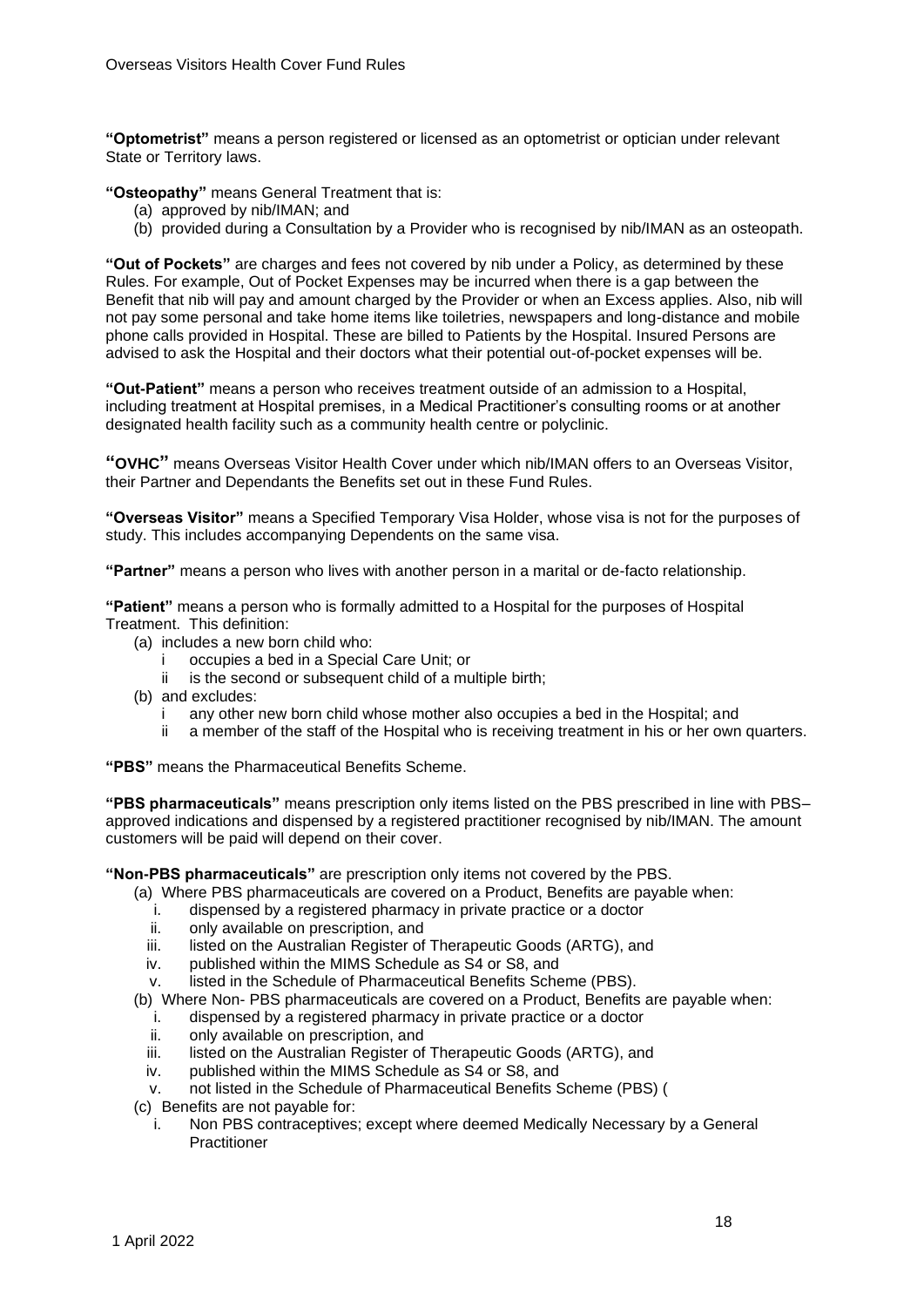"**Physiotherapy"** means General Treatment that is:

- (a) approved by nib/IMAN; and
- (b) provided during a Consultation with a Provider who is recognised by nib/IMAN as a physiotherapist.

**"Plan"** means a policy of overseas visitors' health cover between a Policy Holder and nib/IMAN in accordance with these Rules. The terms "Policy" and "Plan" are interchangeable

**"Podiatric Surgeon"** means a holder of a registration in the specialty of podiatric surgery under the State or Territory that provides for the registration or licensing of Podiatric Surgeons.

**"Podiatry"** means General Treatment that is:

- (a) approved by nib/IMAN; and
- (b) provided during a Consultation with a Provider who is recognised by nib/IMAN as a podiatrist.

**"Policy"** means a policy of overseas visitors' health cover between a Policy Holder and nib/IMAN in accordance with these Rules. The terms "Policy" and "Plan" are interchangeable.

**"Policy Anniversary"** means each anniversary of the date when the Policy commenced as detailed on the Membership Certificate

**"Policy Holder"** means a person in whose name an application for a Policy with nib/IMAN has been accepted.

**"Policy Category"** means Single Policy, Couples Policy or Family Policy.

**"Postnatal services"** means Benefits are payable for home visits provided by either a registered business, nurse, midwife or lactation consultants in private practice.

**"Pre-existing Condition"** means a condition, the signs or symptoms of which, in the opinion of a Medical Practitioner appointed by nib/IMAN and who has examined relevant information (including information supplied by the Insured Person's Medical Practitioner), were exhibited by the Insured Person at any time during the 6 months prior to:

- (a) the commencement of the Insured Person's Policy; or
- (b) in the case of upgrading from one Hospital Product to another Hospital Product providing higher Benefits for Hospital Treatment (other than a Hospital Product created or revised in response to an increase in hospital charges), at the time the Policyholder for the Policy commenced paying Premiums for the upgraded Hospital Product (a change to a lower Excess constitutes an upgrade).

**"Premium"** means an amount of money determined by nib/IMAN as the premium payable by a Policy Holder for a Policy under a Product in respect of a specified period of cover in accordance with LV2.4.2.

**"Premium Rate"** means the rate of Premiums for a Product set out in the Schedules as amended from time to time in accordance with these Rules.

### "**Previous Cover**" means:

- (a) in respect of an Insured Person who transfers Products, the previous Product in respect of which Premiums were paid by or on behalf of the Insured Person; and
- (b) in respect of an Insured Person who transfers from another provider of overseas' visitors health cover, the previous cover in respect of which Premiums were paid by or on behalf of the Insured Person to the other insurer.

**"Private Hospital"** means a Hospital which is not administered by the State or Territory Government.

**"Private Patient"** means a Patient classified as such in accordance with Rule LV2.16 (Hospital Treatment).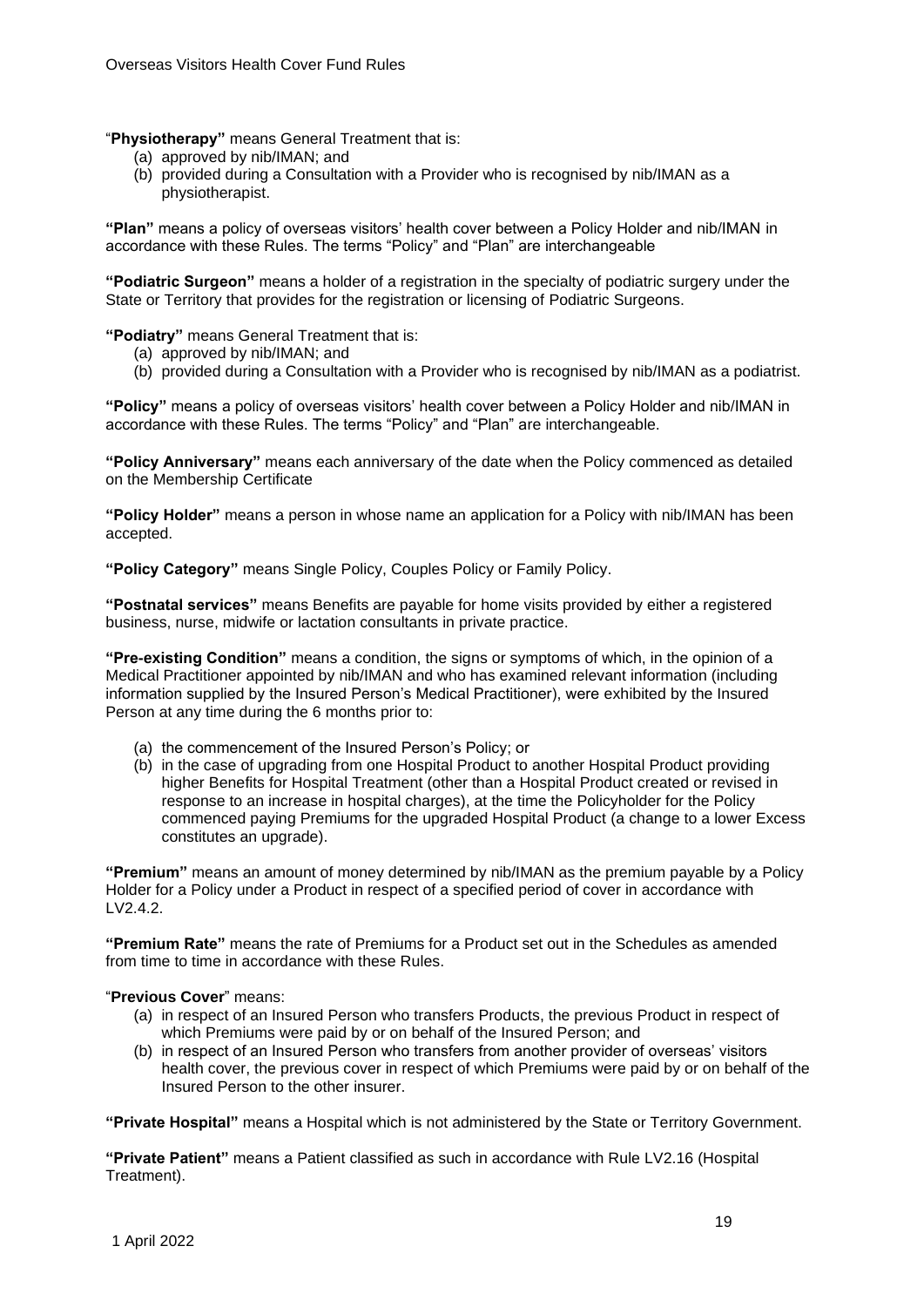**"Product"** means a defined group of Benefits which are payable to an Insured Person, subject to relevant Rules, for approved expenses incurred by an Insured Person as set out in the Schedules and in respect of which Premiums are payable at the Premium Rates.

**"Provider"** means:

- (a) Hospitals;
- (b) Eligible Medical Providers; and
- (c) Eligible Non Medical Providers.

**"Psychiatric Care Patient"** means a Patient classified as such and admitted in a Public or Private Hospital.

**"Psychology and Counselling"** means General Treatment that is provided by registered psychologists and counsellors. See also LV2.22.7 Medicare Entitlement and Payment of Claims.

**"Public Hospital"** means a Hospital administered by a State or Territory Government.

**"Rehabilitation Patient"** means a Patient classified as such in accordance with Rule LV2.16.4 (Rehabilitation Patients).

**"Restricted Benefits"** means the lower level of Benefits payable for some services under a Product as set out in the Schedules.

**"Risk Rating"** has the meaning set out in LV2.4.2.

**"Risk Assessing"** means undertaking a review of a Policy Holder's or new applicant's Pre-Existing Conditions to determine likely high claims risk exposure and to then decide whether or not to insure the individual.

**"Rules"** means these rules as altered or varied from time to time.

**"Single Policy"** means a Policy where the only Insured Person is the Policy Holder.

**"Special Care Unit"** means a unit of a Hospital approved by nib/IMAN for the purpose of providing special care, and includes facilities such as intensive care units, critical care units, coronary care units and high dependency nursing care units.

**"Specified Temporary Visa Holder"** has the meaning conferred under the *Private Health Insurance (Health Insurance Business) Rules 2015*.

**"Speech Therapy"** means General Treatment that is:

- (a) approved by nib/IMAN; and
- (b) provided during a Consultation with a Provider who is recognised by nib/IMAN as a speech therapist.

**"Start Date"** means the date the Plan comes into effect as shown on the Membership Certificate. This date cannot be prior to arrival in Australia.

**"Student Dependant"** means a person who is not a Policy Holder or Partner and who:

- (a) is accompanying the Policy Holder on the same visa; and
- (b) is living at home with, and financially dependent on, the Policy Holder; and
- (c) are aged 21 up to age 25 and engaged in full-time or part-time study at an approved school, college, institute or university and not working full time.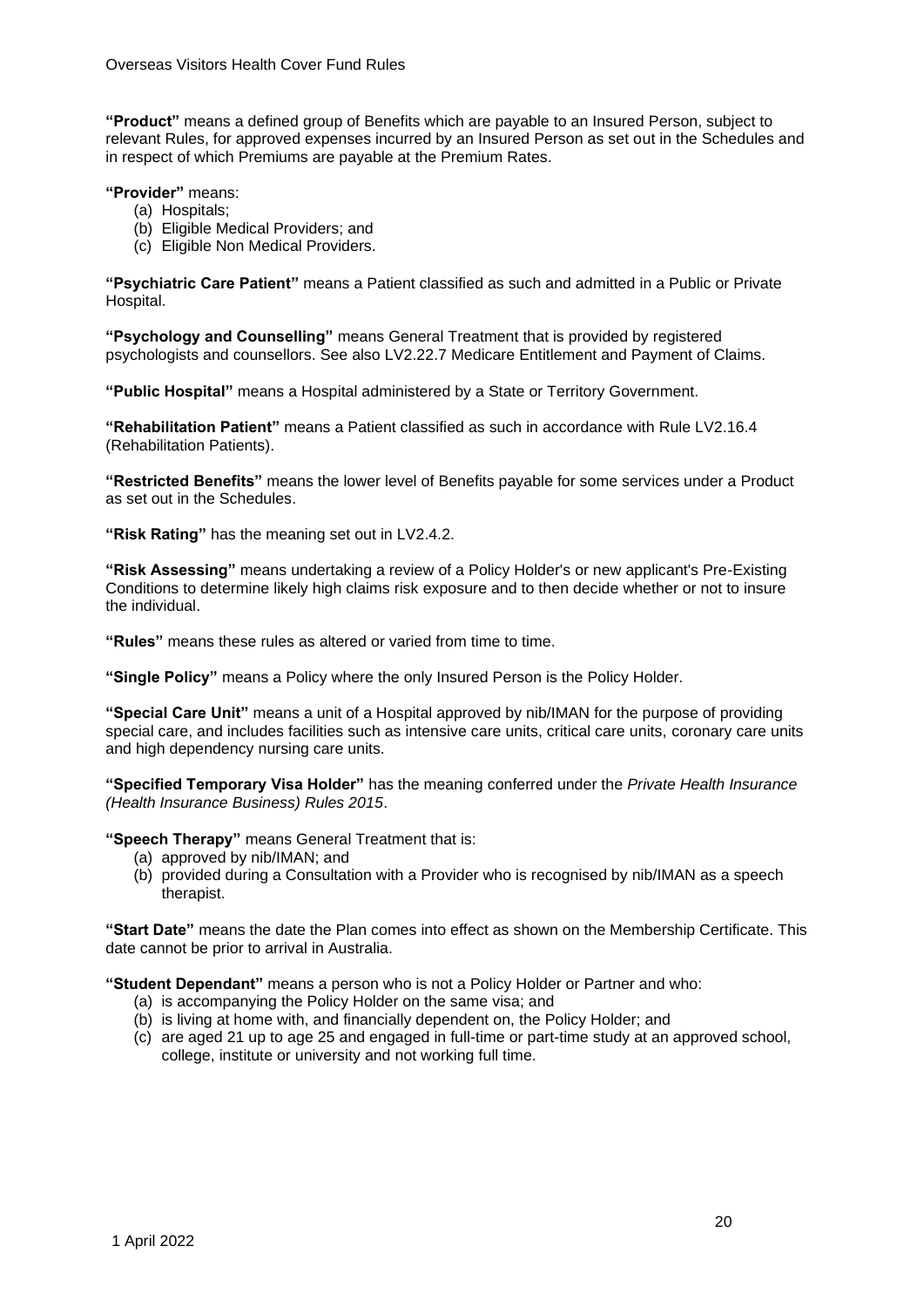#### **"Treatment"** means:

- (a) in respect of Hospital Products: Hospital Treatment, professional attention and any other item in respect of which Benefits are payable from a Hospital Product; and
- (b) in respect of General Products (Extras): services and items for General Treatment for which Benefits are payable under these Rules.

**"Visa condition 8501"** as per the Department of Home Affairs (DHA) means the condition where a working visa holder must maintain adequate arrangements for health insurance while in Australia as a requirement of their working visa

**"Waiting Period"** means a period of time during which a Policy Holder and each Insured Person must continuously hold a Policy for a particular Product before an Insured Person under that Policy has an entitlement to receive a Benefit under that Product.

# <span id="page-20-0"></span>LV2.2 Eligibility for Overseas Visitors Health Cover

### LV2.2.1 Consent to disclose personal information

Each Policy Holder:

- (a) authorises nib/IMAN to request and receive Personal Information from a Provider or any other person in respect of a Claim made under a Policy held by that Policy Holder; and
- (b) warrants that in relation to their Policy, s/he has obtained the consent of all Insured Persons under that Policy to the authority provided in Rule LV2.3.4(a); and
- (c) warrants that s/he has obtained the consent of all Insured Persons under their Policy to provide Personal Information about the Insured Person to nib/IMAN.

### LV2.2.2 Generally

Any Overseas Visitor working in Australia, their Partner and/or Dependants (as listed on the visa), who

- (a) is in reasonable health at time of application, and does not have any Pre-Existing Condition of such severity that their health is considered to be in danger; and
- (b) holds a temporary resident visa sub-class to visit Australia,

are eligible to be an Insured Person unless nib/IMAN have determined under LV2.3.3 to refuse an application.

An Overseas Visitor on a working visa must take out an OVHC policy in the following manner:

- (a) If an OVHC visa has been granted for the Overseas Visitor only then the Overseas Visitor must take out a single OVHC policy.
- (b) If an OVHC visa has been granted for the Overseas Visitor and a Partner then the Overseas Visitor must take out a couples' OVHC policy listing the Partner as per the visa granted.
- (c) If an OVHC visa has been granted for the Overseas Visitor, a Partner and any Dependants then the Overseas Visitor must take out a family OVHC policy listing the Partner and all Dependants as per the visa granted
- (d) If an OVHC visa has been granted for the Overseas Visitor and any Dependants then the Overseas Visitor must take out a family OVHC policy listing all Dependants as per the visa granted.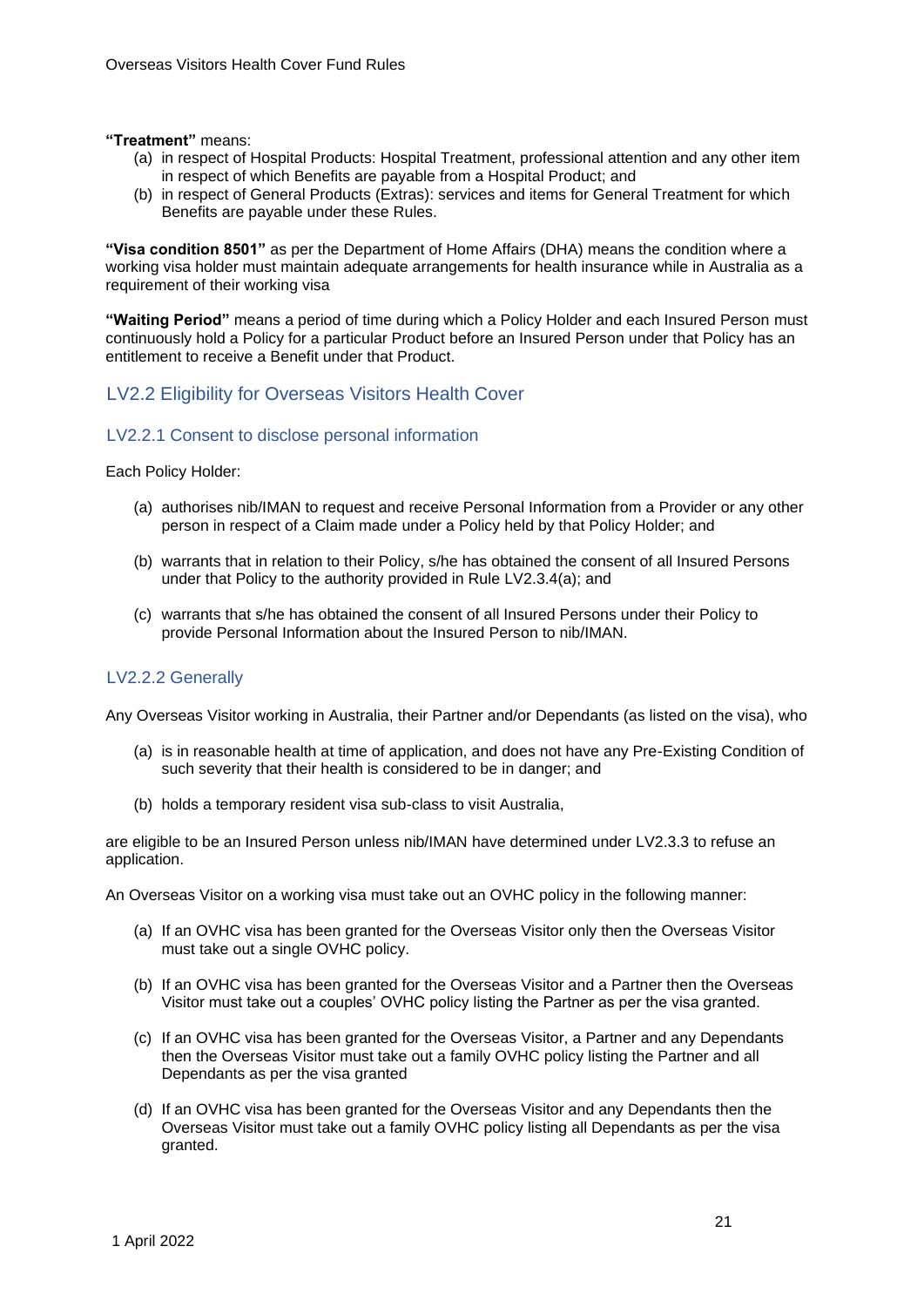## LV2.2.3 Minimum Age of Policyholders

Unless otherwise approved by nib/IMAN, a person aged less than 16 years is not eligible to be a Policyholder.

### LV2.2.4 Dual Policies

A person who is an Insured Person under an overseas visitors' health cover Product offered by an insurer other than nib/IMAN is not eligible to contribute to, or Claim under, an equivalent Product offered by nib/IMAN.

Where an nib/IMAN Insured Person holds a Complying Health Insurance Product (CHIP) under the Act and an OVHC Product, benefits are only claimable on one or the other product.

# LV2.2.5 Dependants

An application as per LV2.3.1 (Form of Application) is necessary to add a Dependant to a Policy. The following provisions apply to adding Dependants:

- (a) where the Policy is a Single Plan, an upgrade to a Couple plan is necessary to add a Dependent; and
- (b) where the Policy is a Couple Policy, an upgrade to a Family plan is necessary to add a Dependent.

### Adding Newborns

A newborn must be added within 60 days from date of birth. The policy will also be backdated and upgraded from Single to a Couple policy or Couple to a Family policy. If the newborn is added to the policy from their date of birth they are considered to have served all of the same waiting periods as the longest serving member. If the newborn is added after 60 days, or the birth occurs outside of Australia or you choose not to backdate the policy, the baby would be added from Date of Notification and normal waiting periods, risk assessing and Pre-Existing Conditions would apply.

### Ceasing to be a Dependant

A person, who is an Overseas Visitor, who ceases to be eligible to be a Dependent Child or a dependant student under a policy of overseas visitors' health cover with an insurer other than nib/IMAN, may join nib/IMAN without serving any Waiting Periods (other than the balance of the unexpired waiting period for that benefit under the policy of private health insurance with the other private health insurer) if:

- (a) the Benefits provided under the new Product are no higher than the Benefits provided under the Previous Cover; and
- (b) the person applies for a Policy within 30 days of ceasing to be a Dependent Child or a dependent student under a policy of overseas visitors' health cover with another insurer.
- (c) the person is a Specified Temporary Visa Holder working in Australia.

Refer to LV2.5 (Transfers).

# <span id="page-21-0"></span>LV2.3 OVHC Policy Applications

### LV2.3.1 Form of Application

(a) Applications for OVHC Policies will be in the format required by nib/IMAN from time to time.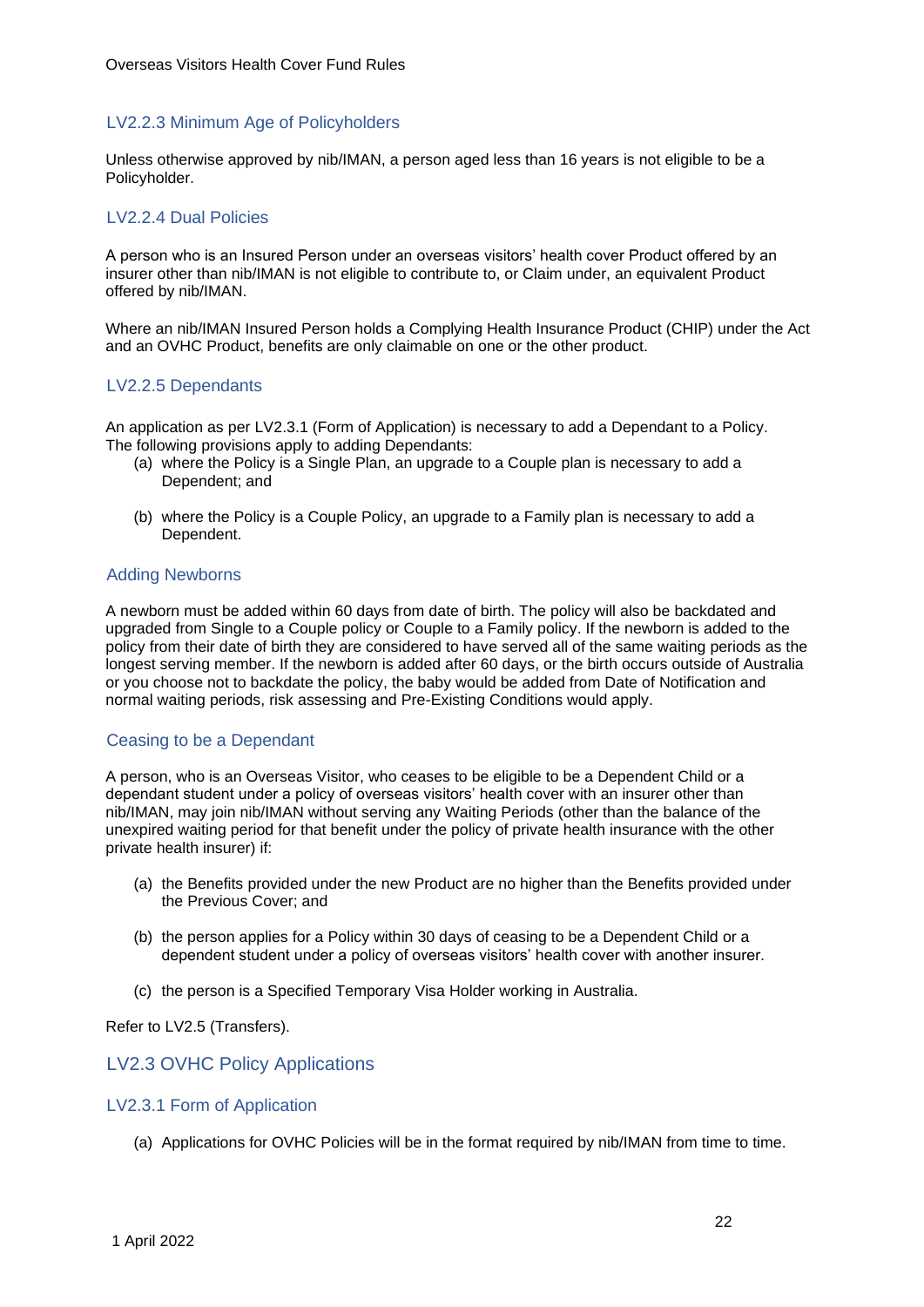(b) Applications for OVHC Policies must be accompanied by any proof of details reasonably required by nib/IMAN from time to time.

# LV2.3.2 Payment of Premium with Application

An application for an OVHC Policy will be accepted by nib/IMAN only where the Premiums for the minimum period relevant to the applicant have been paid. nib/ IMAN may waive this Rule in its discretion.

# LV2.3.3 Refusal of Applications

Subject to these Rules, nib/IMAN may in its discretion refuse an application to join nib/IMAN as an Insured Person.

If nib/IMAN refuses an application, nib/IMAN will provide a reason for the refusal to the applicant.

# <span id="page-22-0"></span>LV2.4 Commencement of Policy

Subject to nib/IMAN's acceptance of an application for a Policy, a Policy commences:

- (a) on the date that nib/IMAN confirms that the policy has been accepted;
- (b) when the start date of the Policy has passed;
- (c) the status is active; and
- (d) the Policy is financial.

The application may be received and confirmed prior to the Policy becoming active. This can be no more than 24 months from date of notification.

A minimum payment equal to one month of premium for the Policy joined is required prior to the Policy start date. Corporate customers may be considered financial prior to an invoice being raised.

nib/IMAN may in its discretion organise special arrangements with sponsors and agents where payment is delayed.

The start date of a Policy may be adjusted to align with:

- (a) the date the applicant arrives in Australia (this is applicable to visas that are approved offshore), or
- (b) the visa start date (this is applicable to visas that are approved onshore).

If an application for a policy is withdrawn prior to arrival in Australia or prior to start date if the applicant is onshore an administration fee may apply.

### LV2.4.1 Risk Assessing

Categorised as health related business, nib/IMAN is not subject to community rating and can therefore choose not to underwrite individuals determined to have a high likelihood to incur high claims costs.

nib/IMAN will undertake a Risk Assessing process by examining Pre-Existing Conditions of new applicants, Policy Holders who reactivate their Policies after a suspension of 6 months or more, or Policy Holders who change Products or Policies. nib/IMAN will also undertake a Risk Assessing process in reviewing claims from current Policy Holders and determining whether those claims are a result of an undisclosed Pre-Existing Condition at the date of join.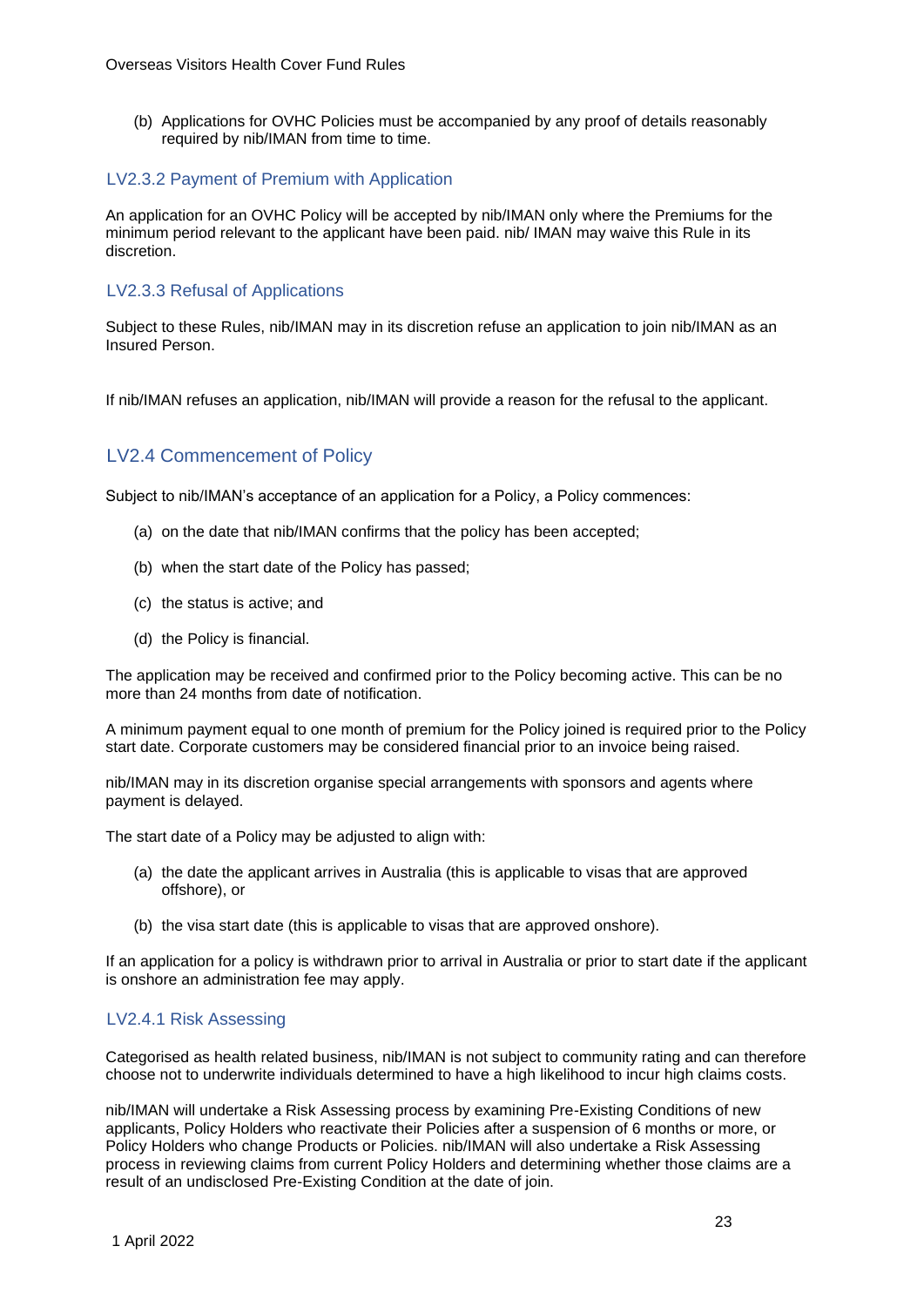nib/IMAN can choose not to insure (and in appropriate cases reject claims) based on the Risk Assessing Process.

The applicant or Policy Holder has an obligation or duty to disclose to nib/IMAN any information that is requested by nib/IMAN which it needs to decide whether and on what terms an application for cover is accepted and to assess the Premium payable for the Policy. The applicant or Policy Holder must provide honest and complete answers and must tell nib/IMAN everything that they know or that a reasonable person in the circumstances could be expected to know. If the Policy Holder does not comply with this duty of disclosure, nib/IMAN may cancel the Policy or reduce the amount that it pays for a claim. If fraud is involved, nib/IMAN may treat the Policy as if it never existed and pay nothing

# LV2.4.2 Risk Rating

Risk Rating is different from Risk Assessing in that Risk Assessing is a review process for Pre-existing Conditions to determine whether to accept or reject the applicant (or a claim), whereas Risk Rating is a process for setting Premiums for an applicant or Policy Holder according to their wider claims risk profile.

Risk Rating means undertaking a review of an applicant or a Policy Holder that proposes to be covered under a Policy, to determine the likelihood of a medical event occurring and the likely claims impact.

nib/IMAN determines the Premium payable by that applicant or Policy Holder by starting with the base rate for the relevant Product and scale in accordance with Schedule K1. The base rate is adjusted upwards or downwards depending on the customer's risk profile. This is determined by considering several factors such as Pre-existing Conditions, age, gender and family size.

Risk Rating enables nib/IMAN to accept high risk customers and price the policy accordingly, instead of outright rejecting the application for cover. This will enable nib/IMAN to also price more competitively for low risk customers.

Risk Rating complements Risk Assessment to enhance risk management within nib/IMAN and applies to both new and existing customers.

nib/IMAN may determine that employees, officers or contractors of a particular business will be risk rated by considering the risk profile of the group and Premiums for each Product may be set to apply only to that group.

# <span id="page-23-0"></span>LV2.5 Transfers

### LV2.5.1 Transfers from Another Insurer

Where a person who was insured with another Australian insurer transfers to nib/IMAN with a break in coverage of 30 days or less and whose Product meets the DHA minimum requirements:

- (a) nib/IMAN may apply all relevant Waiting Periods to any Benefits under the new Product that were not provided under the Previous Cover; and
- (b) nib/IMAN may apply all relevant Waiting Periods to the unexpired portions of any Waiting Periods not fully served under the Previous Cover.
- (c) where the Excess on the new Cover is lower than the Excess on the Previous Cover, the Excess on the Previous Cover will apply for the first two months (regardless of whether the admission is related to a Pre-existing Condition). For the following 10 months, if the admission relates to a Pre-existing Condition or pregnancy and birth related services, the previous excess will apply.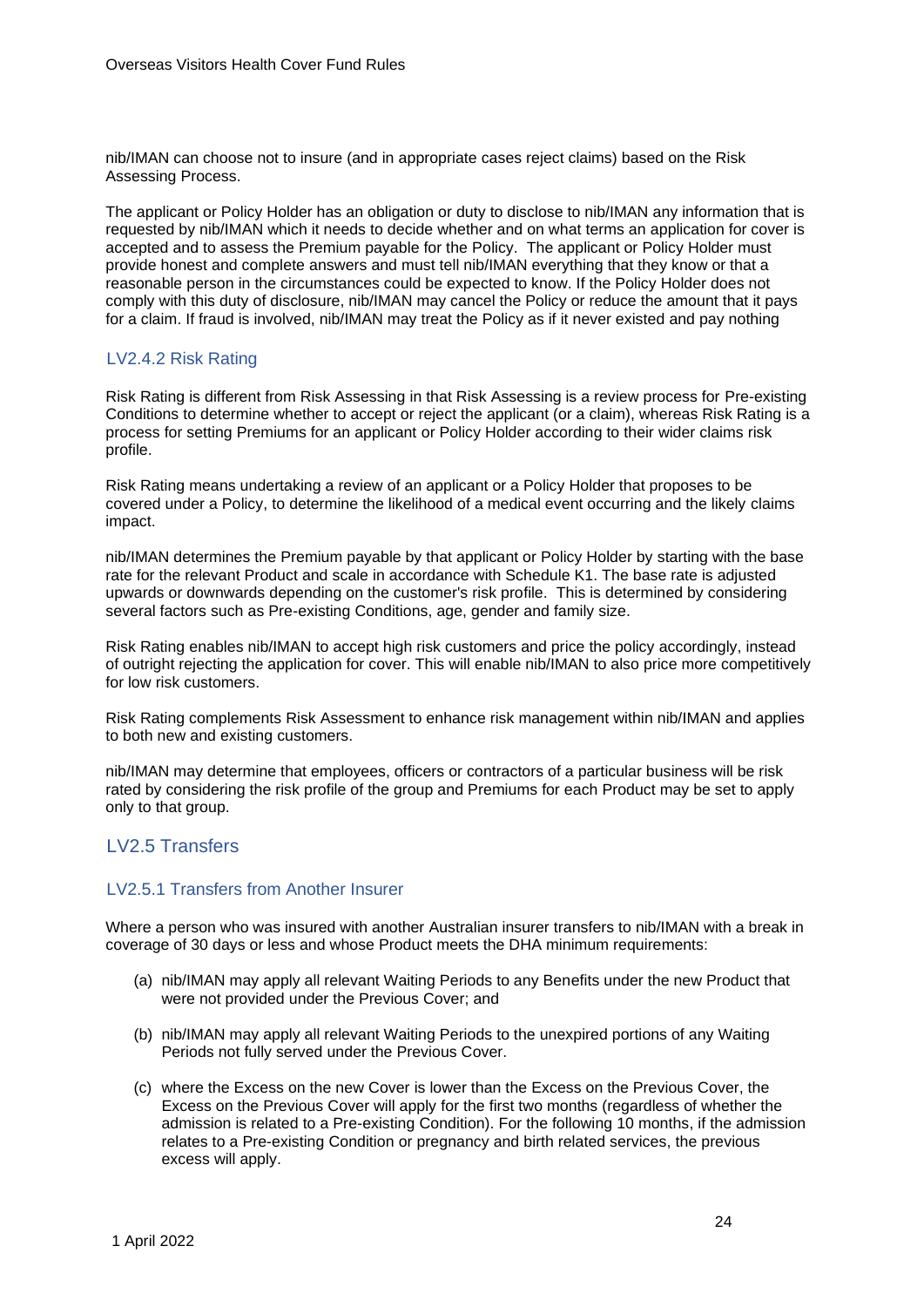Where a person who was insured with another Australian insurer transfers to nib/IMAN with a break in coverage of more than 30 days the person will be treated as a new Insured Person for all purposes.

nib/IMAN may also accept transfers from other insurers on a case by case basis in its discretion.

### LV2.5.2 Benefits Paid Under Previous Cover may be Taken into Account

Where an Insured Person:

- (a) transfers from another Australian insurer to nib/IMAN; or
- (b) transfers to a different nib/IMAN Product,

any Benefits that have been paid in the current Calendar or Membership Year under the Previous Cover may be taken into account in calculating Annual Limits in determining the Benefits payable under the new Product for the remainder of the Calendar or Membership Year.

If an Insured Person has not finished serving the 12 month waiting period for Pre-Existing Conditions with the previous Insurer then it will continue to be served with nib/IMAN until the full duration of 12 months has been served.

An Insured Person who transfers from one product (previous Cover) to another product (new Cover) or transfers another Australian insurer to nib/IMAN must serve all Waiting Periods which apply to the new Cover and did not apply to the previous Cover, together with the balance of any Waiting Periods which apply to both the previous Cover and the new Cover but were not served under the previous Cover.

During any Waiting Period applicable to the New Product, Benefits are payable at the lower of:

- (a) the level of Benefits payable under the Previous Product; or
- (b) the level of Benefits payable under the New Product.

### LV2.5.3 Transfers to Another Private Health Insurer

If an Insured Person transfers to a policy of health insurance with another insurer, nib/IMAN will provide the Insured Person with a transfer certificate.

# <span id="page-24-0"></span>LV2.6 Cancellations

### LV2.6.1 Cancellation of Policies

Unless otherwise permitted by nib/IMAN any cancellation of an OVHC Policy:

- (a) must be authorised by the Policy Holder;
- (b) may not have retrospective effect; and
- (c) must be in accordance with other arrangements specified by nib/IMAN.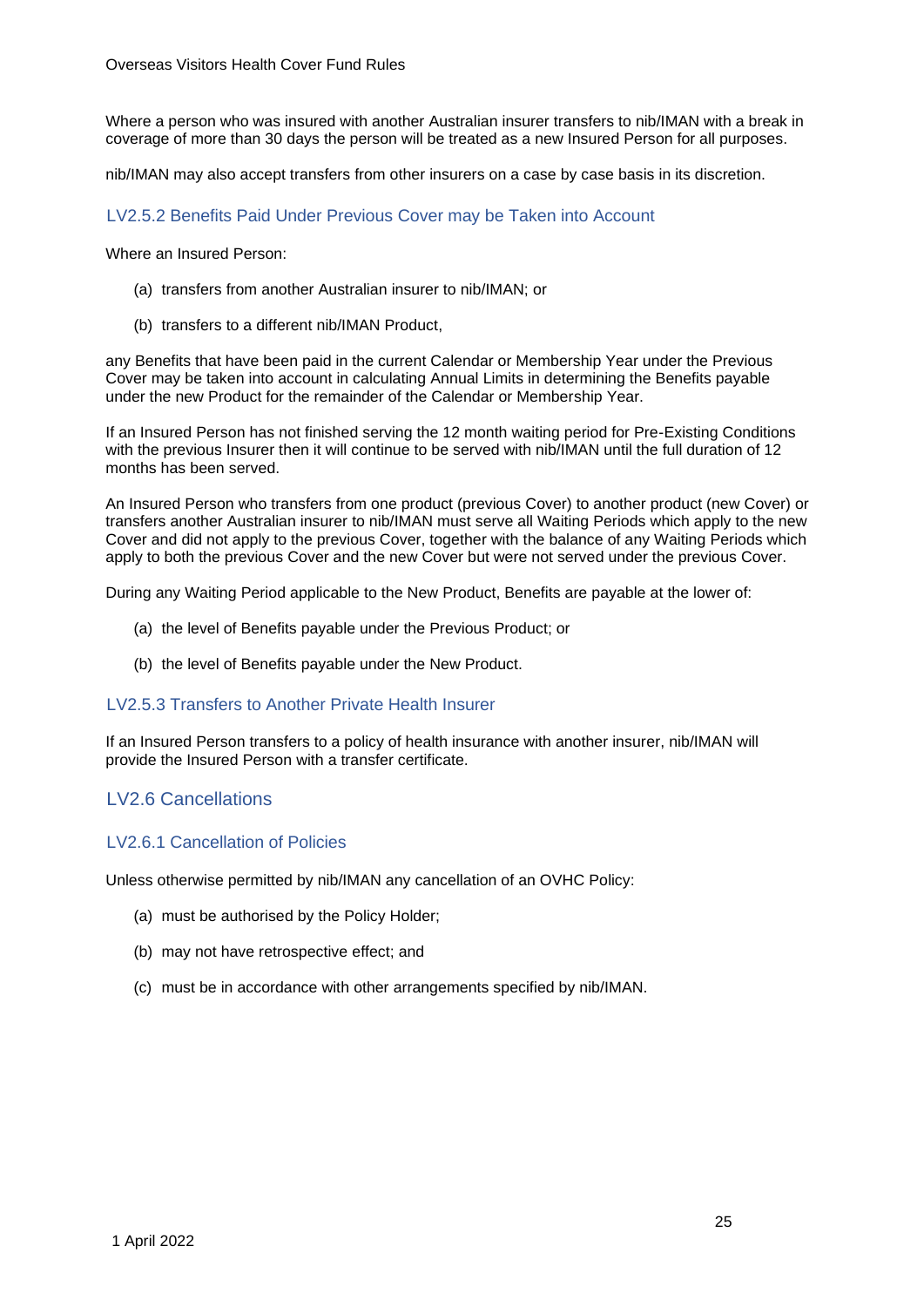### LV2.6.2 Cancellation Options

- (a) A Policy Holder may cancel their Policy entirely;
- (b) A Policy Holder may remove any Insured Persons from their Policy;
- (c) Any Insured Person aged at least 16 years of age may leave the Policy; and
- (d) A Dependent Child under the age of 16 years may leave the Policy with the agreement of the Policy Holder.

# LV2.6.3 Administration Fees

An Administration Fee may be charged and deducted from an Insured Person's refund if the Insured Person cancels their Policy between the date the application is submitted and up to 30 days from the commencement of their Policy. Refer to LV2.7

An Administration Fee shall be defined from time to time.

If, at the time of cancellation, there is insufficient Excess Premiums to cover the Administration Fee, nib/IMAN may at its discretion waive part of the applicable Administration Fee.

### LV2.6.4 Circumstances in which Policies must be Cancelled

A Policy Holder must cancel their Policy on attaining permanent residency.

### LV2.6.5 Reinstatement of Cancelled Policies

A Policy must be continuous. If a lapse in cover is greater than 2 months, the Policy Holder must reapply and be subject to all terms and conditions of the application process.

# <span id="page-25-0"></span>LV2.7 Refund of Premiums

- (a) nib/IMAN may in its discretion refund any Excess Premiums when a Policy is terminated if requested to do so by the Policy Holder. Refunds are calculated on a daily pro-rata basis with no minimum period.
- (b) nib/IMAN may refund any Excess Premium to a nominated bank account at an Australian financial institution or credit card if the following is supplied by the Policy Holder:
	- (i) Full name and address of the Financial Institution;
	- (ii) Full name of Account Holder
	- (iii) BSB Number; and
	- (iv) Account Number
- (c) nib/IMAN may refund any Excess Premium to an overseas bank account in Australian Dollars if the following is supplied by the policy Holder;
	- (i) Full name and address of the Financial Institution
	- (ii) Full name of the Account Holder
	- (iii) SWIFT Code; and
	- (iv) Account Number
- (d) Any bank or transfer costs associated with the refund of premium to an overseas institution will be borne by the Policy Holder and deducted from the premium refund.
- (e) An Administration Fee may be charged and deducted from an Insured Person's refund if the Insured Person cancels their Policy between the date the application is submitted and up to 30 days from the commencement of their Policy.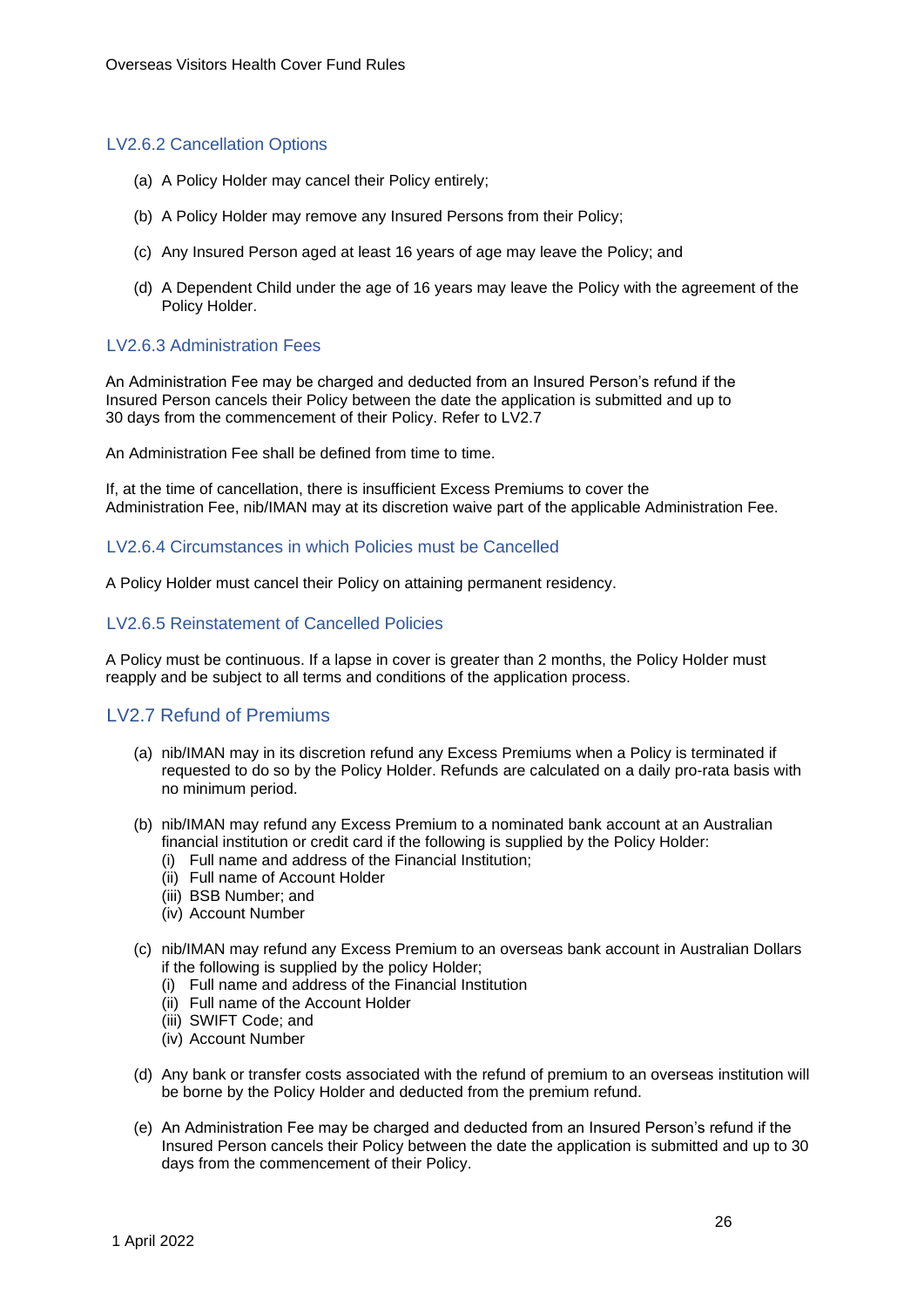# <span id="page-26-0"></span>LV2.8 Termination of OVHC Policy

A Policy terminates on the date a request to cancel is received from the Policy Holder or sponsor which explains the reason for cancellation and upon confirmation with all interested parties, as outlined in the terms and conditions acknowledged at the point of application.

nib/IMAN may terminate a Policy:

- (a) if Premiums have not been paid for 2 months;
- (b) if a Policy Holder made a false declaration during the application, Risk Assessing or Risk Rating process or made a false claim for Benefits;
- (c) if individuals covered on the policy have left or intend to leave Australia for a period of more than 24 months;
- (d) if an Insured Person has obtained permanent residency;
- (e) nib/IMAN may choose to close Products. This may result in the termination of the Insured
- (f) Person's Product which means the Insured Person will be offered an alternative Product;
- (g) if an Insured Person has engaged in inappropriate behaviour including abuse of staff members at nib/IMAN;
- (h) if an Insured Person has attempted to obtain an advantage, monetary or otherwise which the Insured Person is not entitled to.

Upon termination nib/IMAN may inform the DHA and the employer, sponsor or agent.

# <span id="page-26-1"></span>LV2.9 Improper Advantage or Unacceptable Behaviour

nib/IMAN may, by notice in writing to the Policy Holder, terminate a Policy where, in the opinion of nib/IMAN:

- (a) an Insured Person covered by the Policy has obtained or attempted to obtain an advantage, monetary or otherwise, and whether for the Insured Person or for any other person, to which the Insured Person is not entitled under these Rules; or
- (b) an Insured Person has engaged in inappropriate behaviour including abuse of staff members of nib/IMAN.

# LV2.9.1 Customer Card

An Insured Person must not knowingly allow any person who is not covered under their Policy, to use their nib/IMAN Customer card to obtain any Treatment or Benefit to which that other person is not entitled under these rules.

nib/IMAN may terminate a Policy, in the event of any fraudulent misuse of the nib/IMAN Customer card which may result in notification to the DHA, employer sponsor and/or agent.

nib/IMAN will not be responsible for any loss suffered or incurred by an Insured Person arising from misuse of their Customer card.

All Insured Persons must keep their nib/IMAN Customer card secure and notify nib immediately if it is lost or stolen.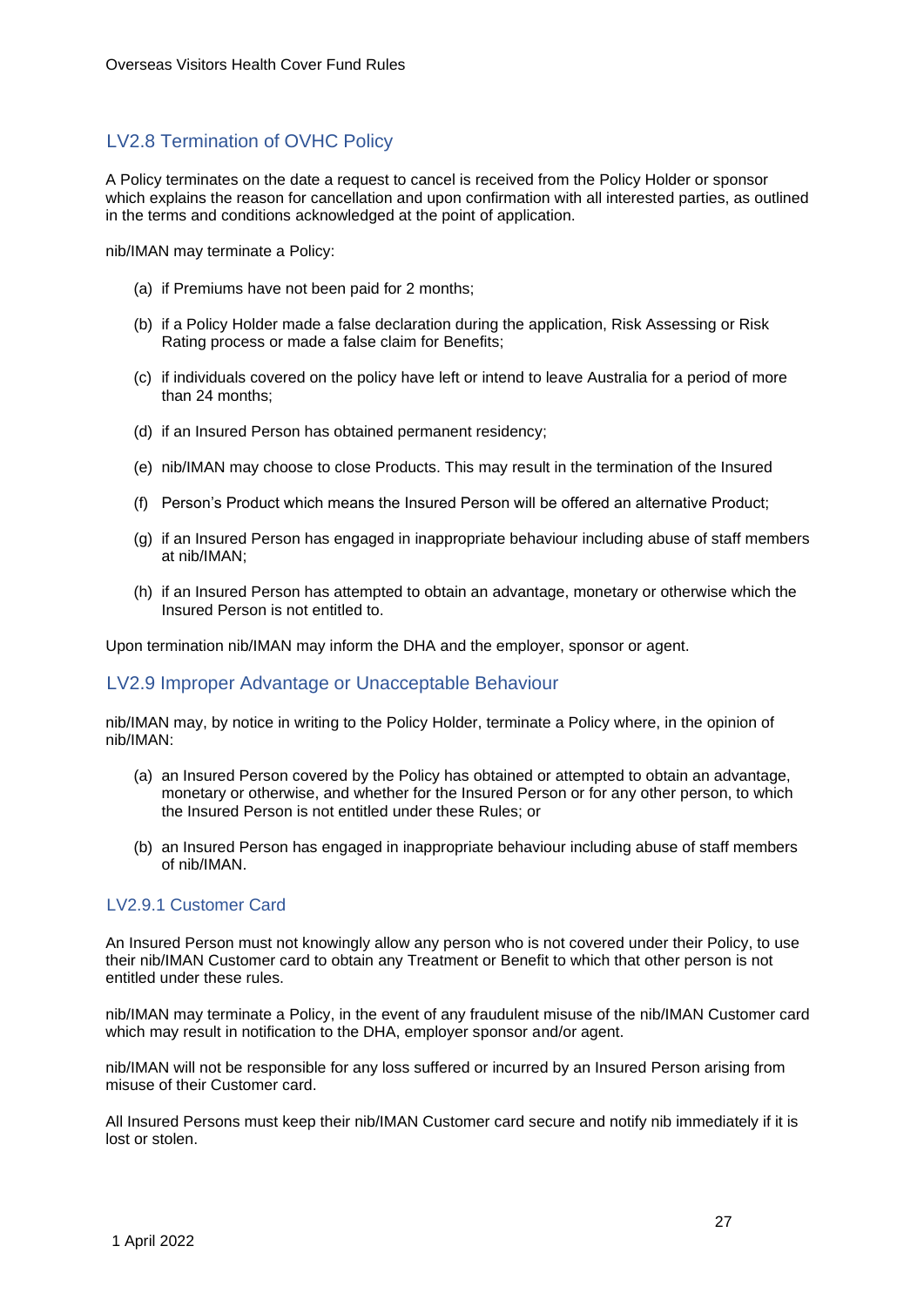# <span id="page-27-0"></span>LV2.10 Temporary Suspension of OVHC Policy

# LV2.10.1 Suspension of a policy

nib/IMAN may approve an application for Suspension of a policy if:

- (a) the Insured Person and all insured members on the Policy travel outside of Australia for a period of time as specified below in paragraph
- (b) all Insured Persons are away for a period of not less than 4 weeks and not more than 24 months. If all insured members are away for a period greater than 24 months the policy may be cancelled;
- (c) the Insured Person notifies nib/IMAN in writing, producing the relevant proof of travel, prior to travel; and
- (d) the Insured person has completed 1 months membership.

# LV2.10.2 nib/IMAN's Discretion

nib/IMAN may accept or refuse an application for suspension of a Policy in its absolute discretion.

# LV2.10.3 Premiums Must be Paid up to Date of Suspension

A Policy may not be suspended unless all Premiums have been paid up to the date of the start of the suspension.

A Policy Holder who applies to suspend or reactivate a Policy must provide all relevant documentation in support of their application reasonably required by nib/IMAN.

# LV2.10.4 Effect of Suspension

During the suspension of a Policy:

- (a) the Policy Holder is not required to pay Premiums in respect of the Policy; and
- (b) any Insured Person covered by the Policy is not entitled to payment of Benefits for services provided during the suspension. In relation to the Premium attributable to the period of the suspension, that amount will be credited to the policy from the date the policy resumes. This will result in the date the policy is paid to being recalculated and advanced.

### LV2.10.5 Effect of Suspension on Waiting Periods

A period during which a Policy is suspended is not included for the purposes of completing any Waiting Periods that are to be served by a Policy Holder before an Insured Person is eligible to receive Benefits.

### LV2.10.6 Effect of Suspension on Risk Assessment

Where a policy is suspended for a period greater than 6 months the re-activation of that policy will be subject to the completion of a new Pre-existing Condition declaration and the outcomes of the Risk Assessing process.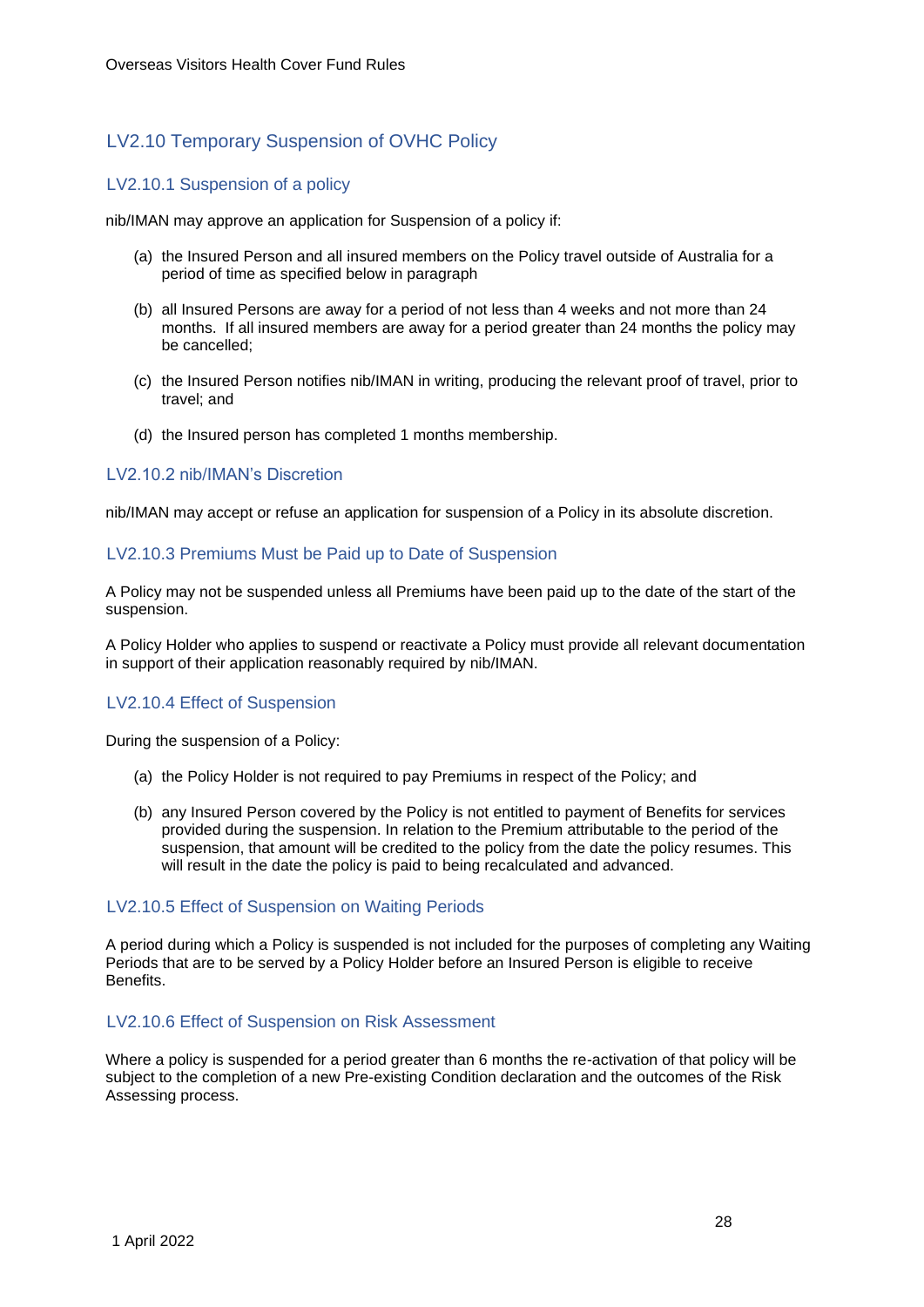# <span id="page-28-0"></span>LV2.11 Payment of Premiums

### LV2.11.1 Premium Frequencies

- (a) All Premiums must be paid in advance unless otherwise specified. The available payment periods are:
- (b) where Premiums are paid to nib/IMAN by direct debit from a financial institution account automatically – monthly, quarterly, half-yearly and yearly.
- (c) where Premiums are automatically charged to a credit card monthly, quarterly, half-yearly or yearly.
- (d) where Premiums are paid to nib/IMAN by payroll deduction weekly, fortnightly, and monthly; or
- (e) where Premiums are paid to nib/IMAN by companies via invoice monthly, quarterly, half yearly and yearly.

### LV2.11.2 Premiums Paid in Advance

Premiums cannot be paid:

- (a) more than 12 months in advance of the date joined; or
- (b) more than 12 months in advance of the date of payment if the Policy is active, unless approved by nib/IMAN in its discretion.

### LV2.11.3 Contribution Groups

nib/IMAN may in its discretion approve any group of Policy Holders as a Contribution Group.

- (a) A Contribution Group may include:
- (b) employees of a particular enterprise or group of enterprises;
- (c) members of any organisation; or
- (d) Policy Holders who apply for a Policy during a marketing or advertising promotion conducted by nib/IMAN.

### <span id="page-28-1"></span>LV2.12 Premium Changes

nib/IMAN may change the Premium for a Policy Holder from time to time by way of 14 days' notice.

Premiums may change as a result of:

- (a) a change in operating expenses or market conditions; or
- (b) a change in Product; or
- (c) a change in Policy Type; or
- (d) a change in a Policy Holder's individual circumstances;
- (e) a change in Excess level.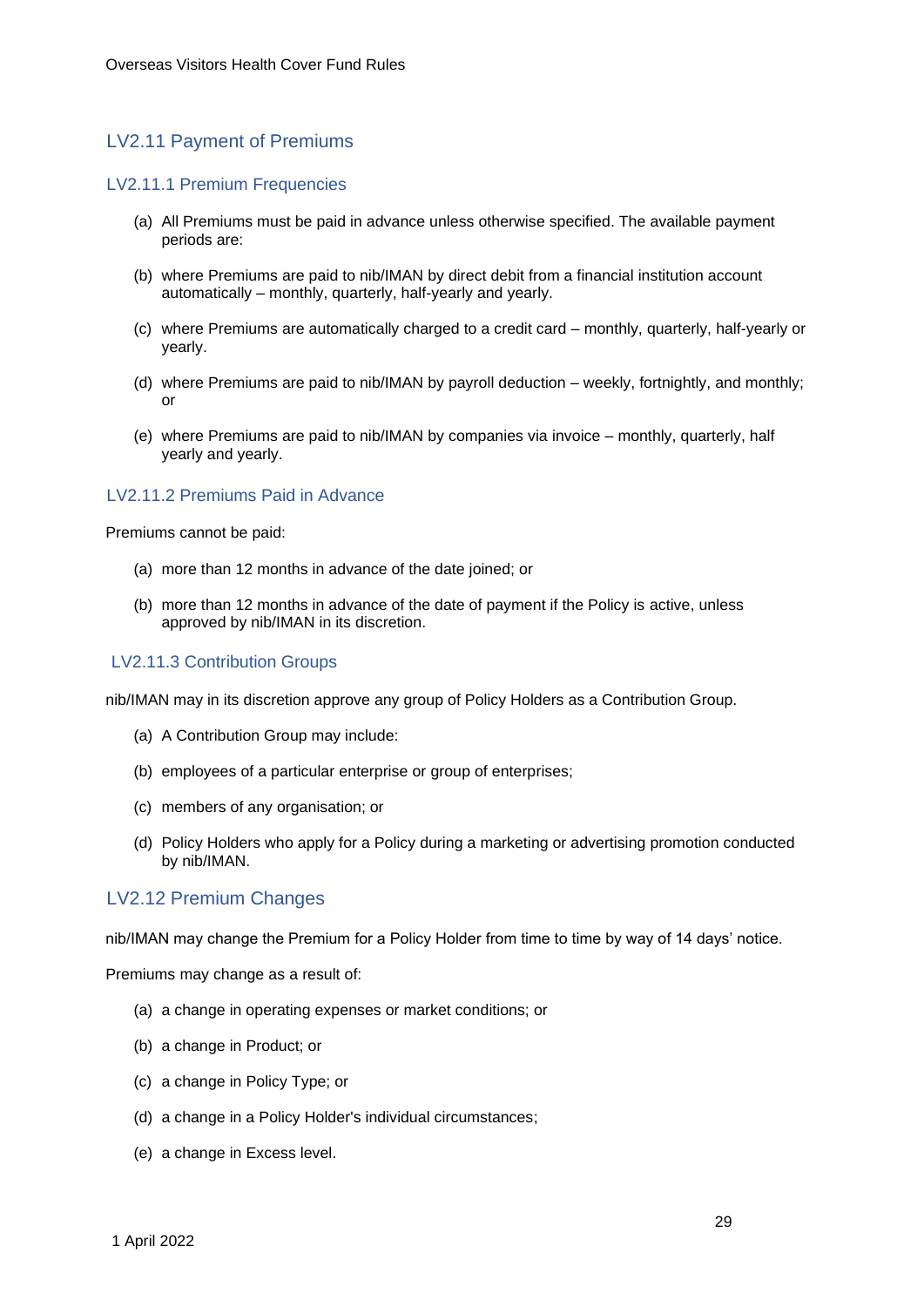Where Premiums are paid by or on behalf of a Policy Holder in advance, a Premium change that takes effect during the period in which that Policy Holder's Premiums have been paid in advance will not take effect until the Policy Holder's next Premium falls due.

# <span id="page-29-0"></span>LV2.13 Premium Discounts

nib/IMAN may discount a Policy Holder's Premium for any Product in its absolute discretion.

# <span id="page-29-1"></span>LV2.14 Arrears in Premiums

# LV2.14.1 When an OVHC Policy is in Arrears

A Policy paid in advance is in arrears whenever:

- (a) the date to which Premiums have been paid is earlier than the current date; or
- (b) a scheduled payment has been missed; and
- (c) the Policy is not suspended.

A Policy paid in arrears under a Contribution Group arrangement as per LV2.11.3

- (a) (Premium Frequencies) is in arrears whenever:
- (b) the scheduled payment has been missed; and
- (c) the Policy is not suspended.

# LV2.14.2 Termination after 60 Days

A Policy which is in arrears for more than 60 days may be automatically terminated. nib/IMAN may waive this Rule in its discretion.

### LV2.14.3 When an OVHC Policy is Less than 60 Days in Arrears

The Policy Holder will be given continuity of coverage under the Policy, and an Insured Person covered by the policy will be entitled to payment of Benefits for services provided during the arrears period where:

- (a) a Policy is in arrears for less than 60 days; and
- (b) the Policy Holder pays the amount in arrears within the 60 day period.

No Benefits will be paid for services rendered to an Insured Person during the period in which the Policy is in arrears until all Premiums in arrears are paid.

# <span id="page-29-2"></span>LV2.15 Benefits

### LV2.15.1 Approved Goods and Services

Benefits are only payable for goods and services described in the related Schedules to this document, as amended from time to time.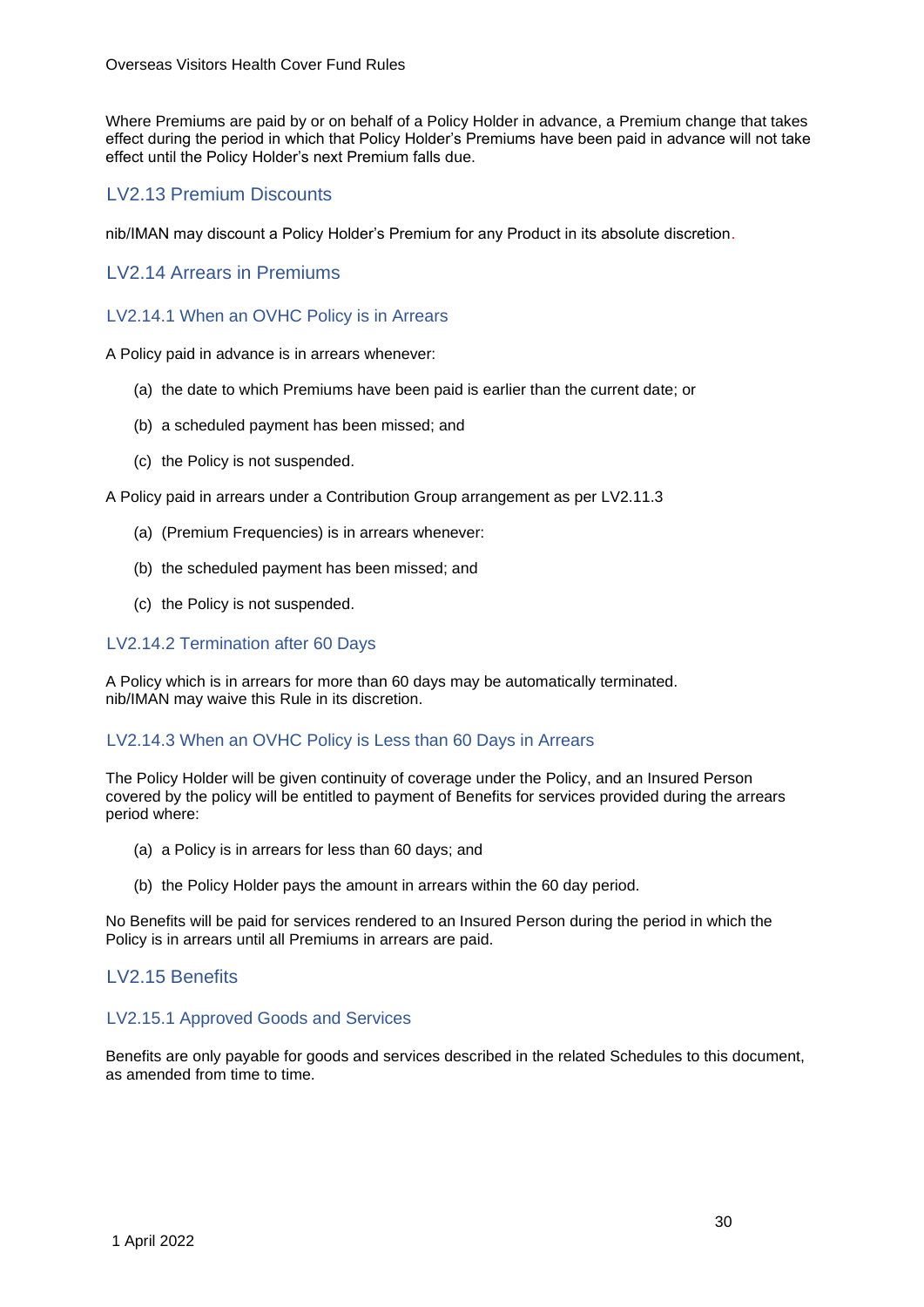# LV2.15.2 Treatment by Providers

Benefits are only payable where Treatment is provided by a nib/IMAN Provider. Where specified in the Schedule, Benefits may vary depending on whether Treatment is provided by a nib Preferred Provider or other Provider

# LV2.15.3 Ambulance Services

Ambulance Benefits are only payable for an ambulance service within Australia that is:

- (a) provided by a State or Territory Ambulance Service where the Insured Person is not covered by a State Government Ambulance Scheme; and
- (b) defined by the relevant service provider as emergency ambulance transport; or
- (c) where an ambulance is called to attend an emergency but on arriving is no longer required this charge will also be covered; or
- (d) defined by a treating doctor as Medically Necessary transport.

### LV2.15.4 Services Provided by Family Members

Benefits are not payable for services rendered by a Provider to:

- (a) the Provider's Partner, dependents, family members or business partner; or
- (b) the Partner, dependents or family members of the Provider's business partner.

#### LV2.15.5 False or Misleading Claims

Benefits are not payable if any application or claim submitted to nib/IMAN contains false or misleading information.

#### LV2.15.6 Benefits in Excess of Charges

nib/IMAN will not pay Benefits which exceed the actual charge for the goods or services received by an Insured Person.

### LV2.15.7 Total Benefits Payable

As per the DHA requirements, the maximum total payable per person per annum on all nib/IMAN policies is \$1 million dollars.

### <span id="page-30-0"></span>LV2.16 Hospital Treatment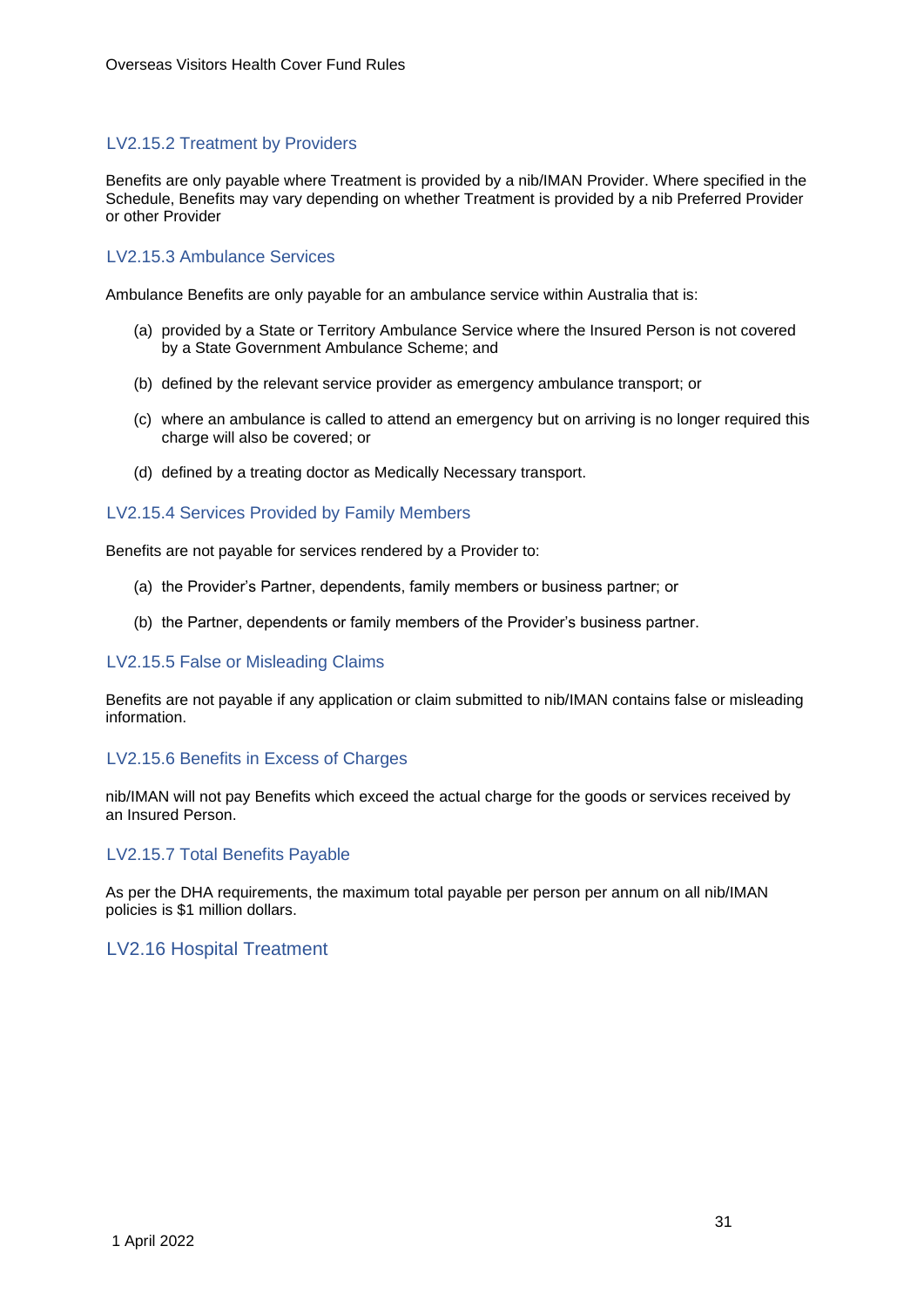## LV2.16.1 Patient Classifications

Benefits for accommodation in Private Hospitals are payable according to the classification of the patient.

Patients are classified in accordance with the guidelines issued by the Minister. The classifications are:

- (a) Surgical (as per LV2.16.2 Surgical and Advanced Surgical Patients);
- (b) Advanced Surgical (as per LV2.16.2 Surgical and Advanced Surgical Patients);
- (c) Obstetric (as per LV2.16.3 Obstetric Patients);
- (d) Other (Medical);
- (e) Psychiatric Care (as per LV2.16.5 Psychiatric Care Patients), and (
- (f) Rehabilitation (as per LV2.16.4 Rehabilitation Patients).

nib/IMAN may permit further sub-classifications of patients where not inconsistent with the Minister's Guidelines.

### LV2.16.2 Surgical and Advanced Surgical Patients

Benefits are payable for admissions to Private and Public Hospital as follows:

(a) expenses incurred and paid by or on behalf of an Insured Person, to a Provider for medical, surgical, x-ray, Hospital, nursing or other medical treatment including prescribed medicines, drugs and medical supplies within Australia.

Subject to this Rule, the Benefits payable for Surgical and Advanced Surgical classifications apply:

- (a) from the date of admission, where the operative procedure is performed on the first or second day of admission; or
- (b) from the date of the procedure, where the operative procedure is performed on the third day of admission or later.

### LV2.16.3 Obstetric Patients

The Obstetric classification applies only where childbirth occurs following the mother's admission to a Hospital.

- (a) Where labour resulting in childbirth commenced before admission, the Obstetric classification applies from the date of admission.
- (b) Where labour commenced after admission, the Obstetric classification applies from the earliest of:
- (c) the date on which labour commenced, or
- (d) the date on which an obstetric procedure took place, or
- (e) any other date that nib/IMAN may in its absolute discretion specify.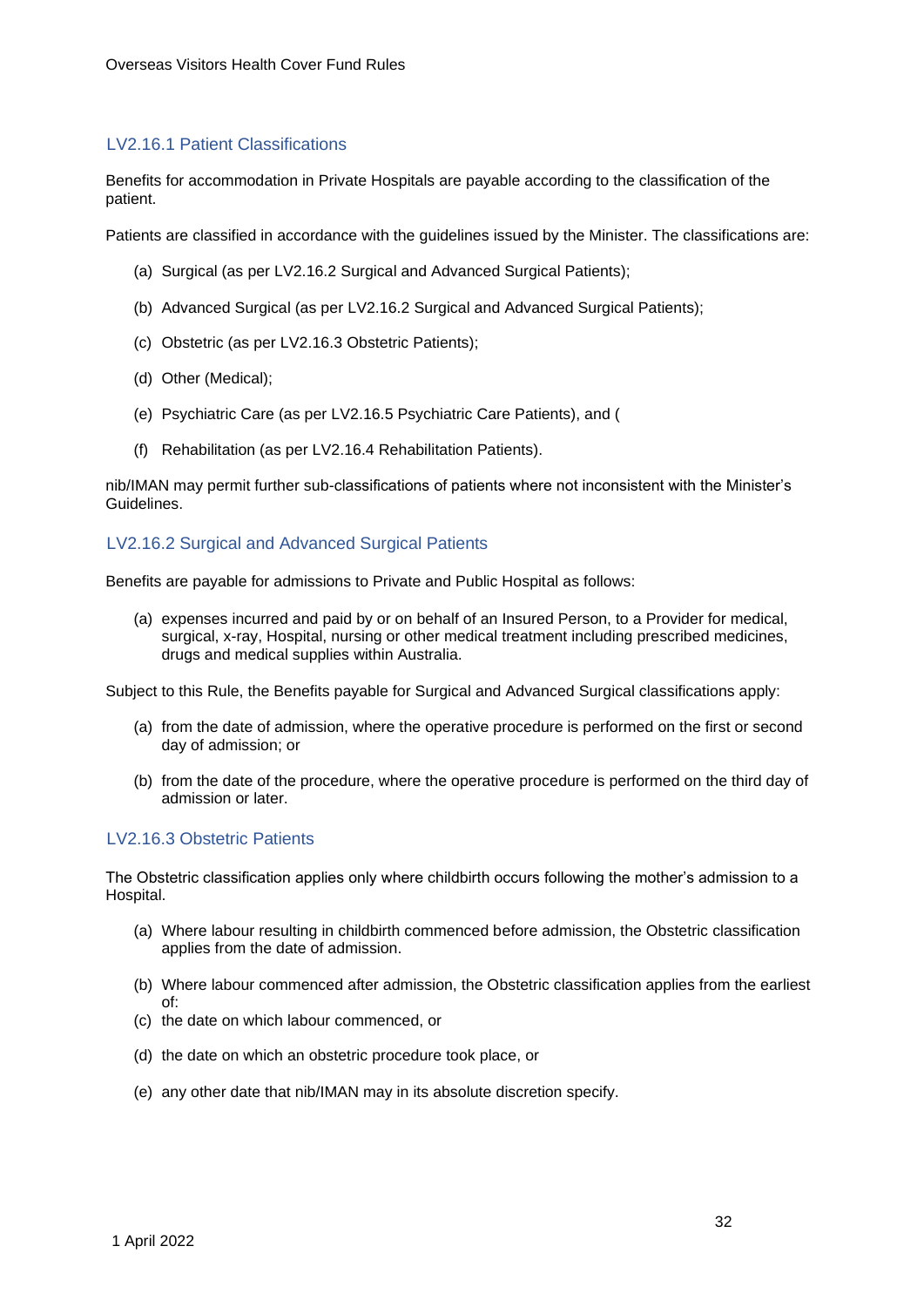### LV2.16.4 Rehabilitation Patients

Benefits for Rehabilitation patients are payable subject to the following conditions: treatment must be supported by a Rehabilitation Certificate

- (a) a further Rehabilitation Certificate is required:
- (b) for each period specified in any certificate where Treatment as a Rehabilitation patient beyond 30 days is provided, and
- (c) for any subsequent readmission as a Rehabilitation patient that does not constitute Continuous Hospitalisation.

For the purposes of this Rule, a Rehabilitation Certificate means a certificate in a form approved by nib/IMAN that the patient is in need of a special rehabilitation program to recover from an Acute Catastrophic Illness or Injury.

# LV2.16.5 Psychiatric Care Patients

Benefits for Psychiatric Care Patients are payable subject to the following conditions: treatment must be supported by a Psychiatric Care Certificate

- (a) a further Psychiatric Care Certificate is required:
- (b) for each period specified in any certificate where Treatment as a Psychiatric Care Patient beyond 30 days is provided, and
- (c) for any subsequent readmission as a Psychiatric Care Patient that does not constitute Continuous Hospitalisation.

For the purposes of this Rule, a Psychiatric Care Certificate means a certificate in a form approved by nib/IMAN that the Patient is in need of a special program of acute Psychiatric Care.

# LV2.16.6 Counting of Days

The day on which a person became an Admitted Patient and the day of discharge are counted as one day for the purpose of assessing Benefits payable.

After 35 days of continuous hospitalisation (readmission within 7 days or less to the same or another hospital, is also classed as continuous), a certificate from the doctor is required to confirm the need for continued acute hospital care. If this certificate is not issued, benefits payable will be reduced to the Nursing Home Type Patient Benefit and Out-of-Pocket Expenses will apply

### LV2.16.7 Multiple Treatments

Subject to these Rules and the payment of benefits for associated treatments for complications, associated unplanned treatments and common and support treatments (as these terms are defined in the *Private Health Insurance Act 2007*), where a patient undergoes more than one type of Hospital Treatment during a Hospital Admission, nib will only cover accommodation, theatre fees and procedures related to the covered Treatment performed as part of that Admission. If one or some Hospital Treatments are covered as a Lower Benefit, nib will pay Lower Benefits toward any part of the costs associated with that Treatment. If one or some Hospital Treatments are excluded, no Benefits will be paid toward any part of the costs associated with the excluded Treatment.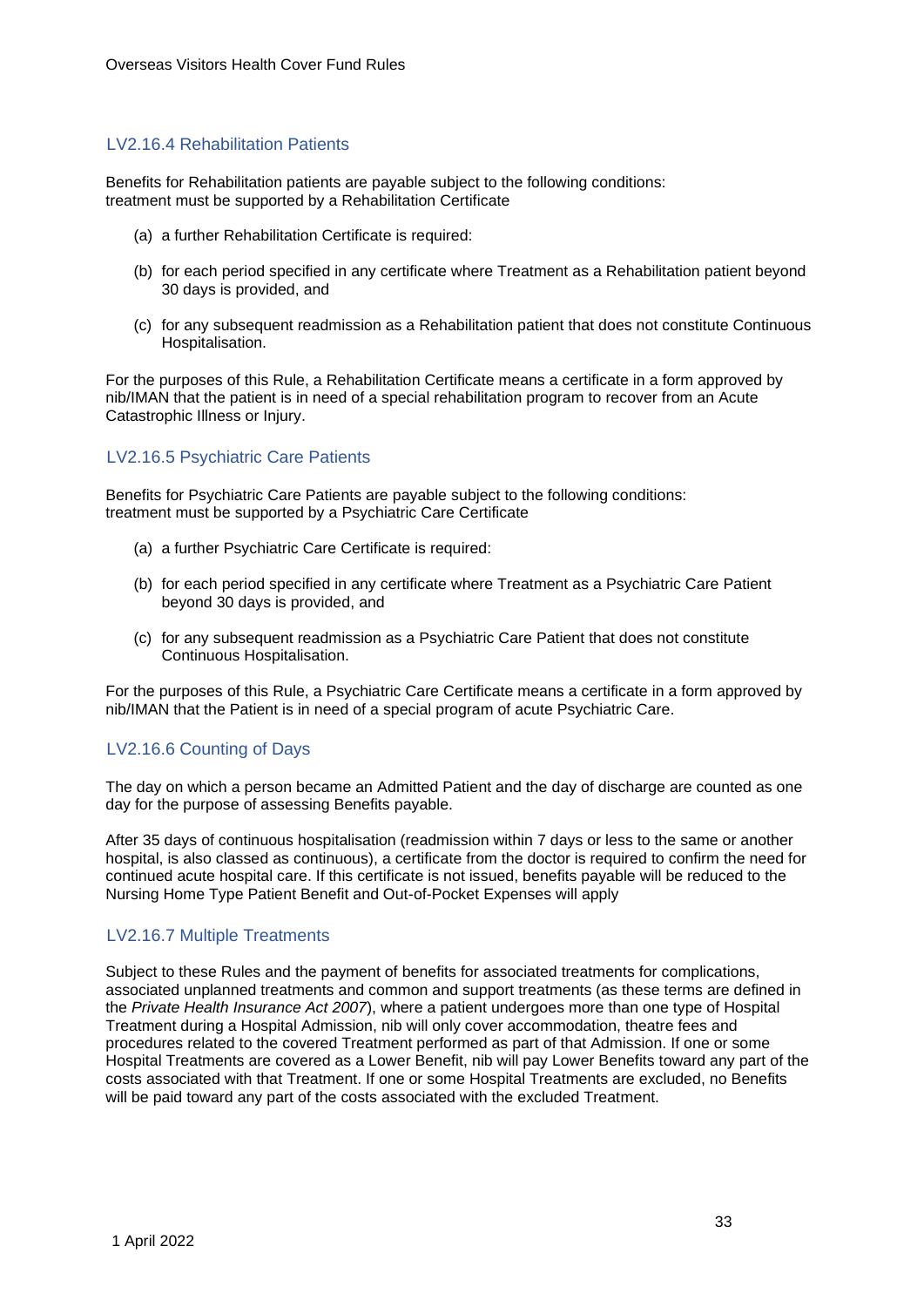### LV2.16.8 Subsequent Procedures

Where a patient undergoes a subsequent operative procedure during the same period of hospitalisation:

- (a) where the procedure results in the patient having a higher classification, the patient's classification increases from the date of the procedure, and
- (b) where the procedure would otherwise have resulted in the patient moving to a lower classification, the patient's classification is unchanged until day 15 from the original procedure.

### LV2.16.9 Special Care Units

The Benefits payable for Patients of Special Care Units are payable only for periods during which the Patient occupies a bed in a facility approved by nib/IMAN for this purpose.

### LV2.16.10 Continuous Hospitalisation

Where a Patient is discharged, and within 7 days is admitted to the same or a different Hospital for the same or a related Condition, the two admissions are regarded as forming one period of Continuous Hospitalisation.

Where the Hospitals are different, Benefits at the Advanced Surgical, Surgical or Obstetric levels are payable in respect of the later admission only if an appropriate procedure is rendered following that admission.

### LV2.16.11 Medical Purchaser Provider Agreements and Hospital Purchaser Provider **Agreements**

nib (on behalf of nib/IMAN) may enter into an agreement with:

- (a) a Medical Practitioner or group of Medical Practitioners; or
- (b) a Hospital or group of Hospitals.

Under which any of the following items, or any combination of the following items,

- (a) are to remain fixed throughout the term of the agreement in respect of all Insured Persons under a particular Product:
- (b) the total charge for any Treatment (excluding paramedical services);

the Benefit payable by nib/IMAN; and

(a) any out-of-pocket expenses payable by the Insured Person.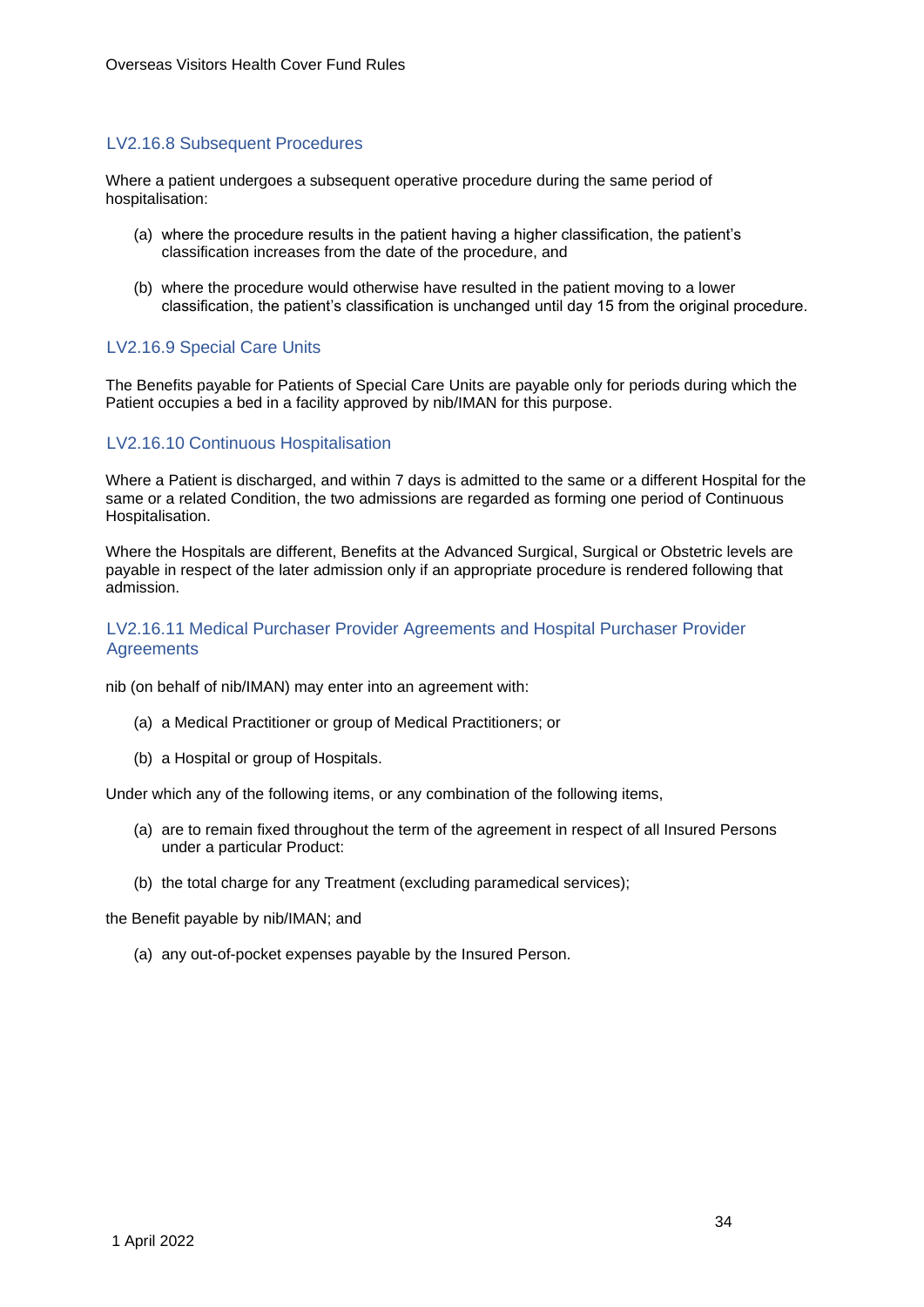# LV2.16.12 Pharmaceuticals provided in Hospital

Unless otherwise stipulated in these rules Pharmaceutical Benefits for PBS Pharmaceuticals, where prescribed according to PBS-approved indications, and non-PBS Pharmaceuticals are payable at 100% of cost where:

- (a) it is included on the Hospital invoice; and
- (b) administered to the patient during their stay in Hospital; or
- (c) provided to the Insured Person on discharge from Hospital.

No Benefits are payable for:

(a) drugs issued for the sole purpose of use at home. These drugs are to be assessed under out of Hospital pharmaceutical.

Any agreement under a Hospital purchaser provider agreement may override this Rule (LV2.16.12).

# <span id="page-34-0"></span>LV2.17 Out-Patient Continuing Treatment Following Hospitalisation

Benefits will be paid for Out-Patient continuing treatment following hospitalisation for services that are:

- (a) covered by the Medicare Benefit Schedule (MBS)
- (b) home nursing such as wound care or intravenous antibiotics
- (c) may include early discharge

Benefits are not payable for:

- (a) personal care such as bathing and housekeeping
- (b) services provided by Allied health providers such as physiotherapy

All treatment must be documented and approved by the treating doctor prior to discharge. This must be reviewed and approved by the Clinical team prior to Benefits being paid.

# <span id="page-34-1"></span>LV2.18 General and Extras Treatment

### LV2.18.1 General

The Benefits payable in respect of General Treatment and the conditions relevant to those Benefits are set out in Schedules: LV10 (Executive Top Visitor Singles); LV11 (Executive Top Visitor Couples and Families); LV12 (Top Visitor Singles); LV13 (Top Visitor Couples and Families); LV14 (Mid Visitor); LV15 (Basic Visitor); LV16 (Budget Visitor); LV17 (Value Plus); LV20 (nib United Gold Visitor Cover LV22 (Visitor Cover). LV23 nib Basic Visitor Cover LV24 nib Budget visitor Cover LV25 nib Core Extras Visitor Cover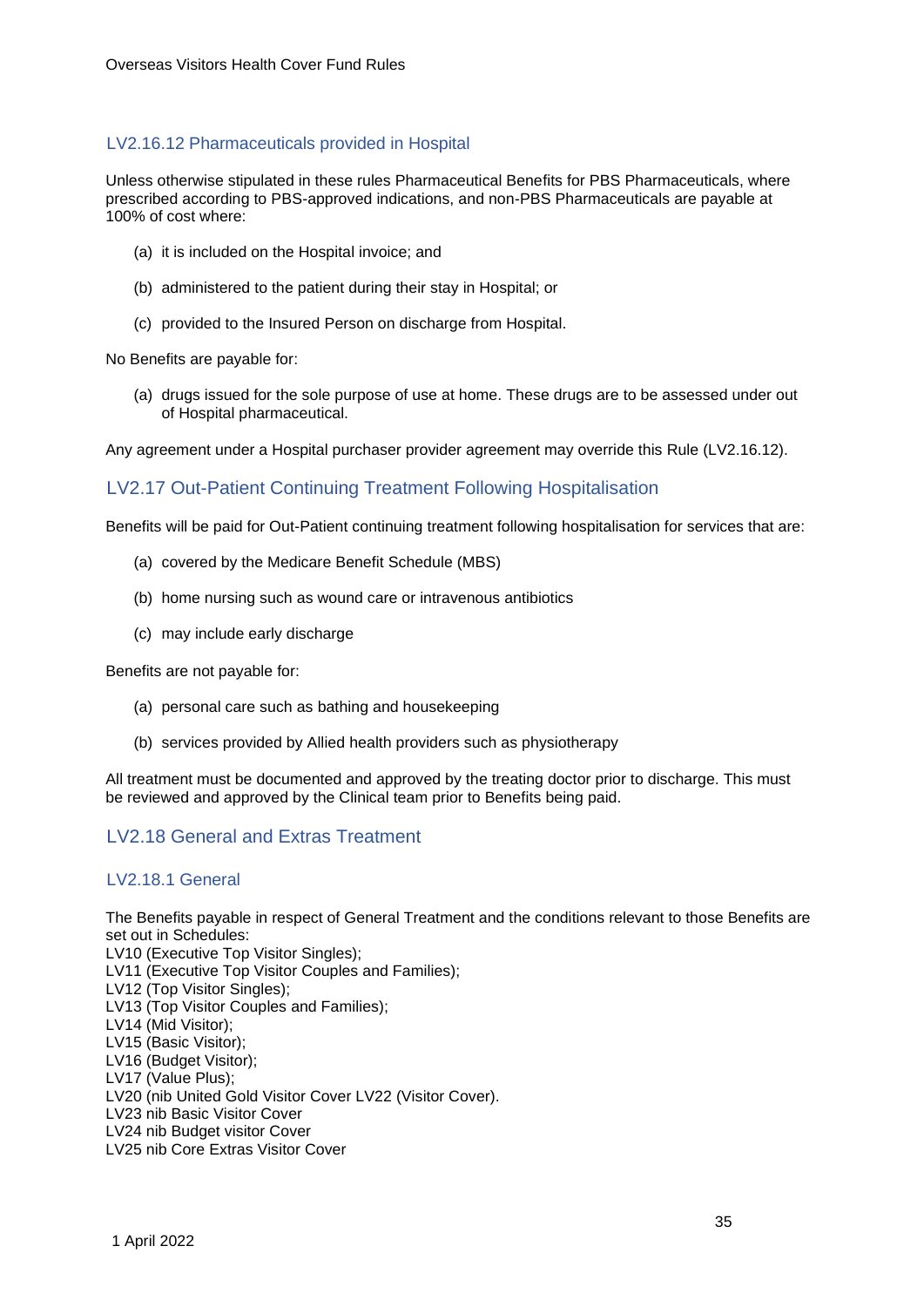### LV2.18.2 Conditions

The following conditions apply to all Benefits

- (a) all Benefits are limited to one visit per day per Insured Person to the Provider of the treatment;
- (b) unless otherwise stated, Annual Limits are calculated on a Membership Year basis for each Insured Person on the Policy.

#### LV2.18.3 General Treatments for Dental Service

General Treatments benefits for Dental Services will be provided only in respect of procedures or services set out in the ADA Schedule. Benefits are payable only in respect of approved procedures or services performed by a registered dentist or dental technician in private practice or employed by a registered health insurer.

# <span id="page-35-0"></span>LV2.19 Other

### LV2.19.1 Ex Gratia Payments

nib/IMAN may pay Benefits on an ex gratia basis in its discretion.

### LV2.19.2 Treatment Outside Australia

No Benefits are payable for treatment (including goods) provided outside Australia.

# <span id="page-35-1"></span>LV2.20 Waiting Periods

Waiting periods apply to Hospital services, Medical services and General Treatment (Extras) services.

Where an Excess applies and the Excess on the new Cover is lower than the Excess on the Previous Cover, this constitutes an upgrade and the Excess on the Previous Cover will apply for the first two months (regardless of whether the admission is related to a Pre-existing Condition). For the following 10 months, if the admission relates to a Pre-existing Condition or pregnancy and birth related services, the previous excess will apply.

### LV2.20.1 Independence of Waiting Periods

Where more than one Waiting Period applies to a Benefit, each Waiting Period is served independently of and concurrently with any other.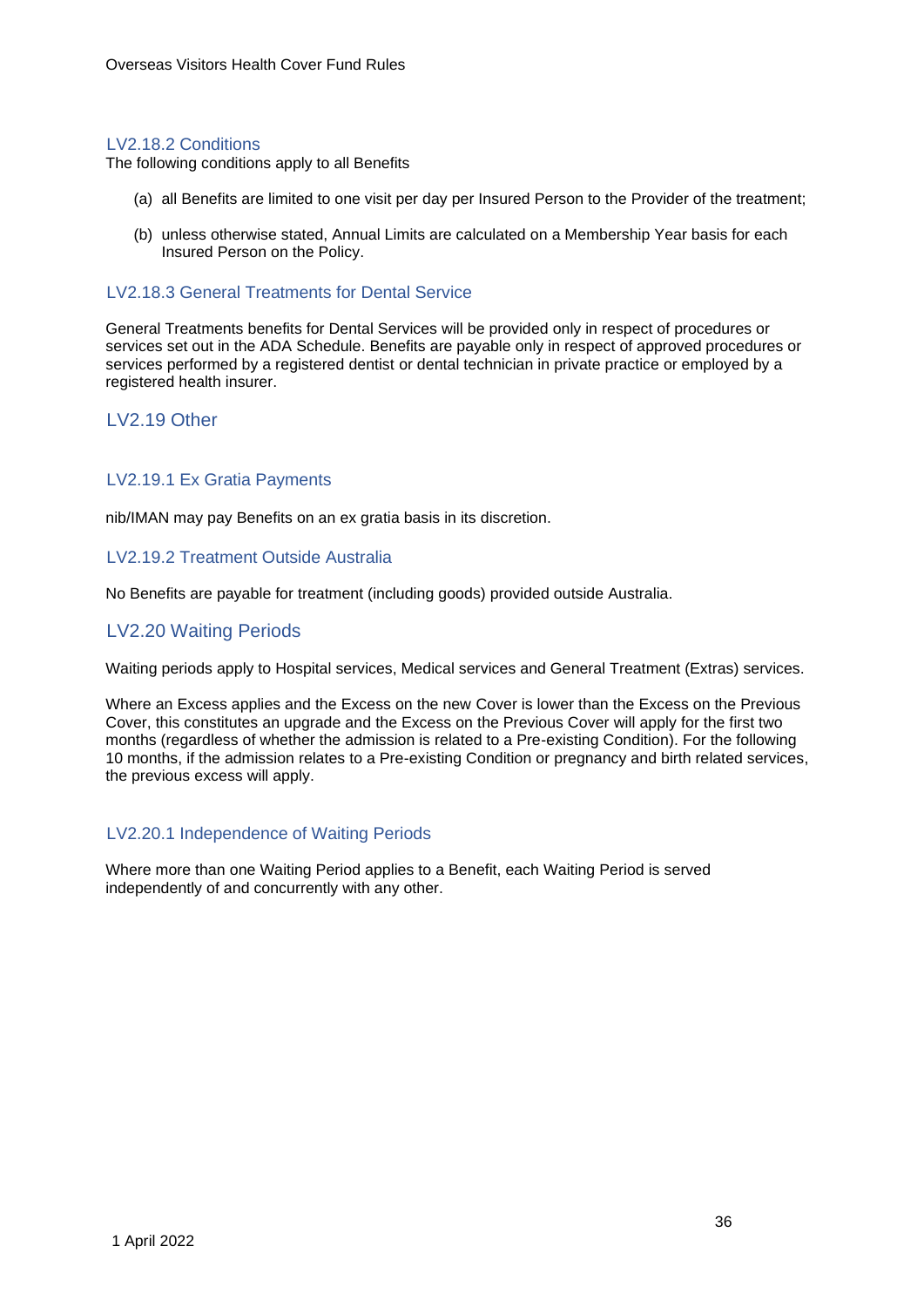### LV2.20.2 Pre-existing Conditions

nib/IMAN may refuse to pay or reduce Benefits in respect of a Pre-Existing Condition that is the subject of Treatment within the first 12 months of a Policy for any Product.

If the Hospital Product that the Policy Holder is upgrading to has higher Benefits or includes services that were not previously covered in the previous Hospital Product, then the relevant Waiting Periods will apply to those services or to the higher Benefits. If a Product is changed because of increased Hospital costs the customer does not need to re-serve Waiting Periods. Upgrades from one Hospital Product to another Hospital Product will also be subject to Risk Assessment (see LV2.4.1).

This Exclusion does not apply where a Medical Practitioner certifies, and it is agreed by nib/IMAN, that the Insured Person requires Emergency Treatment, or treatment for a Life Threatening Illness or Injury in Australia.

If the Insured Person transfers from another overseas health insurer to the same level of cover with nib/IMAN, nib/IMAN may recognise the Waiting Periods already served with the other insurer and waive the Waiting Period at nib/IMAN's discretion. Refer to LV2.5.1 (Transfers).

### LV2.20.3 Waiting Periods – Upgrades to a higher level of cover

- (a) The 12 month Waiting Period for Pre-Existing Conditions will apply from the Insured Person's date of joining for the first 12 months. When an Insured Person upgrades their policy during this time they will continue to serve the Pre-Existing Condition Waiting Period until 12 months has been served.
- (b) When an Insured Person upgrades their Policy they will also have to serve Waiting Periods to the services that were not previously included from the date of the upgrade. If an Insured Person has upgraded within 12 months of joining nib/IMAN the Waiting Period for the upgrade will be served at the same time as the initial 12 month Waiting Period for Pre-Existing Conditions until both Waiting Periods have been served.
- (c) Dependent upon Pre-Existing Conditions an upgrade may be refused.
- (d) Where a policy is suspended for a period greater than 6 months the re-activation of that policy will be subject to the completion of a new Pre-existing Condition declaration and the outcomes of the Risk Assessing process.
- (e) When upgrading to a higher level of Cover Waiting Periods will apply to services that were not previously included and for services that have a higher benefit. When upgrading to a Product that receives a higher benefit the Insured Person will receive the previous Product's benefit until the appropriate Waiting Period has been served.

#### LV2.20.4 Waiting Periods – Hospital Products

For Products LV10 (Executive Top Visitor Singles), LV11 (Executive Top Visitor Couples and Families), LV12 (Top Visitor Singles), LV13 (Top Visitor Couples and Families), LV14 (Mid Visitor), LV15 (Basic Visitor), LV16 (Budget Visitor), LV17 (Value Plus), LV20 (United Gold Visitor Cover), LV22 (Visitor Cover), LV23 (nib Basic Visitor), LV24 (nib Budget Visitor),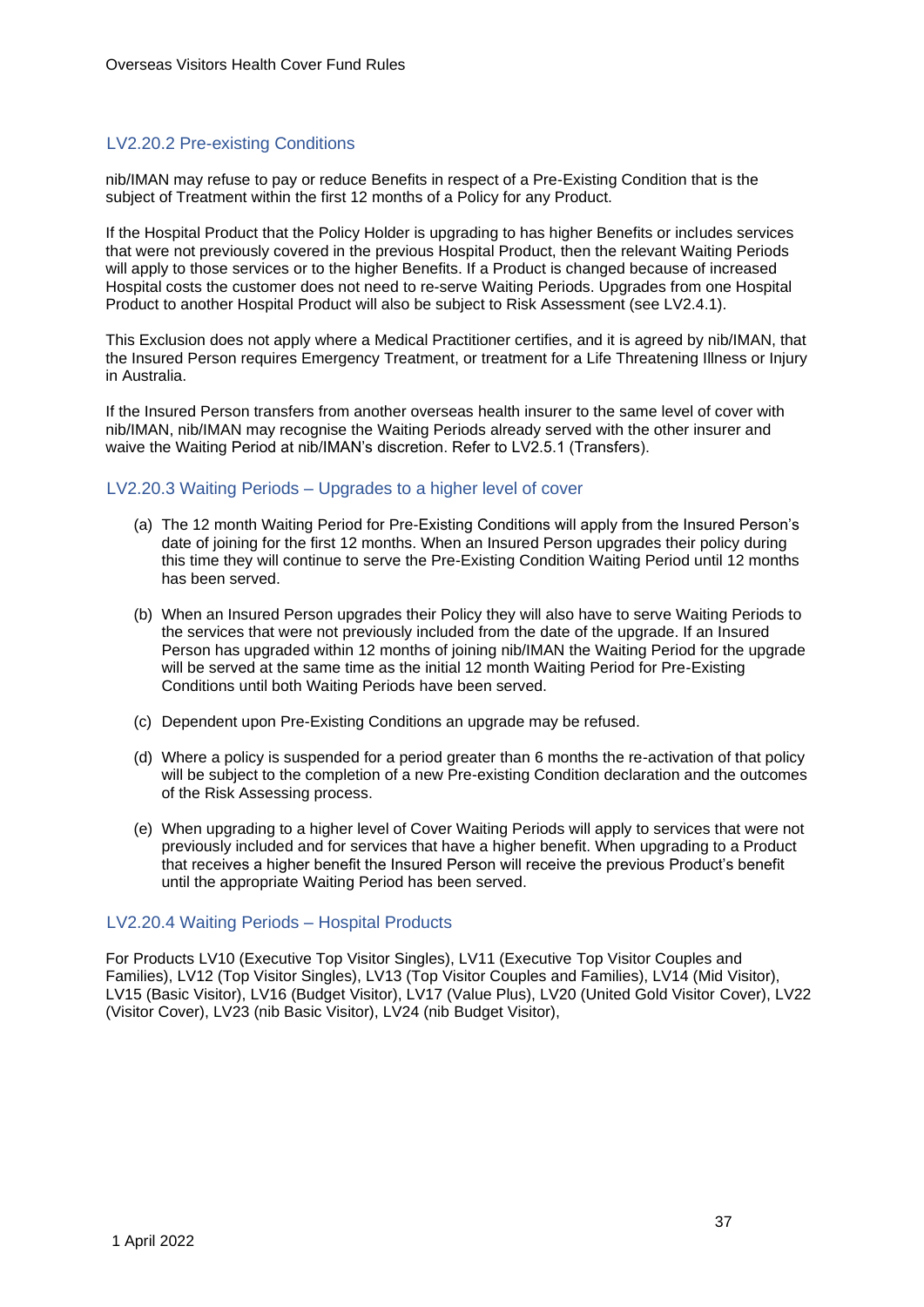the Waiting Periods for Hospital are:

- (a) 12 months for Pre-Existing Conditions
- (b) 12 months for pregnancy and birth related services
- (c) 2 months for psychiatric,
- (d) 2 months rehabilitation and palliative care
- (e) no waiting period for ambulance.

When upgrading to a higher level of cover the Pre-existing Condition rule applies. If a member has a Pre-Existing Condition for which the current level of cover does not pay Benefits, a 12 month waiting period will apply.

#### LV2.20.5 Waiting Periods – General (Extras) Products

For Products LV10 (Executive Top Visitor Singles) , LV11 (Executive Top Visitor Couples and Families), LV12 (Top Visitor Singles), LV13 (Top Visitor Couples and Families), LV14 (Mid Visitor), LV15 (Basic Visitor), LV16 (Budget Visitor), LV17 (Value Plus), LV20 (United Gold Visitor Cover), LV22 (Visitor Cover). LV23 (nib Basic Visitor), LV24 (nib Budget Visitor), LV25 (nib Core Extras Visitor Cover)

The Waiting Periods for Extras are:

| General Extras including general dental, acupuncture and optical<br>and other ancillary services. | 2 months                   |
|---------------------------------------------------------------------------------------------------|----------------------------|
| Physiotherapy, Osteopathy and Chiropractic Services                                               | 2 months                   |
| Out-Patient prescribed PBS pharmaceuticals                                                        | 2 months                   |
| Major Dental and Orthodontics                                                                     | 6 months                   |
| Laser Eye Surgery                                                                                 | 12 months                  |
| <b>Antenatal and Postnatal Services</b>                                                           | 12 months                  |
| <b>Funeral and Repatriation</b>                                                                   | 12 months for pre-existing |
| <b>CPAP Machine</b>                                                                               | 2 months                   |
| Wheelchairs and crutches                                                                          | 2 months                   |

For Products LV10 (Executive Top Visitor Singles), LV11 (Executive Top Visitor Couples and Families), LV12 (Top Visitor Singles) the Waiting Period for Hearing Aids is 6 months. For Product LV25 (nib Core Extras Visitor Cover) the Waiting Period for Major Dental is 12 months and for Optical, 6 months.

## LV2.20.6 Payment of Benefits

Benefits are only payable for Treatment provided after the expiration of the relevant Waiting Period.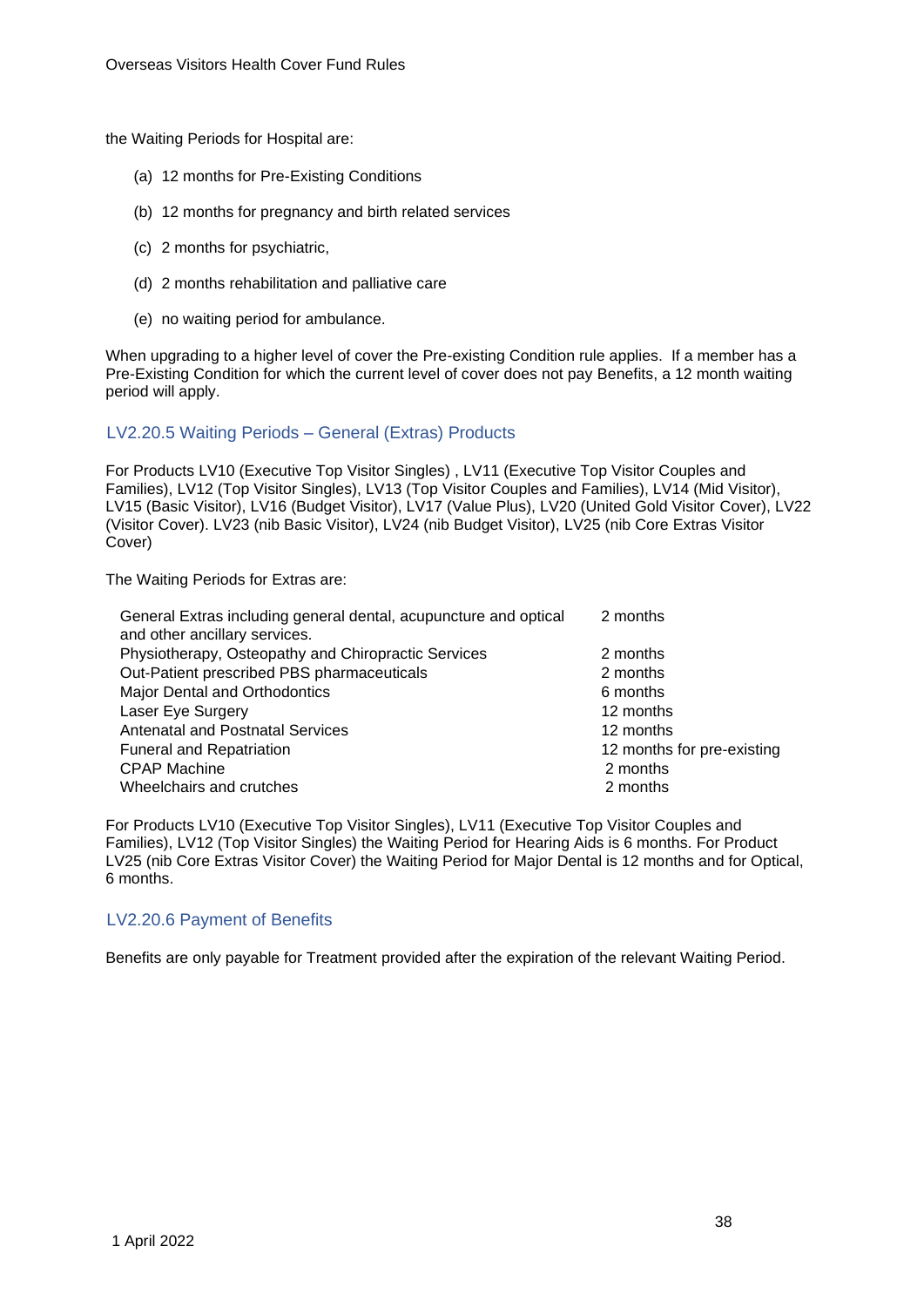# LV2.21 Exclusions

#### Exclusions and Limitations – All Products

Unless expressly provided for in these Rules, Benefits are not payable under Products:

- (a) for Claims which relate to services rendered while a Policy is in arrears or suspended;
- (b) for Claims which relate to services rendered outside Australia, en route to or from Australia or for items purchased or hired from overseas
- (c) where the Insured Person is entitled or may be entitled to Compensation;
- (d) for In-Patient and Out-Patient medical services where the Insured Person is entitled to a benefit from Medicare;
- (e) for Claims which relate to Treatment rendered by a provider who has not supplied a provider number on their receipt;
- (f) for expenses relating to proprietary (over the counter) medicines or drugs, purchased without a prescription, issued by a Medical Practitioner and not on the PBS and medicines, purchased in bulk lasting beyond the period of insurance (stockpiling). (Must be on general or restricted schedule – not on repatriation schedule);
- (g) where an application form or a claim form submitted to nib/IMAN contains fraudulent, false, or misleading information;
- (h) for services rendered in a nursing home;
- (i) where moneys are payable from another source;
- (j) where the Treatment is otherwise excluded by the operation of a Rule;
- (k) for luxury room charges;
- (l) for respite care as an Out-Patient;
- (m) for take home items;
- (n) for experimental and/or treatment not covered by Medicare;
- (o) for autologous blood collection and storage and egg storage;
- (p) for expenses relating to a Pre-Existing Condition;
- (q) for expenses incurred within Waiting Periods;
- (r) for expenses recoverable from another insurer, including but not limited to claims under motor insurance, sport insurance or public liability policies or under a compulsory workers compensation policy;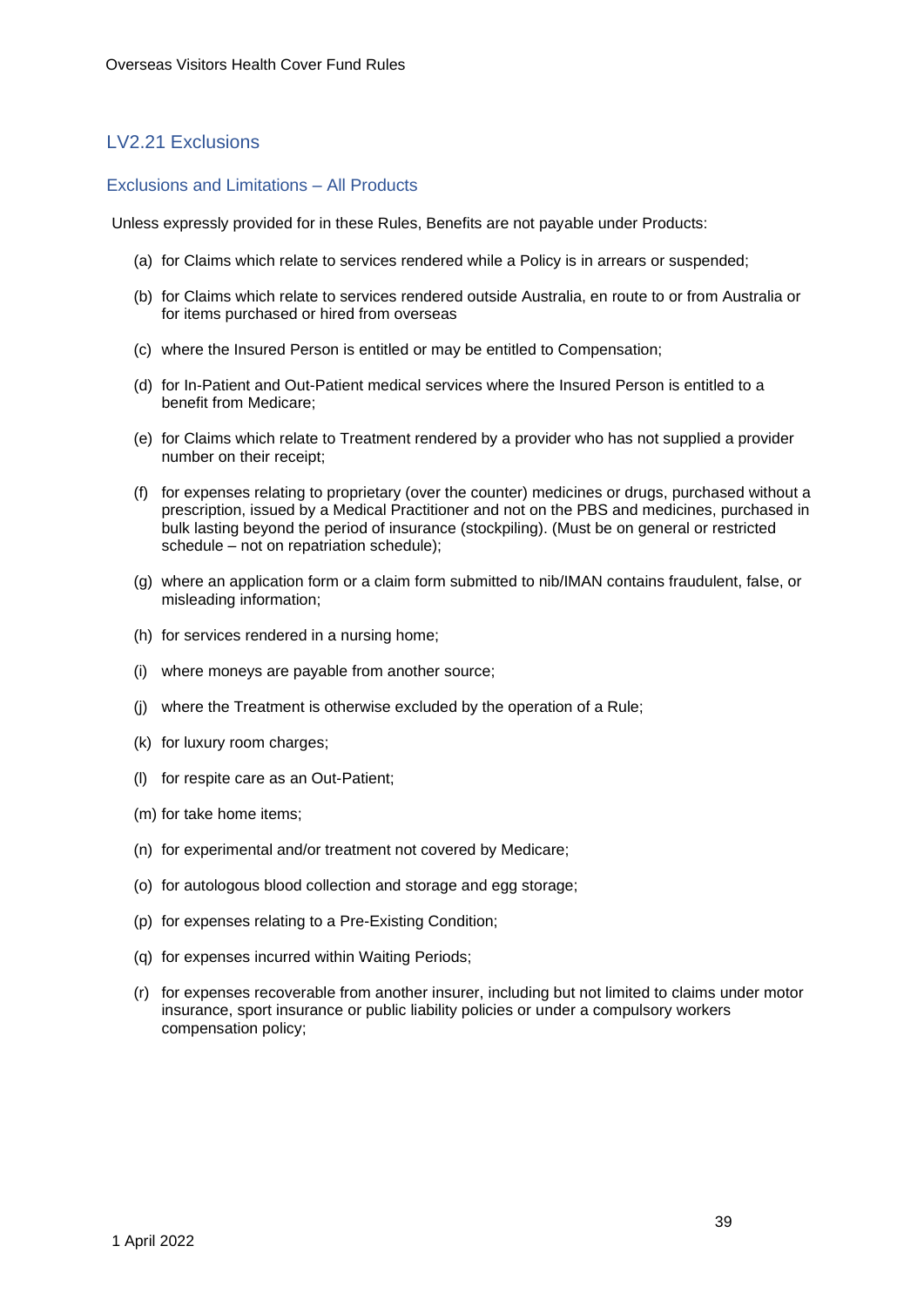- (s) for expenses for medical examinations, x-rays, inoculations or vaccinations and other treatments required for the purpose of:
	- (i) obtaining, renewing or extending a visa for entry into Australia;<br>(ii) obtaining permanent residency status in Australia;
	- obtaining permanent residency status in Australia;
	- (iii) travelling outside Australia; or
	- (iv) an examination for pre-employment purposes
- (t) for expenses relating to any experimental surgical procedures;
- (u) For any expense, or that part of an expense, exceeding the Annual Limits specified in the Membership Certificate and Schedule of Benefits,
- (v) For elective cosmetic expenses relating to elective cosmetic treatments deemed not Medically Necessary;
- (w) For treatment referred by or provided by a spouse or family member of the Insured;
- (x) For In–Hospital services, drugs or disposable items not recognised by Medicare (for example, some items associated with robotic surgery may not be covered);
- (y) for treatment not considered to be Medically Necessary and where the treatment does not have a Medicare Benefits Schedule item number; does not meet Medicare eligibility criteria, or has not been approved by the Medical services Advisory Committee; or
- (z) for same day services.

# LV2.22 Compensation Damages and Provisional Payment of Claims

#### LV2.22.1 Interpretation

In this section:

- (a) a reference to a claim (other than a Claim for Benefits) includes a reference to a demand or action;
- (b) a reference to an injury includes a Condition (including an Ailment or Injury) for which Benefits would or may otherwise be payable by nib/IMAN for Expenses incurred in its Treatment; and (
- (c) a reference to an Insured Person receiving Compensation includes:
- (d) Compensation paid to another person at the direction of the Insured Person; and
- (e) Compensation paid to another Insured Person on the same Policy in connection with an injury suffered by the Insured Person.

#### LV2.22.2 Insured Person's Obligations if Entitled to Compensation

Subject to the following, an Insured Person who has, or may have, a right to receive Compensation in relation to an injury, must:

- (a) inform nib/IMAN as soon as the Insured Person knows or suspects that such a right exists;
- (a) inform nib/IMAN of any decision of the Insured Person to claim for Compensation;
- (b) include in any claim for Compensation the full amount of all expenses for which Benefits are, or would otherwise be, payable;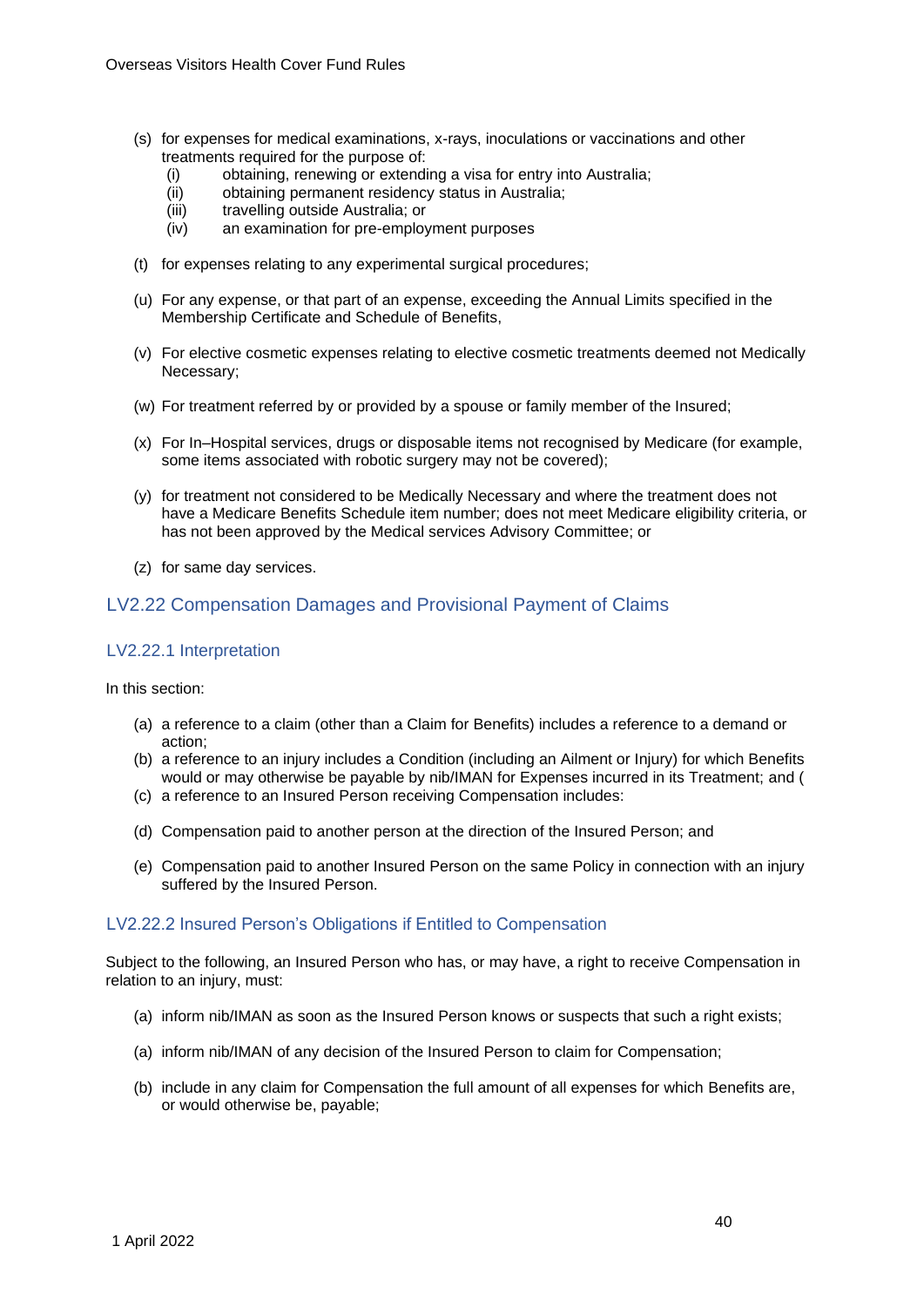- (c) take all reasonable steps to pursue the claim for Compensation to nib/IMAN's reasonable satisfaction;
- (d) keep nib/IMAN informed of updates or progress of the claim for Compensation;
- (e) inform nib/IMAN immediately upon the determination or settlement of the claim for Compensation; and
- (f) repay nib/IMAN any Benefits paid in respect of the injury.
- (g) Subject to these Rules, Benefits are not payable for expenses incurred (including after the Insured Person has received any Compensation) in relation to an injury where the Insured Person has received, or may be entitled to receive, Compensation in respect of that injury
- (h) Where nib/IMAN reasonably forms the view that an Insured Person has or may have a right to make a claim for Compensation in respect of an injury, but that right has not been established, nib/IMAN may withhold payment of Benefits for expenses incurred in relation to that injury.

## LV2.22.3 Entitlement to Benefits

.

Subject to these Rules, Benefits are not payable for Expenses incurred (including after the Insured Person has received any Compensation) in relation to an injury where the Insured Person has received, or may be entitled to receive, Compensation in respect of that injury.

Benefits are not payable if the OVHC Insured Person is already covered by a third party, including but not limited to:

- (a) Workers Compensation;
- (b) Public Liability Insurance;
- (c) General Insurance;
- (d) Other Health Insurance

#### LV2.22.4 nib/IMAN's Rights to Withhold Payment of Benefits

Where nib/IMAN reasonably forms the view that an Insured Person has or may have a right to make a claim for Compensation in respect of an Injury, but that right has not been established, nib/IMAN may withhold payment of Benefits for expenses incurred in relation to that Injury.

#### LV2.22.5 Provisional Payment of Benefits

Where a claim for Compensation in respect of an injury is in the process of being made, or has been made and remains not finalised, nib/IMAN may in its absolute discretion make a provisional payment of Benefits in respect of expenses incurred in relation to the injury.

In exercising its discretion, nib/IMAN will consider factors such as unemployment or financial hardship and other factors that it considers relevant.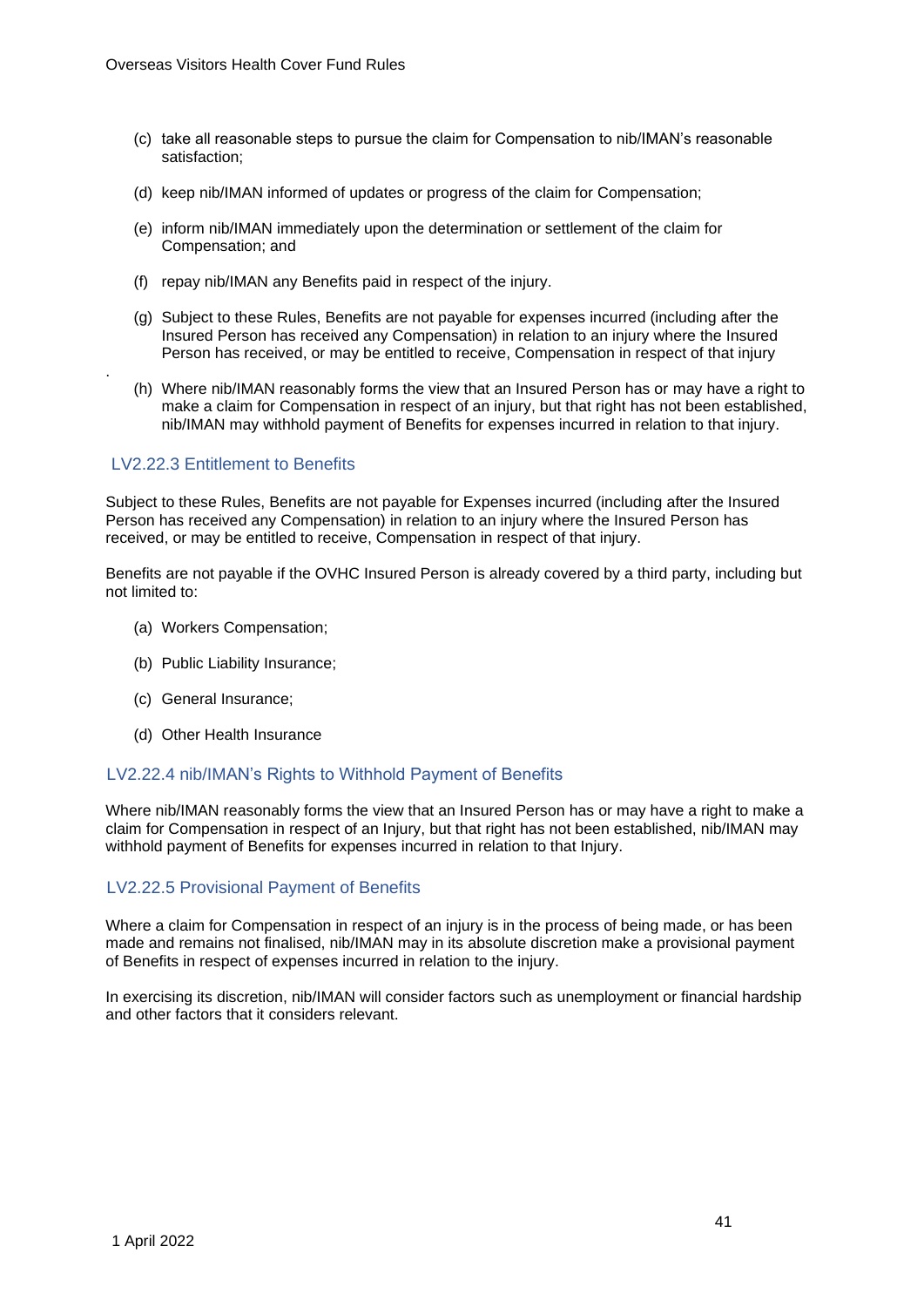## LV2.22.6 Payment of Benefits

nib/IMAN may, in its absolute discretion, pay Benefits where:

- (a) expenses have been incurred as a result of:
- (b) a complication arising from an injury that was the subject of a claim for Compensation; or
- (c) the provision of service or item for Treatment of an injury that was the subject of a claim for Compensation; and
- (d) that claim has been the subject of a determination or settlement; and
- (e) there is sufficient medical evidence that those expenses could not have been reasonably anticipated at the time of the determination or settlement.

#### LV2.22.7 Medicare Entitlement and Payment of Claims

In this section a reference to Medicare eligibility includes:

- (a) reciprocal Medicare rights under a Reciprocal Health Care Agreement; and
- (b) interim Medicare rights associated with the type of visa held.

Sometimes psychology can have a Medicare Benefit Schedule (MBS) item number. This is through the Australian Government's Better Access to Mental Health Care initiative where a general practitioner refers a patient to a psychologist who is registered under this initiative. Working visitors who are on a reciprocal Medicare card have access to this scheme. They can claim this through their Medicare card. Psychology and Counselling are not claimable under medical Out-Patient services on the Products.

#### LV 2.22.8 Insured Person's Obligations if Entitled to Medicare

Subject to the following, an Insured Person who has, or may have, a right to receive Medicare Benefits, must:

- (a) inform nib/IMAN as soon as the Insured Person knows such a right exists;
- (b) provide nib/IMAN with Medicare details as soon as the Insured Person has them; and
- (c) advise nib/IMAN if this eligibility ceases or changes.

#### LV 2.22.9 Entitlement to Benefits

Subject to these Rules, Benefits are not payable for that portion of Expenses where the Insured Person has received, or may be entitled to receive, Medicare Benefits in respect of any Treatment obtained or Expenses incurred.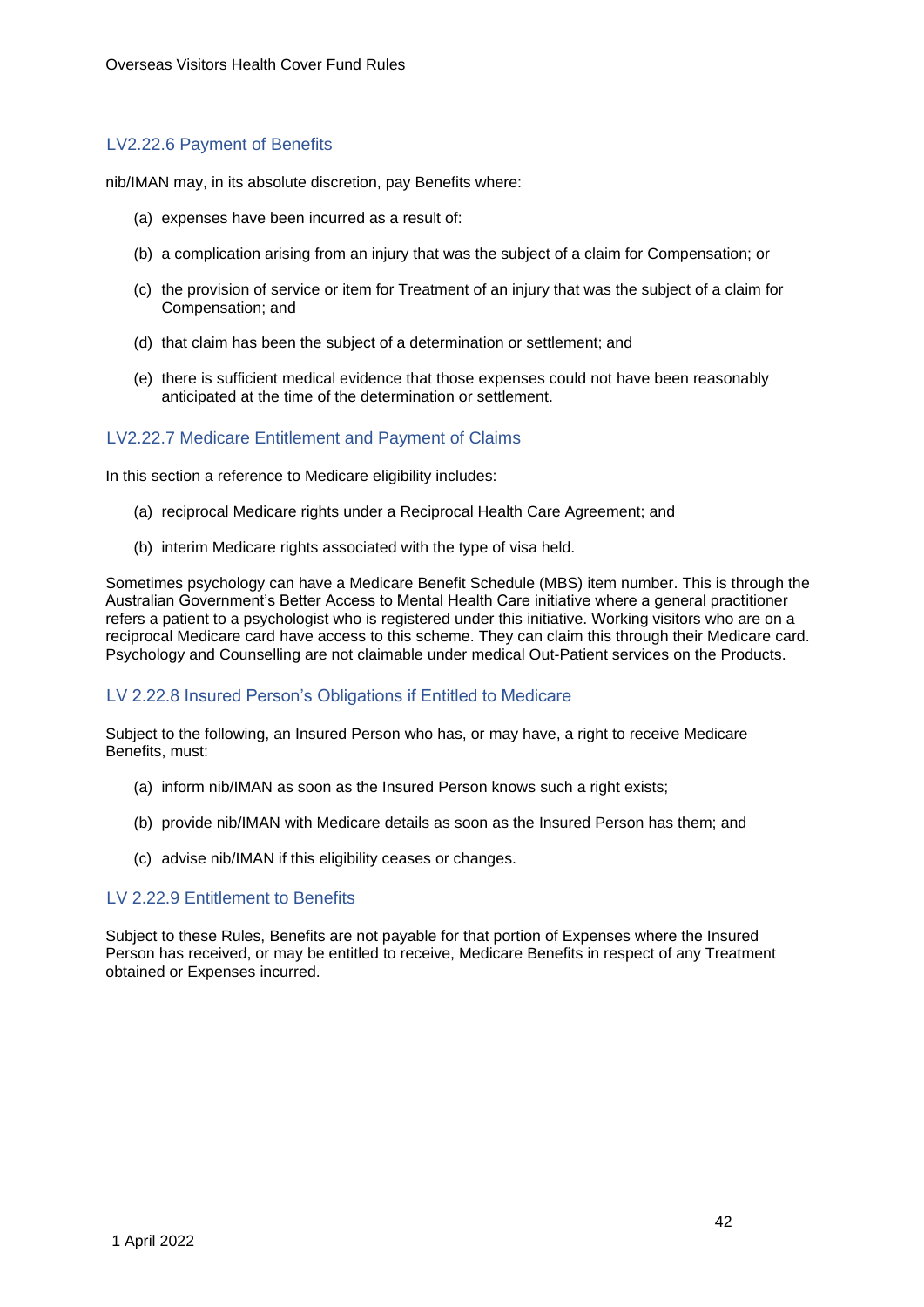#### LV2.22.10 Insured Persons Claims Process

Where an Insured Person who has Medicare eligibility incurs Expenses that have an associated Medicare Benefit the Insured Person is to:

- (a) make a claim with Medicare for any Treatment associated with Medicare entitlements, first;
- (b) then submit the Claim to nib/IMAN accompanied by the Medicare receipt in accordance with LV2.23.1 (Requirements for claims).

#### LV2.22.11 nib/IMAN's Rights to Withhold Payment of Benefits

Where nib/IMAN reasonably forms the view that an Insured Person has or may have access to Medicare Benefits, but that right has not been established, nib/IMAN may withhold payment of that portion of Benefit for which Medicare pays a Benefit.

## LV2.23 Claims

#### LV2.23.1 Requirements for Claims

Claims for Benefits must:

be made in the manner approved by nib/IMAN; and

- (a) be supported by accounts and/or receipts on the Provider's letterhead or showing the Provider's official stamp, and showing the following information:
- (b) the Provider's name, provider number and address;
- (c) the Patient's full name and address;
- (d) the date of service;
- (e) the item number/numbers where applicable and description of the service;
- (f) the amount(s) charged; and
- (g) any other information that nib/IMAN may reasonably request.
- (h) Claims can be submitted by fax, email or electronically.

#### LV2.23.2 Time Limits on Claims

- (a) Benefits are not payable where a Claim is lodged more than 2 years after the date on which the service is provided.
- (b) nib/IMAN may waive this rule in its discretion.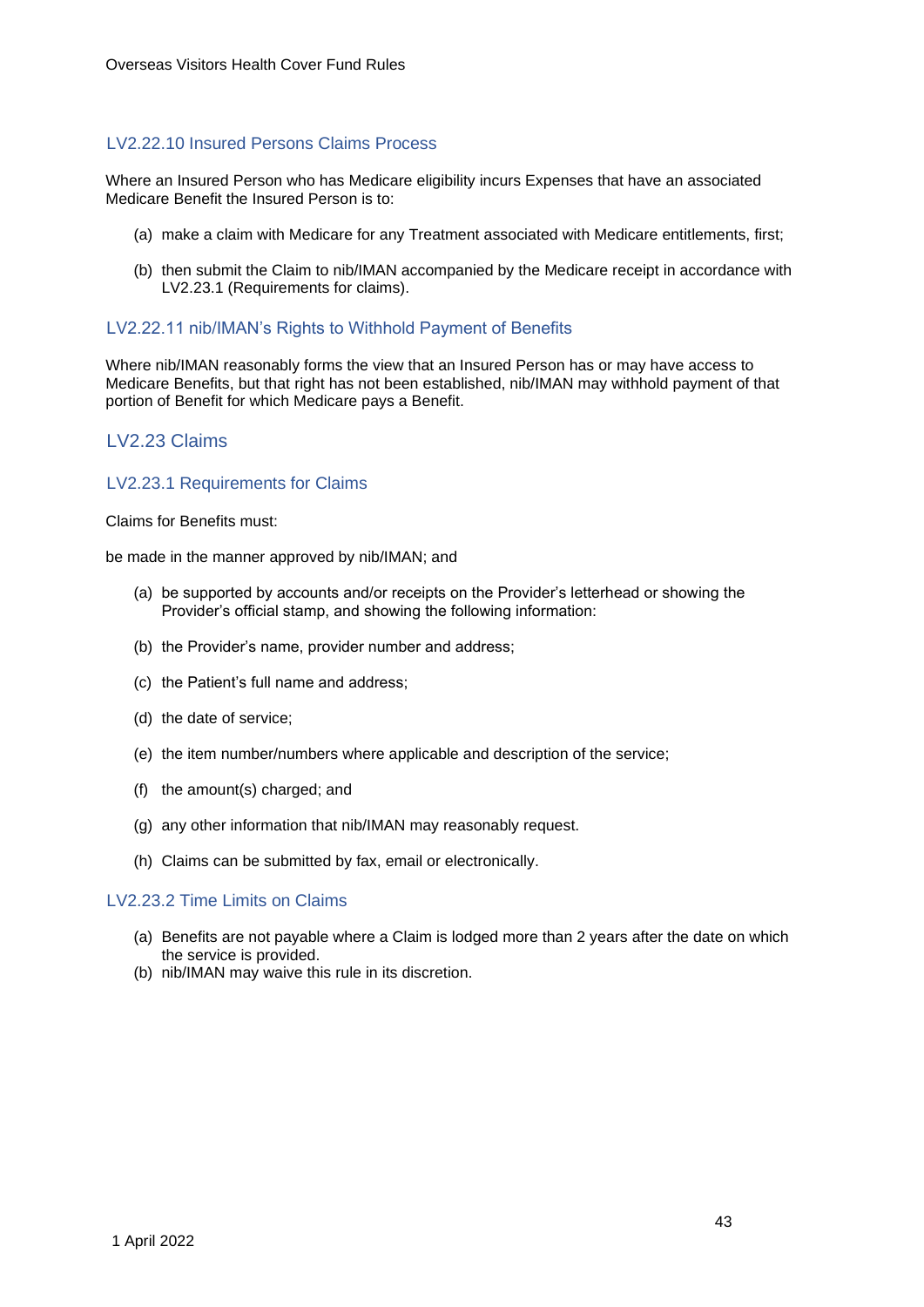### LV2.23.3 GST Declaration

nib/IMAN requires members making a claim to complete and sign: Declaration 1 – Goods and Services Tax Declaration Declaration 2 – Third Party Declaration Declaration 3 – Claims Declaration

#### LV2.23.4 Claims become property of nib/IMAN

Unless otherwise agreed by nib/IMAN, all documents submitted in connection with a Claim become the property of nib/IMAN.

#### LV2.23.5 Agents

nib/IMAN may authorise an Insured Person to delegate to another person the right to Claim or assign Benefits to which the Insured Person may be entitled.

#### LV2.23.6 Method of Payment of Benefits

nib/IMAN may pay Benefits by electronic funds transfer in accordance with arrangements it determines from time to time.

- (a) In the event that a Policy Holder is departing Australia permanently, nib/IMAN may agree to reimburse a claim by electronic funds transfer provided:
- (b) The Policy Holder has requested this in writing; and
- (c) The Policy Holder has provided the required details of the bank account.

By agreement, nib/IMAN may refund Benefits to an Australian nominated bank account if the following is supplied by the Policy Holder:

- (a) Full name and address of the financial institution;
- (b) Full name of account holder;
- (c) BSB Code; and
- (d) Account Number

By agreement, nib/IMAN may refund a claim to an overseas bank account in Australian Dollars if the following is supplied by the Policy Holder:

- (a) Full name and address of the overseas financial institution;
- (b) Full name of account holder;
- (c) SWIFT code; and
- (d) Account Number.

Any bank or transfer costs associated with the refund of claims to an overseas institution will be borne by the Policy Holder and deducted from the claims refund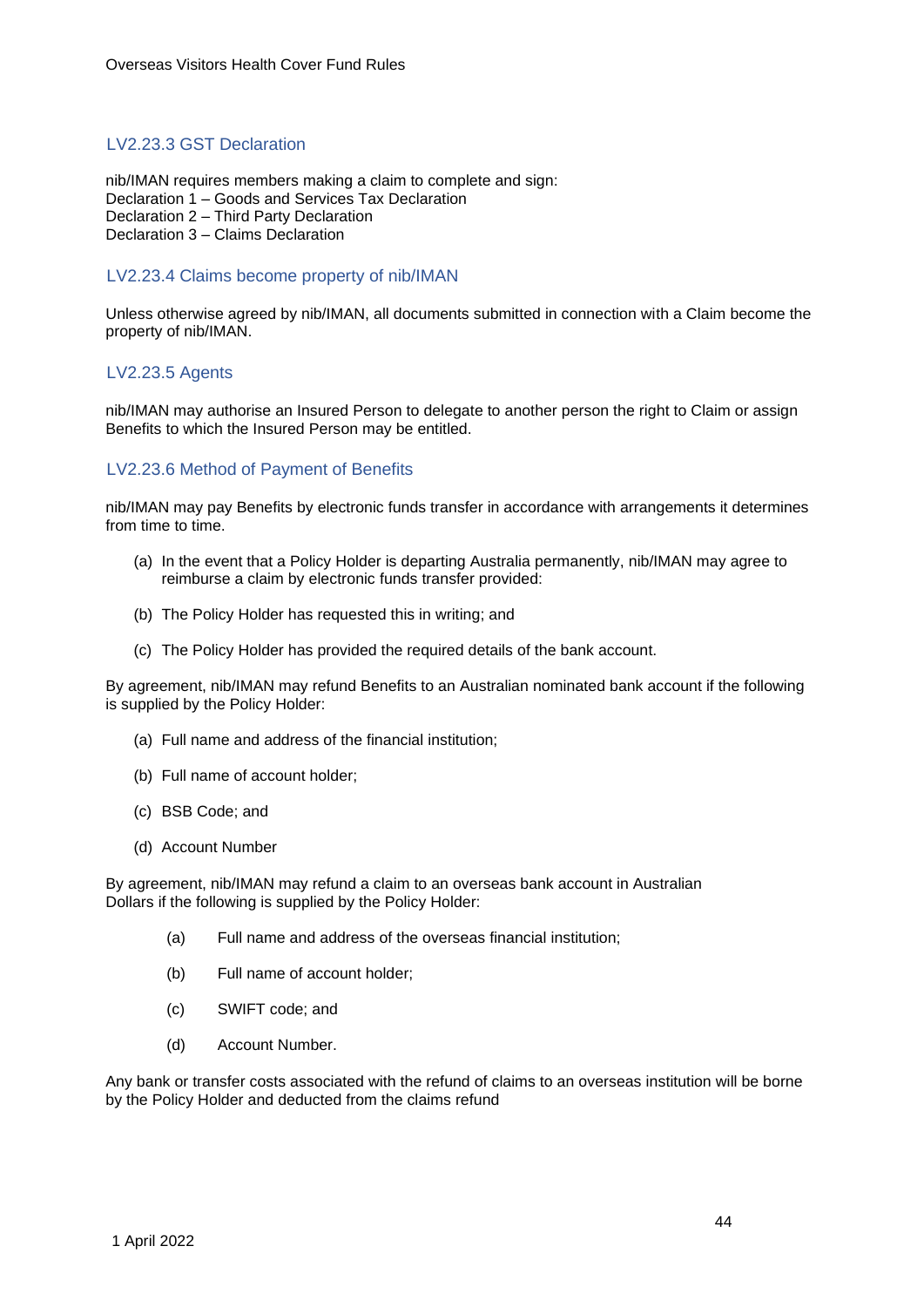## LV2.24 Excesses

An Excess is the amount of a Benefit that a Policy Holder agrees to pay towards Claimable Hospital Expenses in return for a lower Premium rate than would otherwise apply to the Policy Holder. The Excess is payable to the Hospital prior to receiving Treatment from the Hospital.

If an Excess applies to a Policy and unless otherwise specified in the Schedules, the Excess is only payable if an Insured Person covered by the Policy claims a Benefit for the Claimable Hospital Expense.

The amount of the Excess and relevant limits and conditions which apply to each Product are specified in the Schedule relevant to that Product.

If a Policy Holder makes a change to their Policy and the new Policy has a higher Excess than the previous Policy, the higher Excess will be payable immediately. If the Excess on the new Policy is lower than the previous Policy, the Excess on the Previous Policy will apply for the first two months (regardless of whether the admission is related to a Pre-existing Condition). For the following 10 months, if the admission relates to a Pre-existing Condition or pregnancy and birth related services, the previous excess will apply.

## LV2.25 Product Combinations

nib/IMAN has discretion to place limitations on Product combinations between the Australian Residents Health Insurance Products and the overseas visitors' health cover Products.

Where an nib/IMAN Insured Person holds a Complying Health Insurance Product (CHIP) under the Act and an overseas visitors' health cover Product, benefits are only claimable on one or the other Product.

# LV3 Premium

Premium for OVHC Products are as set out in Schedule K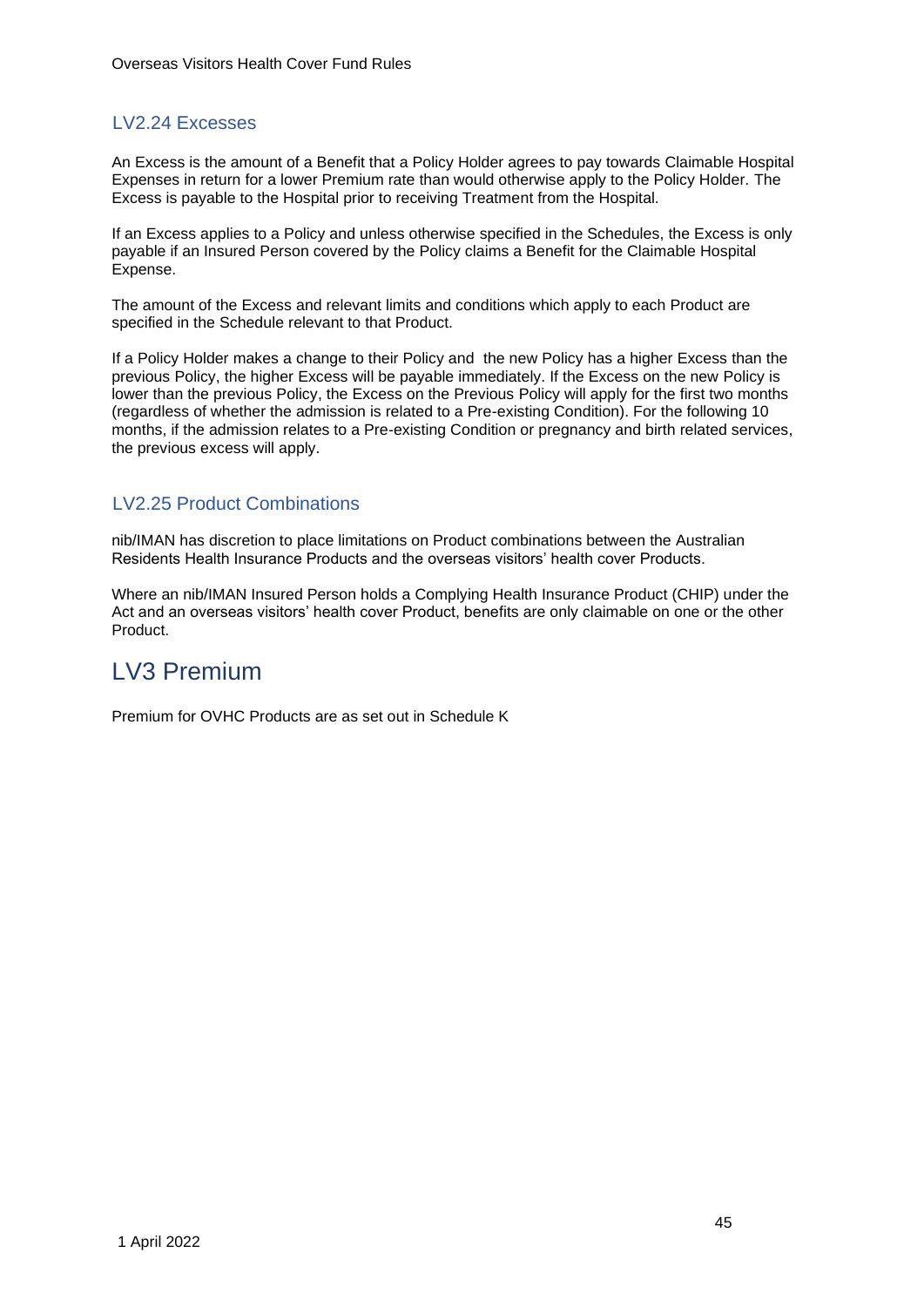# LV10 Executive Top Visitor Cover – Single

# LV10.1 Eligibility

This Table is Open to the following Policy Categories subject to the conditions contained in LV2.2.1 (General):

(a) Single Policy

## LV10.2 General Conditions

The following conditions apply to all Benefits for this Table:

Benefits for Treatments for General Dental, Major Dental, Optical, Dietary, Home Nursing, Home Care, Immunisations, Allergy Vaccines, Occupational Therapy, Podiatry, Speech Therapy, Natural Therapies, Preventative Care, CPAP Machine, Wheelchairs and Crutches, Hearing Aids, Laser Eye Surgery are subject to a combined Annual Benefits Limit of \$1000 per Membership Year for a Single Policy.

(b) Benefits for Treatments for Physiotherapy, Chiropractic and Osteopathy are subject to a combined Annual Benefits Limit of \$1000 per Membership Year for a Single Policy.

- (c) no Benefits for Ancillary Services are payable for group or class based treatment.
- (d) unless otherwise stated Benefits are only paid for consultations or treatment.

(e) any unused combined annual benefit (\$1,000 for a Single Policy) for General Dental, Major Dental, Optical, Dietetics, Home nursing, Home Care, Immunisations, Allergy Vaccines, Occupational Therapy, Podiatry, Speech Therapy, Natural Therapies, Preventative Care, CPAP Machine, Wheelchairs and crutches, Hearing Aids, Laser Eye Surgery is rolled over to the next Membership Year.

## LV10.3 Hospital Treatment Benefits

Other than as expressly provided in these Rules, Hospital Treatment Benefits shall be payable as follows to an admitted Insured Person:

In a nib Agreement Private Hospital, Public Hospital or in a Private Hospital that has not entered into a provider agreement with nib/IMAN 100% of:

(a) the cost of charges for Hospital accommodation, theatre fees, labour ward, intensive care, coronary care

(b) the cost of paramedical services such as physiotherapy

For services listed as Lower Benefits, Hospital Treatment Benefits shall be payable equivalent to the "Gazetted Rate" determined by the State and Territory Health Authorities for:

(a) overnight and day only Hospital accommodation (all costs including: all theatre, intensive care, labour wards, ward drugs)

(b) emergency department fees that leads to an admission

(c) admitted patient care and post-operative services that are a continuation of care associated with an early discharge from Hospital.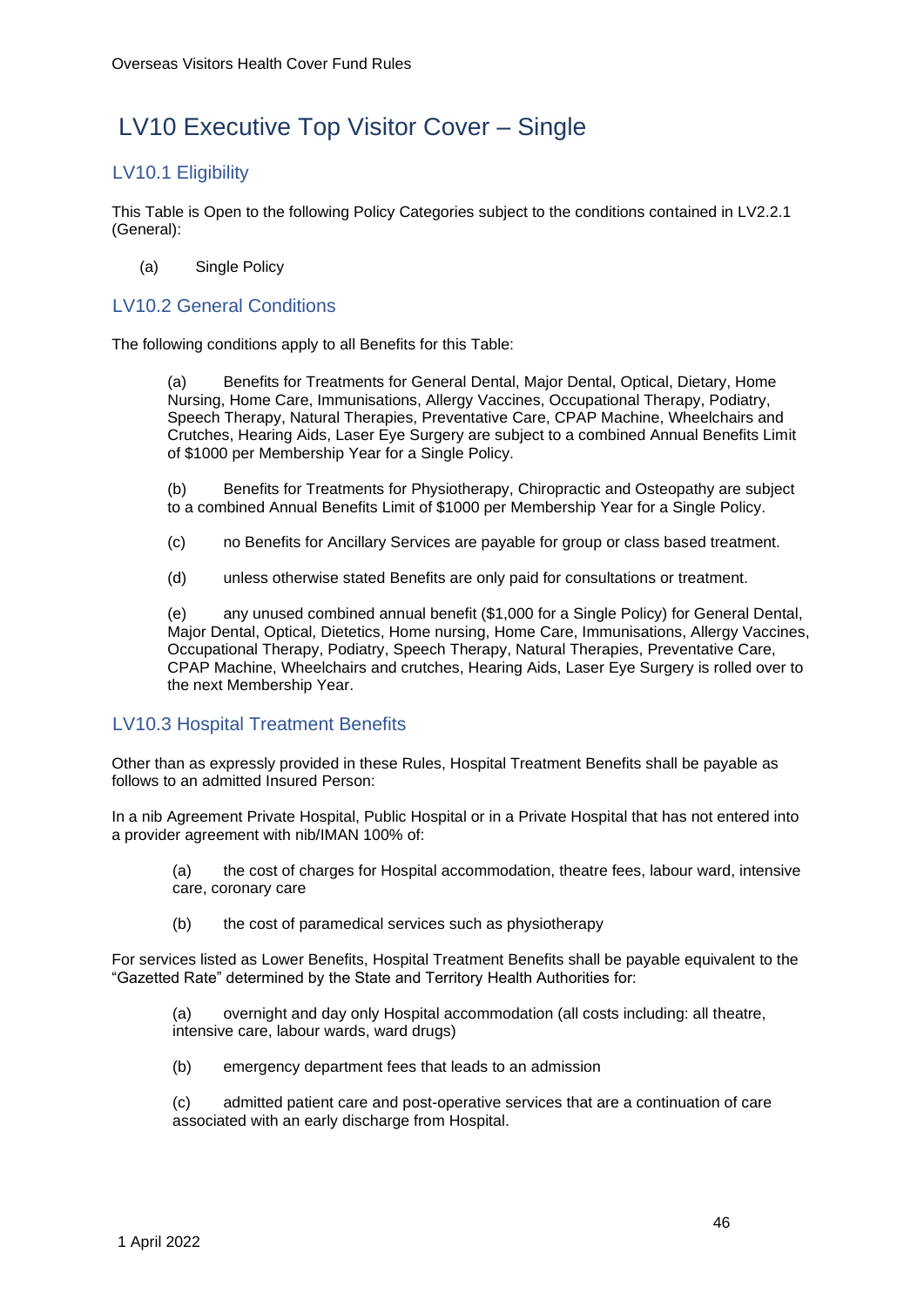If an Insured Person goes to a Private Hospital, and the charge is less than the "Gazetted Rate", nib/IMAN will pay the rate charged by the Private Hospital. Lower Benefits are payable for the following services:

- (a) Gastric banding and obesity surgery;
- (b) Psychiatric treatment;
- (c) Palliative Care;
- (d) Pregnancy and birth related services.

For services listed as Excluded no Hospital Treatment Benefit shall be payable.

#### Excluded services are:

- (a) Bone Marrow and Organ Transplants
- (b) Assisted Reproductive Services
- (c) Infertility Investigations

(d) iv Services not covered by Medicare such as Cosmetic Surgery (to enhance appearance) or experimental surgery.

## LV10.4 Surgically Implanted Prostheses

The Benefits for Surgically Implanted Prostheses are payable at 100% of cost.

#### LV10.5 Medical Services Payments

Other than as expressly provided in these Rules, Benefits for Medical Services provided to a customer while admitted as a patient in Hospital shall be as follows:

(a) for services included – 100% of the cost for that medical service with no out of pockets.

for services listed as Lower Benefits – 100% of the Medicare Benefits Schedule Fee for that medical service. Lower Benefits are payable for the following:

- (a) Gastric banding and obesity surgery
- (b) Psychiatric treatment
- (c) Palliative Care
- (d) Pregnancy and birth related services

for services listed as excluded no benefit is payable. Excluded services are:

- (a) Assisted Reproductive Service
- (b) Infertility Investigations
- (c) Bone Marrow and Organ Transplants

(d) Services not covered by Medicare such as Cosmetic Surgery (to enhance appearance) or experimental surgery.

Benefits for medical services provided to the customer as an outpatient shall be as follows: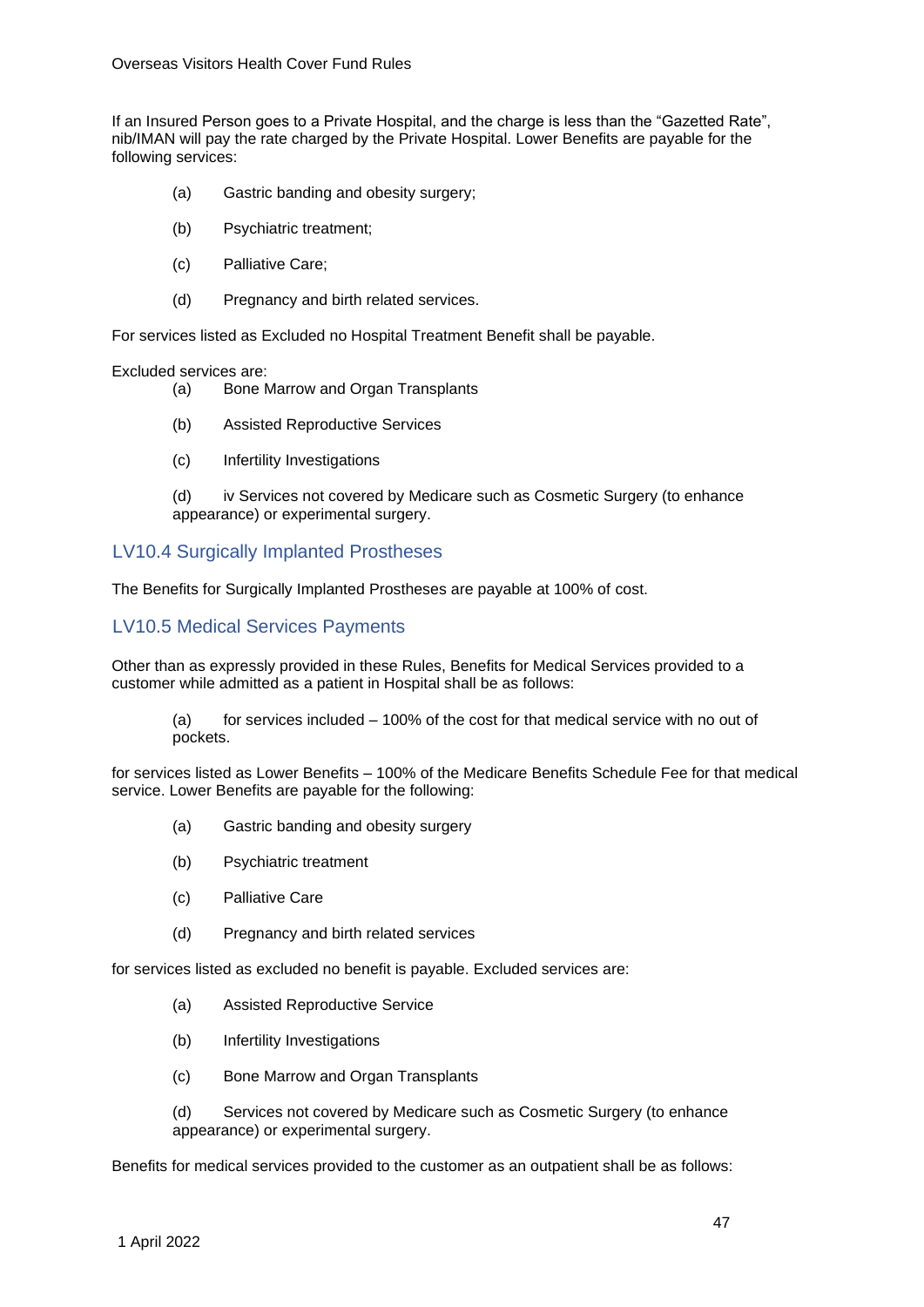100% of the cost for that medical service. Benefits and limitations are as follows:

(a) an annual limit applies to Out-Patient psychiatric services where provided by a psychiatrist only, of \$2000 per Policy per Membership Year.

Out-Patient Exclusions apply to:

(a) expenses for counselling and psychological testing;

(b) any Services provided by a registered psychologist or providers who are not a psychiatrist;

(c) group therapy or counselling sessions, including where the service is provided by a psychiatrist;

- (d) Assisted reproductive Services;
- (e) Infertility Investigations.

for services listed as lower Benefits – 100% of the Medicare Benefits Schedule Fee for that medical service.

Out-Patient continuing treatment following hospitalisation due to early discharge from Hospital. Provided all documentation from the treating doctor is received and approved prior to discharge this is paid at 100% of the cost.

## LV10.6 Pharmaceutical Benefits

### In-Hospital

Pharmaceutical Benefits for PBS Pharmaceuticals, where prescribed according to PBS-approved indications, and non-PBS Pharmaceuticals are payable at 100% of cost where:

- (a) it is included on the Hospital invoice; and
- (b) administered to the patient during their stay in Hospital; or
- (c) provided to the Insured Person on discharge from Hospital.

No Benefits are payable for:

(a) drugs issued for the sole purpose of use at home. These drugs are to be assessed under out of Hospital pharmaceutical.

#### Out-of Hospital

Pharmaceutical Benefits are payable at 100% of cost with a Membership Year annual limit of \$1,000 on a single plan.

Benefits are payable for drugs when the drug is

- (a) prescribed by a Medical Practitioner
- (b) listed on the Australian Government's Pharmaceutical Benefits Scheme (PBS)
- (c) prescribed according to PBS-approved indications

Benefits are not payable for:

(a) non-PBS pharmaceuticals.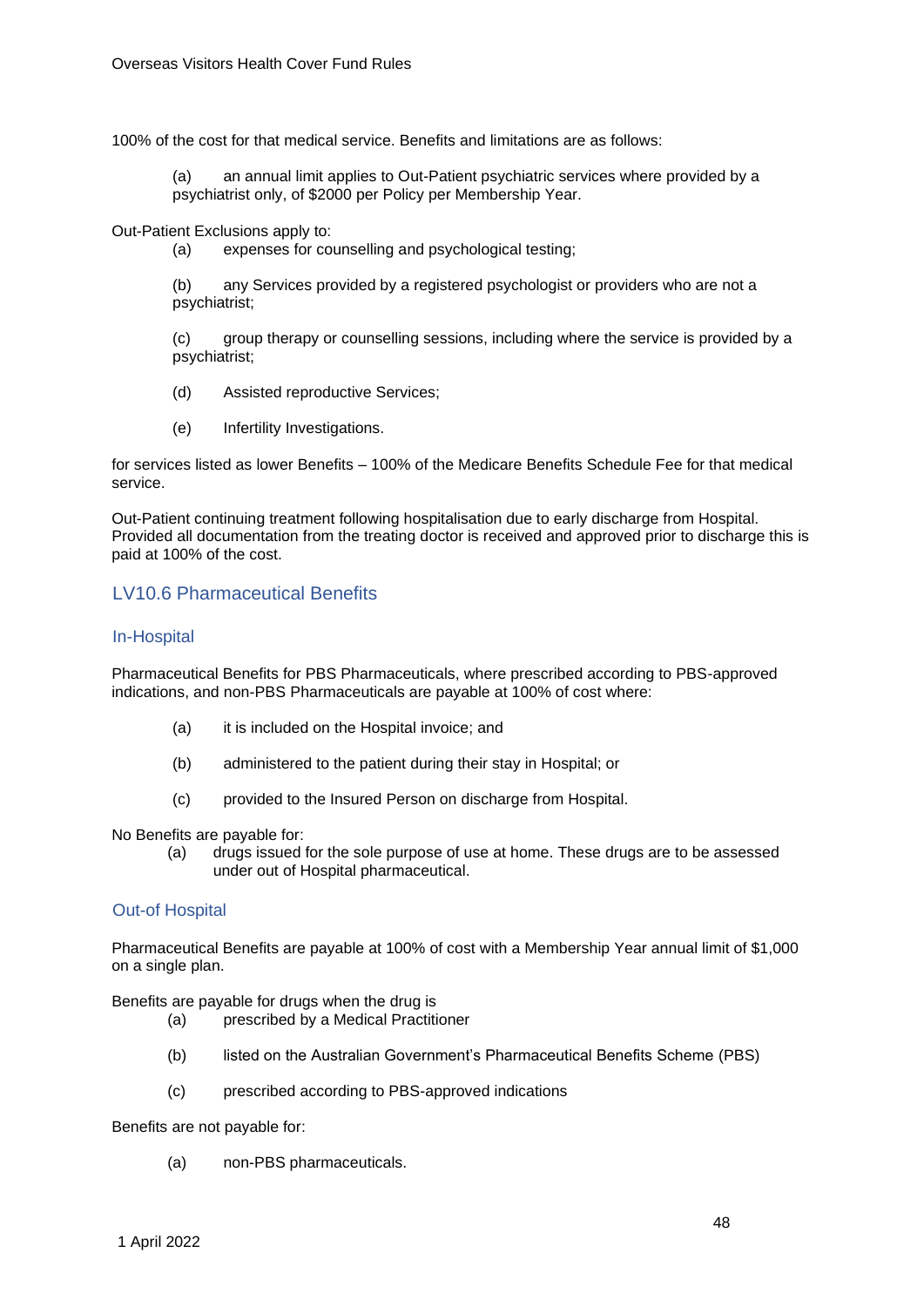(b) drugs that are listed on both the repatriation and non-repatriation list and the dosage and quantity are identical.

The waiting period for Out-of-Hospital pharmacy is 2 months.

### LV10.7 Nursing Home Type Patients

A Nursing Home Type Benefit is a benefit set by the Federal Government for a Patient who is in Hospital, but not in need of acute Hospital care, while awaiting a nursing home placement.

Where a customer is classified as a Nursing Home Type Patient they will be required to contribute a daily co-payment towards the cost of their Hospital stay (co-payments are also determined by the Federal Government).

### LV10.8 Ambulance

Ambulance Benefits are payable at 100% of cost for an ambulance service within Australia that is:

- (a) provided by a State or Territory Ambulance Service where the OVHC Insured Person is not covered by a State Government Ambulance Scheme; and
- (b) defined by the relevant service provider as emergency ambulance transport; or
- (c) where an ambulance is called to attend an emergency but on arriving is no longer required this charge will also be covered; or
- (d) defined by a treating doctor as Medically Necessary transport.

#### LV10.9 Non Surgically Implanted Prostheses and Appliances

Benefits for Non Surgically Implanted Prostheses and Appliances, known as Artificial Aids, are payable at 100% of cost subject to the following conditions:

(a) a letter of recommendation from a Medical Practitioner or Specialist is required for all artificial aids claims.

Refer to Schedule M table for list of prostheses and appliances and service limits applied.

There is no waiting period for Non Surgically Implanted Prostheses and Appliances.

## LV10.10 Physiotherapy

Subject to the limits contained in Schedule LV10.2 (General Conditions), the Benefits for each Physiotherapy visit are as follows:

(a) 100% of cost of each visit up to a maximum Membership Year limit of \$1,000 for a Single Policy

No Benefits are payable for group sessions.

There is a 2 month waiting period for Physiotherapy.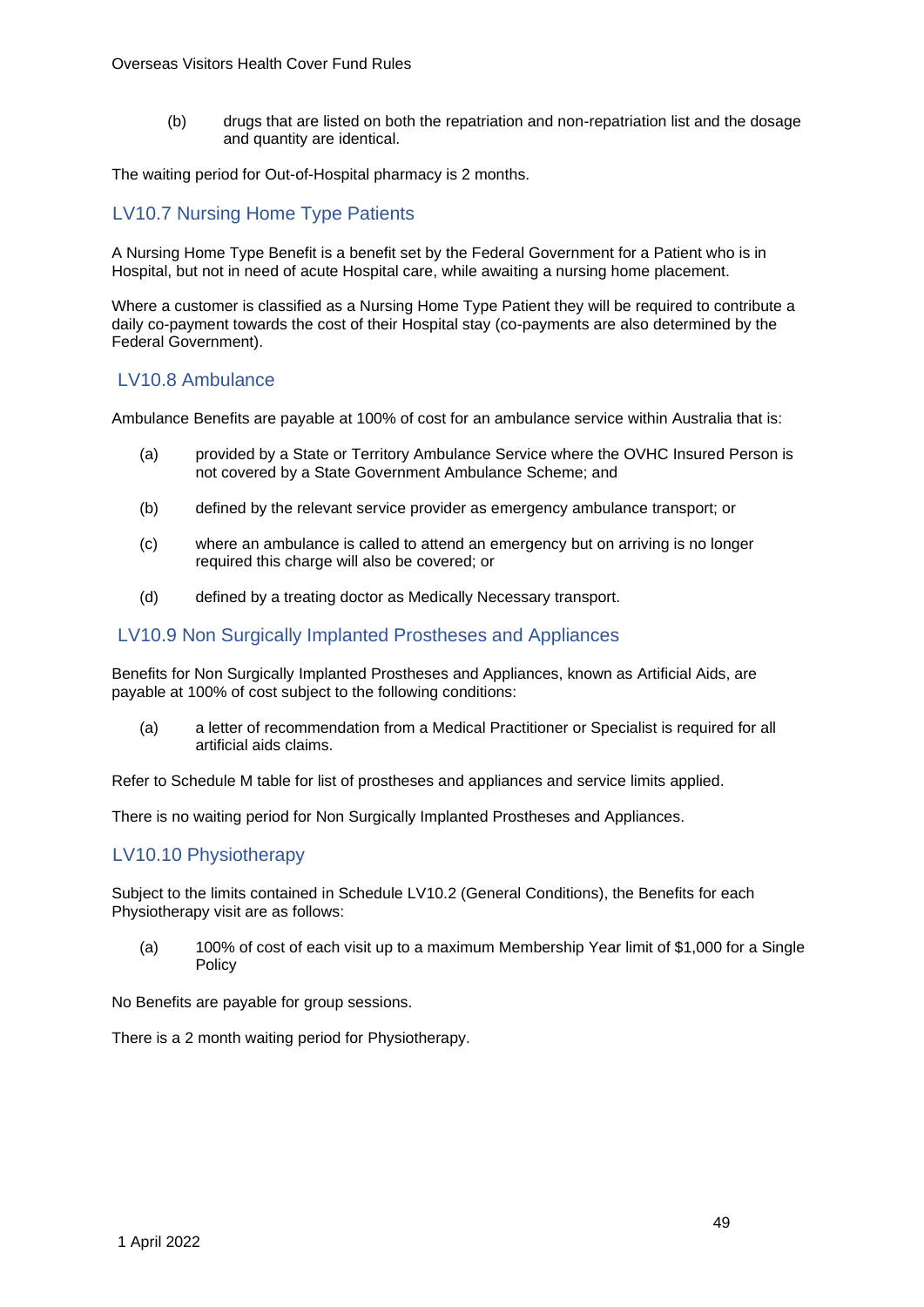# LV10.11 Chiropractic

Subject to the limits contained in Schedule LV10.2 (General Conditions), the Benefits for each Chiropractic visit are as follows:

(a) 100% of cost of each visit up to a maximum Membership Year limit of \$1,000 for a Single Policy. This includes Benefits for X-rays.

There is a 2 month waiting period for Chiropractic.

## LV10.12 Osteopathy

Subject to the limits contained in Schedule LV10.2 (General Conditions), the Benefits for each Osteopathy visit are as follows:

(a) 100% of cost of each visit up to a maximum Membership Year limit of \$1,000 for a Single Policy.

There is a 2 month waiting period for Osteopathy.

### LV10.13 Dental

Subject to the limits contained in Schedule LV10.2 (General Conditions), the Benefits for Dental are as follows:

100% of cost of each visit up to a maximum Membership Year limit of \$1,000 Single Policy.

- (a) no Benefits are payable for teeth whitening or bleaching.
- (b) The waiting periods for Dental are as follows:
- (c) 2 months for General Dental
- (d) 6 months for Major Dental.

#### LV10.14 Optical

Subject to the limits contained in Schedule LV10.2 (General Conditions), the Benefits for Optical are as follows:

- (a) 100% of cost of each visit up to a maximum Membership Year limit of \$1,000 Single Policy.
- (b) Benefits are payable for lenses and contact lenses.
- (c) no Benefits are payable for frames.
- (d) No Benefits are payable for tinting, coating or hardening of lenses

Refer to Schedule M table for the list of items that can be paid.

The waiting period for Optical is 2 months.

#### LV10.15 Dietary

Subject to the limits contained in Schedule LV10.2 (General Conditions), the Benefits for Dietary are as follows:

(a) 100% of cost up to a maximum Membership Year limit of \$1,000 Single Policy.

The waiting period for Dietary is 2 months.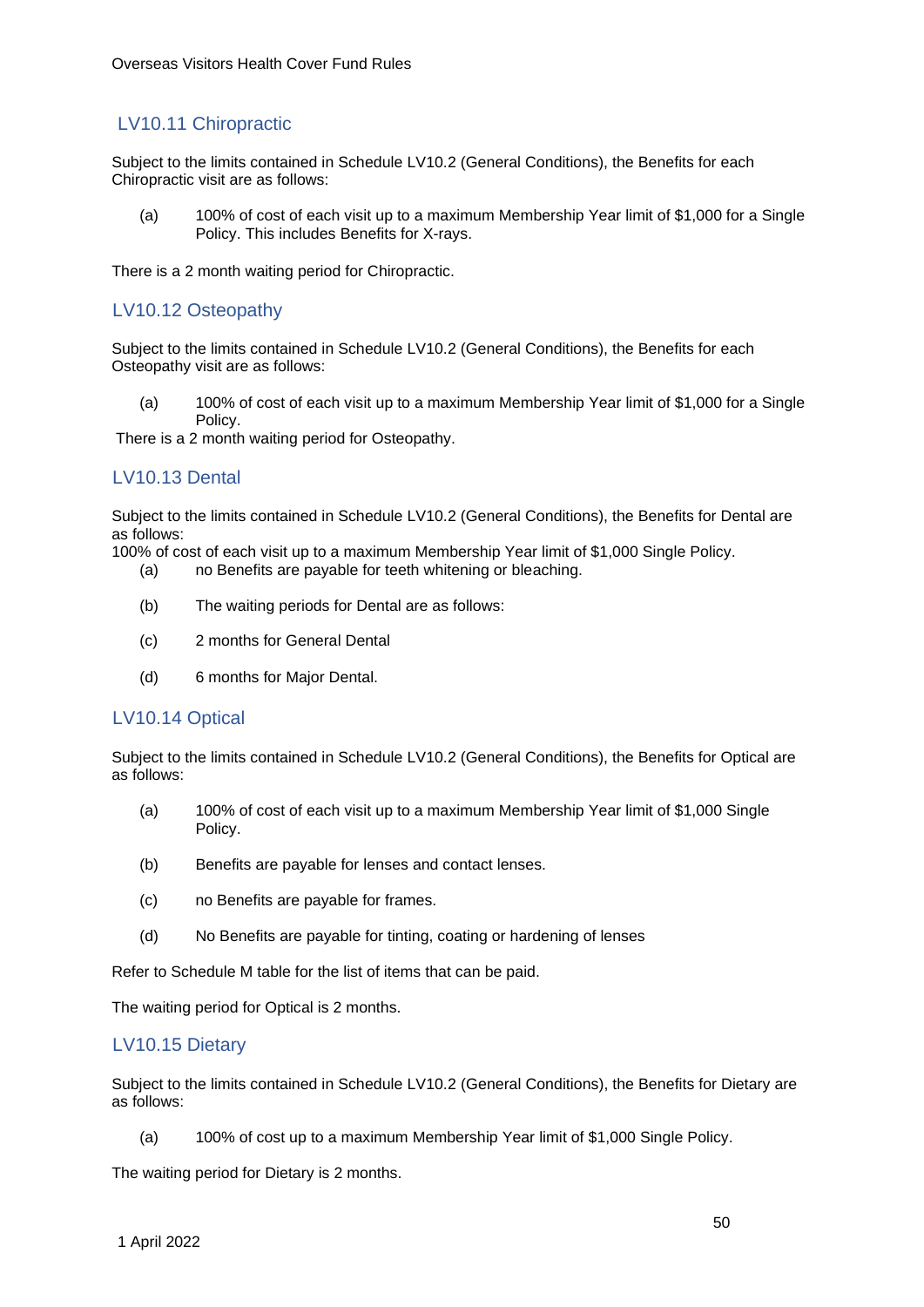# LV10.16 Home Nursing and Home Care

Subject to the limits contained in Schedule LV10.2 (General Conditions), the Benefits for Home Nursing and Home Care are as follows:

- (a) 100% of cost up to a maximum Membership Year limit of \$1,000 Single Policy.
- (b) services must be provided by a Registered Nurse and include changing bandages and respite assistance.

The waiting period for Home Nursing and Home Care is 2 months.

### LV10.17 Immunisations and Allergy Vaccines

Subject to the limits contained in Schedule LV10.2 (General Conditions) and below, the Benefits for Immunisations and Allergy Vaccines are:

- (a) 100% of cost up to a maximum Membership Year limit of \$1,000 for a Single Policy.
- (b) If the immunisation is listed on the National Immunisation Program Schedule a benefit is payable for the immunization. These include
- (c) [Diphtheria,](http://immunise.health.gov.au/internet/immunise/publishing.nsf/Content/immunise-diphtheria) Haemophilus influenza type B (Hib)[,](http://immunise.health.gov.au/internet/immunise/publishing.nsf/Content/immunise-hepa) [Hepatitis A,](http://immunise.health.gov.au/internet/immunise/publishing.nsf/Content/immunise-hepa) [Hepatitis B,](http://immunise.health.gov.au/internet/immunise/publishing.nsf/Content/immunise-hepb) Human Papillomavirus (HPV), [Influenza \(Flu\),](http://immunise.health.gov.au/internet/immunise/publishing.nsf/Content/immunise-influenza) [Measles,](http://immunise.health.gov.au/internet/immunise/publishing.nsf/Content/immunise-measles) [Meningococcal Disease,](http://immunise.health.gov.au/internet/immunise/publishing.nsf/Content/immunise-meningococcal) [Mumps,](http://immunise.health.gov.au/internet/immunise/publishing.nsf/Content/immunise-mumps) [Pertussis \(Whooping Cough\),](http://immunise.health.gov.au/internet/immunise/publishing.nsf/Content/immunise-pertussis) [Pneumococcal Disease,](http://immunise.health.gov.au/internet/immunise/publishing.nsf/Content/immunise-pneumococcal) [Poliomyelitis \(Polio\),](http://immunise.health.gov.au/internet/immunise/publishing.nsf/Content/immunise-poliomyelitis) [Rotavirus,](http://immunise.health.gov.au/internet/immunise/publishing.nsf/Content/immunise-rotavirus) [Rubella \(German Measles\),](http://immunise.health.gov.au/internet/immunise/publishing.nsf/Content/immunise-rubella) [Tetanus \(Lockjaw\),](http://immunise.health.gov.au/internet/immunise/publishing.nsf/Content/immunise-tetanus) [Varicella \(Chickenpox\).](http://immunise.health.gov.au/internet/immunise/publishing.nsf/Content/immunise-varicella)

The waiting period for Immunisations and Allergy Vaccines is 2 months.

## LV10.18 Occupational Therapy

Subject to the limits contained in Schedule LV10.2 (General Conditions), the Benefits for Occupational Therapy are as follows:

(a) 100% of cost up to a maximum Membership Year limit of \$1,000 Single Policy.

The waiting period for Occupational Therapy is 2 months.

# LV10.19 Podiatry

:

Subject to the limits contained in Schedule LV10.2 (General Conditions), Benefits for Podiatry are as follows:

(a) 100% of cost provided by a registered podiatrist up to a maximum Membership Year limit of \$1,000 for a Single Policy.

No benefits are payable:

- (a) for casts or mouldings associated with the building of an orthotic appliance;
- (b) for aids or assisted devices;
- (c) where the treatment is provided as part of an inpatient or outpatient treatment to an Insured Person at a Public Hospital or Private Hospital.

The waiting period for Podiatry is 2 months.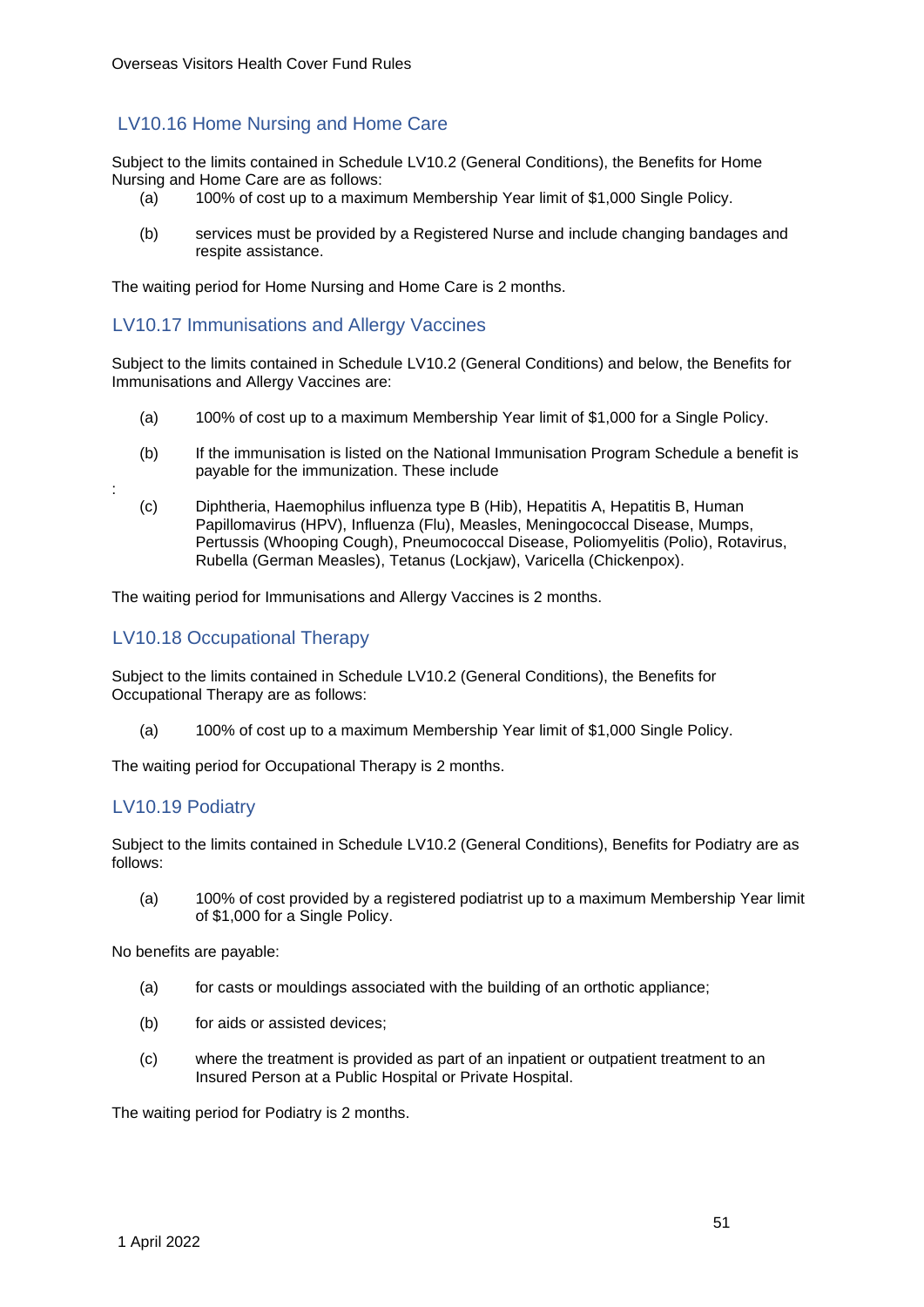# LV10.20 Speech Therapy

Subject to the limits contained in Schedule LV10.2 (General Conditions), Benefits for Speech Therapy are as follows:

(a) 100% of cost up to a maximum Membership Year limit of \$1,000 Single Policy.

The waiting period for Speech Therapy is 2 months.

## LV10.21 Natural Therapies

Subject to the limits contained in Schedule LV10.2 (General Conditions) and below, the Benefits for Natural Therapies are 100% of cost up to a maximum Membership Year limit of \$1,000 Single Policy.

Natural Therapy Benefits are subject to the following conditions:

- (a) Natural Therapy Benefits are only payable for consultations for Acupuncture, Myotherapy, Chinese Herbalism, Naturopathy, Western Herbalism, Homeopathy, Nutrition, Remedial Massage, Bowen Therapy and Shiatsu;
- (b) no Benefits are payable for ointment, medications or herbs required as part of the Treatment; and
- (c) treatment for trigger point massage is payable only as part of a Remedial Massage consultation.

The waiting period for Natural Therapies is 2 months.

#### LV10.22 Preventative Care Benefit

Subject to the limits contained in Schedule LV10.2 (General Conditions) and below, the Benefits for Preventative Care are 100% of cost up to a maximum Membership Year limit of \$1,000 Single Policy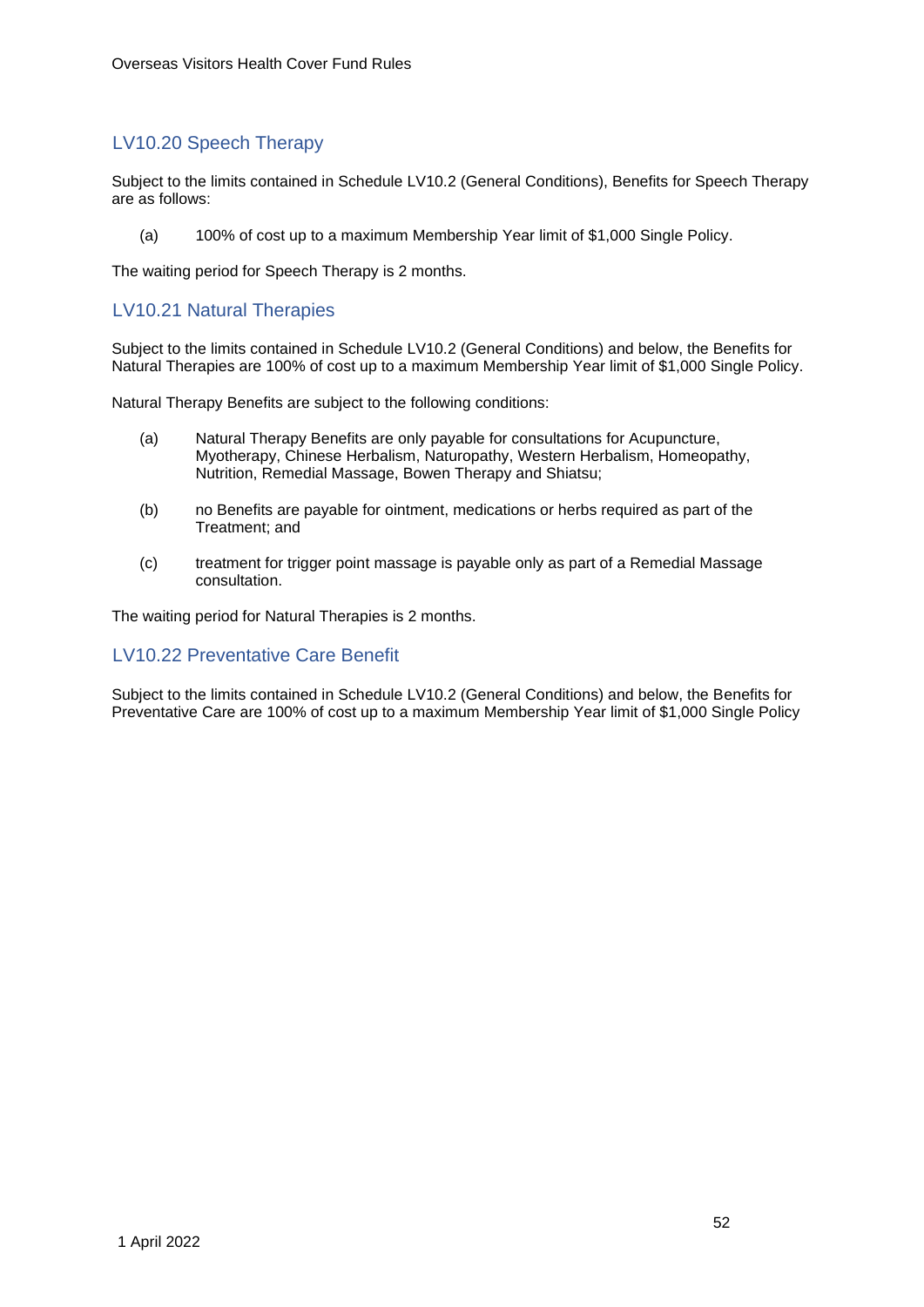| <b>Breast Screening</b>                                  | Includes mammograms and / or ultrasounds<br>No Benefits if itemised with 59300 or 59303<br>State Governments run screening programs for women aged 40-70.<br>nib/IMAN will only pay a benefit for screening programs with or<br>without ultrasound for adult women aged under 40 and over 70.<br>Benefit payable where the service is not recognized for Medicare<br>Benefit Purposes. |
|----------------------------------------------------------|----------------------------------------------------------------------------------------------------------------------------------------------------------------------------------------------------------------------------------------------------------------------------------------------------------------------------------------------------------------------------------------|
| <b>Bone Density Testing</b>                              | Bone mineral density tests are performed by X-Ray or CT scan.<br>Benefits payable for screening tests only.<br>Benefit payable where the service is not recognized for Medicare<br>Benefit Purposes.                                                                                                                                                                                   |
| <b>Bowel Cancer Tests</b><br>(faecal occult blood tests) | Faecal occult blood tests are a screening test for the early detection<br>of bowel cancer.<br>The charge raised is for the "kit" which includes the pathology<br>charge.<br>Benefit payable when billed by a Chemist, a Rotary Club or Enterix<br>only.<br>Benefit payable where the service is not recognized for Medicare<br>Benefit Purposes.                                       |
| Thin Prep Tests                                          | Thin Prep is a modified pap test with an increased rate of detection<br>of abnormal cells.<br>Payable when performed with a pap smear on same DOS.<br>Benefit payable where the service is not recognized for Medicare<br>Benefit Purposes.                                                                                                                                            |

The waiting period for Preventative Care Benefit is 2 months.

# LV10.23 CPAP Machines, Wheelchairs and Crutches

Subject to the limits contained in Schedule LV10.2 (General Conditions), and the conditions set out below the Benefits for CPAP Machines, Wheelchairs and Crutches are 100% of cost up to a maximum Membership Year limit of \$1000 Single Policy.

| Item                                                 | Rule                                                         |                                                                                                        | Item limit                    |
|------------------------------------------------------|--------------------------------------------------------------|--------------------------------------------------------------------------------------------------------|-------------------------------|
| CPAP Machine (for<br>sleep disorders).               | Letter of<br>recommendation<br>required from a<br>specialist |                                                                                                        | 1 per Policy every 2<br>years |
| Wheelchair / power<br>wheelchair (including<br>hire) | Letter of<br>recommendation<br>required from a<br>specialist | Wheelchairs - Not<br>mobility scooters.<br>Payable when<br>required as a primary<br>means of mobility. | 1 per person every 2<br>years |
| Crutches (including<br>hire)                         | Letter of<br>recommendation<br>required from a<br>specialist |                                                                                                        | 1 per person every 2<br>vears |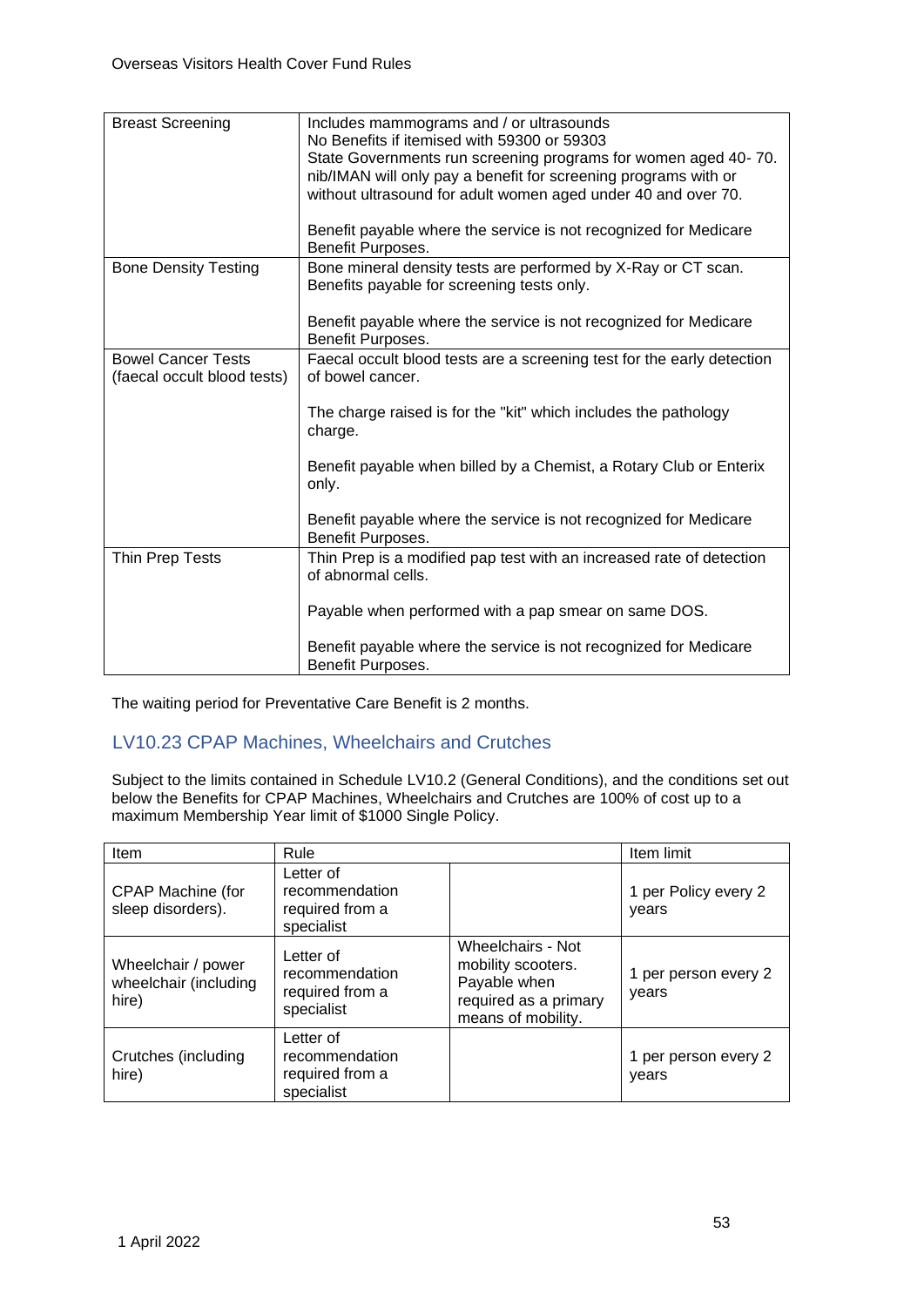The waiting period for CPAP Machine, Wheelchairs and Crutches is 2 months.

## LV10.24 Hearing Aids

Subject to the limits contained in Schedule LV10.2 (General Conditions), the Benefits for Hearing Aids are as follows:

- (a) 100% of cost up to a maximum Membership Year limit of \$1,000 Single Policy when accompanied by a letter from a specialist.
- (b) A service limit of 2 per person per 5 years applies.

The waiting period for Hearing Aids is 6 months.

## LV10.25 Laser Eye Surgery

Subject to the limits contained in Schedule LV10.2 (General Conditions), the Benefits for Laser Eye Surgery are as follows:

(a) 100% of cost up to a maximum Membership Year limit of \$1,000 Single Policy.

The waiting period for Laser Eye Surgery is 12 months.

## LV10.26 Antenatal and Postnatal Services

No Benefits for this service.

## LV10.27 Other

#### LV10.27.1 Funeral Expenses

The Policy Holder and accompanying family members are eligible to claim for burial expenses or the cost of returning the body or ashes to the home country up to \$20,000 per Insured Person. Food catering is not covered under this benefit.

#### LV10.27.2 Medical Repatriation Expenses

The Policy Holder and accompanying family members have Benefits for 100% of the cost of medical repatriation to their home country when this is deemed Medically Necessary by a Medical Practitioner appointed by nib/IMAN. The Expenses for the cost of air fares, on board stretcher, accompanying aero-medical specialists and nursing staff are covered up to \$1,000,000. The expenses for the cost of ambulance transport in Australia and in your home country are also claimable under this Plan.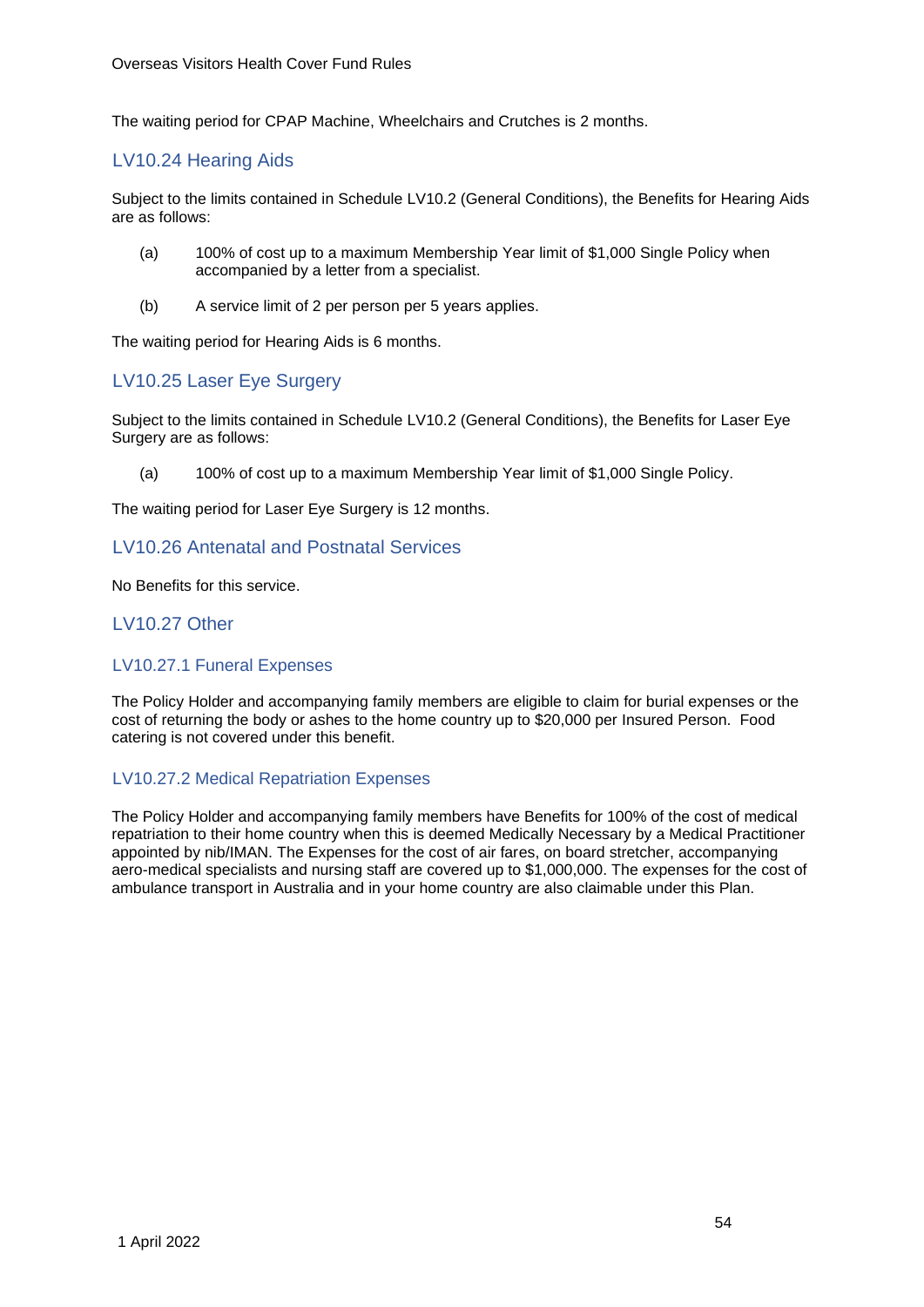# LV11 Executive Top Visitor Cover – Couple/family

# LV11.1 Eligibility

This Table is Open to the following Policy Categories subject to the conditions contained in LV2.2.1 (General):

- (a) Couple policy;
- (b) Family policy

# LV11.2 General Conditions

The following conditions apply to all Benefits for this Table:

- (a) Benefits for Treatments for General Dental, Major Dental, Optical, Dietetics, Home Nursing, Home Care, Immunisations, Allergy Vaccines, Occupational Therapy, Podiatry, Speech Therapy, Natural Therapies, Preventative Care, CPAP Machine, Wheelchairs and Crutches, Hearing Aids, Laser Eye Surgery are subject to a combined Annual Limit of \$2,000 per Membership Year for a couple/family policy.
- (b) Benefits for Treatments for Physiotherapy, Chiropractic and Osteopathy are subject to a combined Annual Limit of \$2,000 per Membership Year for a couple/family policy.
- (c) no Benefits for Ancillary Services are payable for group or class based treatment except for Antenatal and Postnatal classes.
- (d) unless otherwise stated Benefits are only paid for consultations or treatment.
- (e) any unused combined annual benefit (\$2000 for a couple/family policy) for General Dental, Major Dental, Optical, Dietetics, Home nursing, Home Care, Immunisations, Allergy Vaccines, Occupational Therapy, Podiatry, Speech Therapy, Natural Therapies, Preventative Care, CPAP Machine, Wheelchairs and crutches, Hearing Aids, Laser Eye Surgery is rolled over to the next Membership Year.

## LV11.3 Hospital Treatment Benefits

Other than as expressly provided in these Rules, Hospital Treatment Benefits shall be payable as follows to an admitted Insured Person:

In a nib Agreement Private Hospital, Public Hospital or in a Private Hospital that has not entered into a provider agreement with nib/IMAN 100% of:

- (a) the cost of charges for Hospital accommodation, theatre fees, labour ward, intensive care, coronary care
- (b) the cost of paramedical services such as physiotherapy
- (c) For services listed as Lower Benefits, Hospital Treatment Benefits shall be payable equivalent to the
- (d) "Gazetted Rate" determined by the State and Territory Health Authorities for:
- (e) overnight and day only Hospital accommodation (all costs including: all theatre, intensive care, labour wards, ward drugs)
- (f) emergency department fees that leads to an admission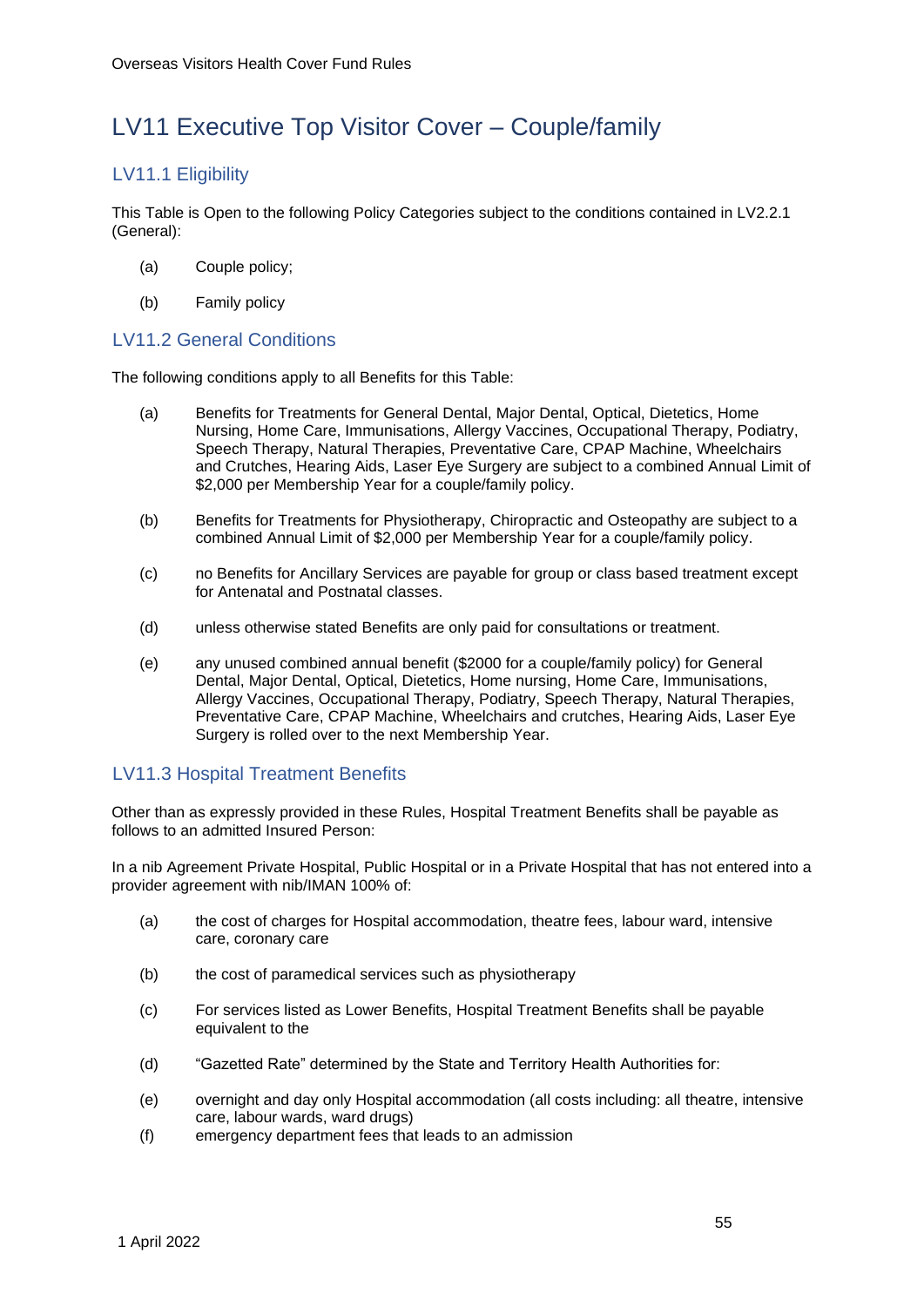(g) admitted patient care and post-operative services that are a continuation of care associated with an early discharge from Hospital.

If a customer goes to a Private Hospital, and the charge is less than the "Gazetted Rate", nib/IMAN will pay the rate charged by the Private Hospital. This is to avoid a surplus payment of Benefits.

Lower Benefits are payable for the following services:

- (a) Gastric banding and obesity surgery
- (b) Psychiatric treatment
- (c) Palliative Care

For services listed as Excluded no Hospital Treatment Benefit shall be payable.

Excluded services are:

- (a) Bone Marrow and Organ Transplants
- (b) Assisted Reproductive Services
- (c) Infertility Investigations
- (d) Services not covered by Medicare such as Cosmetic Surgery (to enhance appearance) or experimental surgery.

### LV11.4 Surgically Implanted Prostheses

The Benefits for Surgically Implanted Prostheses are payable at 100% of cost.

## LV11.5 Medical Services Payments

Other than as expressly provided in these Rules, Benefits for Medical Services provided to a customer as a patient in Hospital shall be as follows:

for services included – 100% of the cost for that medical service with no out of pockets

for services listed as lower Benefits – 100% of the Medicare Benefits Schedule Fee for that medical service. Lower Benefits are payable for the following:

- (a) Gastric banding and obesity surgery
- (b) Psychiatric treatment
- (c) Palliative Care

for services listed as excluded no benefit is payable. Excluded services are:

- (a) Assisted Reproductive Services
- (b) Infertility Investigations
- (c) Bone Marrow and Organ Transplants
- (d) Services not covered by Medicare such as Cosmetic Surgery (to enhance appearance) or experimental surgery

Benefits for medical services provided to the customer as an outpatient shall be as follows: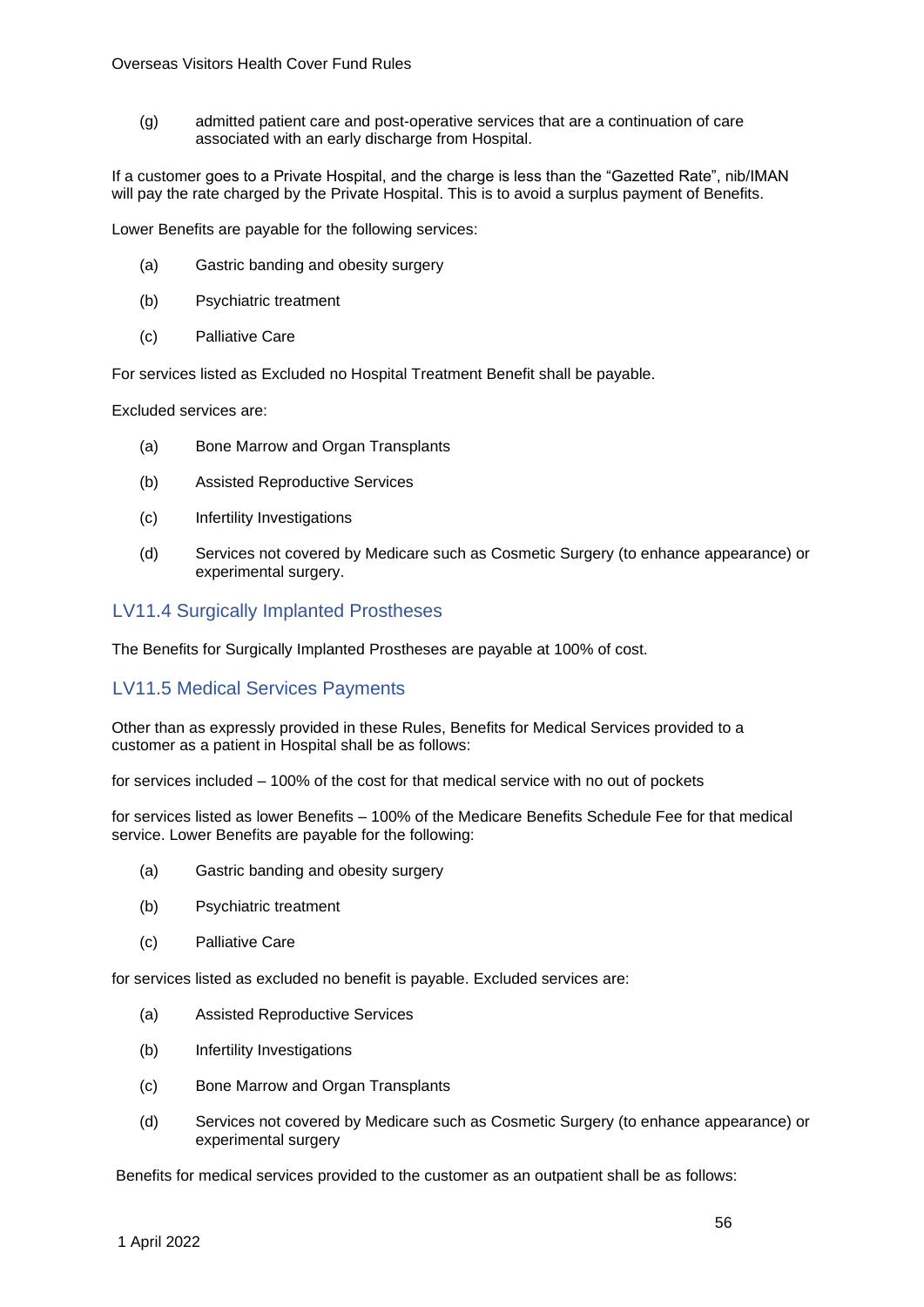100% of the cost for that medical service. Benefits and limitations are as follows:

(a) an annual limit applies to Out-Patient psychiatric services where provided by a psychiatrist only, of \$2,000 per Policy per Membership Year.

Out-Patient Exclusions apply to:

- (a) expenses for counselling and psychological testing, and
- (b) any Services provided by a registered psychologist or providers who are not a psychiatrist, and
- (c) group therapy or counselling sessions, including where the service is provided by a psychiatrist.
- (d) Assisted Reproductive Services
- (e) Infertility Investigations

for services listed as lower Benefits – 100% of the Medicare Benefits Schedule Fee for that medical service.

Out-Patient continuing treatment following hospitalisation due to early discharge from Hospital Provided all documentation from the treating doctor is received and approved prior to discharge this is

paid at 100% of the cost.

## LV11.6 Pharmaceutical Benefits

#### In-Hospital

Pharmaceutical Benefits for PBS Pharmaceuticals, where prescribed according to PBS-approved indications, and non-PBS Pharmaceuticals are payable at 100% of cost where:

- (a) it is included on the Hospital invoice; and
- (b) administered to the patient during their stay in Hospital; or
- (c) provided to the Insured Person on discharge from Hospital.

No Benefits are payable for:

(a) drugs issued for the sole purpose of use at home. These drugs are to be assessed under out of Hospital pharmaceutical.

#### Out-of Hospital

Pharmaceutical Benefits are payable at 100% with a Membership Year annual limit of \$2000 for a couple/family policy.

Benefits are payable for drugs when the drug is

- (a) prescribed by a Medical Practitioner;
- (b) listed on the Australian Government's Pharmaceutical Benefits Scheme (PBS);
- (c) prescribed according to PBS-approved indications.

Benefits are not payable for: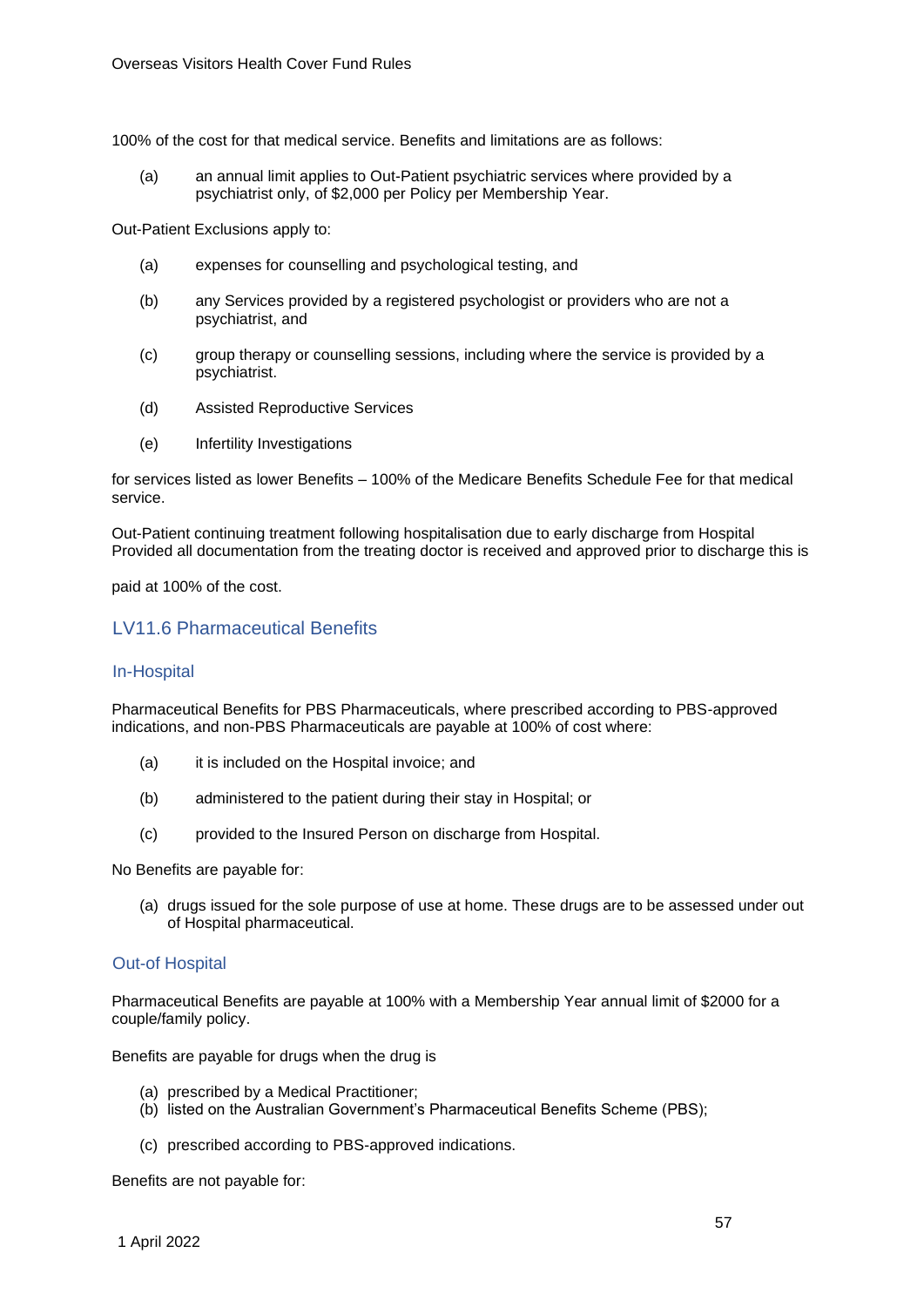- (a) non-PBS pharmaceuticals;
- (b) drugs that are listed on both the repatriation and non-repatriation list and the dosage and quantity are identical.

The waiting period for Out-of-Hospital pharmacy is 2 months.

## LV11.7 Nursing Home Type Patients

A Nursing Home Type Benefit is a benefit set by the Federal Government for a Patient who is in Hospital, but not in need of acute Hospital care, while awaiting a nursing home placement.

Where a customer is classified as a Nursing Home Type Patient they will be required to contribute a daily co-payment towards the cost of their Hospital stay (co-payments are also determined by the Federal Government).

## LV11.8 Ambulance

Ambulance Benefits are payable at 100% of cost for an ambulance service within Australia that is:

- (a) provided by a State or Territory Ambulance Service where the OVHC Insured Person is not covered by a State Government Ambulance Scheme; and
- (b) defined by the relevant service provider as emergency ambulance transport; or
- (c) where an ambulance is called to attend an emergency but on arriving is no longer required this charge will also be covered; or
- (d) defined by a treating doctor as Medically Necessary transport.

#### LV11.9 Non Surgically Implanted Prostheses and Appliances

Benefits for Non Surgically Implanted Prostheses and Appliances, known as Artificial Aids, are payable at 100% of cost subject to the following conditions:

(a) a letter of recommendation from a Medical Practitioner or Specialist is required for all artificial aids claims.

Refer to Schedule M table for list of prostheses and appliances and service limits applied.

There is no waiting period for Non Surgically Implanted Prostheses and Appliances.

## LV11.10 Physiotherapy

Subject to the limits contained in Schedule LV11.2 (General Conditions), the Benefits for each Physiotherapy and Exercise Physiology visit are as follows:

- (a) 100% of cost of each visit up to a maximum Membership Year limit of \$2,000 for a couple/family policy.
- (b) Benefits are payable for Pilates and exercise physiology when provided by either a registered physiotherapist or exercise physiologist.

no Benefits are payable for group sessions.

There is a 2 month waiting period for Physiotherapy.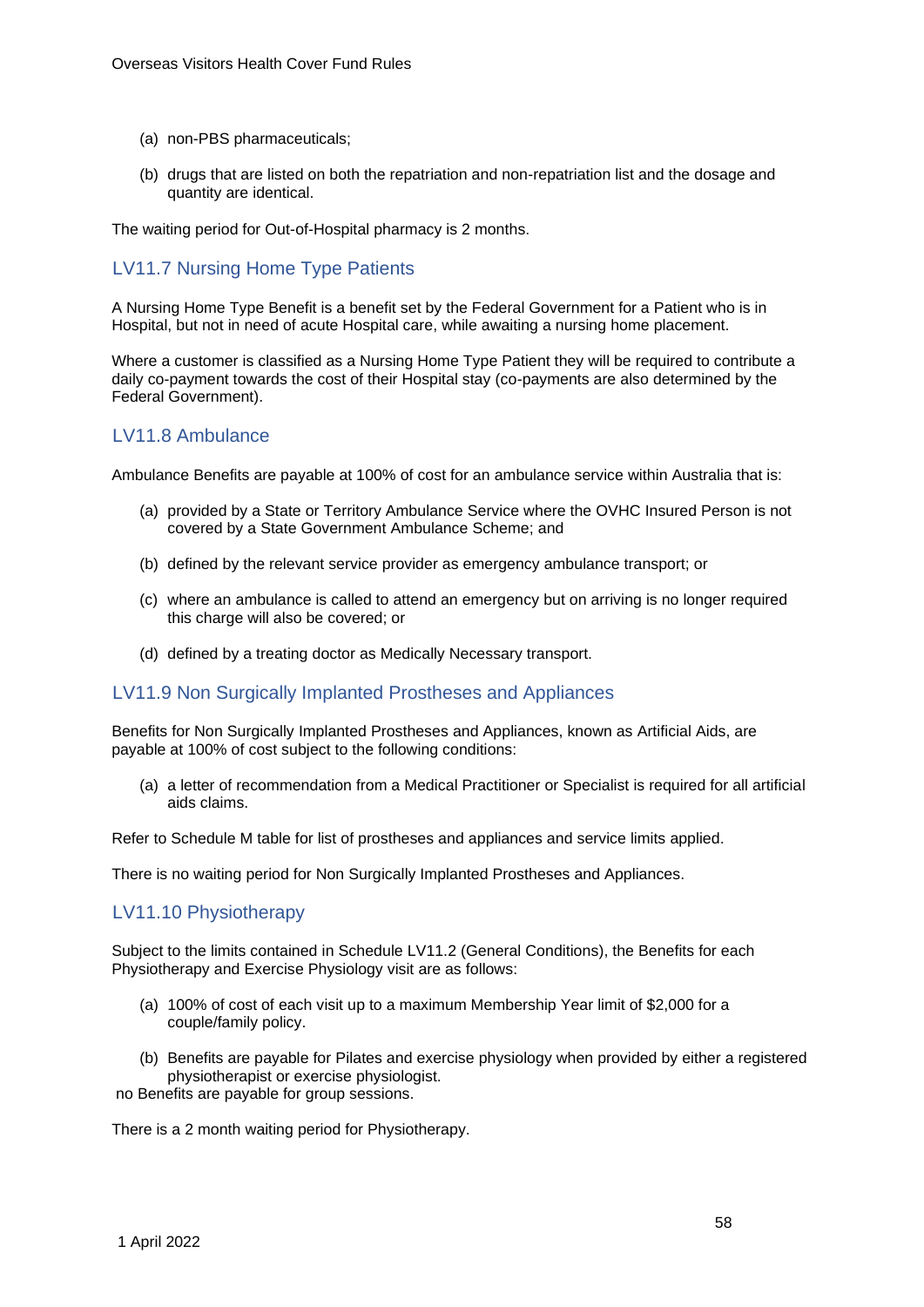# LV11.11 Chiropractic

Subject to the limits contained in Schedule LV11.2 (General Conditions), the Benefits for each Chiropractic visit are as follows:

(a) 100% of cost of each visit up to a maximum Membership Year limit of \$2,000 for a couple/family policy. This includes Benefits for x-rays.

There is a 2 month waiting period for Chiropractic.

## LV11.12 Osteopathy

Subject to the limits contained in Schedule LV11.2 (General Conditions), the Benefits for each Osteopathy visit are as follows:

(a) 100% of cost of each visit up to a maximum Membership Year limit of \$2,000 for a couple/family policy.

There is a 2 month waiting period for Osteopathy.

## LV11.13 Dental

Subject to the limits contained in Schedule LV11.2 (General Conditions), the Benefits for Dental are as follows:

- (a) 100% of cost of each visit up to a maximum Membership Year limit of \$2,000 for a couple/family policy.
- (b) no Benefits are payable for teeth whitening or bleaching.

The waiting periods for Dental are as follows:

- (a) 2 months for General Dental
- (b) 6 months for Major Dental.

#### LV11.14 Optical

Subject to the limits contained in Schedule LV11.2 (General Conditions), the Benefits for Optical are as follows:

- (a) 100% of cost of each visit up to a maximum Membership Year limit of \$2,000 For a couple/family policy
- (b) Benefits are payable for lenses and contact lenses.
- (c) no Benefits are payable for frames.
- (d) No Benefits are payable for tinting, coating or hardening of lenses

Refer to Schedule M table for the list of items that can be paid.

The waiting period for Optical is 2 months.

#### LV11.15 Dietary

Subject to the limits contained in Schedule LV11.2 (General Conditions), the Benefits for Dietary are as follows: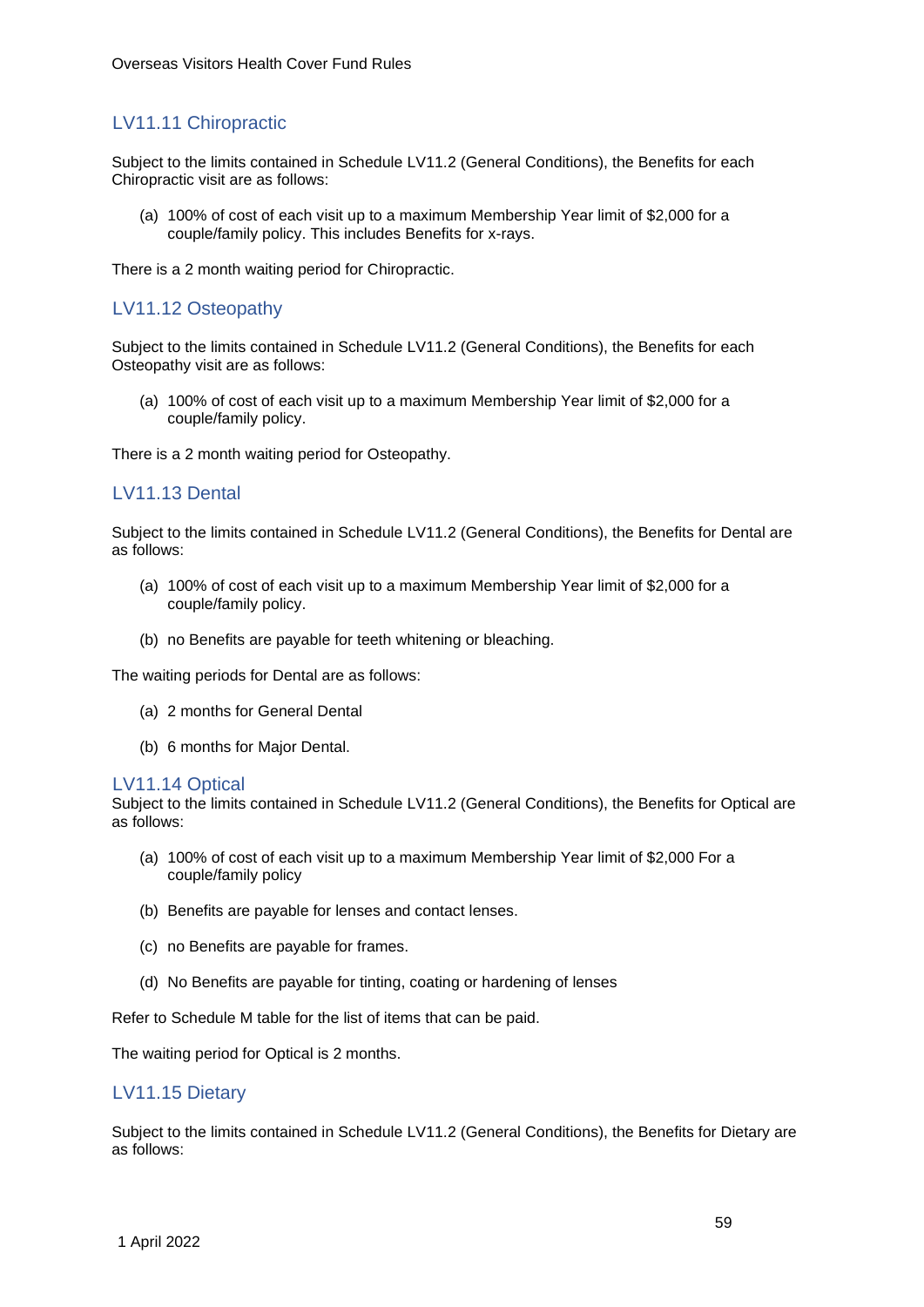(a) 100% of cost up to a maximum Membership Year limit of \$2,000 for a couple/family policy.

The waiting period for Dietary is 2 months.

## LV11.16 Home Nursing and Home Care

Subject to the limits contained in Schedule LV11.2 (General Conditions), the Benefits for Home Nursing and Home Care are as follows:

- (a) 100% of cost up to a maximum Membership Year limit of \$2,000 for a couple/family policy.
- (b) services must be provided by a Registered Nurse and include changing bandages and respite assistance.

The waiting period for Home Nursing and Home Care is 2 months.

### LV11.17 Immunisations and Allergy Vaccines

Subject to the limits contained in Schedule LV11.2 (General Conditions) and below, the Benefits for Immunisations and Allergy Vaccines are 100% of cost up to a maximum Membership Year limit of \$2000 for a couples/family policy.

(a) If the immunisation is listed on the National Immunisation Program Schedule a benefit is payable for the immunisation

These include:

[Diphtheria,](http://immunise.health.gov.au/internet/immunise/publishing.nsf/Content/immunise-diphtheria) Haemophilus influenza type B (Hob), [Hepatitis A,](http://immunise.health.gov.au/internet/immunise/publishing.nsf/Content/immunise-hepa) [Hepatitis B,](http://immunise.health.gov.au/internet/immunise/publishing.nsf/Content/immunise-hepb) Human Papillomavirus (HPV), [Influenza \(Flu\),](http://immunise.health.gov.au/internet/immunise/publishing.nsf/Content/immunise-influenza) [Measles,](http://immunise.health.gov.au/internet/immunise/publishing.nsf/Content/immunise-measles) [Meningococcal](http://immunise.health.gov.au/internet/immunise/publishing.nsf/Content/immunise-meningococcal) [Disease,](http://immunise.health.gov.au/internet/immunise/publishing.nsf/Content/immunise-meningococcal) [Mumps,](http://immunise.health.gov.au/internet/immunise/publishing.nsf/Content/immunise-mumps) [Pertussis](http://immunise.health.gov.au/internet/immunise/publishing.nsf/Content/immunise-pertussis)  [\(Whooping Cough\),](http://immunise.health.gov.au/internet/immunise/publishing.nsf/Content/immunise-pertussis) [Pneumococcal Disease,](http://immunise.health.gov.au/internet/immunise/publishing.nsf/Content/immunise-pneumococcal) [Poliomyelitis \(Polio\),](http://immunise.health.gov.au/internet/immunise/publishing.nsf/Content/immunise-poliomyelitis) [Rotavirus,](http://immunise.health.gov.au/internet/immunise/publishing.nsf/Content/immunise-rotavirus) [Rubella \(German](http://immunise.health.gov.au/internet/immunise/publishing.nsf/Content/immunise-rubella)  [Measles\),](http://immunise.health.gov.au/internet/immunise/publishing.nsf/Content/immunise-rubella) [Tetanus \(Lockjaw\),](http://immunise.health.gov.au/internet/immunise/publishing.nsf/Content/immunise-tetanus) [Varicella \(Chickenpox\).](http://immunise.health.gov.au/internet/immunise/publishing.nsf/Content/immunise-varicella)

The waiting period for Immunisations and Allergy Vaccines is 2 months.

## LV11.18 Occupational Therapy

Subject to the limits contained in Schedule LV11.2 (General Conditions), the Benefits for Occupational Therapy are as follows:

(a) 100% of cost up to a maximum Membership Year limit of \$2,000 for a couple/family policy.

The waiting period for Occupational Therapy is 2 months.

## LV11.19 Podiatry

Subject to the limits contained in Schedule LV11.2 (General Conditions), Benefits for Podiatry are as follows:

(a) 100% of cost provided by a registered podiatrist up to a maximum Membership Year limit of \$2000 for a couple/family policy.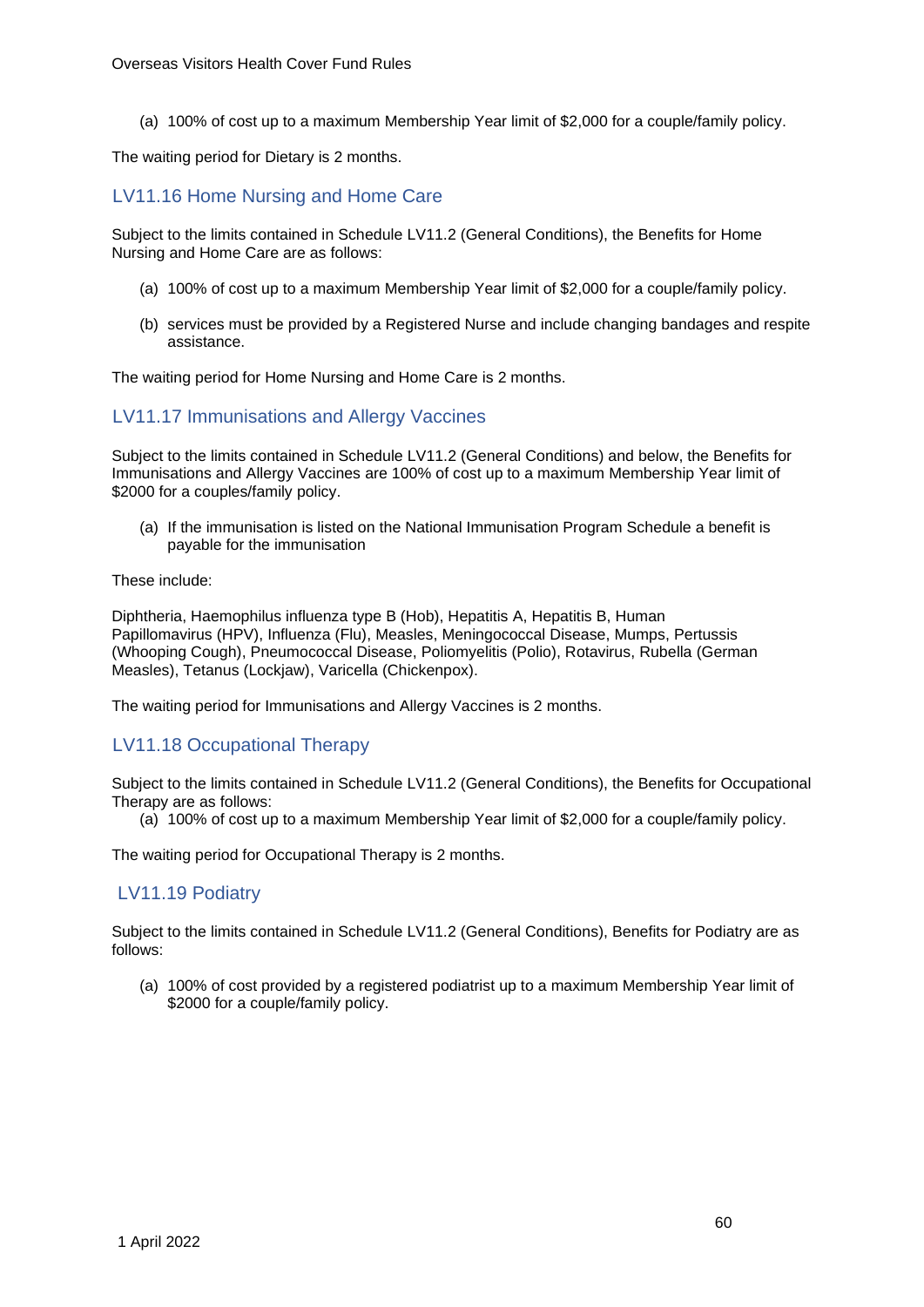No benefits are payable:

- (a) for casts or mouldings associated with the building of an orthotic appliance
- (b) for aids or assisted devices

where the treatment is provided as part of an inpatient or outpatient treatment to an Insured Person at a Public Hospital or Private Hospital.

The waiting period for Podiatry is 2 months.

## LV11.20 Speech Therapy

Subject to the limits contained in Schedule LV11.2 (General Conditions), Benefits for Speech Therapy are as follows:

(a) 100% of cost up to a maximum Membership Year limit of \$2000 for a couple/family policy.

The waiting period for Speech Therapy is 2 months.

# LV11.21 Natural Therapies

Subject to the limits contained in Schedule LV11.2 (General Conditions) and below, the Benefits for Natural Therapies are 100% of cost up to a maximum Membership Year limit of \$2,000 for a couple/family policy.

- (a) Natural Therapy Benefits are subject to the following conditions:
- (b) Natural Therapy Benefits are only payable for consultations for Acupuncture, Myotherapy, Chinese Herbalism, Naturopathy, Western Herbalism, Homeopathy, Nutrition, Remedial Massage, Bowen Therapy and Shiatsu

no Benefits are payable for ointment, medications or herbs required as part of the Treatment; and treatment for trigger point massage is payable only as part of a Remedial Massage consultation.

The waiting period for Natural Therapies is 2 months.

## LV11.22 Preventative Care Benefit

Subject to the limits contained in Schedule LV11.2 (General Conditions) and below, the Benefits for Preventative Care are 100% of cost up to a maximum Membership Year limit of \$2,000 for a couple/family policy.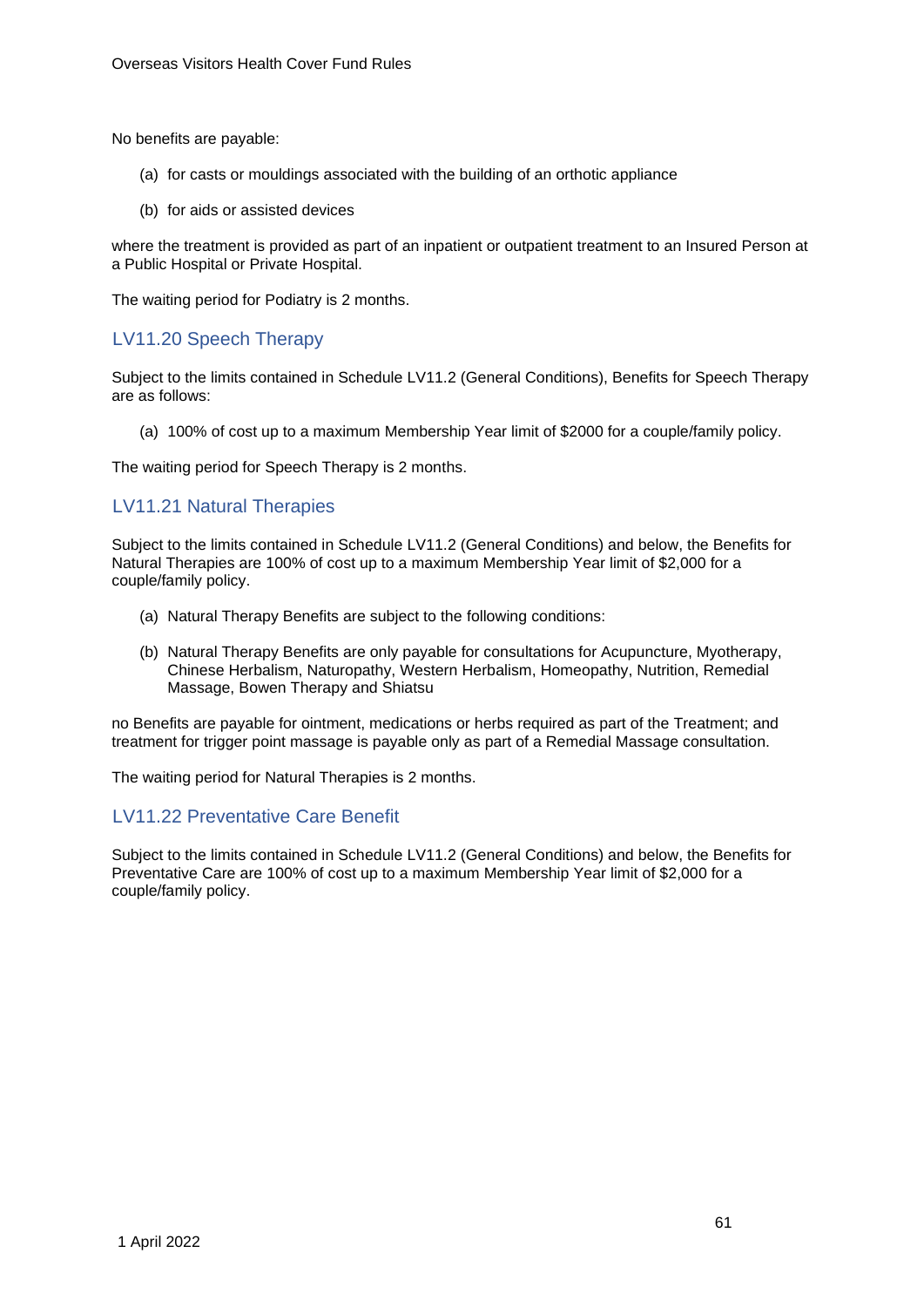| <b>Breast Screening</b>                                     | Includes mammograms and / or ultrasounds<br>No Benefits if itemised with 59300 or 59303<br>State Governments run screening programs for women aged 40-70.<br>nib/IMAN will only pay a benefit for screening programs with or without<br>ultrasound for adult women aged under 40 and over 70.<br>Benefit payable where the service is not recognized for Medicare<br>Benefit Purposes. |
|-------------------------------------------------------------|----------------------------------------------------------------------------------------------------------------------------------------------------------------------------------------------------------------------------------------------------------------------------------------------------------------------------------------------------------------------------------------|
| <b>Bone Density Testing</b>                                 | Bone mineral density tests are performed by X-Ray or CT scan.<br>Benefits payable for screening tests only.<br>Benefit payable where the service is not recognized for Medicare<br>Benefit Purposes.                                                                                                                                                                                   |
| <b>Bowel Cancer Tests</b><br>(faecal occult blood<br>tests) | Faecal occult blood tests are a screening test for the early detection of<br>bowel cancer.<br>The charge raised is for the "kit" which includes the pathology charge.<br>Benefit payable when billed by a Chemist, a Rotary Club or Enterix<br>only.<br>Benefit payable where the service is not recognized for Medicare<br>Benefit Purposes.                                          |
| Thin Prep Tests                                             | Thin Prep is a modified pap test with an increased rate of detection of<br>abnormal cells.<br>Payable when performed with a pap smear on same DOS.<br>Benefit payable where the service is not recognized for Medicare<br>Benefit Purposes.                                                                                                                                            |

The waiting period for Preventative Care Benefit is 2 months.

# LV11.23 CPAP Machines, Wheelchairs and Crutches

Subject to the limits contained in Schedule LV11.2, and the conditions set out below the Benefits for CPAP Machines, Wheelchairs and Crutches are 100% of cost up to a maximum Membership Year limit of \$2,000 couple / family policy.

| Item                                                 | Rule                                                   |                                                                                                        | Item limit                    |
|------------------------------------------------------|--------------------------------------------------------|--------------------------------------------------------------------------------------------------------|-------------------------------|
| CPAP Machine (for                                    | Letter of recommendation                               |                                                                                                        | 1 per Policy                  |
| sleep disorders).                                    | required from a specialist                             |                                                                                                        | every 2 years                 |
| Wheelchair / power<br>wheelchair (including<br>hire) | Letter of recommendation<br>required from a specialist | Wheelchairs - Not<br>mobility scooters.<br>Payable when<br>required as a primary<br>means of mobility. | 1 per person<br>every 2 years |
| Crutches (including hire)                            | Letter of recommendation                               |                                                                                                        | 1 per person                  |
|                                                      | required from a specialist                             |                                                                                                        | every 2 years                 |

The waiting period for CPAP Machine, Wheelchairs and Crutches is 2 months.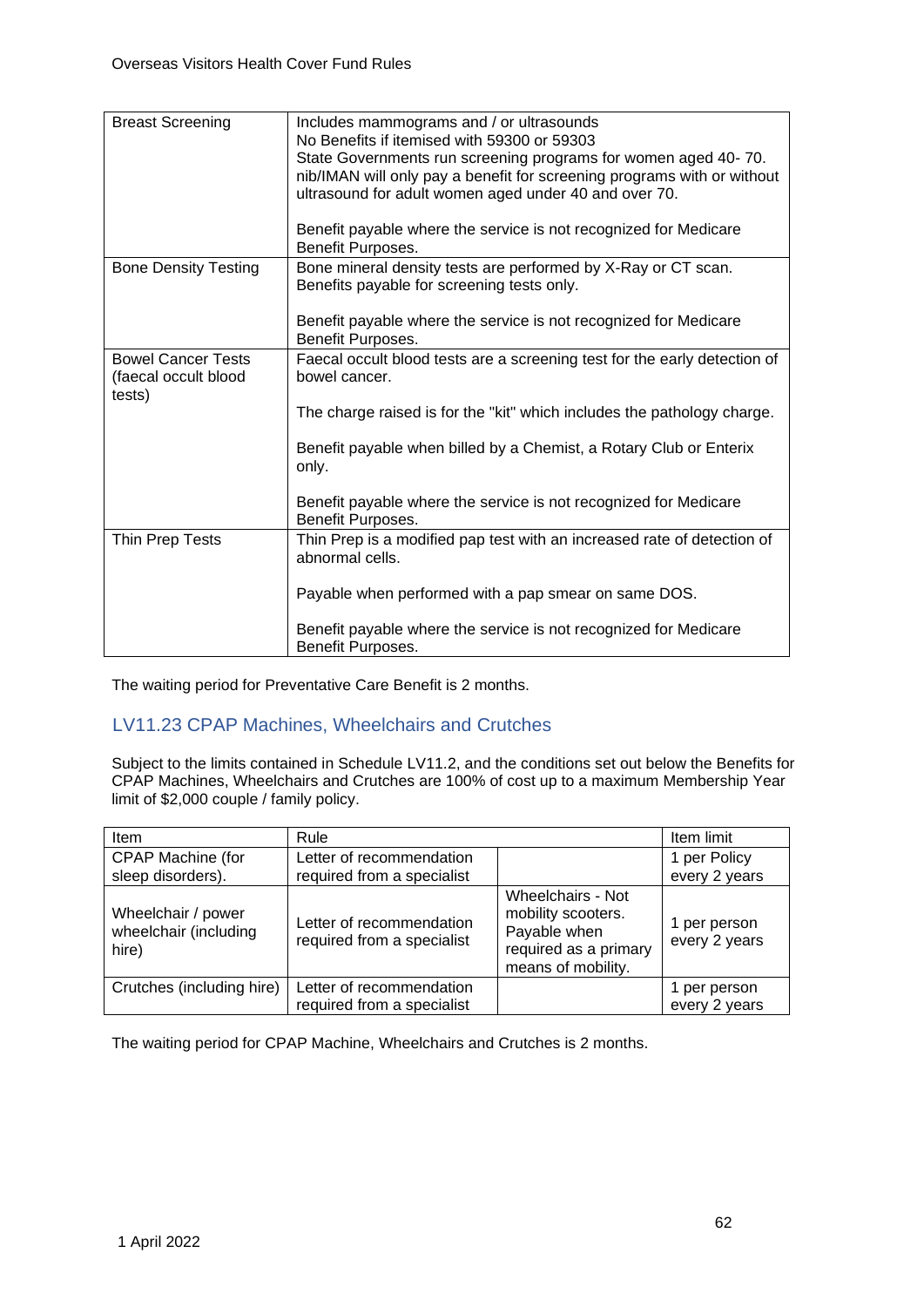# LV11.24 Hearing Aids

Subject to the limits contained in Schedule LV11.2 (General Conditions), the Benefits for Hearing Aids are as follows:

- (a) 100% of cost up to a maximum Membership Year limit of \$2,000 for a couple/family policy when accompanied by a letter from a specialist.
- (b) A service limit of 2 per person per 5 years applies.

The waiting period for Hearing Aids is 6 months.

## LV11.25 Laser Eye Surgery

Subject to the limits contained in Schedule LV11.2 (General Conditions), the Benefits for Laser Eye Surgery are as follows:

(a) 100% of cost up to a maximum Membership Year limit of \$2000 for a couple/family policy.

The waiting period for Laser Eye Surgery is 12 months.

### LV11.26 Antenatal and Postnatal Services

The Benefits for antenatal and postnatal classes/services are payable at 100% of cost.

Services must be provided by a registered provider and include, sleep and settle classes, lactation and antenatal classes. 12 month waiting periods apply.

## LV11.27 Other

#### LV11.27.1 Funeral Expenses

The Policy Holder and accompanying family members are eligible to claim for burial expenses or the cost of returning the body or ashes to the home country up to \$20,000 per Insured Person. Food catering is not covered under this benefit.

#### LV11.27.2 Medical Repatriation Expenses

The Policy Holder and accompanying family members have Benefits for 100% of the cost of medical repatriation to their home country when this is deemed Medically Necessary by a Medical Practitioner appointed by nib/IMAN. The Expenses for the cost of air fares, on board stretcher, accompanying aero-medical specialists and nursing staff are covered up to \$1,000,000. The expenses for the cost of ambulance transport in Australia and in your home country are also claimable under this Plan.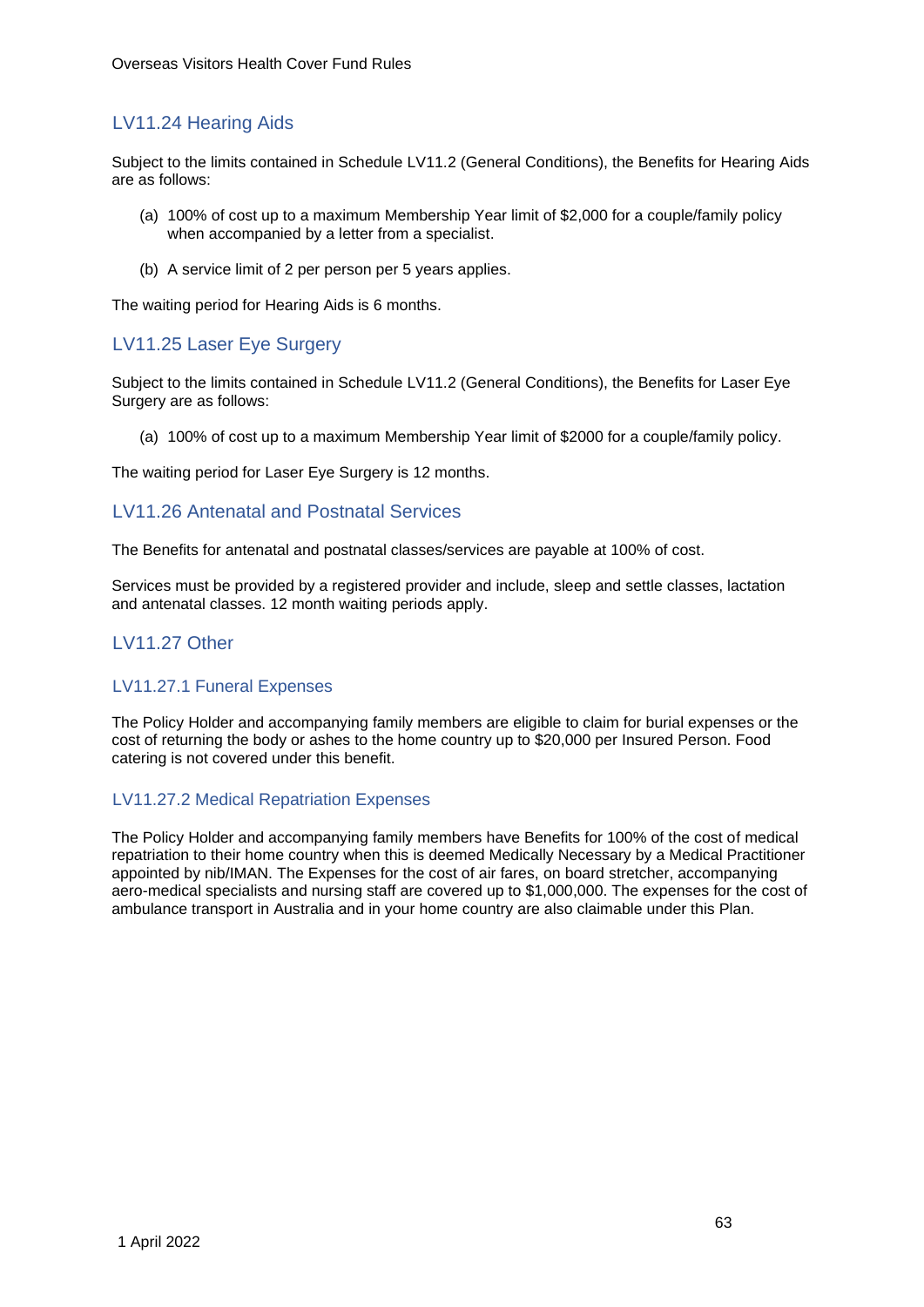# LV12 Top Visitor Cover – Single

# LV12.1 Eligibility

This Table is Open to the following Policy Categories subject to the conditions contained in LV2.2.1 (General):

(a) Single Policy

## LV12.2 General Conditions

The following conditions apply to all Benefits for this Table:

- (a) Benefits for Treatments for General Dental, Major Dental, Optical, Dietetics, Home Nursing, Home Care, Immunisations, Allergy Vaccines, Occupational Therapy, Podiatry, Speech Therapy, Natural Therapies, Preventative Care, CPAP Machine, Wheelchairs and Crutches, Hearing Aids, Laser Eye Surgery are subject to a combined Annual Benefits Limit of \$1000 per Membership Year for a Single Policy.
- (b) Benefits for Treatments for Physiotherapy, Chiropractic and Osteopathy are subject to a combined Annual Benefits Limit of \$1000 per Membership Year for a Single Policy.
- (c) no Benefits for Ancillary Services are payable for group or class based treatment.
- (d) unless otherwise stated Benefits are only paid for consultations or treatment.

# LV12.3 Hospital Treatment Benefits

Other than as expressly provided in these Rules, Hospital Treatment Benefits shall be payable as follows to an admitted Insured Person:

In a nib Agreement Private Hospital, Public Hospital or in a Private Hospital that has not entered into a provider agreement with nib/IMAN 100% of:

(a) the cost of charges for Hospital accommodation, theatre fees, labour ward, intensive care, coronary care

(b) the cost of paramedical services such as physiotherapy

For services listed as Lower Benefits, Hospital Treatment Benefits shall be payable equivalent to the "Gazetted Rate" determined by the State and Territory Health Authorities for:

(a) overnight and day only Hospital accommodation (all costs including: all theatre, intensive care, labour wards, ward drugs)

(b) emergency department fees that leads to an admission

(c) admitted patient care and post-operative services that are a continuation of care associated with an early discharge from Hospital.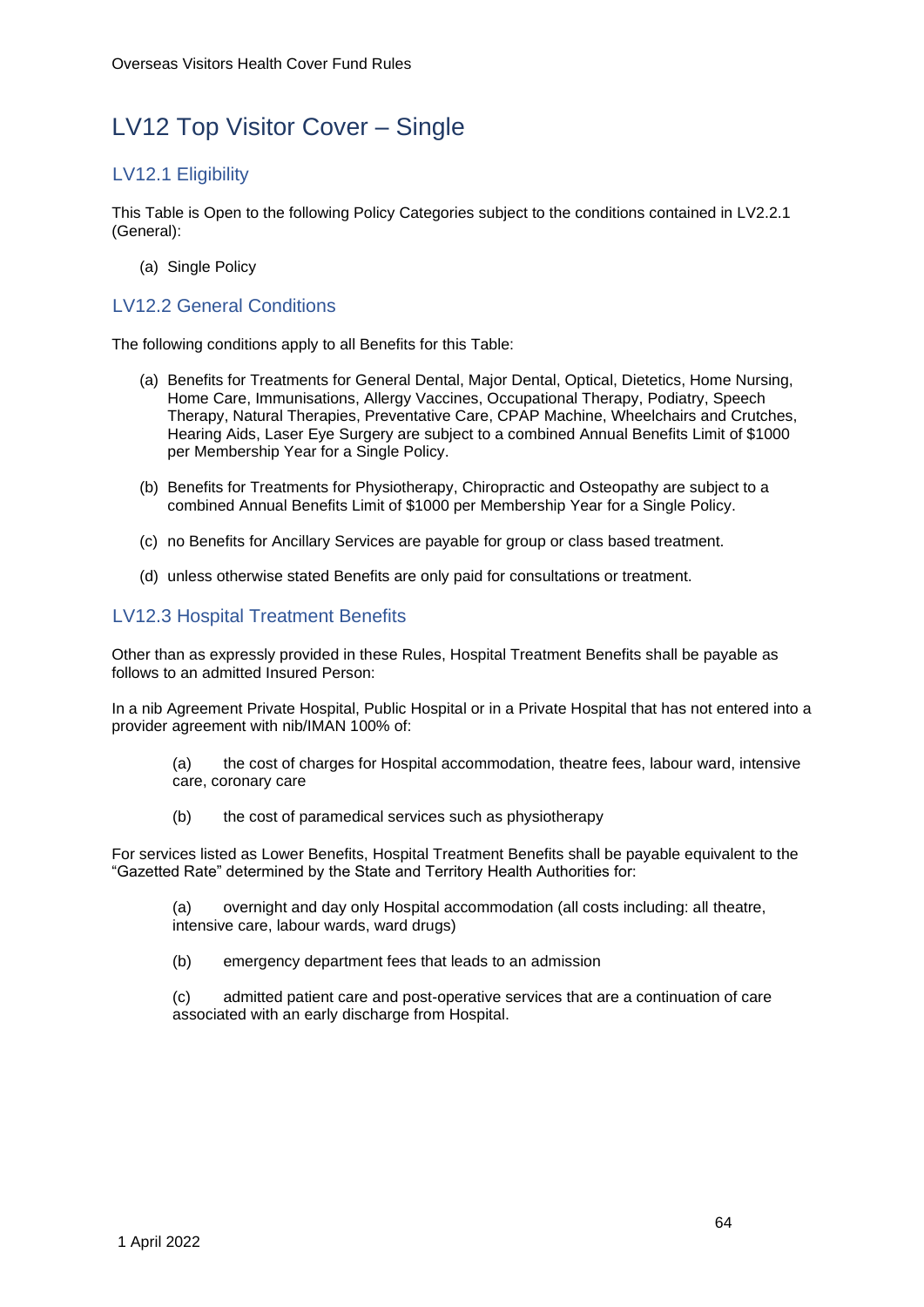If a customer goes to a Private Hospital, and the charge is less than the "Gazetted Rate", nib/IMAN will pay the rate charged by the Private Hospital. This is to avoid a surplus payment of Benefits.

Lower Benefits are payable for the following services:

- (a) Gastric banding and obesity surgery
- (b) Psychiatric treatment
- (c) Palliative Care
- (d) Pregnancy and birth related services

For services listed as Excluded no Hospital Treatment Benefit shall be payable. Excluded services are:

- (a) Bone marrow and organ transplants
- (a) Assisted Reproductive Services
- (b) Infertility Investigations

(c) Services not covered by Medicare such as Cosmetic Surgery (to enhance appearance) or experimental surgery.

### LV12.4 Surgically Implanted Prostheses

The Benefits for Surgically Implanted Prostheses are payable at 100% of cost.

## LV12.5 Medical Services Payments

Other than as expressly provided in these Rules, Benefits for Medical Services provided to a customer admitted as a patient in Hospital shall be as follows:

(a) for services included - 100% of the cost for that medical service with no out of pockets.

(b) for services listed as lower Benefits - 100% of the Medicare Benefits Schedule Fee for that medical service.

Lower Benefits are payable for the following:

- (a) Gastric banding and obesity surgery
- (b) Psychiatric treatment
- (c) Palliative care
- (d) Pregnancy and birth related services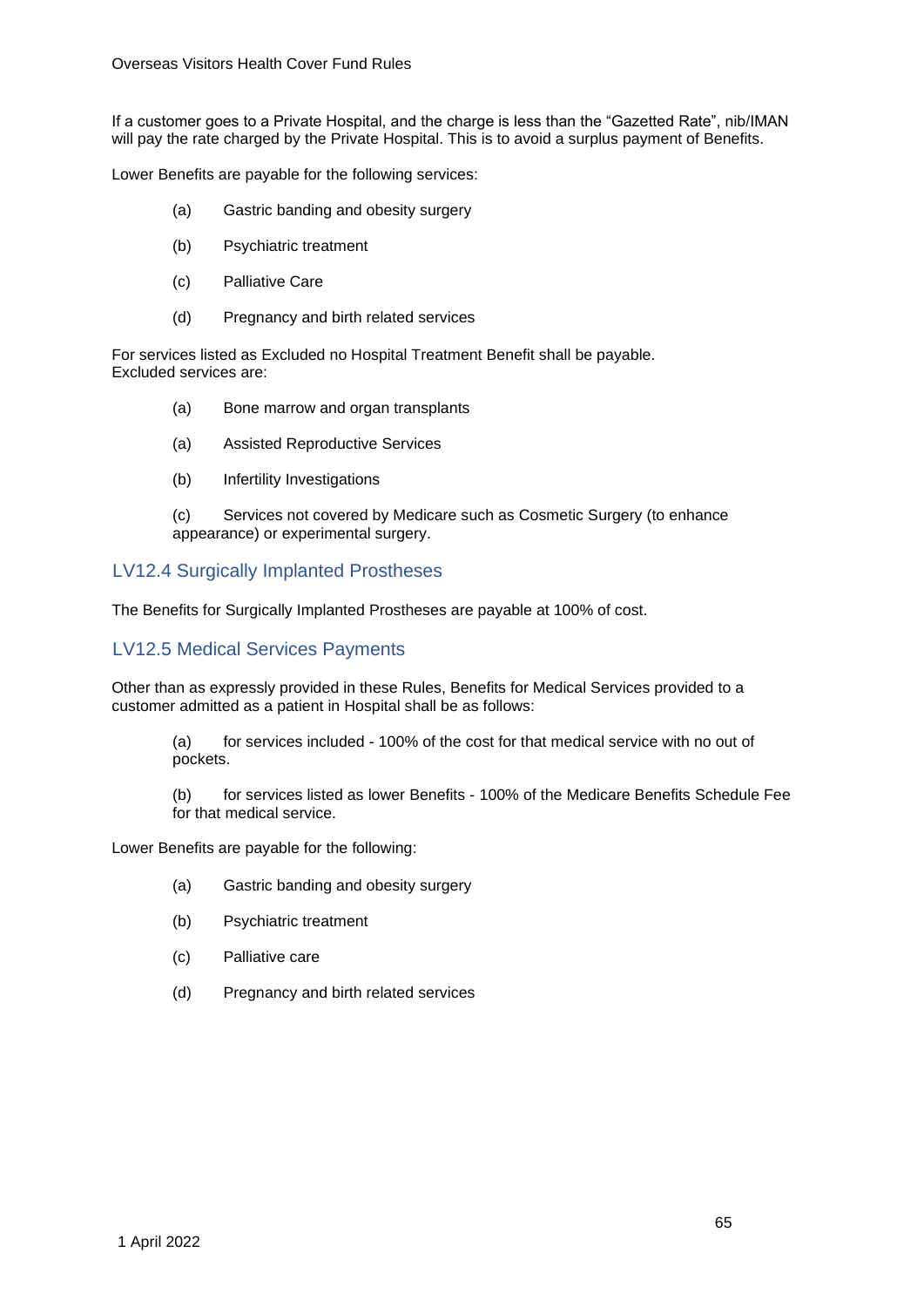for services that are excluded no benefit is payable. Excluded services are:

- (a) Assisted Reproductive Services
- (b) Infertility Investigations
- (c) Bone Marrow and Organ Transplants

(d) Services not covered by Medicare such as Cosmetic Surgery (to enhance appearance) or experimental surgery.

Benefits for medical services provided to the customer as an outpatient shall be as follows:

(a) 100% of the cost for that medical service. Benefits and limitations are as follows:

(b) An annual limit applies to Out-Patient psychiatric services where provided by a psychiatrist only, of \$2000 per Policy per Membership Year.

Out-Patient Exclusions apply to:

(a) Expenses for counselling and psychological testing, and

(b) Any Services provided by a registered psychologist or providers who are not a psychiatrist, and

(c) Group therapy or counselling sessions, including where the service is provided by a psychiatrist.

- (d) Assisted Reproductive Services
- (e) Infertility Investigations

for services listed as lower Benefits - 100% of the Medicare Benefits Schedule Fee for that medical service.

Out-Patient continuing treatment following hospitalisation due to early discharge from Hospital. Provided all documentation is received and approved prior to discharge this is paid at 100% of the cost.

#### LV12.6 Pharmaceutical Benefits

#### In-Hospital

Pharmaceutical Benefits for PBS Pharmaceuticals, where prescribed according to PBS-approved indications, and non-PBS Pharmaceuticals are payable at 100% of cost where:

(a) it is included on the Hospital invoice; and

(b) administered to the patient during their stay in Hospital; or (c) provided to the Insured Person on discharge from Hospital.

No Benefits are payable for:

(a) drugs issued for the sole purpose of use at home. These drugs are to be assessed under outof Hospital pharmaceutical.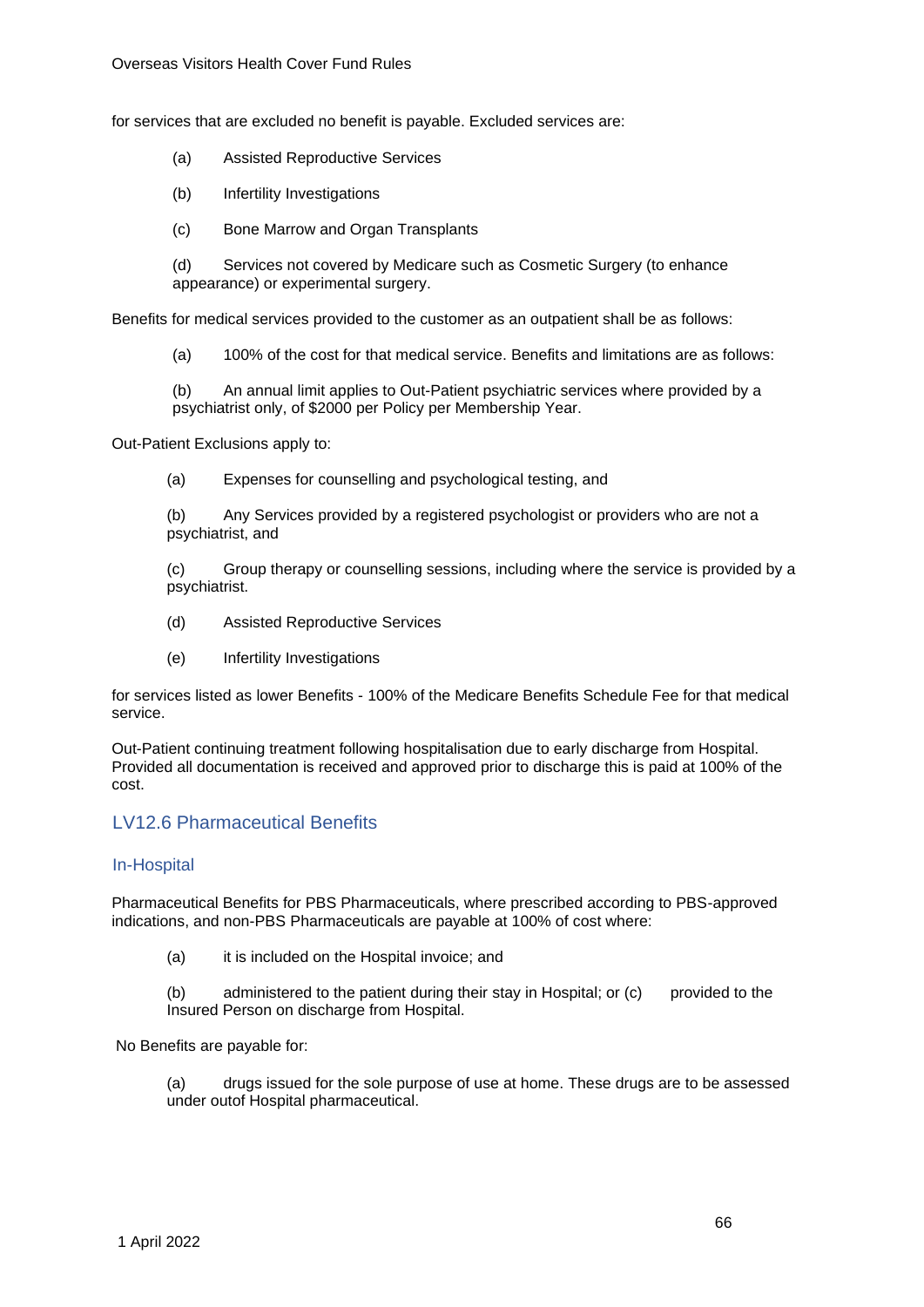#### Out-of Hospital

Pharmaceutical Benefits are payable at 100% with a Membership Year annual limit of \$1000 on a single plan.

Benefits are payable for drugs when the drug is:

- (a) Prescribed by a Medical Practitioner
- (b) Listed on the Australian Government's Pharmaceutical Benefits Scheme (PBS)
- (c) prescribed according to PBS-approved indications

Benefits are not payable for:

(a) non-PBS pharmaceuticals

(b) drugs that are listed on both the repatriation and non-repatriation list and the dosage and quantity are identical.

The waiting period for Out-of-Hospital pharmacy is 2 months.

## LV12.7 Nursing Home Type Patients

A Nursing Home Type Benefit is a benefit set by the Federal Government for a Patient who is in Hospital, but not in need of acute Hospital care, while awaiting a nursing home placement.

Where a customer is classified as a Nursing Home Type Patient they will be required to contribute a daily co-payment towards the cost of their Hospital stay (co-payments are also determined by the Federal Government).

## LV12.8 Ambulance

Ambulance Benefits are payable at 100% of cost for an ambulance service within Australia that is:

(a) provided by a State or Territory Ambulance Service where the OVHC Insured Person is not covered by a State Government Ambulance Scheme; and

(b) defined by the relevant service provider as emergency ambulance transport; or

(c) where an ambulance is called to attend an emergency but on arriving is no longer required this charge will also be covered; or

(d) defined by a treating doctor as Medically Necessary transport.

#### LV12.9 Non Surgically Implanted Prostheses and Appliances

Benefits for Non Surgically Implanted Prostheses and Appliances, known as Artificial Aids, are payable at 100% of cost subject to the following conditions:

(a) a letter of recommendation from a Medical Practitioner or Specialist is required for all artificial aids claims.

Refer to Schedule M table for list of prostheses and appliances and service limits applied.

There is no waiting period for Non Surgically Implanted Prostheses and Appliances.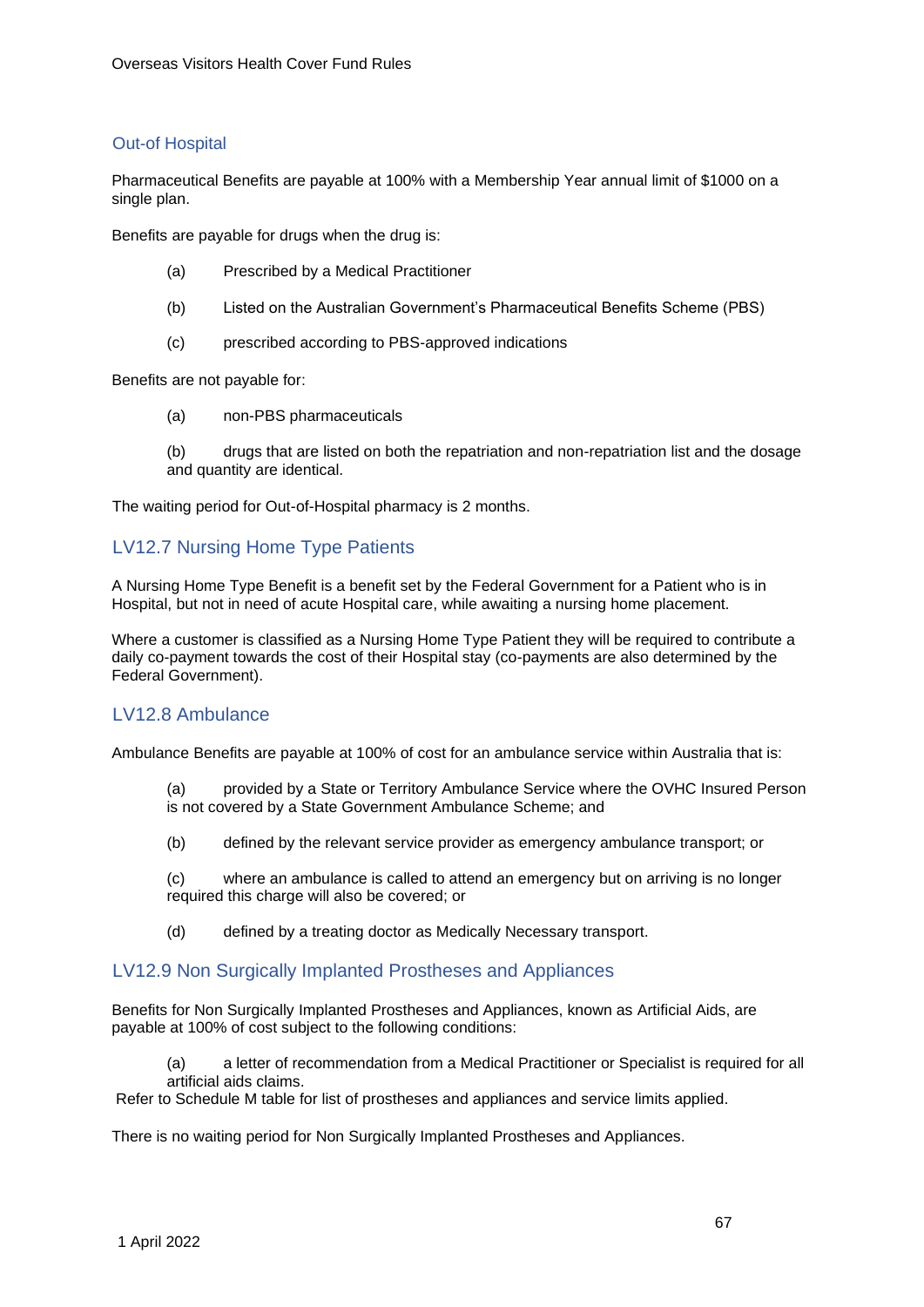# LV12.10 Physiotherapy

Subject to the limits contained in Schedule LV12.2 (General Conditions), the Benefits for each Physiotherapy and Exercise Physiology visit are as follows:

(a) 100% of cost of each visit up to a maximum Membership Year limit of \$1,000 for a Single Policy.

(b) Benefits are payable for Pilates and exercise physiology when provided by either a registered physiotherapist or exercise physiologist.

No Benefits are payable for group sessions.

There is a 2 month waiting period for Physiotherapy.

## LV12.11 Chiropractic

Subject to the limits contained in Schedule LV12.2 (General Conditions), the Benefits for each Chiropractic visit are as follows:

(a) 100% of cost of each visit up to a maximum Membership Year limit of \$1,000 for a Single Policy. This includes Benefits for x-rays.

There is a 2 month waiting period for Chiropractic.

## LV12.12 Osteopathy

Subject to the limits contained in Schedule LV12.2 (General Conditions), the Benefits for each Osteopathy visit are as follows:

(a) 100% of cost of each visit up to a maximum Membership Year limit of \$1,000 for a Single Policy.

There is a 2 month waiting period for Osteopathy.

#### LV12.13 Dental

Subject to the limits contained in Schedule LV12.2 (General Conditions), the Benefits for Dental are as follows:

(a) 100% of cost of each visit up to a maximum Membership Year limit of \$1,000 Single Policy.

(b) no Benefits are payable for teeth whitening or bleaching.

The waiting periods for Dental are as follows:

2 months for General Dental

6 months for Major Dental.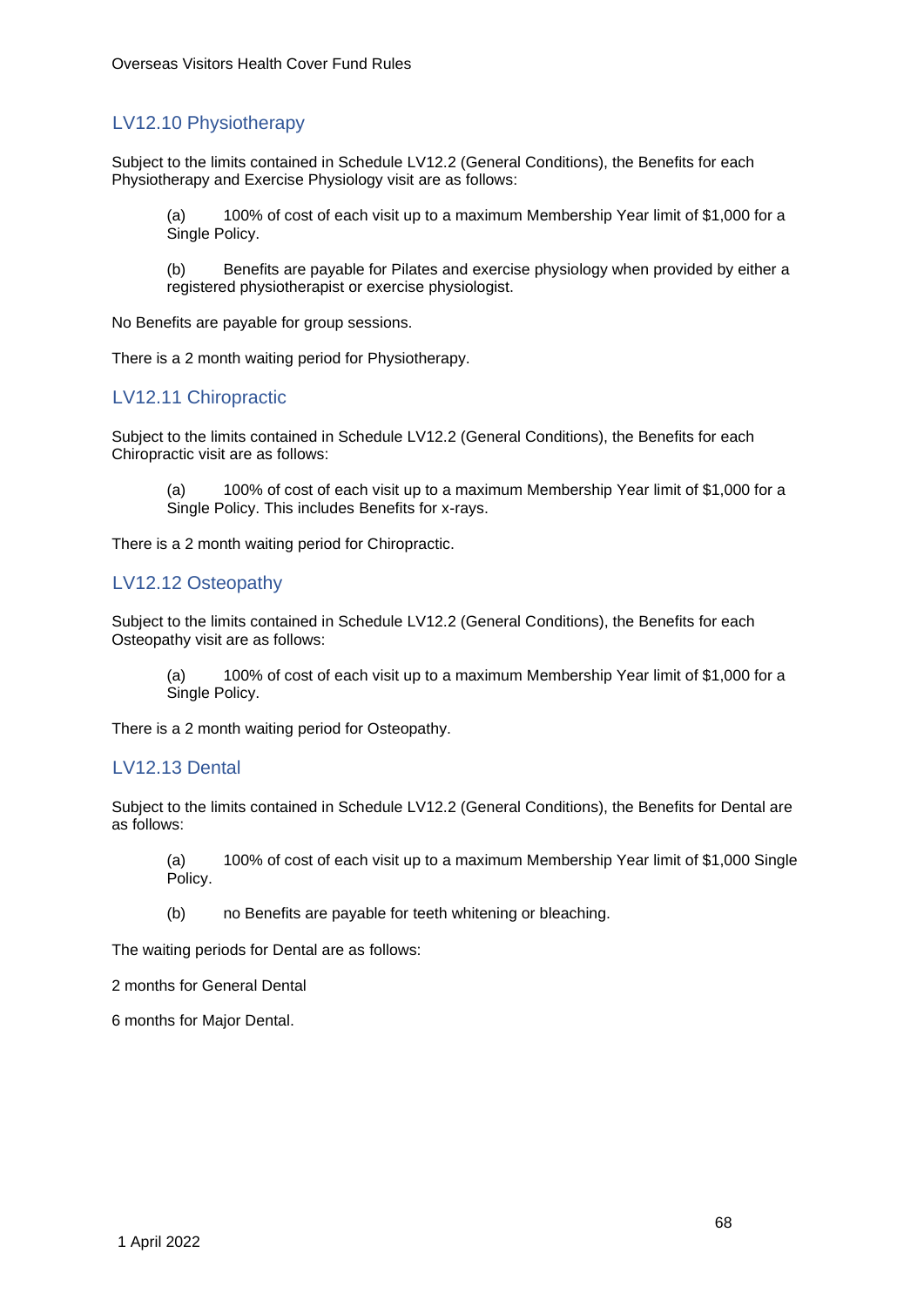# LV12.14 Optical

Subject to the limits contained in Schedule LV12.2 (General Conditions), the Benefits for Optical are as follows:

(a) 100% of cost of each visit up to a maximum Membership Year limit of \$1,000 Single Policy.

(b) Benefits are payable for lenses and contact lenses.

no Benefits are payable for frames.

No Benefits are payable for tinting, coating or hardening of lenses

Refer to Schedule M table for the list of items that can be paid.

The waiting period for Optical is 2 months.

## LV12.15 Dietary

Subject to the limits contained in Schedule LV12.2 (General Conditions), the Benefits for Dietary are as follows:

(a) 100% of cost up to a maximum Membership Year limit of \$1,000 Single Policy.

The waiting period for Dietary is 2 months.

## LV12.16 Home Nursing and Home Care

Subject to the limits contained in Schedule LV12.2 (General Conditions), the Benefits for Home Nursing and Home Care are as follows:

(a) 100% of cost up to a maximum Membership Year limit of \$1,000 Single Policy.

(b) services must be provided by a Registered Nurse and include changing bandages and respite assistance.

The waiting period for Home Nursing and Home Care is 2 months.

## LV12.17 Immunisations and Allergy Vaccines

Subject to the limits contained in Schedule LV12.2 (General Conditions) and below, the Benefits for Immunisations and Allergy Vaccines are 100% of cost up to a maximum membership year limit of \$1,000 for a Single Policy:

If the immunisation is listed on the National Immunisation Program Schedule a benefit is payable for the immunisation.

These include:

Diphtheria, Haemophilus influenzae *type B (Hib),* Hepatitis A, Hepatitis B, Human Papillomavirus (HPV), Influenza (Flu), Measles, Meningococcal Disease, Mumps, Pertussis (Whooping Cough), Pneumococcal Disease, Poliomyelitis (Polio), Rotavirus, Rubella (German Measles), Tetanus (Lockjaw), Varicella (Chickenpox).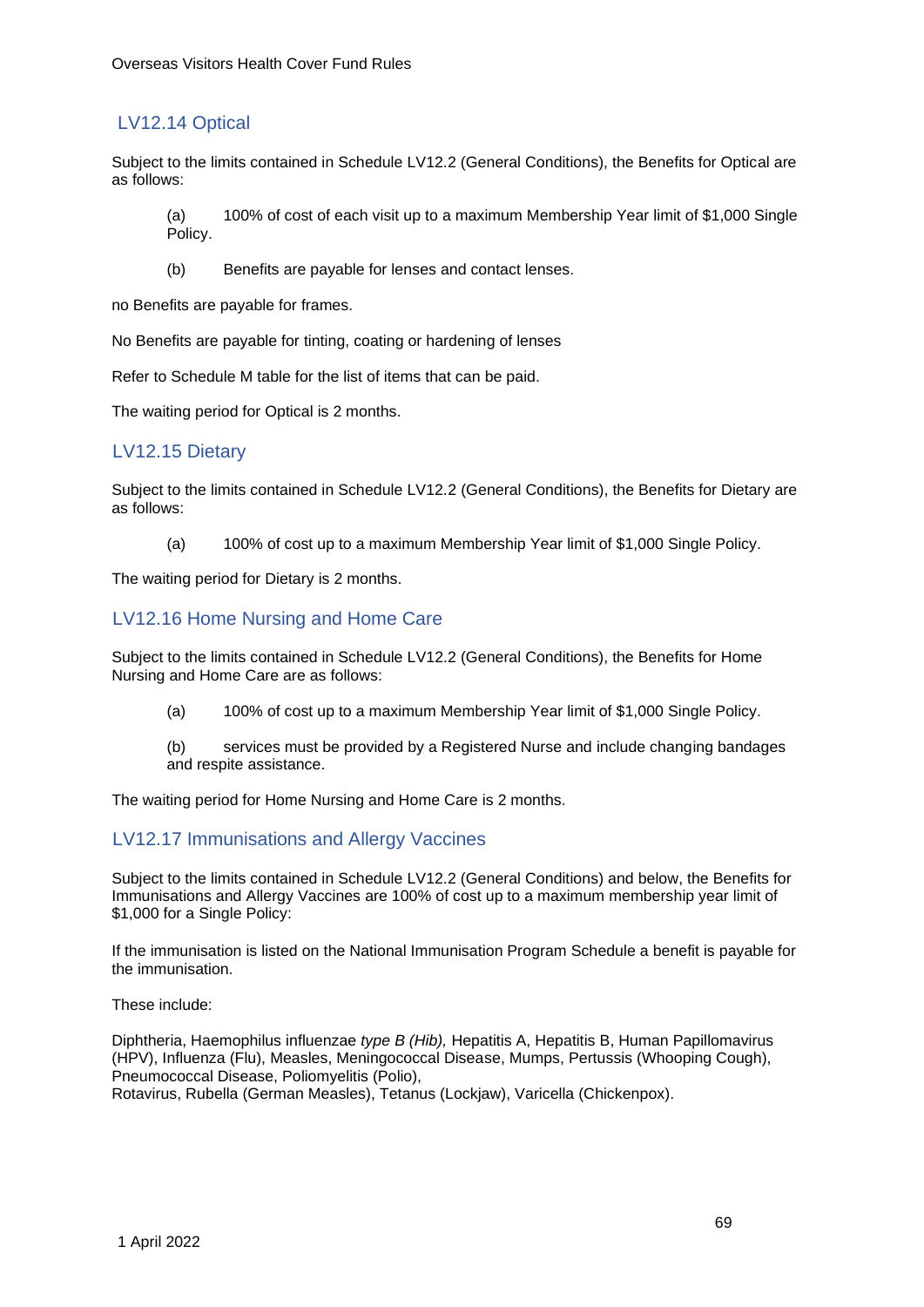The waiting period for Immunisations and Allergy Vaccines is 2 months.

## LV12.18 Occupational Therapy

Subject to the limits contained in Schedule LV12.2 (General Conditions), the Benefits for Occupational Therapy are as follows:

(a) 100% of cost up to a maximum Membership Year limit of \$1,000 Single Policy.

The waiting period for Occupational Therapy is 2 months.

## LV12.19 Podiatry

Subject to the limits contained in Schedule LV12.2 (General Conditions), Benefits for Podiatry are as follows:

(a) 100% of cost provided by a registered podiatrist up to a maximum Membership Year limit of \$1,000 for a Single Policy.

No benefits are payable:

- (a) for casts or mouldings associated with the building of an orthotic appliance
- (b) for aids or assisted devices

(c) where the treatment is provided as part of an inpatient or outpatient treatment to an Insured Person at a Public Hospital or Private Hospital.

The waiting period for Podiatry is 2 months.

## LV12.20 Speech Therapy

Subject to the limits contained in Schedule LV12.2 (General Conditions), Benefits for Speech Therapy are as follows:

(a) 100% of cost up to a maximum Membership Year limit of \$1,000 Single Policy.

The waiting period for Speech Therapy is 2 months.

## LV12.21 Natural Therapies

Subject to the limits contained in Schedule LV12.2 (General Conditions) and below, the Benefits for Natural Therapies are 100% of cost up to a maximum Membership Year limit of \$1,000 Single Policy.

(a) Natural Therapy Benefits are subject to the following conditions:

(b) Natural Therapy Benefits are only payable for consultations for Acupuncture, Myotherapy, Chinese Herbalism, Naturopathy, Western Herbalism, Homeopathy, Nutrition, Remedial Massage, Bowen Therapy and Shiatsu

no Benefits are payable for ointment, medications or herbs required as part of the Treatment; and

treatment for trigger point massage is payable only as part of a Remedial Massage consultation.

The waiting period for Natural Therapies is 2 months.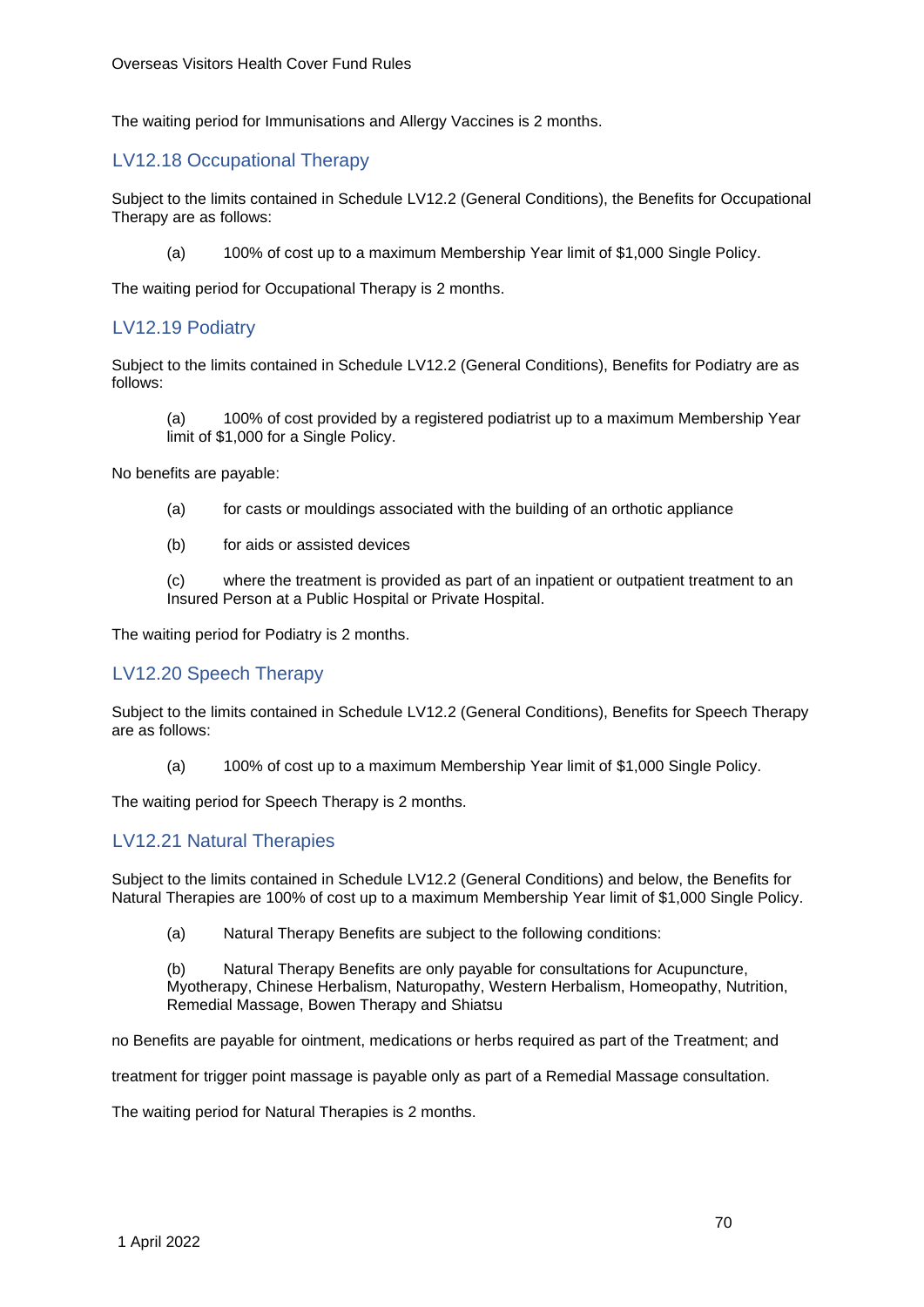# LV12.22 Preventative Care Benefit

Subject to the limits contained in Schedule LV12.2 (General Conditions) and below, the Benefits for Preventative Care are 100% of cost up to a maximum Membership Year limit of \$1,000 Single Policy.

| <b>Breast Screening</b>                                  | Includes mammograms and / or ultrasounds                                                                                                                                                           |  |  |
|----------------------------------------------------------|----------------------------------------------------------------------------------------------------------------------------------------------------------------------------------------------------|--|--|
|                                                          | No Benefits if itemised with 59300 or 59303                                                                                                                                                        |  |  |
|                                                          | State Governments run screening programs for women aged 40-70.<br>nib/IMAN will only pay a benefit for screening programs with or<br>without ultrasound for adult women aged under 40 and over 70. |  |  |
|                                                          | Benefit payable where the service is not recognized for Medicare<br>Benefit Purposes.                                                                                                              |  |  |
| <b>Bone Density Testing</b>                              | Bone mineral density tests are performed by X-Ray or CT scan.<br>Benefits payable for screening tests only.                                                                                        |  |  |
|                                                          | Benefit payable where the service is not recognized for Medicare<br>Benefit Purposes.                                                                                                              |  |  |
| <b>Bowel Cancer Tests</b><br>(faecal occult blood tests) | Faecal occult blood tests are a screening test for the early detection<br>of bowel cancer.                                                                                                         |  |  |
|                                                          | The charge raised is for the "kit" which includes the pathology<br>charge.                                                                                                                         |  |  |
|                                                          | Benefit payable when billed by a Chemist, a Rotary Club or Enterix<br>only.                                                                                                                        |  |  |
|                                                          | Benefit payable where the service is not recognized for Medicare<br>Benefit Purposes.                                                                                                              |  |  |
| Thin Prep Tests                                          | Thin Prep is a modified pap test with an increased rate of detection<br>of abnormal cells.                                                                                                         |  |  |
|                                                          | Payable when performed with a pap smear on same DOS. Benefit<br>payable where the service is not recognized for Medicare Benefit<br>Purposes.                                                      |  |  |

The waiting period for Preventative Care Benefit is 2 months.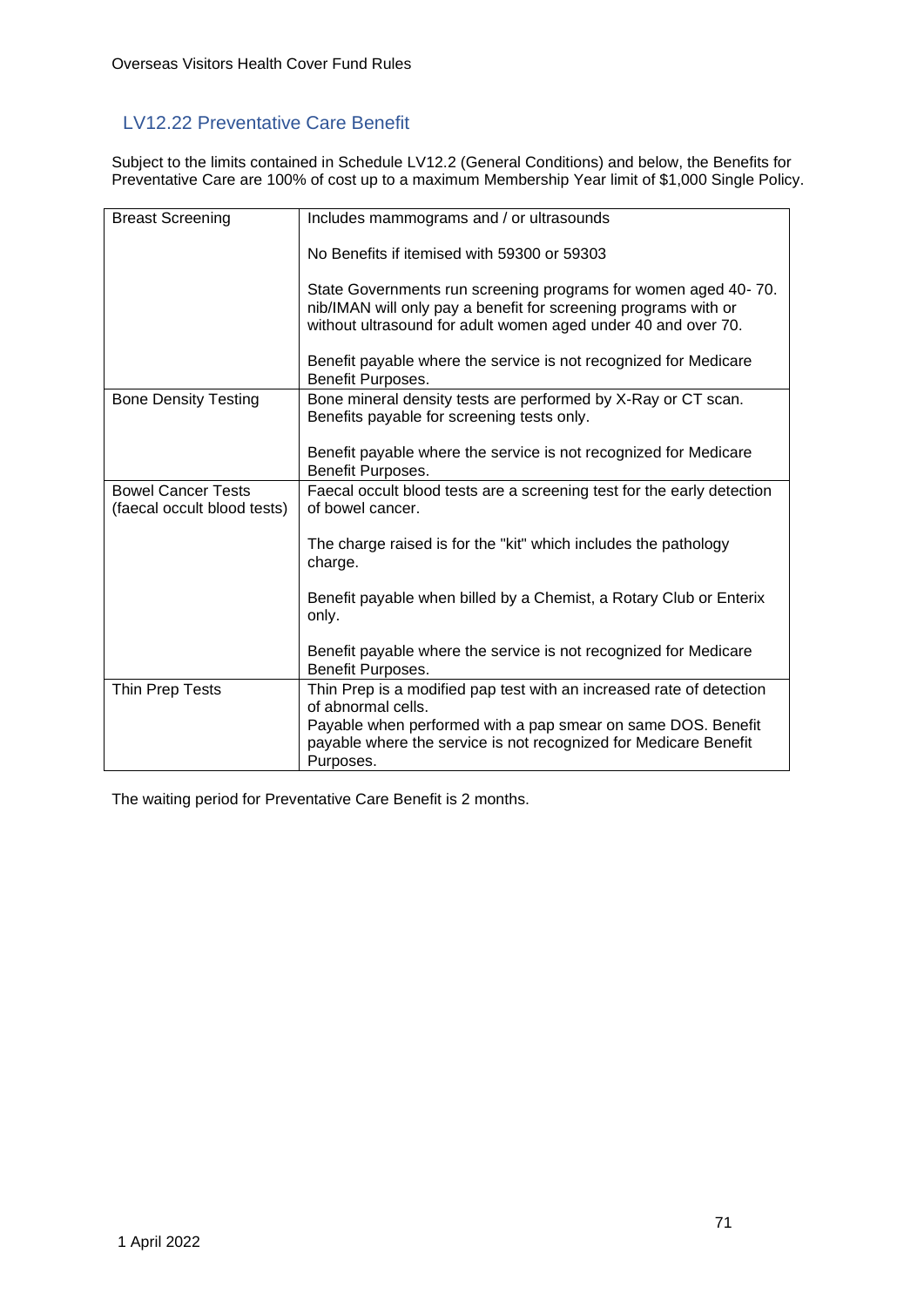# LV12.23 CPAP Machines, Wheelchairs and Crutches

Subject to the limits contained in Schedule LV12.2, and the conditions set out below the Benefits for CPAP Machines, Wheelchairs and Crutches are 100% of cost up to a maximum Membership Year limit of \$1,000 Single Policy.

| Item                                                 | Rule                                                         |                                                                                                        | Item limit                    |
|------------------------------------------------------|--------------------------------------------------------------|--------------------------------------------------------------------------------------------------------|-------------------------------|
| CPAP Machine (for sleep<br>disorders).               | Letter of<br>recommendation<br>required from a<br>specialist |                                                                                                        | 1 per Policy every 2<br>vears |
| Wheelchair / power<br>wheelchair (including<br>hire) | Letter of<br>recommendation<br>required from a<br>specialist | Wheelchairs - Not<br>mobility scooters.<br>Payable when<br>required as a primary<br>means of mobility. | 1 per person every 2<br>years |
| Crutches (including hire)                            | Letter of<br>recommendation<br>required from a<br>specialist |                                                                                                        | 1 per person every 2<br>vears |

The waiting period for CPAP Machine, Wheelchairs and Crutches is 2 months.

## LV12.24 Hearing Aids

Subject to the limits contained in Schedule LV12.2 (General Conditions), the Benefits for Hearing Aids are as follows:

- (a) 100% of cost up to a maximum Membership Year limit of \$1,000 Single Policy when a letter of recommendation is provided by specialist.
- (b) A service limit of 2 per person per 5 years applies.

The waiting period for Hearing Aids is 6 months.

## LV12.25 Laser Eye Surgery

Subject to the limits contained in Schedule LV12.2 (General Conditions), the Benefits for Laser Eye Surgery are as follows:

(a) 100% of cost up to a maximum Membership Year limit of \$1,000 Single Policy.

The waiting period for Laser Eye Surgery is 12 months.

## LV12.26 Antenatal and Postnatal Services

No Benefits for this service.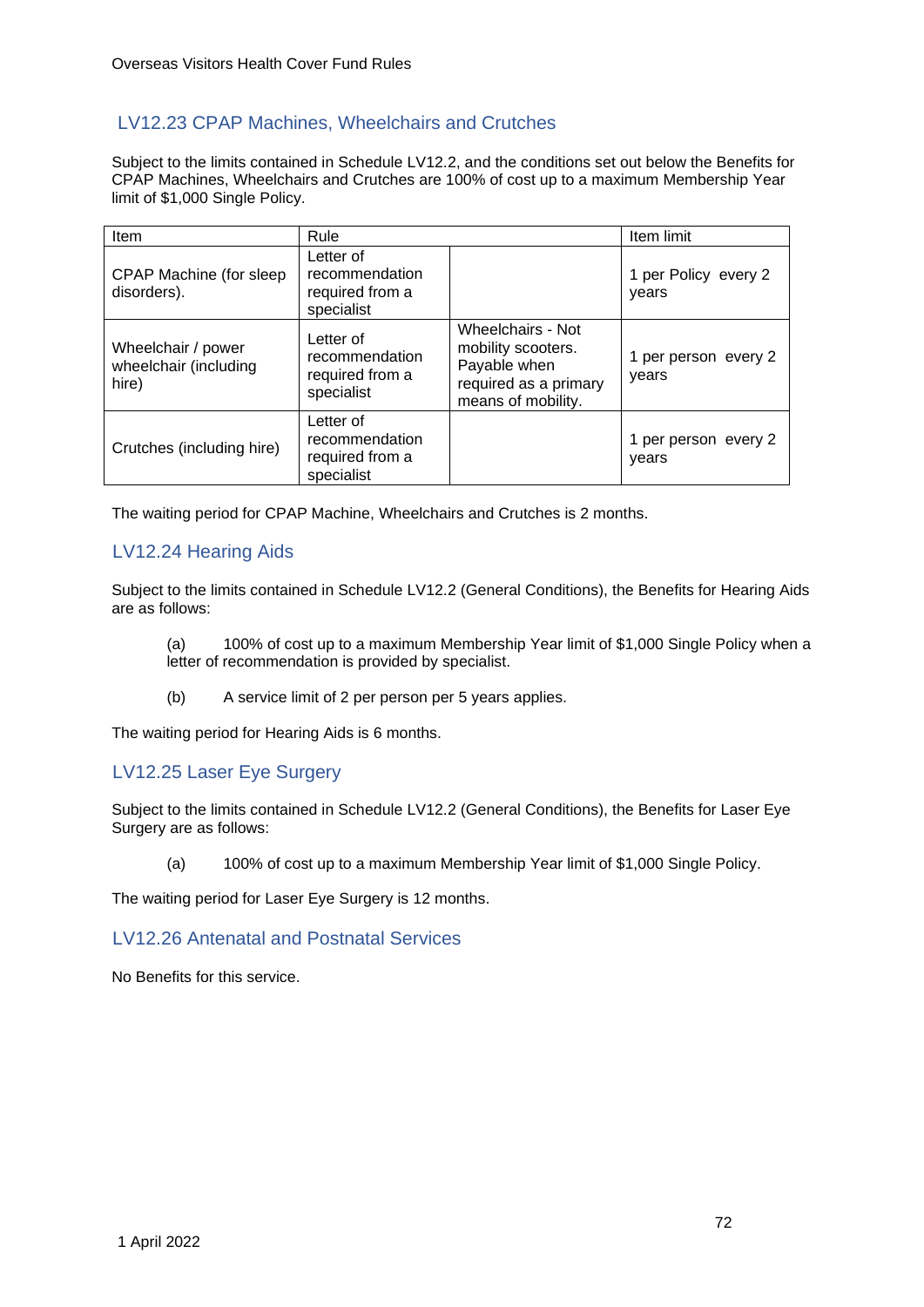# LV12.27 Other

### LV12.27.1 Funeral Expenses

The Policy Holder and accompanying family members are eligible to claim for burial expenses or the cost of returning the body or ashes to the home country up to \$20,000 per Insured Person. Food catering is not covered under this benefit.

# LV12.27.2 Medical Repatriation Expenses

The Policy Holder and accompanying family members have Benefits for 100% of the cost of medical repatriation to their home country when this is deemed Medically Necessary by a Medical Practitioner appointed by nib/IMAN. The Expenses for the cost of air fares, on board stretcher, accompanying aero-medical specialists and nursing staff are covered up to \$1,000,000. The expenses for the cost of ambulance transport in Australia and in your home country are also claimable under this Plan.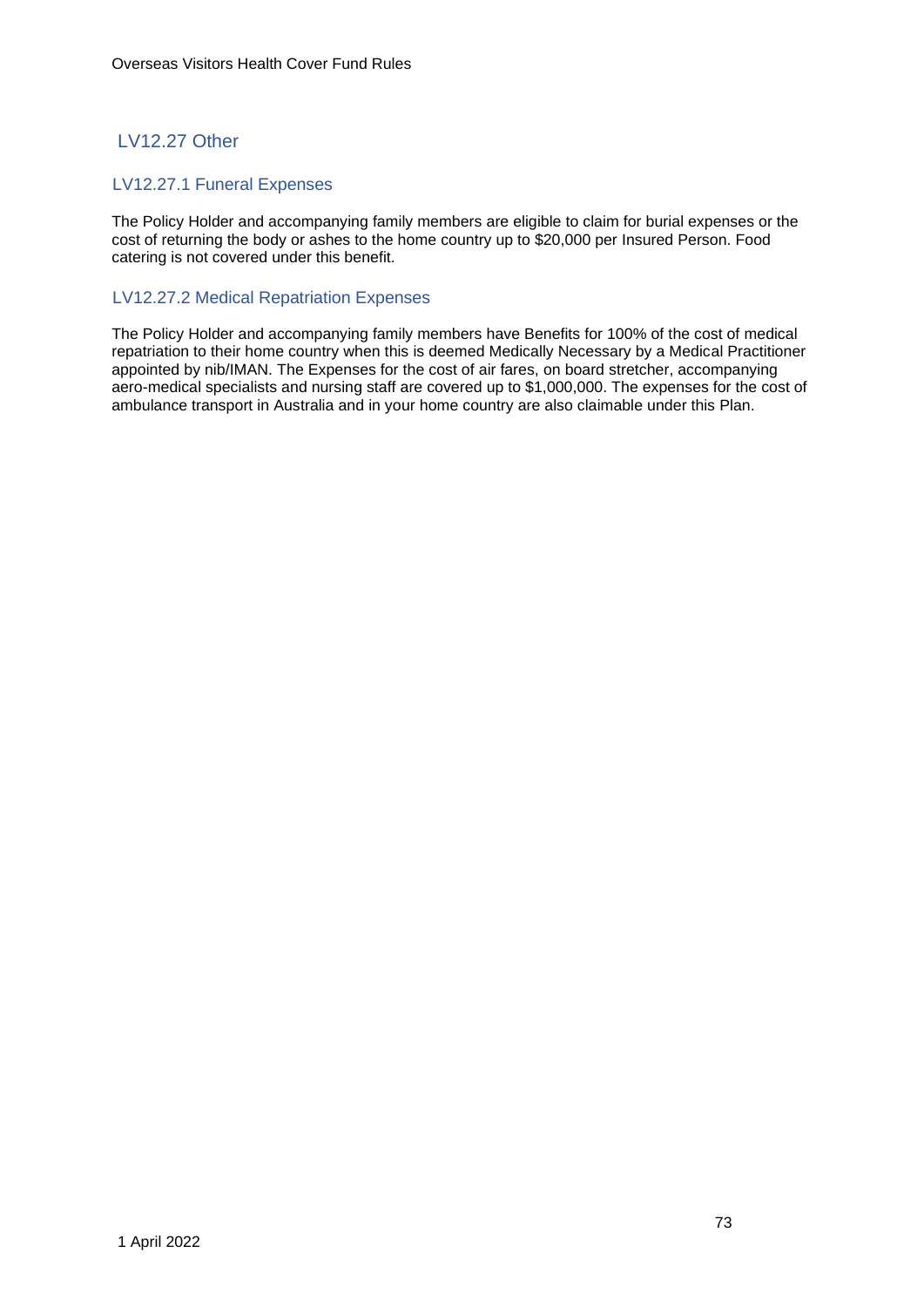# LV13 Top Visitor Cover – Couple/Family

# LV13.1 Eligibility

This Table is Open to the following Policy Categories subject to the conditions contained in LV2.2.1 (General):

- (a) Couple Policy
- (b) Family Policy

# LV13.2 General Conditions

The following conditions apply to all Benefits for this Table:

(a) Benefits for Treatments for General Dental, Major Dental, Optical, Dietetics, Home nursing, Home Care, Immunisations, Allergy Vaccines, Occupational Therapy, Podiatry, Speech Therapy, Natural Therapies, Preventative Care, CPAP Machine, Wheelchairs and crutches, Hearing Aids, Laser Eye Surgery are subject to a combined Annual Benefits Limit of \$2,000 per Membership Year for a couple/family policy.

(b) Benefits for Treatments for Physiotherapy, Chiropractic and Osteopathy are subject to a combined Annual Benefits Limit of \$2,000 per Membership Year for a couple/family policy.

(c) No Benefits for Ancillary Services are payable for group or class based treatment except for Antenatal and Postnatal services.

(d) Unless otherwise stated Benefits are only paid for consultations or treatment.

# LV13.3 Hospital Treatment Benefits

Other than as expressly provided in these Rules, Hospital Treatment Benefits shall be payable as follows to an admitted Insured Person:

In a nib Agreement Private Hospital, Public Hospital or in a Private Hospital that has not entered into a provider agreement with nib/IMAN 100% of:

- (a) the cost of charges for Hospital accommodation, theatre fees, labour ward, intensive care, coronary care;
- (b) the cost of paramedical services such as physiotherapy.

For services listed as Lower Benefits, Hospital Treatment Benefits shall be payable equivalent to the "Gazetted Rate" determined by the State and Territory Health Authorities for:

(a) overnight and day only Hospital accommodation (all costs including: all theatre, intensive care, labour wards, ward drugs)

(b) emergency department fees that leads to an admission

(c) admitted patient care and post-operative services that are a continuation of care associated with an early discharge from Hospital.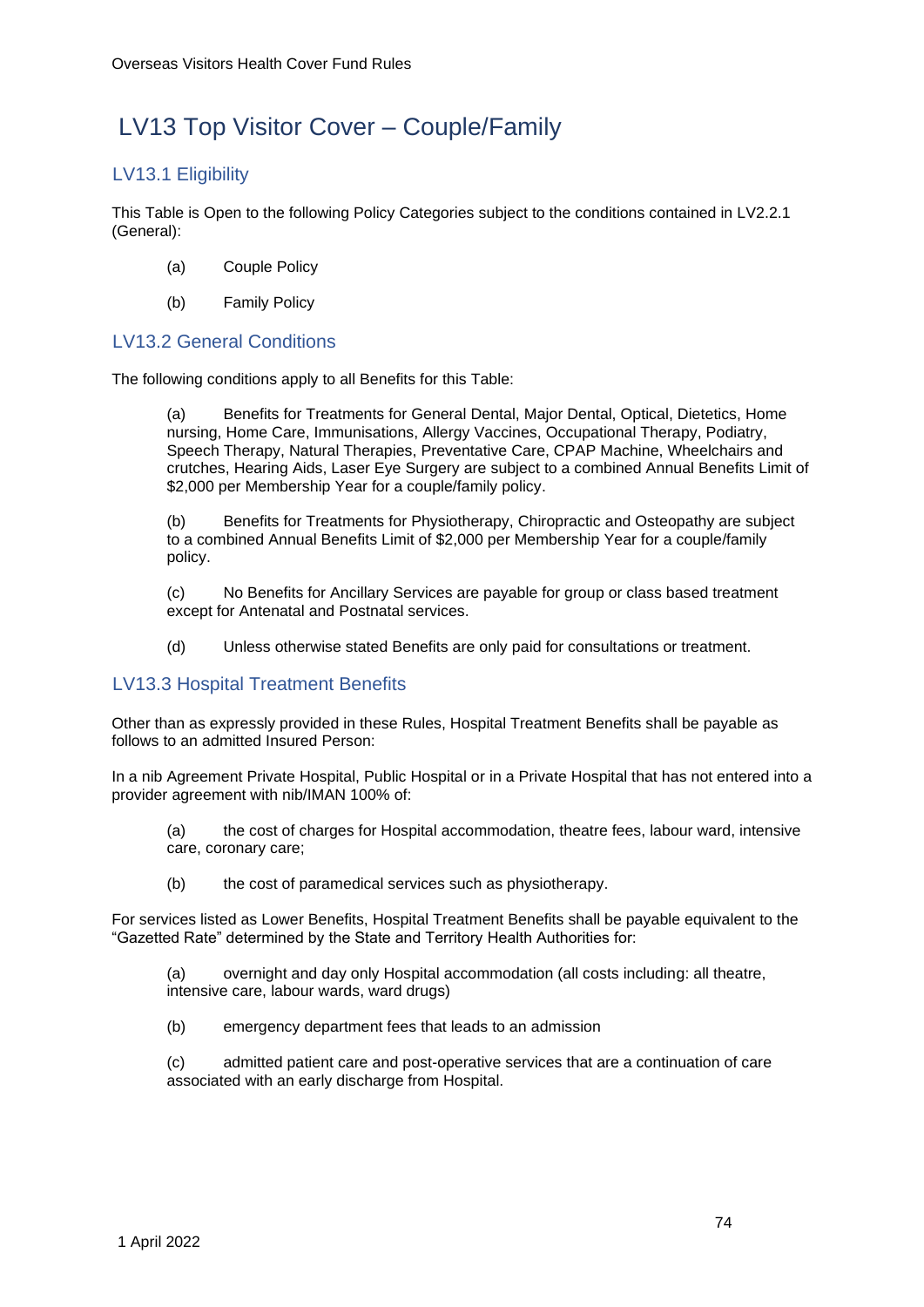If a customer goes to a Private Hospital, and the charge is less than the "Gazetted Rate", nib/IMAN will pay the rate charged by the Private Hospital. This is to avoid a surplus payment of Benefits. Lower Benefits are payable for the following services:

- (a) Gastric banding and obesity surgery
- (b) Psychiatric treatment
- (c) Palliative Care

For services listed as Excluded no Hospital Treatment Benefit shall be payable.

Excluded services are:

- (a) Bone Marrow and Organ Transplants
- (b) Assisted reproductive Services
- (c) Infertility Investigations

(d) Services not covered by Medicare such as Cosmetic Surgery (to enhance appearance) or experimental surgery.

# LV13.4 Surgically Implanted Prostheses

The Benefits for Surgically Implanted Prostheses are payable at 100% of cost.

# LV13.5 Medical Services Payments

Other than as expressly provided in these Rules, Benefits for Medical Services provided to a customer as a patient in Hospital shall be as follows:

 $(a)$  for services included  $-100\%$  of the cost for that medical service with no out of pockets.

for services listed as lower Benefits – 100% of the Medicare Benefits Schedule Fee for that medical service. Lower Benefits are payable for the following:

- (a) Gastric banding and obesity surgery
- (b) Psychiatric treatment
- (c) Palliative care

for In-Patient and Out-Patient pregnancy and birth related medical services the benefit paid is 100% of the Medicare Benefits Schedule fee.

for services that are excluded no benefit is payable. Excluded services are: Assisted Reproductive Services

- (a) Infertility Investigations
	- (b) Bone Marrow and Organ Transplants

(c) Services not covered by Medicare such as Cosmetic Surgery (to enhance appearance) or experimental surgery.

Benefits for medical services provided to the customer as an outpatient shall be as follows:

100% of the cost for that medical service. Benefits and limitations are as follows: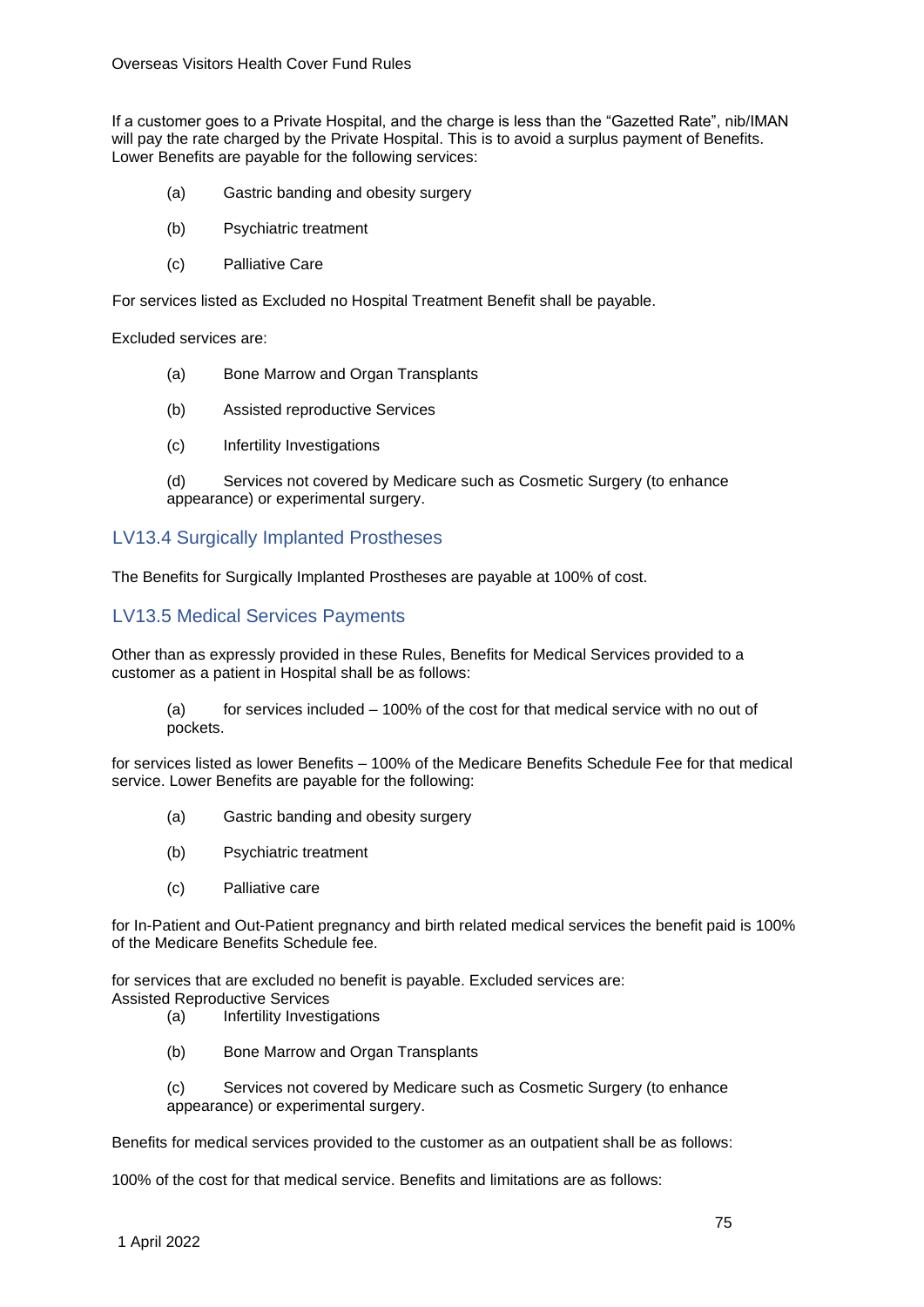(a) an annual limit applies to Out-Patient psychiatric services where provided by a psychiatrist only, of \$2,000 per Policy per Membership Year.

Out-Patient Exclusions apply to:

(a) expenses for counselling and psychological testing; and

(b) any Services provided by a registered psychologist or providers who are not a psychiatrist; and

(c) group therapy or counselling sessions, including where the service is provided by a psychiatrist.

- (d) Assisted Reproductive Services
- (e) Infertility Investigations

for services listed as lower Benefits – 100% of the Medicare Benefits Schedule Fee for that service.

Out-Patient continuing treatment following hospitalisation due to early discharge from Hospital. Provided all documentation from the treating doctor is received and approved prior to discharge this is paid at 100% of cost.

# LV13.6 Pharmaceutical Benefits

#### In-Hospital

Pharmaceutical Benefits for PBS Pharmaceuticals, where prescribed according to PBS-approved indications, and non-PBS Pharmaceuticals are payable at 100% of cost where:

- (a) it is included on the Hospital invoice; and
- (b) administered to the patient during their stay in Hospital; or
- (c) provided to the Insured Person on discharge from Hospital.

No Benefits are payable for:

(a) drugs issued for the sole purpose of use at home. These drugs are to be assessed under out of Hospital pharmaceutical.

#### Out-of Hospital

Pharmaceutical Benefits are payable at 100% with a Membership Year annual limit of \$2000 for a couple/family policy.

Benefits are payable for drugs when the drug is:

- (a) prescribed by a Medical Practitioner
- (b) listed on the Australian Government's Pharmaceutical Benefits Scheme (PBS)
- (c) prescribed according to PBS-approved indications

Benefits are not payable for:

(a) non-PBS pharmaceuticals.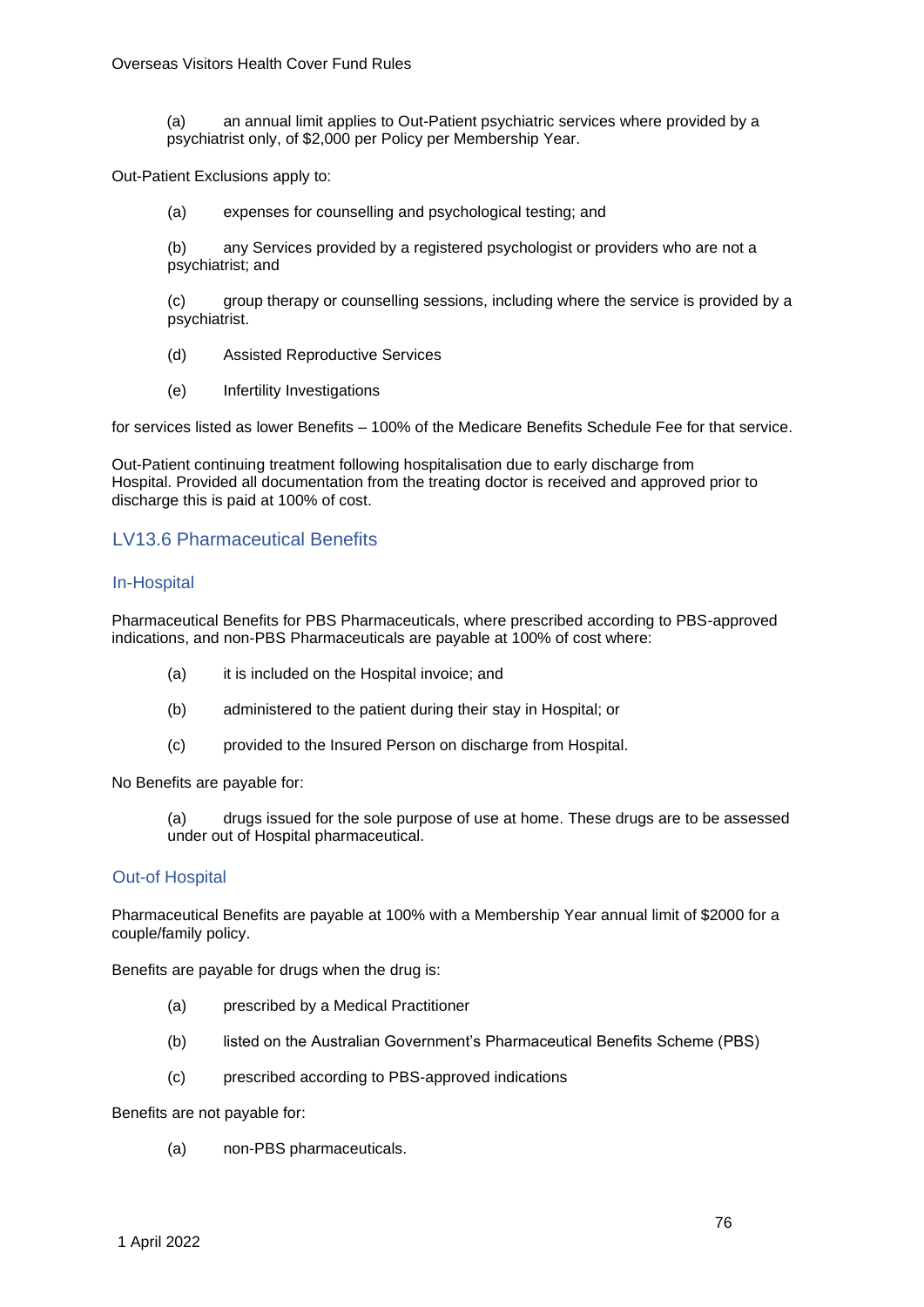(b) drugs that are listed on both the repatriation and non-repatriation list and the dosage and quantity are identical.

The waiting period for Out-of-Hospital pharmacy is 2 months.

# LV13.7 Nursing Home Type Patients

A Nursing Home Type Benefit is a benefit set by the Federal Government for a Patient who is in Hospital, but not in need of acute Hospital care, while awaiting a nursing home placement.

Where a customer is classified as a Nursing Home Type Patient they will be required to contribute a daily co-payment towards the cost of their Hospital stay (co-payments are also determined by the Federal Government).

### LV13.8 Ambulance

Ambulance Benefits are payable at 100% of cost for an ambulance service within Australia that is:

(a) provided by a State or Territory Ambulance Service where the OVHC Insured Person is not covered by a State Government Ambulance Scheme; and

(b) defined by the relevant service provider as emergency ambulance transport; or

(c) where an ambulance is called to attend an emergency but on arriving is no longer required this charge will also be covered; or

(d) defined by a treating doctor as Medically Necessary transport.

### LV13.9 Non Surgically Implanted Prostheses and Appliances

Benefits for Non Surgically Implanted Prostheses and Appliances, known as Artificial Aids, are payable at 100% of cost subject to the following conditions:

(a) a letter of recommendation from a Medical Practitioner or Specialist is required for all artificial aids claims.

Refer to Schedule M table for list of prostheses and appliances and service limits applied.

There is no waiting period for Non Surgically Implanted Prostheses and Appliances.

### LV13.10 Physiotherapy

Subject to the limits contained in Schedule LV13.2 (General Conditions), the Benefits for each Physiotherapy and Exercise Physiology visit are as follows:

(a) 100% of cost of each visit up to a maximum Membership Year limit of \$2,000 for a couple/family policy.

(b) Benefits are payable for Pilates and exercise physiology when provided by either a registered physiotherapist or exercise physiologist

no Benefits are payable for group sessions.

There is a 2 month waiting period for Physiotherapy.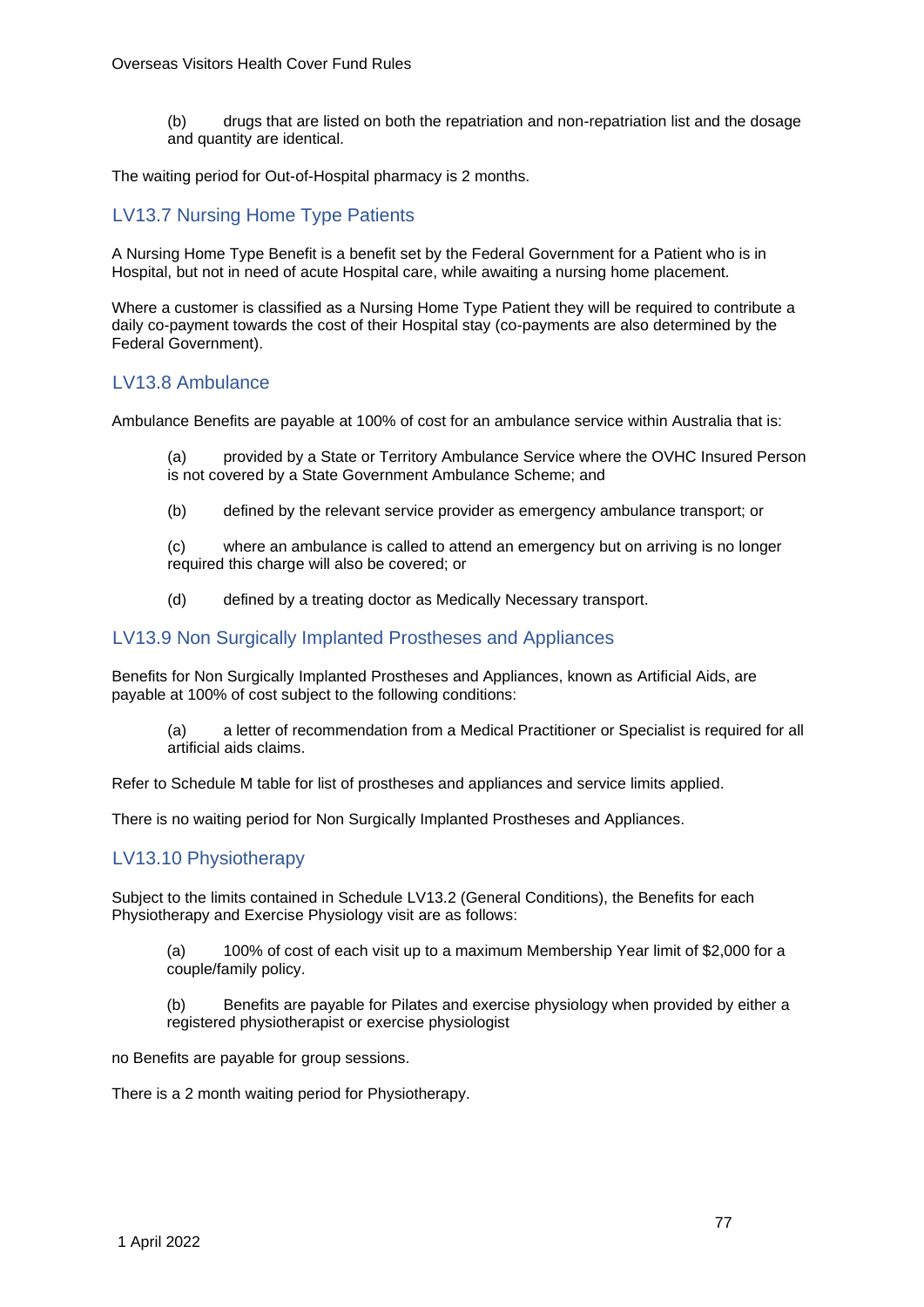# LV13.11 Chiropractic

Subject to the limits contained in Schedule LV13.2 (General Conditions), the Benefits for each Chiropractic visit are as follows:

(a) 100% of cost of each visit up to a maximum Membership Year limit of \$2,000 for a couple/family policy. This includes Benefits for x-rays.

There is a 2 month waiting period for Chiropractic.

## LV13.12 Osteopathy

Subject to the limits contained in Schedule LV13.2 (General Conditions), the Benefits for each Osteopathy visit are as follows:

(a) 100% of cost of each visit up to a maximum Membership Year limit of \$2,000 for a couple/family policy.

There is a 2 month waiting period for Osteopathy.

### LV13.13 Dental

Subject to the limits contained in Schedule LV13.2 (General Conditions), the Benefits for Dental are as follows:

(a) 100% of cost of each visit up to a maximum Membership Year limit of \$2,000 for a couple/family policy.

no Benefits are payable for teeth whitening or bleaching.

The waiting periods for Dental are as follows:

- (a) 2 months for General Dental
- (b) 6 months for Major Dental.

### LV13.14 Optical

Subject to the limits contained in Schedule LV13.2 (General Conditions), the Benefits for Optical are as follows:

(a) 100% of cost of each visit up to a maximum Membership Year limit of \$2,000 for a couple/family policy.

- (b) Benefits are payable for lenses and contact lenses.
- (c) no Benefits are payable for frames.

No Benefits are payable for tinting, coating or hardening of lenses

Refer to Schedule M table for the list of items that can be paid.

The waiting period for Optical is 2 months.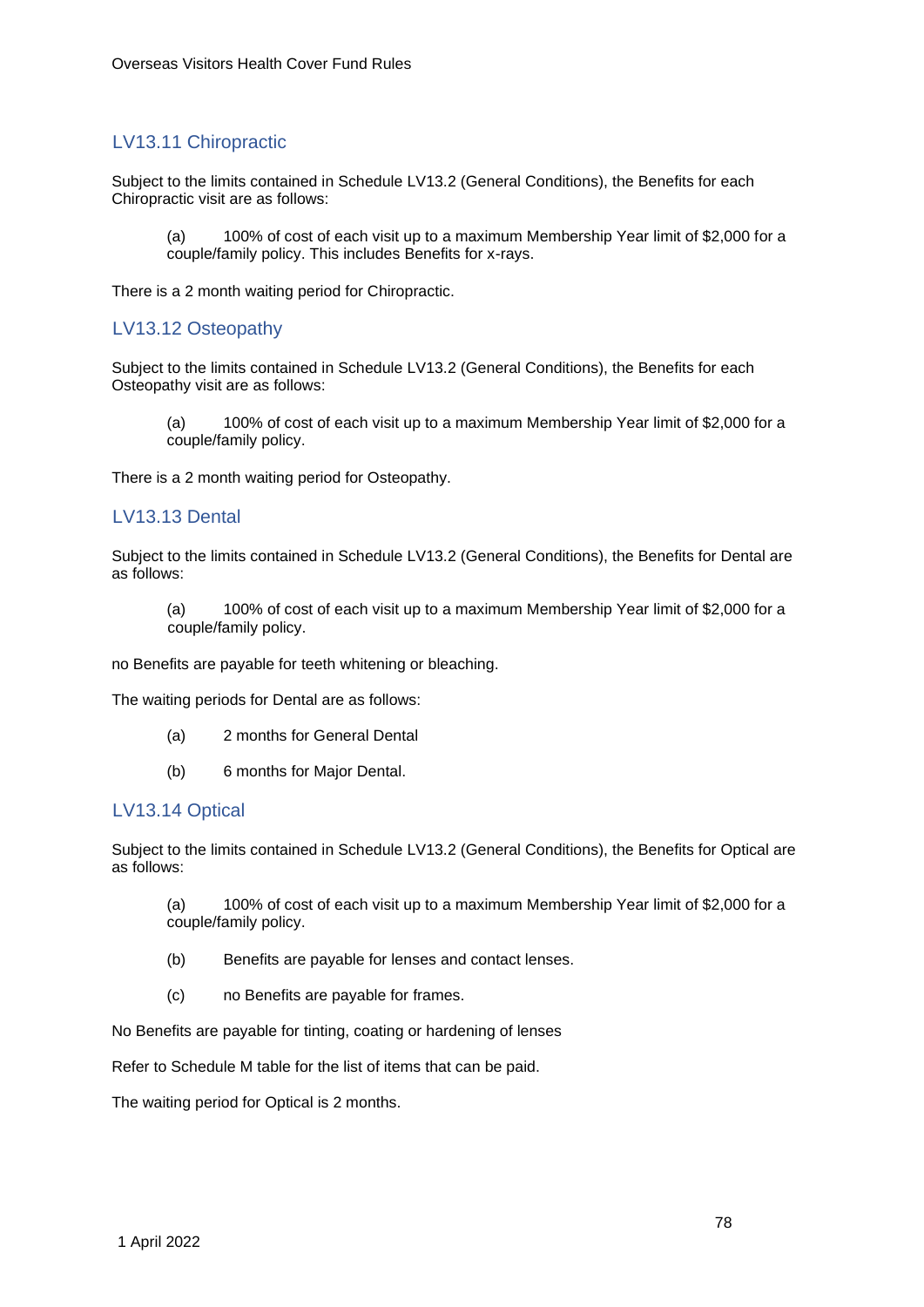# LV13.15 Dietary

Subject to the limits contained in Schedule LV13.2 (General Conditions), the Benefits for Dietary are as follows:

(a) 100% of cost up to a maximum Membership Year limit of \$2,000 for a couple/family policy.

The waiting period for Dietary is 2 months.

#### LV13.16 Home Nursing and Home Care

Subject to the limits contained in Schedule LV13.2 (General Conditions), the Benefits for Home Nursing and Home Care are as follows:

(a) 100% of cost up to a maximum Membership Year limit of \$2,000 for a couple/family policy.

(b) services must be provided by a Registered Nurse and include changing bandages and respite assistance.

The waiting period for Home Nursing and Home Care is 2 months.

## LV13.17 Immunisations and Allergy Vaccines

Subject to the limits contained in Schedule LV13.2 (General Conditions) and below, the Benefits for Immunisations and Allergy Vaccines are 100% of cost up to a maximum Membership Year limit of \$1,000 for a Single Policy:

(a) If the immunisation is listed on the National Immunisation Program Schedule a benefit is payable for the immunization

These include:

(a) Diphtheria, Haemophilus influenzae type B (Hib), Hepatitis A, Hepatitis B, Human Papillomavirus (HPV), Influenza (Flu), Measles, Meningococcal Disease, Mumps, Pertussis (Whooping Cough), Pneumococcal Disease, Poliomyelitis (Polio), Rotavirus, Rubella (German Measles), Tetanus (Lockjaw), Varicella (Chickenpox).

The waiting period for Immunisations and Allergy Vaccines is 2 months.

### LV13.18 Occupational Therapy

Subject to the limits contained in Schedule LV13.2 (General Conditions), the Benefits for Occupational Therapy are as follows:

(a) 100% of cost up to a maximum Membership Year limit of \$2,000 for a couple/family policy.

The waiting period for Occupational Therapy is 2 months.

### LV13.19 Podiatry

Subject to the limits contained in Schedule LV13.2 (General Conditions), Benefits for Podiatry are as follows: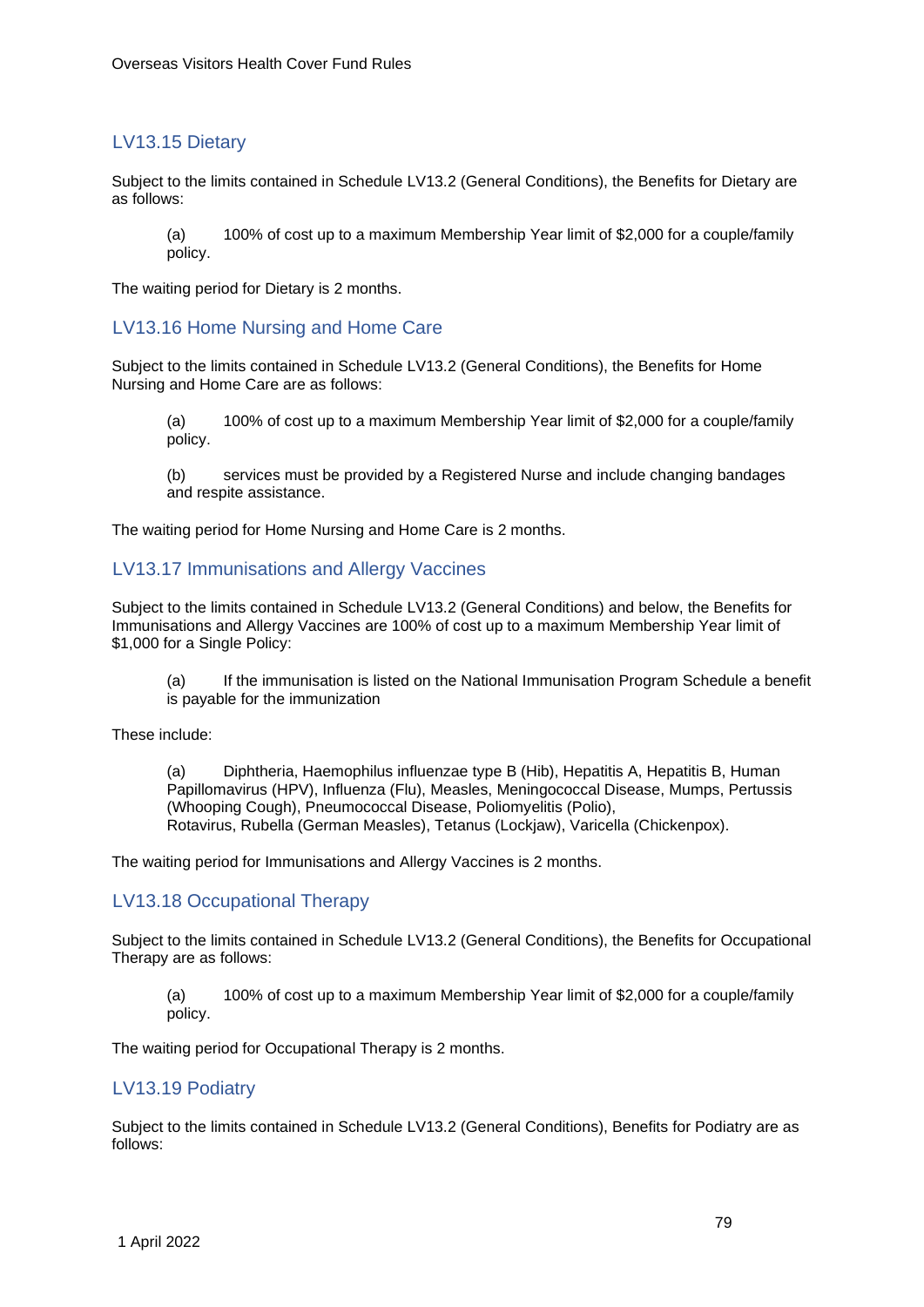(a) 100% of cost provided by a registered podiatrist up to a maximum Membership Year limit of \$2,000 for a couple/family policy.

No benefits are payable:

(a) for casts or mouldings associated with the building of an orthotic appliance

(b) for aids or assisted devices

(c) where the treatment is provided as part of an inpatient or outpatient treatment to an Insured Person at a Public Hospital or Private Hospital.

The waiting period for Podiatry is 2 months.

# LV13.20 Speech Therapy

Subject to the limits contained in Schedule LV13.2 (General Conditions), Benefits for Speech Therapy are as follows:

(a) 100% of cost up to a maximum Membership Year limit of \$2,000 for a couple/family policy.

The waiting period for Speech Therapy is 2 months.

### LV13.21 Natural Therapies

Subject to the limits contained in Schedule LV13.2 (General Conditions) and below, the Benefits for Natural Therapies are 100% of cost up to a maximum Membership Year limit of \$2,000 for a couple/family policy.

Natural Therapy Benefits are subject to the following conditions:

(a) Natural Therapy Benefits are only payable for consultations for Acupuncture, Myotherapy, Chinese Herbalism, Naturopathy, Western Herbalism, Homeopathy, Nutrition, Remedial Massage, Bowen Therapy and Shiatsu

(b) no Benefits are payable for ointment, medications or herbs required as part of the Treatment; and

(c) treatment for trigger point massage is payable only as part of a Remedial Massage consultation.

The waiting period for Natural Therapies is 2 months.

### LV13.22 Preventative Care Benefit

Subject to the limits contained in Schedule LV13.2 (General Conditions) and below, the Benefits for Preventative Care are 100% of cost up to a maximum Membership Year limit of \$2,000 for a couple/family policy.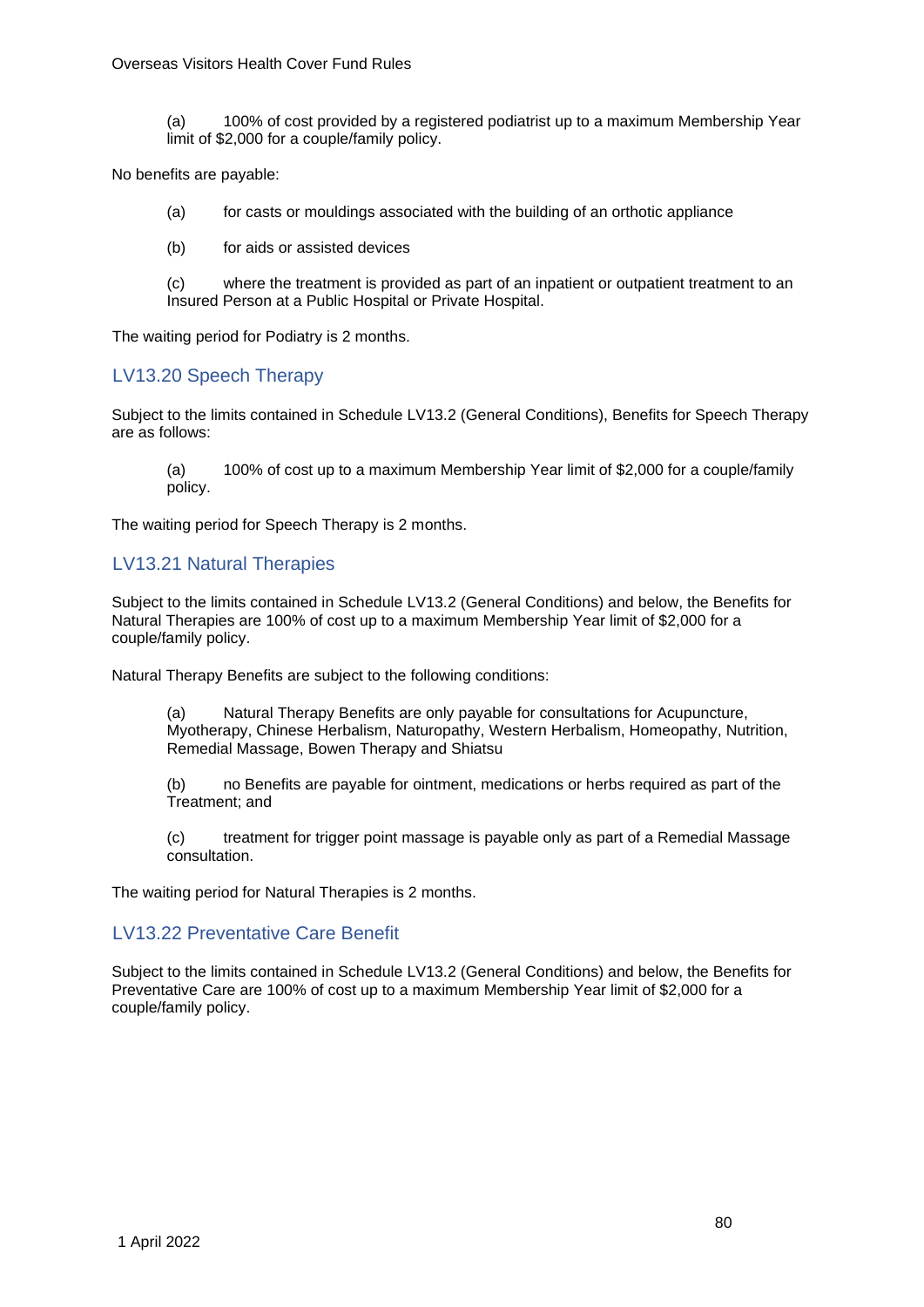| <b>Breast Screening</b>                                  | Includes mammograms and / or ultrasounds<br>No Benefits if itemised with 59300 or 59303<br>State Governments run screening programs for women aged 40-70.<br>nib/IMAN will only pay a benefit for screening programs with or<br>without ultrasound for adult women aged under 40 and over 70.<br>Benefit payable where the service is not recognized for Medicare<br>Benefit Purposes. |
|----------------------------------------------------------|----------------------------------------------------------------------------------------------------------------------------------------------------------------------------------------------------------------------------------------------------------------------------------------------------------------------------------------------------------------------------------------|
| <b>Bone Density Testing</b>                              | Bone mineral density tests are performed by X-Ray or CT scan.<br>Benefits payable for screening tests only.<br>Benefit payable where the service is not recognized for Medicare<br>Benefit Purposes.                                                                                                                                                                                   |
| <b>Bowel Cancer Tests</b><br>(faecal occult blood tests) | Faecal occult blood tests are a screening test for the early detection<br>of bowel cancer.<br>The charge raised is for the "kit" which includes the pathology<br>charge.<br>Benefit payable when billed by a Chemist, a Rotary Club or Enterix<br>only.<br>Benefit payable where the service is not recognized for Medicare<br>Benefit Purposes.                                       |
| Thin Prep Tests                                          | Thin Prep is a modified pap test with an increased rate of detection<br>of abnormal cells.<br>Payable when performed with a pap smear on same DOS.<br>Benefit payable where the service is not recognized for Medicare<br>Benefit Purposes.                                                                                                                                            |

The waiting period for Preventative Care Benefit is 2 months.

# LV13.23 CPAP Machines, Wheelchairs and Crutches

Subject to the limits contained in Schedule LV13.2, and the conditions set out below the Benefits for CPAP Machines, Wheelchairs and Crutches are 100% of cost up to a maximum Membership Year limit of \$2,000 for a couple/family policy.

| <b>Item</b>                                          | Rule                                                         |                                                                                                        | Item limit                    |
|------------------------------------------------------|--------------------------------------------------------------|--------------------------------------------------------------------------------------------------------|-------------------------------|
|                                                      |                                                              |                                                                                                        |                               |
| CPAP Machine (for sleep<br>disorders)                | Letter of<br>recommendation<br>required from a<br>specialist |                                                                                                        | 1 per Policy every 2<br>years |
| Wheelchair / power<br>wheelchair (including<br>hire) | Letter of<br>recommendation<br>required from a<br>specialist | Wheelchairs - Not<br>mobility scooters.<br>Payable when<br>required as a primary<br>means of mobility. | 1 per person every 2<br>years |
| Crutches (including hire)                            | Letter of<br>recommendation<br>required from a<br>specialist |                                                                                                        | 1 per person every 2<br>years |

The waiting period for CPAP Machine, Wheelchairs and Crutches is 2 months.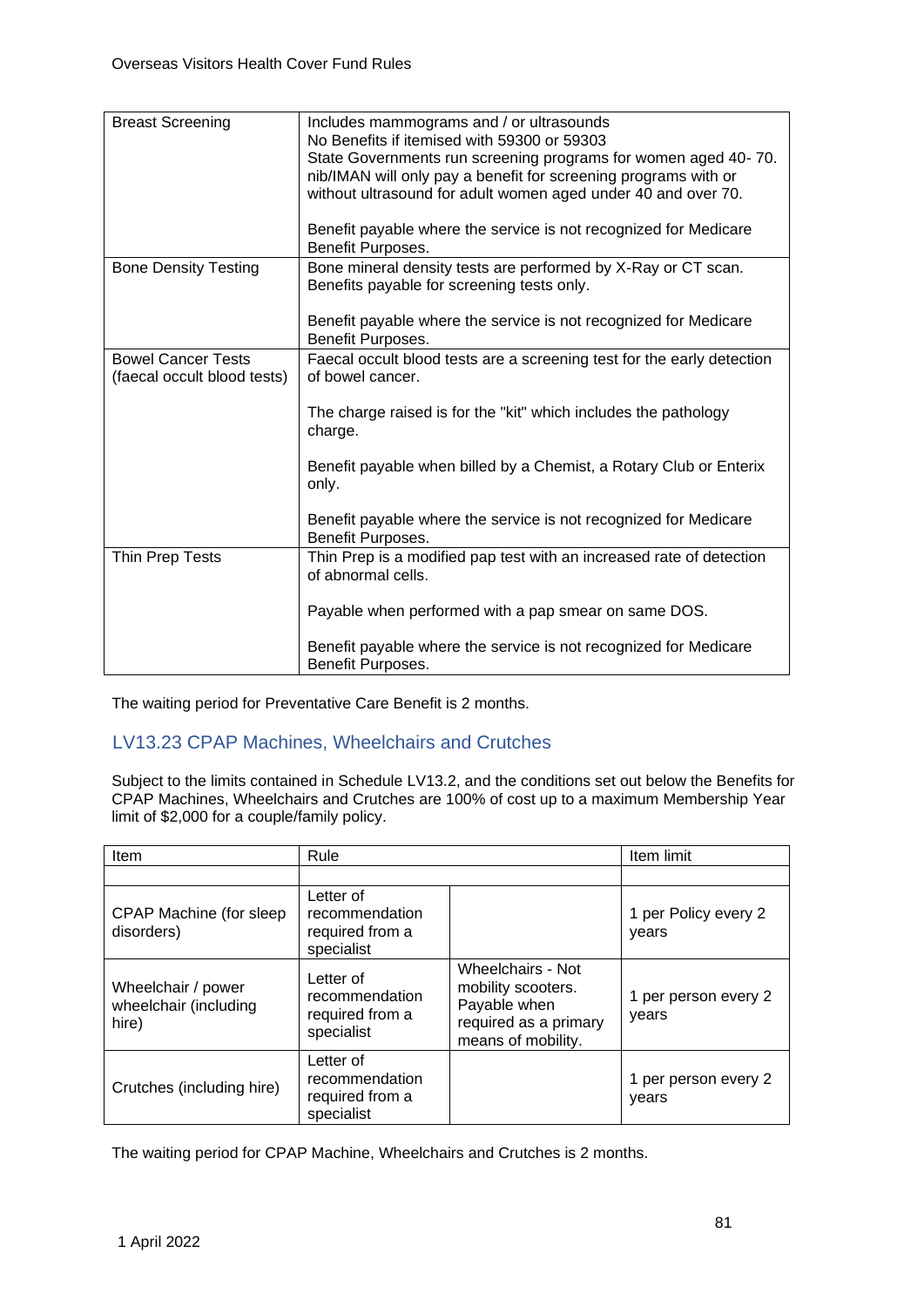# LV13.24 Hearing Aids

Subject to the limits contained in Schedule LV13.2 (General Conditions), the Benefits for Hearing Aids are as follows:

(a) 100% of cost up to a maximum Membership Year limit of \$2,000 for a couple/family policy when a letter of recommendation is provided by specialist.

(b) A service limit of 2 per person per 5 years applies.

The waiting period for Hearing Aids is 6 months.

# LV13.25 Laser Eye Surgery

Subject to the limits contained in Schedule LV13.2 (General Conditions), the Benefits for Laser Eye Surgery are as follows:

(a) 100% of cost up to a maximum Membership Year limit of \$2,000 for a couple/family policy.

The waiting period for Laser Eye Surgery is 12 months.

# LV13.26 Antenatal and Postnatal Services

The Benefits for antenatal and postnatal classes/services are payable at 100% of cost.

Services must be provided by a registered provider and include, sleep and settle classes, lactation and antenatal classes. 12 month waiting periods apply.

### LV13.27 Other

### LV13.27.1 Funeral Expenses

The Policy Holder and accompanying family members are eligible to claim for burial expenses or the cost of returning the body or ashes to the home country up to \$20,000 per Insured Person. Food catering is not covered under this benefit.

### LV13.27.2 Medical Repatriation Expenses

The Policy Holder and accompanying family members have Benefits for 100% of the cost of medical repatriation to their home country when this is deemed Medically Necessary by a Medical Practitioner appointed by nib/IMAN. The Expenses for the cost of air fares, on board stretcher, accompanying aero-medical specialists and nursing staff are covered up to \$1,000,000. The expenses for the cost of ambulance transport in Australia and in your home country are also claimable under this Plan.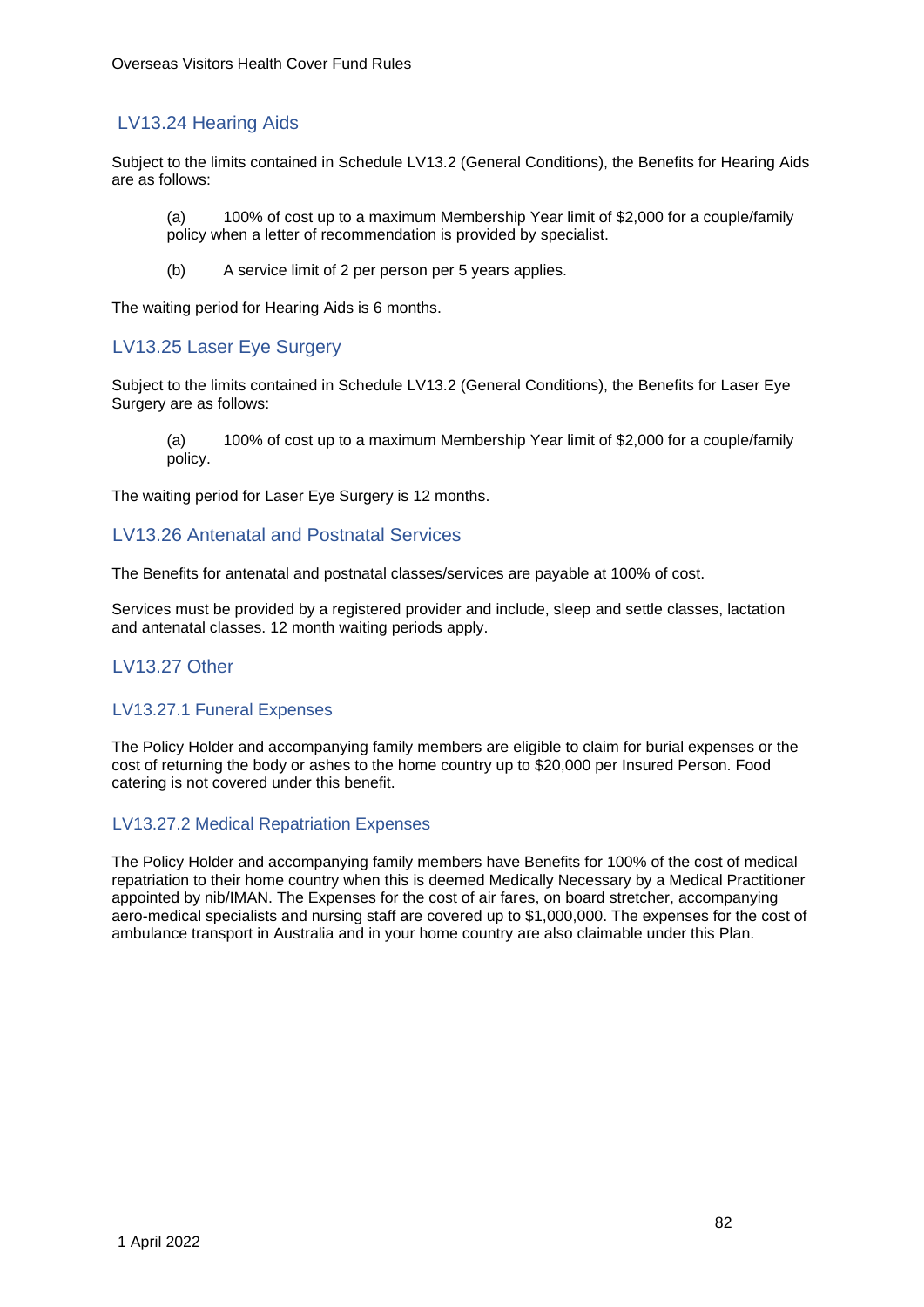# LV14 Mid Visitor Cover

# LV14.1 Eligibility

This Table is Open to the following Policy Categories subject to the conditions contained in LV2.2.1 (General):

- (a) Single Policy; and
- (b) Couples Policy; and
- (c) Family Policy

# LV14.2 General Conditions

The following conditions apply to all Benefits for this Table:

(a) Benefits for Treatments for Physiotherapy, Chiropractic and Osteopathy are subject to a combined Annual Benefits Limit of \$1000 for a Single Policy per Membership Year and \$2,000 per Membership Year for a couple/family policy.

- (b) No Benefits for Ancillary Services are payable for group or class based treatment.
- (c) Unless otherwise stated Benefits are only paid for consultations or treatment.

# LV14.3 Hospital Treatment Benefits

Other than as expressly provided in these Rules, Hospital Treatment Benefits shall be payable as follows to an admitted Insured Person:

In a nib Agreement Private Hospital, Public Hospital or in a Private Hospital that has not entered into a provider agreement with nib/IMAN 100% of:

- (a) the cost of charges for Hospital accommodation, theatre fees, labour ward, intensive care, coronary care;
- (b) the cost of paramedical services such as physiotherapy

For services listed as Lower Benefits, Hospital Treatment Benefits shall be payable equivalent to the "Gazetted Rate" determined by the State and Territory Health Authorities for:

(a) overnight and day only Hospital accommodation (all costs including: all theatre, intensive care, labour wards, ward drugs)

(b) emergency department fees that leads to an admission

(c) admitted patient care and post-operative services that are a continuation of care associated with an early discharge from Hospital.

If a customer goes to a Private Hospital, and the charge is less than the "Gazetted Rate", nib/IMAN will pay the rate charged by the Private Hospital. This is to avoid a surplus payment of Benefits.

Lower Benefits are payable for the following services:

- (a) Gastric banding and obesity surgery
- (b) Psychiatric treatment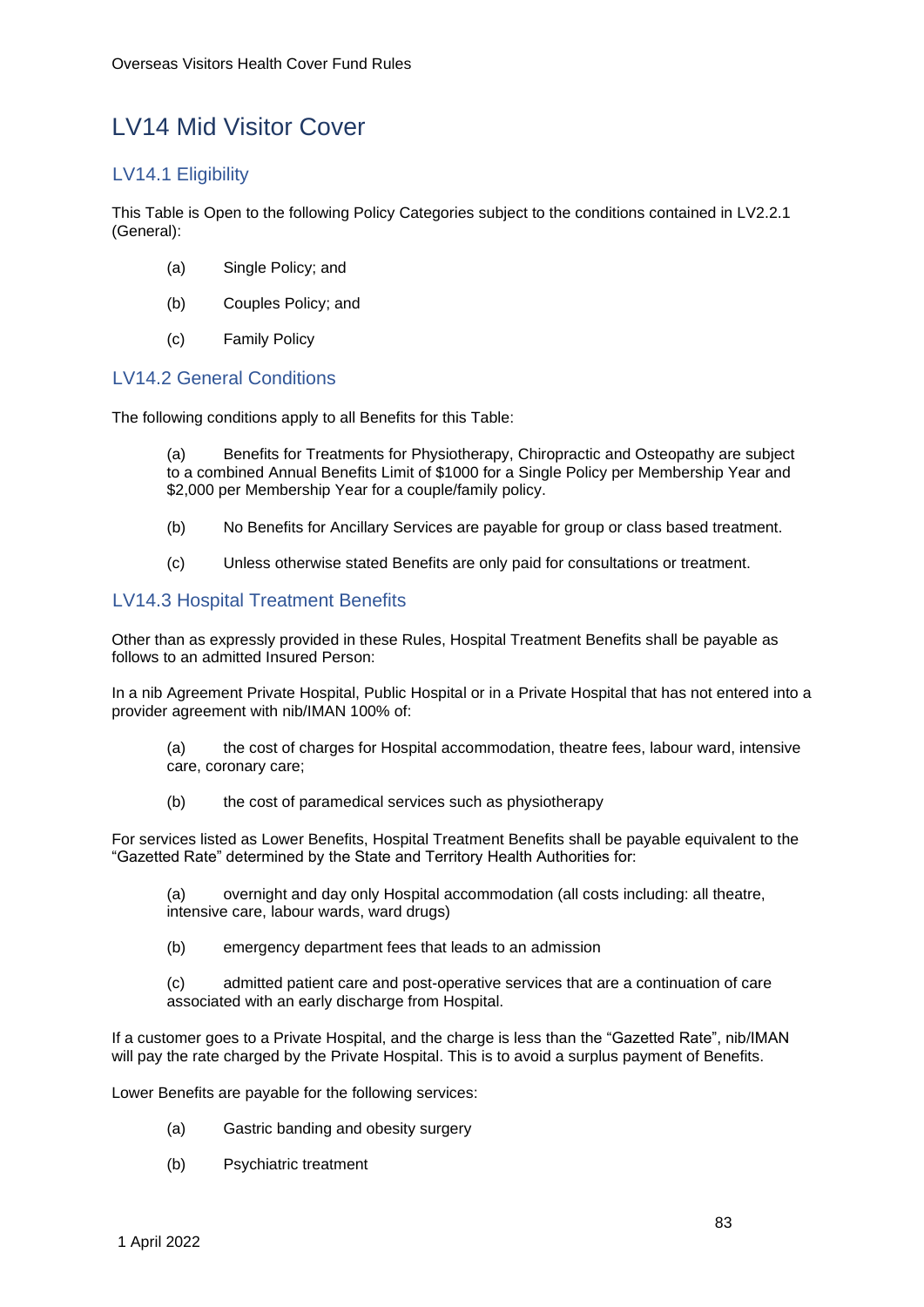- (c) Palliative Care
- (d) Pregnancy and birth related services

For services listed as Excluded no Hospital Treatment Benefit shall be payable.

Excluded services are:

(a) Bone Marrow and Organ Transplants

(b) Services not covered by Medicare such as Cosmetic Surgery (to enhance appearance) or experimental surgery

- (c) Assisted Reproductive Services iv
- (d) Infertility Investigations.

# LV14.4 Surgically Implanted Prostheses

The Benefits for Surgically Implanted Prostheses are payable at 100% of cost.

# LV14.5 Medical Services Payments

Other than as expressly provided in these Rules, Benefits for Medical Services provided to a customer while admitted as a patient in Hospital shall be as follows:

(a) for services included - 100% of the cost for that medical service with no out of pockets.

for services listed as lower Benefits - 100% of the Medicare Benefits Schedule Fee for that medical service. Lower Benefits are payable for the following:

- (b) Gastric banding and obesity surgery
- (c) Psychiatric treatment
- (d) Palliative Care
- (e) Pregnancy and birth related services

for services that are excluded no benefit is payable. Excluded services are:

- (a) Bone Marrow and Organ Transplants
- (b) Assisted Reproductive Services
- (c) Infertility Investigations
- (d) Services not covered by Medicare such as Cosmetic Surgery (to enhance appearance) or experimental surgery.

Benefits for medical services provided to the customer while as an outpatient shall be as follows:

100% of the cost for that medical service. Benefits and limitations are as follows:

(a) An annual limit applies to Out-Patient psychiatric services where provided by a psychiatrist only, of \$2,000 per Policy per Membership Year.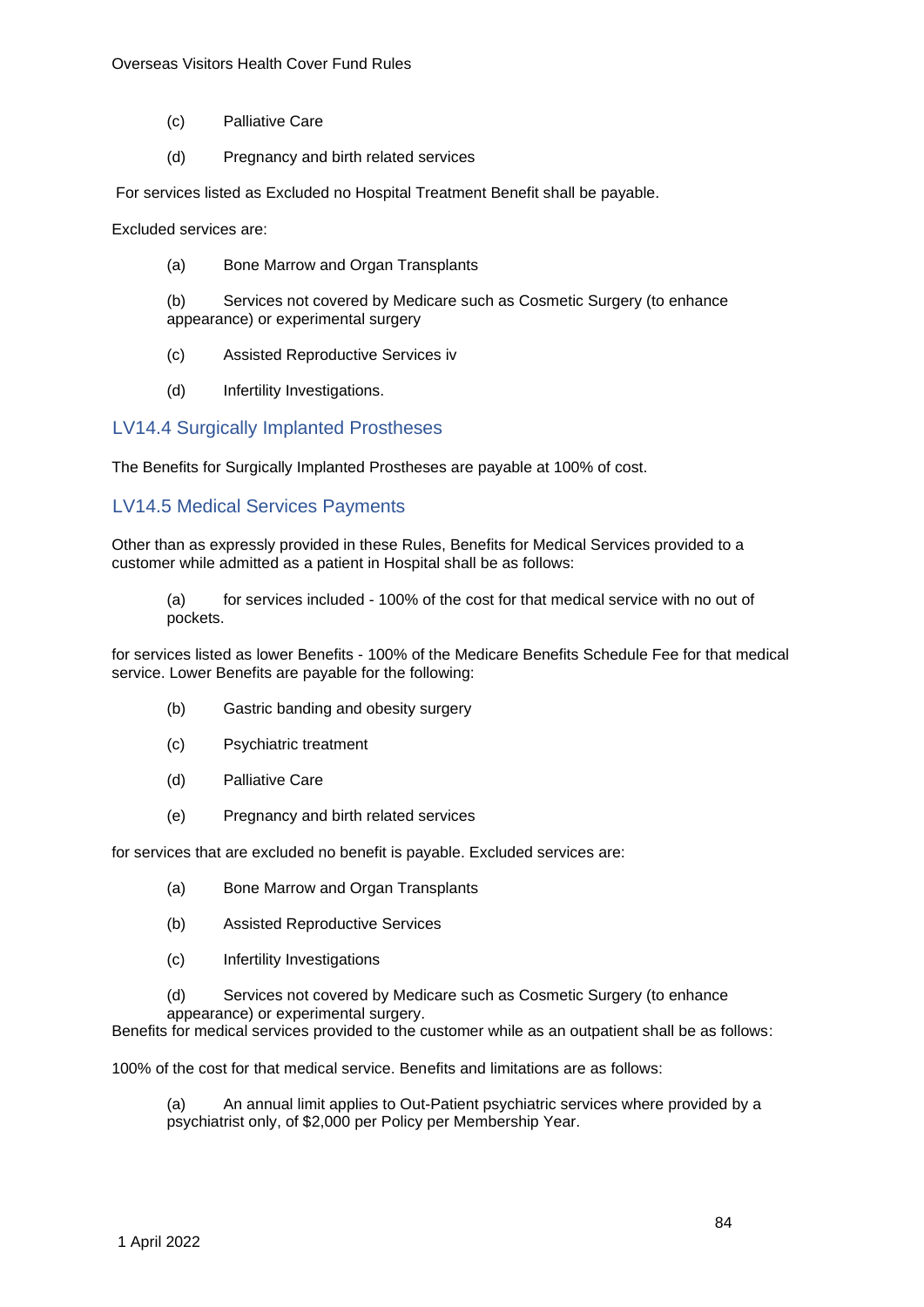Out-Patient Exclusions apply to:

(a) Expenses for counselling and psychological testing, and

(b) Any Services provided by a registered psychologist or providers who are not a psychiatrist, and

(c) Group therapy or counselling sessions, including where the service is provided by a psychiatrist.

for services listed as lower Benefits - 100% of the Medicare Benefits Schedule Fee for that medical service.

Out-Patient continuing treatment following hospitalisation due to early discharge from Hospital. Provided all documentation from the treating doctor is received and approved prior to discharge this is paid at 100% of the cost.

# LV14.6 Pharmaceutical Benefits

### In-Hospital

Pharmaceutical Benefits for PBS Pharmaceuticals, where prescribed according to PBS-approved indications, and non-PBS Pharmaceuticals are payable at 100% of cost where: (a) it is included on the Hospital invoice; and

- (a) administered to the patient during their stay in Hospital; or
- (b) provided to the Insured Person on discharge from Hospital.

No Benefits are payable for:

(a) drugs issued for the sole purpose of use at home. These drugs are to be assessed under out of Hospital pharmaceutical.

### Out-of Hospital

Pharmaceutical Benefits are payable at 100% with a Membership Year annual limit of \$1,000 on a single plan and \$2,000 on a couple or family plan.

Benefits are payable for drugs when the drug is

- (a) prescribed by a Medical Practitioner
- (b) listed on the Australian Government's Pharmaceutical Benefits Scheme (PBS)
- (c) prescribed according to PBS-approved indications

Benefits are not payable for:

(a) non-PBS pharmaceuticals.

(b) drugs that are listed on both the repatriation and non-repatriation list and the dosage and quantity are identical.

The waiting period for Out-of-Hospital pharmacy is 2 months.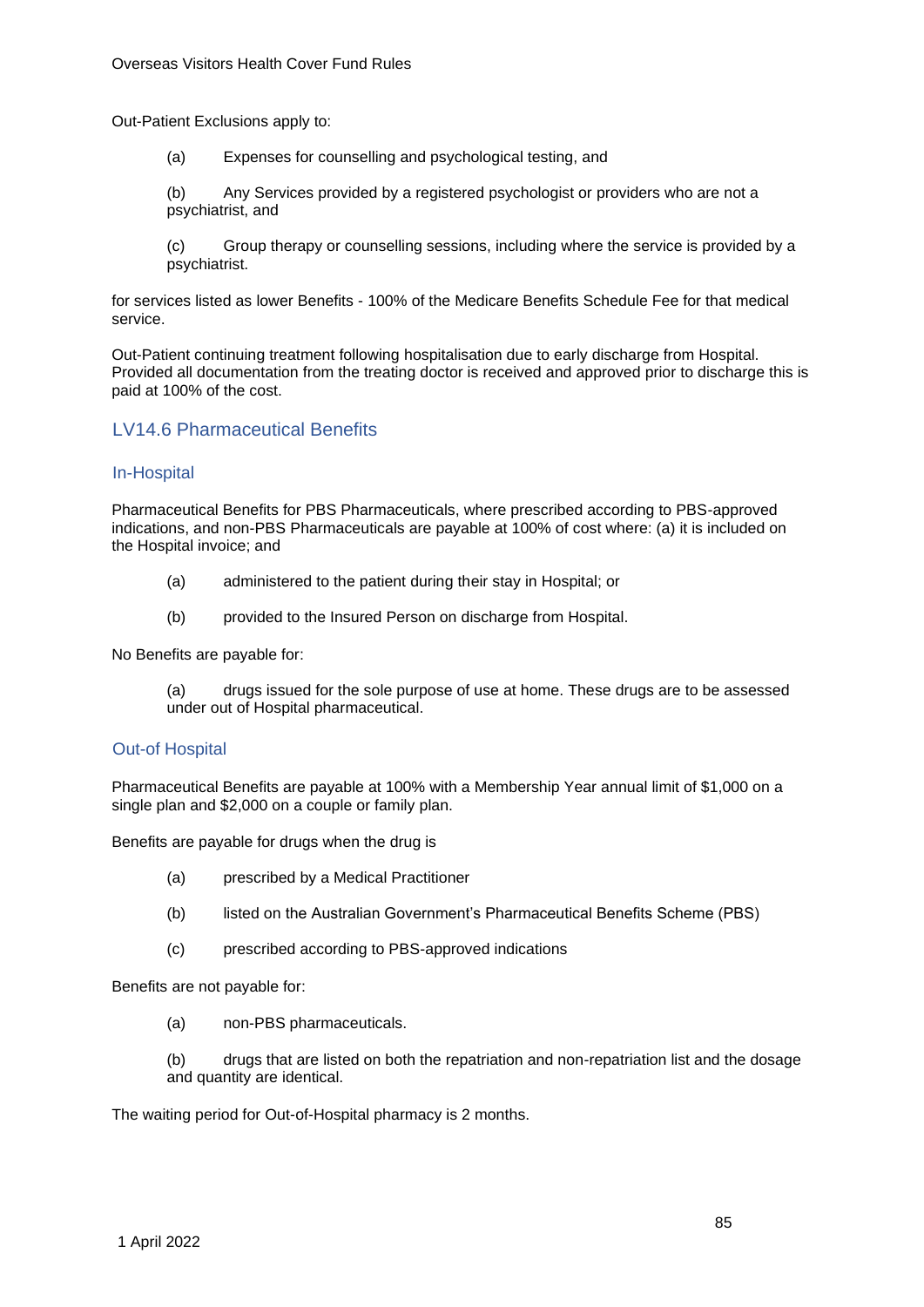# LV14.7 Nursing Home Type Patients

A Nursing Home Type Benefit is a benefit set by the Federal Government for a Patient who is in Hospital, but not in need of acute Hospital care, while awaiting a nursing home placement.

Where a customer is classified as a Nursing Home Type Patient they will be required to contribute a daily co-payment towards the cost of their Hospital stay (co-payments are also determined by the Federal Government).

# LV14.8 Ambulance

Ambulance Benefits are payable at 100% of cost for an ambulance service within Australia that is:

(a) provided by a State or Territory Ambulance Service where the OVHC Insured Person is not covered by a State Government Ambulance Scheme; and

(b) defined by the relevant service provider as emergency ambulance transport; or

(c) where an ambulance is called to attend an emergency but on arriving is no longer required this charge will also be covered; or

(d) defined by a treating doctor as Medically Necessary transport.

# LV14.9 Non Surgically Implanted Prostheses and Appliances

Benefits for Non Surgically Implanted Prostheses and Appliances, known as Artificial Aids, are payable at 100% of cost subject to the following conditions:

(a) a letter of recommendation from a Medical Practitioner or Specialist is required for all artificial aids claims.

Refer to Schedule M table for list of prostheses and appliances and service limits applied.

There is no waiting period for Non Surgically Implanted Prostheses and Appliances.

### LV14.10 Physiotherapy

Subject to the limits contained in Schedule LV14.2 (General Conditions), the Benefits for each Physiotherapy visit are as follows:

100% of cost of each visit up to a maximum Membership Year limit of \$1,000 for a Single Policy and \$2000 for a couple / family policy (combined limit with Chiropractic and Osteopathy)

no Benefits are payable for group sessions.

There is a 2 month waiting period for Physiotherapy.

# LV14.11 Chiropractic

Subject to the limits contained in Schedule LV14.2 (General Conditions), the Benefits for each Chiropractic visit are as follows:

(a) 100% of costs of each visit up to a maximum Membership Year limit of \$1000 for a Single Policy and \$2,000 for a couple / family policy (combined limit with Physiotherapy and Osteopathy). This includes Benefits for x-rays.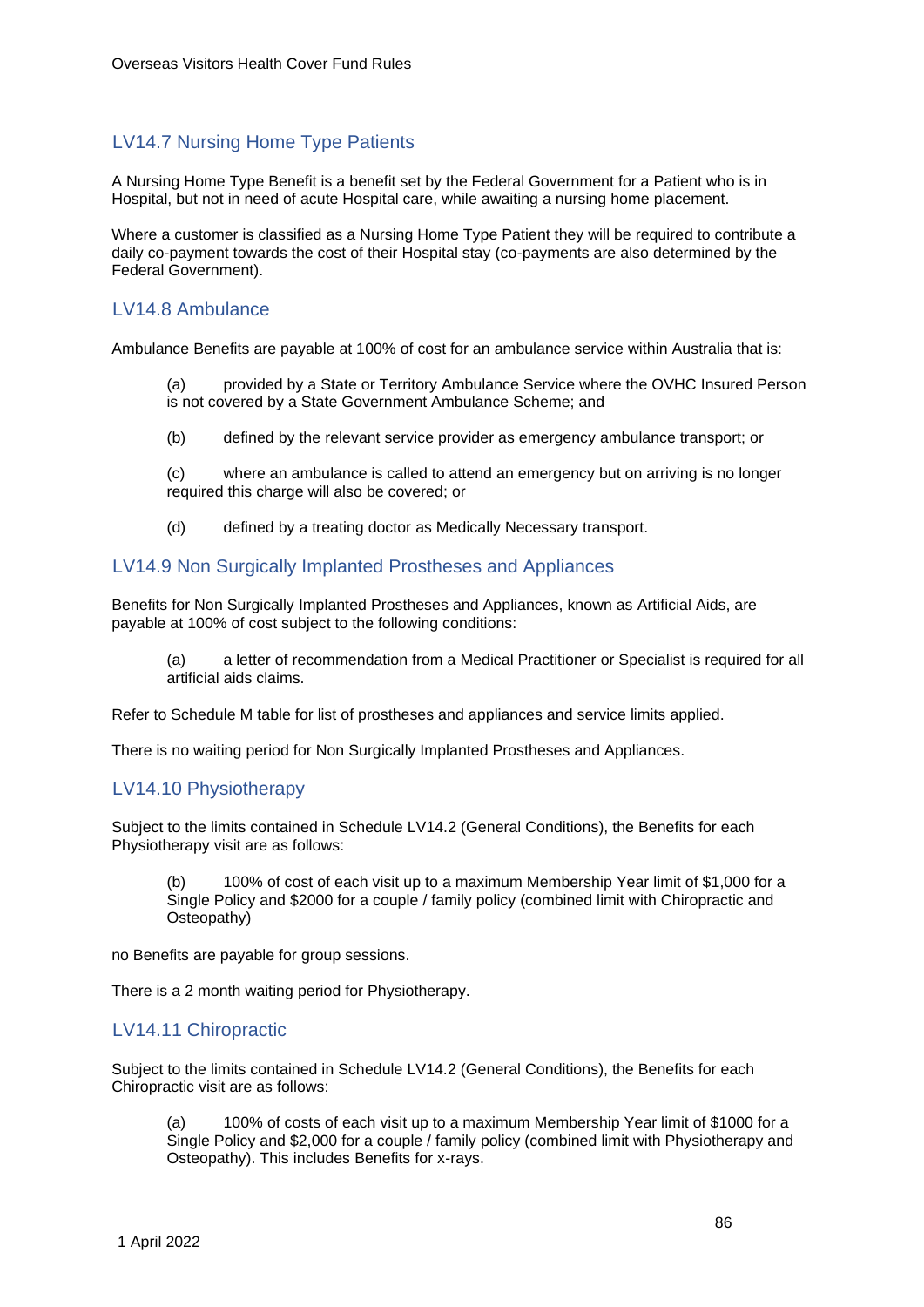There is a 2 month waiting period for Chiropractic.

# LV14.12 Osteopathy

Subject to the limits contained in Schedule LV14.2 (General Conditions), the Benefits for each Osteopathy visit are as follows:

(a) 100% of costs of each visit up to a maximum Membership Year limit of \$1,000 for a Single Policy and \$2,000 for a couple / family policy (combined limit with Chiropractic and Physiotherapy).

There is a 2 month waiting period for Osteopathy.

LV14.13 Dental

No Benefits for Dental are payable.

# LV14.14 Optical

No Benefits for Optical are payable.

# LV14.15 Dietetics

No Benefits for Dietetics are payable.

LV14.16 Home nursing and home care

No Benefits for Home nursing and home care are payable.

LV14.17 Immunisations and Allergy Vaccines

No Benefits for Immunisations and Allergy Vaccines are payable.

### LV14.18 Occupational Therapy

No Benefits for Occupational Therapy are payable.

### LV14.19 Podiatry

No Benefits for Podiatry are payable.

LV14.20 Speech Therapy

No Benefits for Speech Therapy are payable.

LV14.21 Natural Therapies

No Benefits for Natural Therapies are payable.

LV14.22 Preventative Care Benefit

No Benefits for Preventative Care are payable.

LV14.23 CPAP Machines, Wheelchairs and Crutches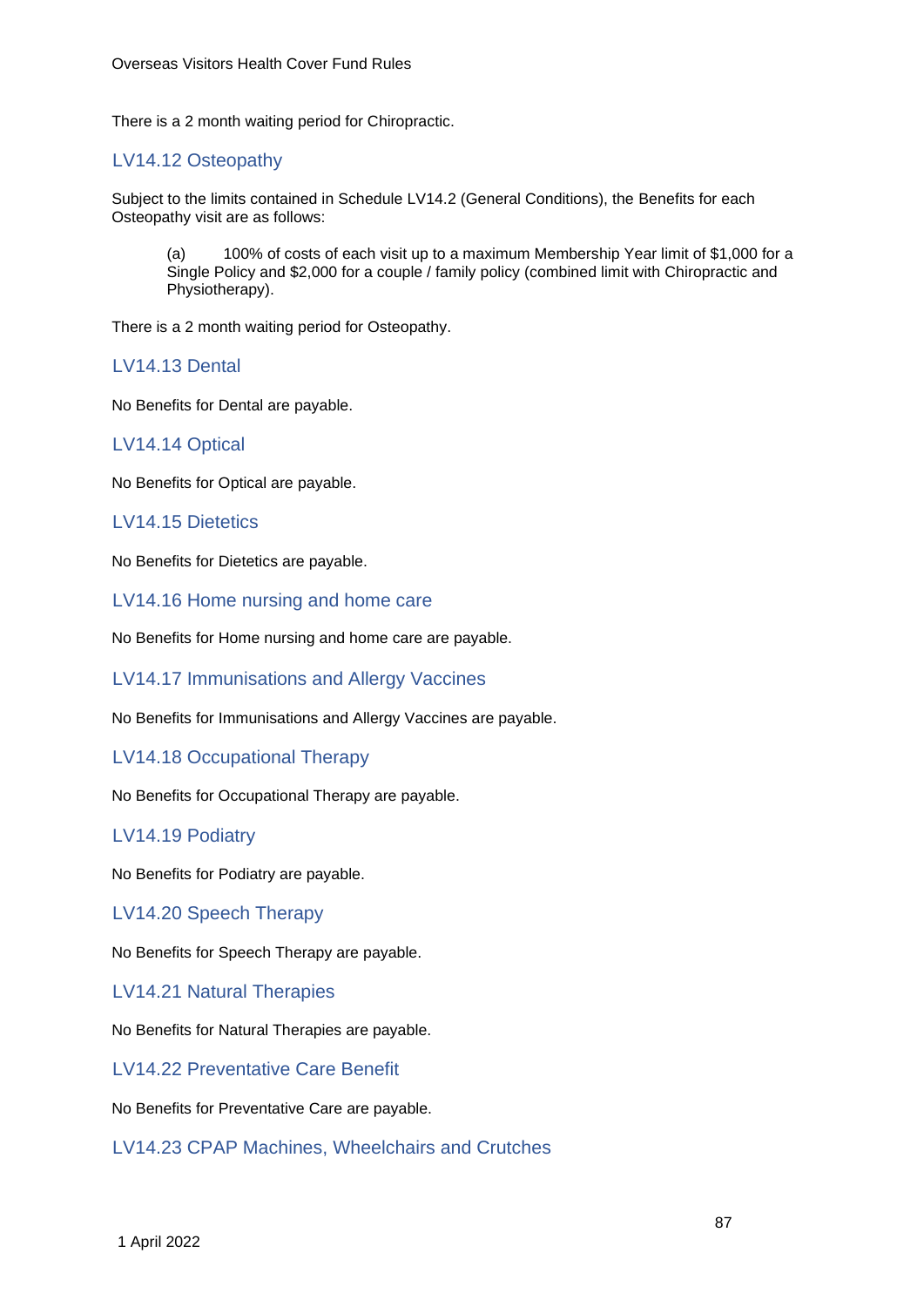No Benefits for CPAP Machines, Wheelchairs and Crutches are payable.

## LV14.24 Hearing Aids

No Benefits for Hearing Aids are payable.

# LV14.25 Laser Eye Surgery

No Benefits for Laser Eye Surgery are payable.

### LV14.26 Antenatal and Postnatal Services

No Benefits are payable.

LV14.27 Other

### LV14.27.1 Funeral Expenses

The Policy Holder and accompanying family members are eligible to claim for burial expenses or the cost of returning the body or ashes to the home country up to \$20,000 per Insured Person. Food catering is not covered under this benefit.

# LV14.27.2 Medical Repatriation Expenses

The Policy Holder and accompanying family members have Benefits for 100% of the cost of medical repatriation to their home country when this is deemed Medically Necessary by a Medical Practitioner appointed by nib/IMAN. The Expenses for the cost of air fares, on board stretcher, accompanying aero-medical specialists and nursing staff are covered up to \$1,000,000. The expenses for the cost of ambulance transport in Australia and in your home country are also claimable under this Plan.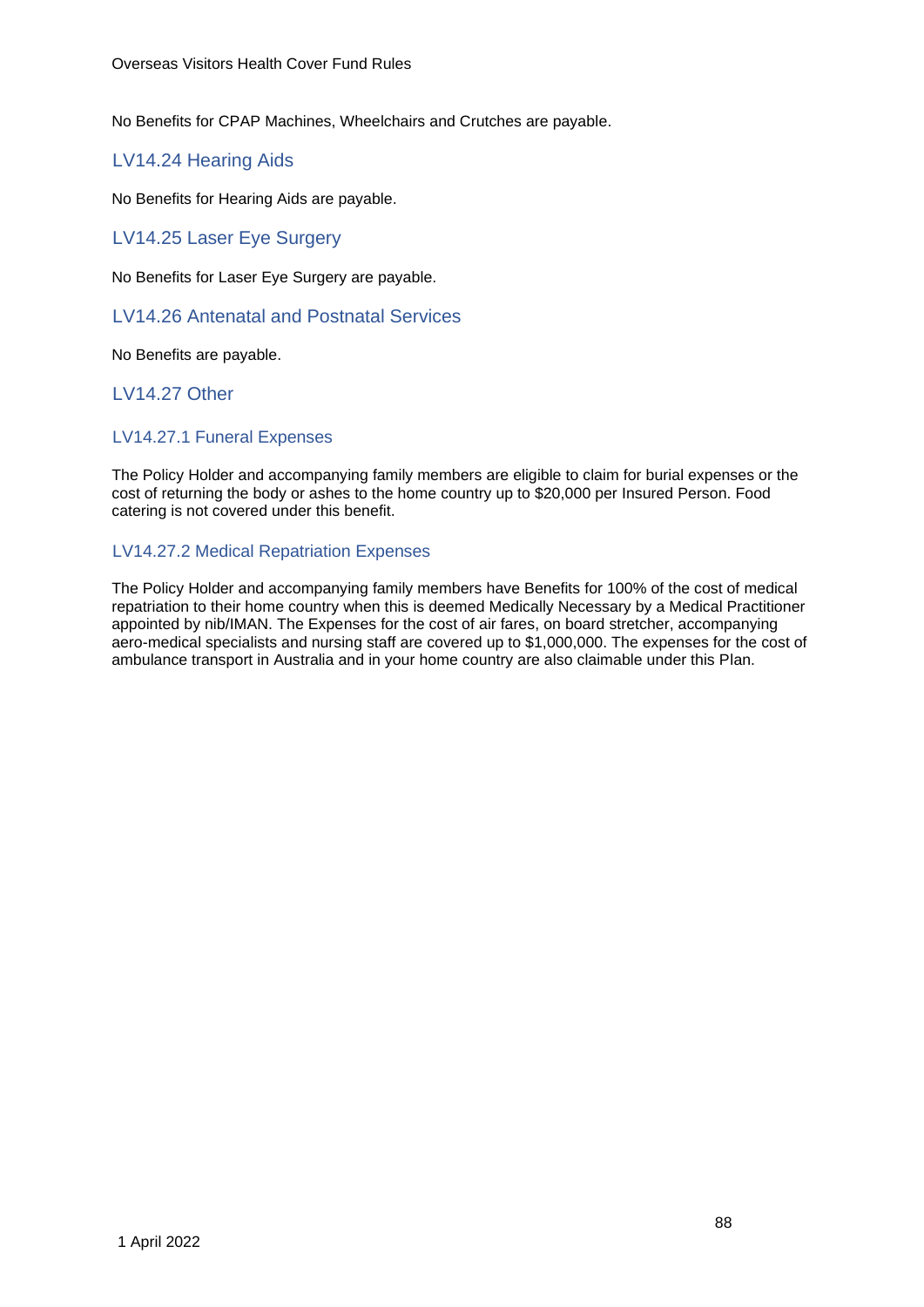# LV15 Basic Visitor Cover

# LV15.1 Eligibility

This Table is Open to the following Policy Categories subject to the conditions contained in LV2.2.1 (General):

- (a) Single Policy; and
- (b) Couples Policy; and
- (c) Family Policy.

# LV15.2 General Conditions

No General conditions apply

# LV15.3 Hospital Treatment Benefits

Other than as expressly provided in these Rules, Hospital Treatment Benefits shall be payable as follows to an admitted Insured Person:

In a nib Agreement Private Hospital, Public Hospital or in a Private Hospital that has not entered into a provider agreement with nib/IMAN 100% of:

- (a) the cost of charges for Hospital accommodation, theatre fees, labour ward, intensive care, coronary care
- (b) the cost of paramedical services such as physiotherapy

For services listed as Lower Benefits, Hospital Treatment Benefits shall be payable equivalent to the "Gazetted Rate" determined by the State and Territory Health Authorities for:

- (a) overnight and day only Hospital accommodation (all costs including: all theatre, intensive care, labour wards, ward drugs)
- (b) emergency department fees that leads to an admission
- (c) admitted patient care and post-operative services that are a continuation of care associated with an early discharge from Hospital.

If a customer goes to a Private Hospital, and the charge is less than the "Gazetted Rate", nib/IMAN will pay the rate charged by the Private Hospital. This is to avoid a surplus payment of Benefits.

Lower Benefits are payable for the following services:

- (a) Gastric banding and obesity surgery
- (b) Psychiatric treatment
- (c) Palliative Care
- (d) Pregnancy and birth related services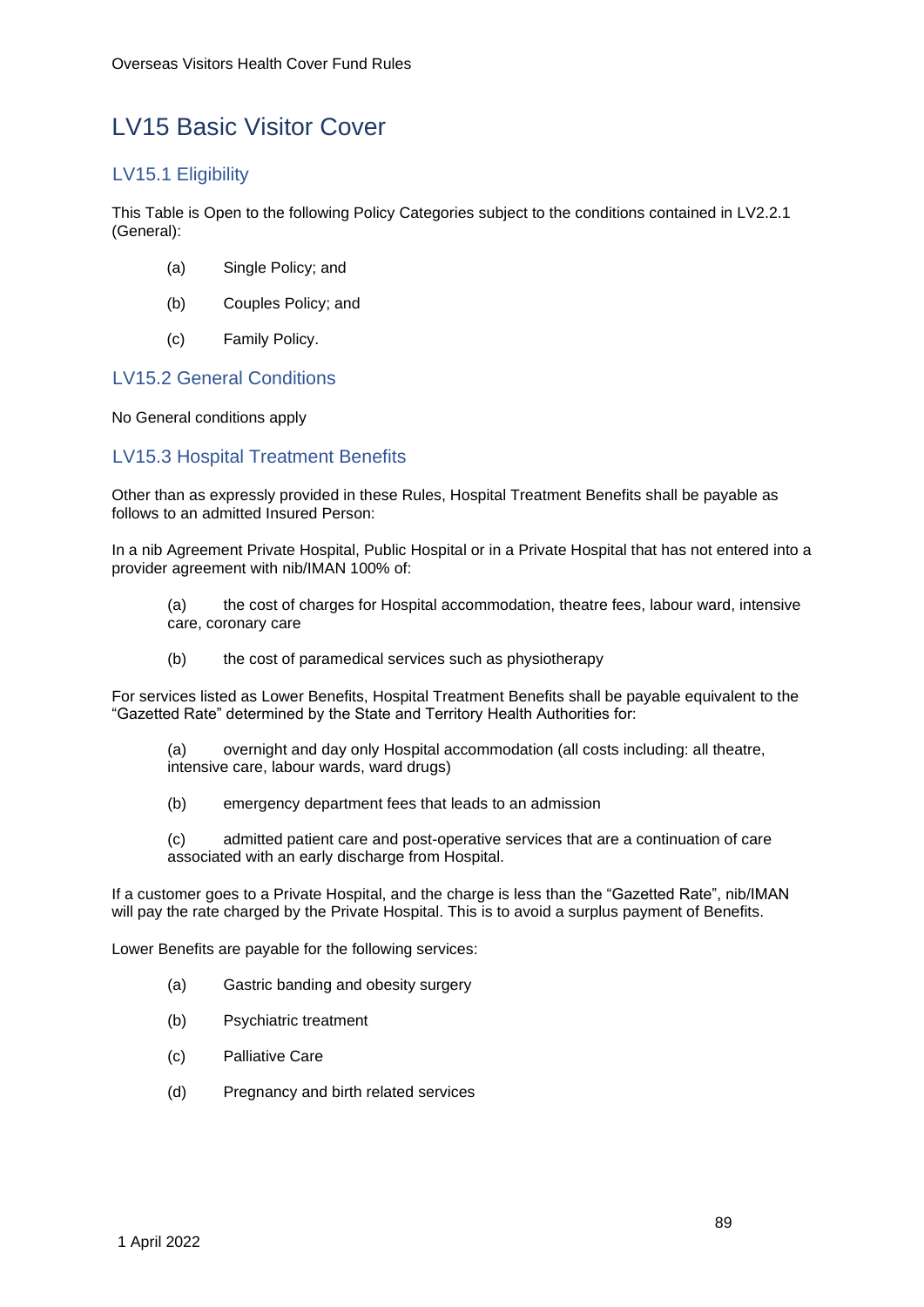For services listed as Excluded no Hospital Treatment Benefit shall be payable.

Excluded services are:

(a) Bone Marrow and Organ Transplants

(b) Services not covered by Medicare such as Cosmetic Surgery (to enhance appearance) or experimental surgery

- (c) Assisted Reproductive Services
- (d) Infertility Investigations

### LV15.4 Surgically Implanted Prostheses

The Benefits for Surgically Implanted Prostheses are payable at 100% of cost.

### LV15.5 Medical Services Payments

Other than as expressly provided in these Rules, Benefits for Medical Services provided to a customer while admitted as a patient in Hospital shall be as follows:

(a) for services included - 100% of the cost for that medical service with not out of pockets

for services listed as lower Benefits - 100% of the Medicare Benefits Schedule Fee for that medical service. Lower Benefits are payable for the following:

- (a) Gastric banding and obesity surgery
- (b) Psychiatric treatment
- (c) Palliative Care
- (d) Pregnancy and birth related services

for services that are excluded no benefit is payable. Excluded services are:

- (a) Bone Marrow and Organ Transplants
- (b) Assisted Reproductive Services
- (c) Infertility Investigations

(d) Services not covered by Medicare such as Cosmetic Surgery (to enhance appearance) or experimental surgery.

Benefits for medical services provided to the customer while as an outpatient shall be as follows:

(a) 100% of the Medicare Benefit Schedule Fee for that medical service.

Out-Patient Exclusions apply to:

- (a) Psychiatric
- (b) Expenses for counselling and psychological testing, and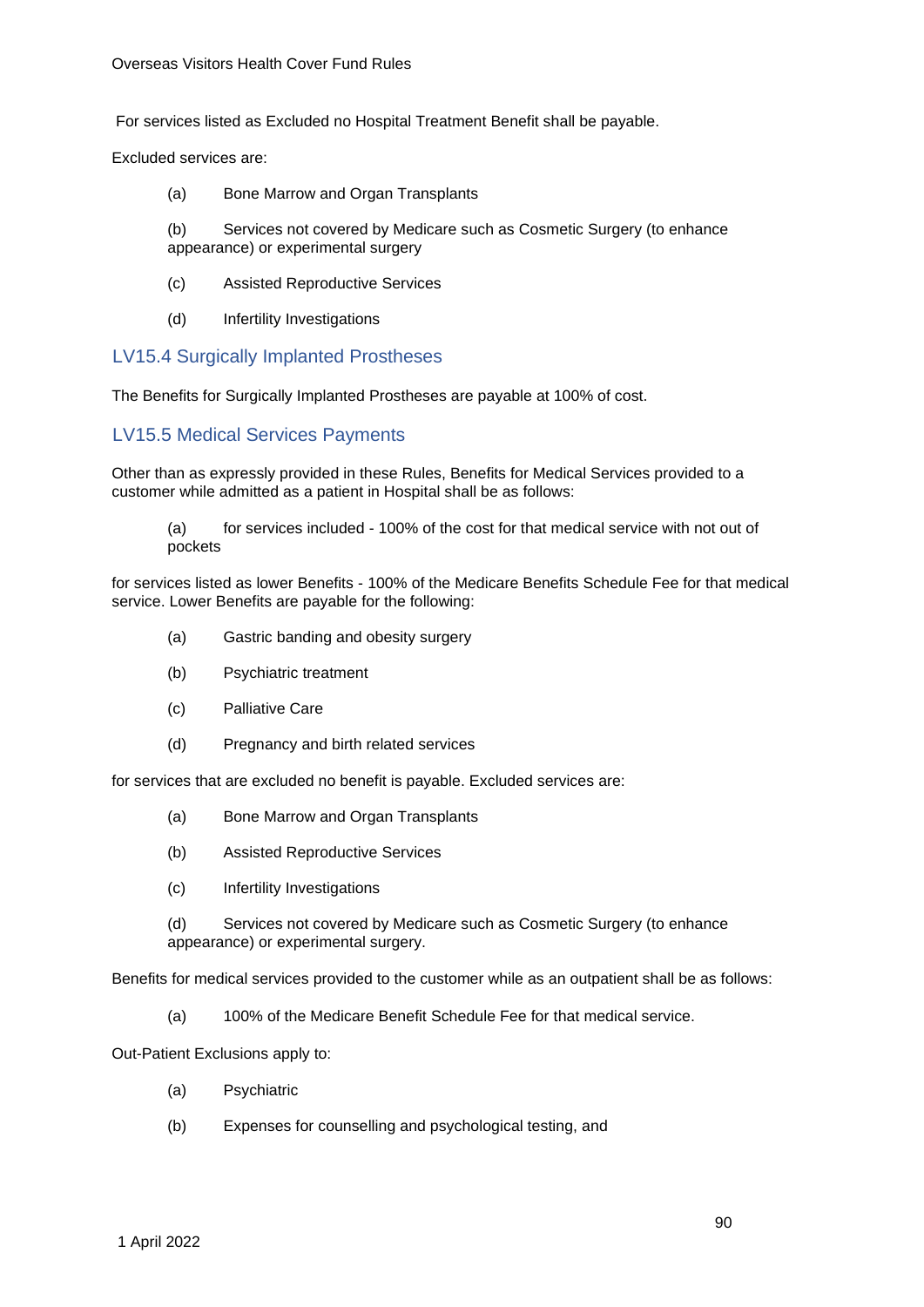(c) Any Services provided by a registered psychologist or providers who are not a psychiatrist, and

(d) Group therapy or counselling sessions, including where the service is provided by a psychiatrist.

- (e) Bone Marrow and Organ Transplants
- (f) Assisted Reproductive Services
- (g) Infertility Investigations

Services not covered by Medicare such as Cosmetic Surgery (to enhance appearance) or experimental surgery.

Benefits for Emergency Facilities shall be payable equivalent to the "Gazetted Rate" determined by the State and Territory Health Authorities.

Out-Patient continuing treatment following hospitalisation due to early discharge from Hospital. Provided all documentation from the treating doctor is received and approved prior to discharge. This is payable at 100% of cost.

# LV15.6 Pharmaceutical Benefits

#### In-Hospital

Pharmaceutical Benefits for PBS Pharmaceuticals, where prescribed according to PBS-approved indications, and non-PBS Pharmaceuticals are payable at 100% of cost where:

- (a) it is included on the Hospital invoice; and
- (b) administered to the patient during their stay in Hospital; or
- (c) provided to the Insured Person on discharge from Hospital.

No Benefits are payable for:

(a) drugs issued for the sole purpose of use at home. These drugs are to be assessed under out of Hospital pharmaceutical.

### Out-of Hospital

Pharmaceutical Benefits are payable at 100% of cost with a Membership Year annual limit of \$500 per person.

Benefits are payable for drugs when the drug is

- (a) prescribed by a Medical Practitioner
- (b) listed on the Australian Government's Pharmaceutical Benefits Scheme (PBS)
- (c) prescribed according to PBS-approved indications

#### Benefits are not payable for:

(a) non-PBS pharmaceuticals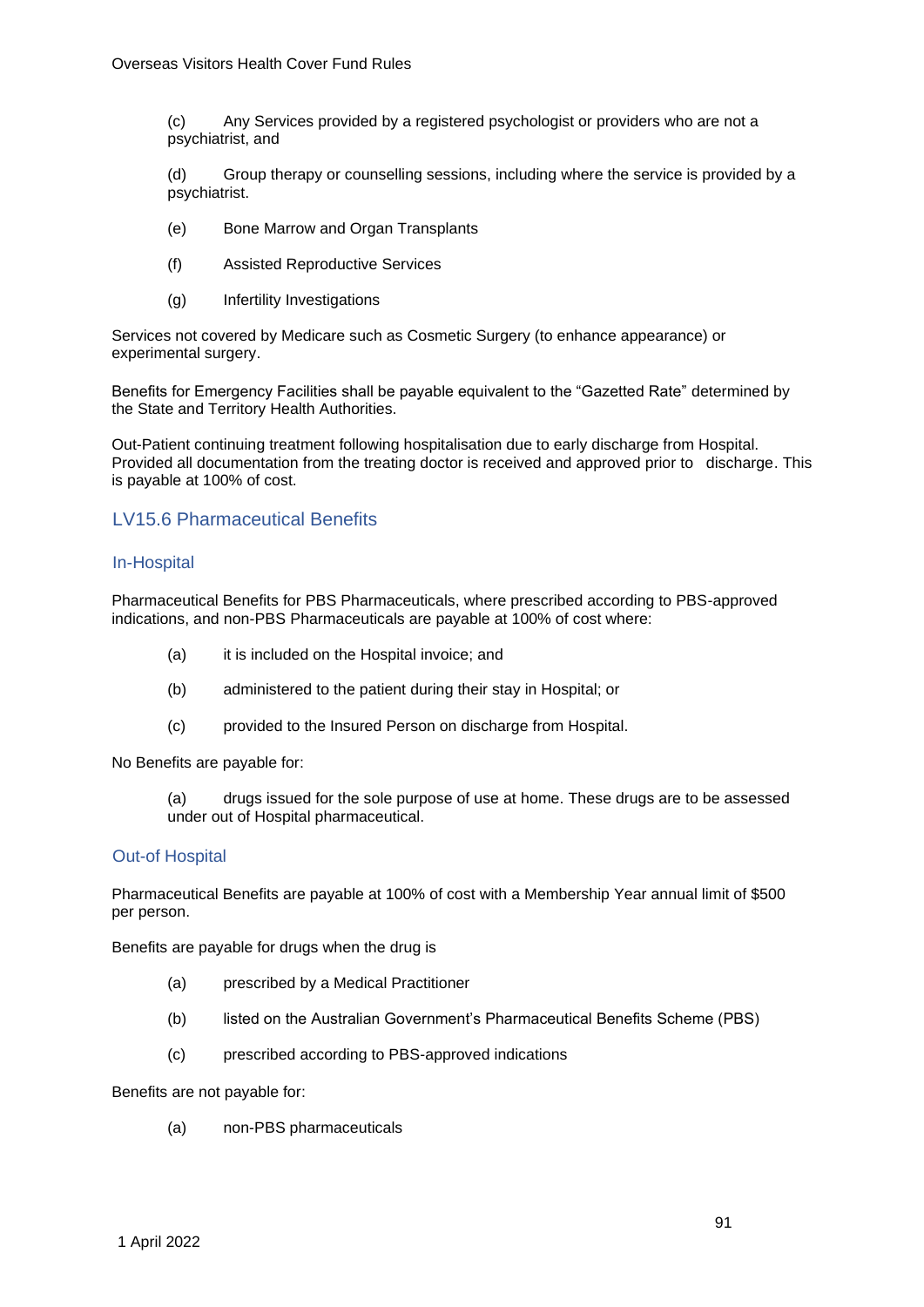(b) drugs that are listed on both the repatriation and non-repatriation list and the dosage and quantity are identical

The waiting period for Out-of-Hospital pharmacy is 2 months.

# LV15.7 Nursing Home Type Patients

A Nursing Home Type Benefit is a benefit set by the Federal Government for a Patient who is in Hospital, but not in need of acute Hospital care, while awaiting a nursing home placement.

Where a customer is classified as a Nursing Home Type Patient they will be required to contribute a daily co-payment towards the cost of their Hospital stay (co-payments are also determined by the Federal Government).

# LV15.8 Ambulance

Ambulance Benefits are payable at 100% of cost for an ambulance service within Australia that is:

(a) provided by a State or Territory Ambulance Service where the OVHC Insured Person is not covered by a State Government Ambulance Scheme; and

(b) defined by the relevant service provider as emergency ambulance transport; or

(c) where an ambulance is called to attend an emergency but on arriving is no longer required this charge will also be covered; or

(d) defined by a treating doctor as Medically Necessary transport.

# LV15.9 Non Surgically Implanted Prostheses and Appliances

No Benefits are payable for Non Surgically Implanted Prostheses and Appliances.

### LV15.10 Physiotherapy

No Benefits for Physiotherapy are payable.

# LV15.11 Chiropractic

No Benefits for Chiropractic are payable.

### LV15.12 Osteopathy

No Benefits for Osteopathy are payable.

### LV15.13 Dental

No Benefits for Dental are payable.

# LV15.14 Optical

No Benefits for Optical are payable.

# LV15.15 Dietetics

No Benefits for Dietetics are payable.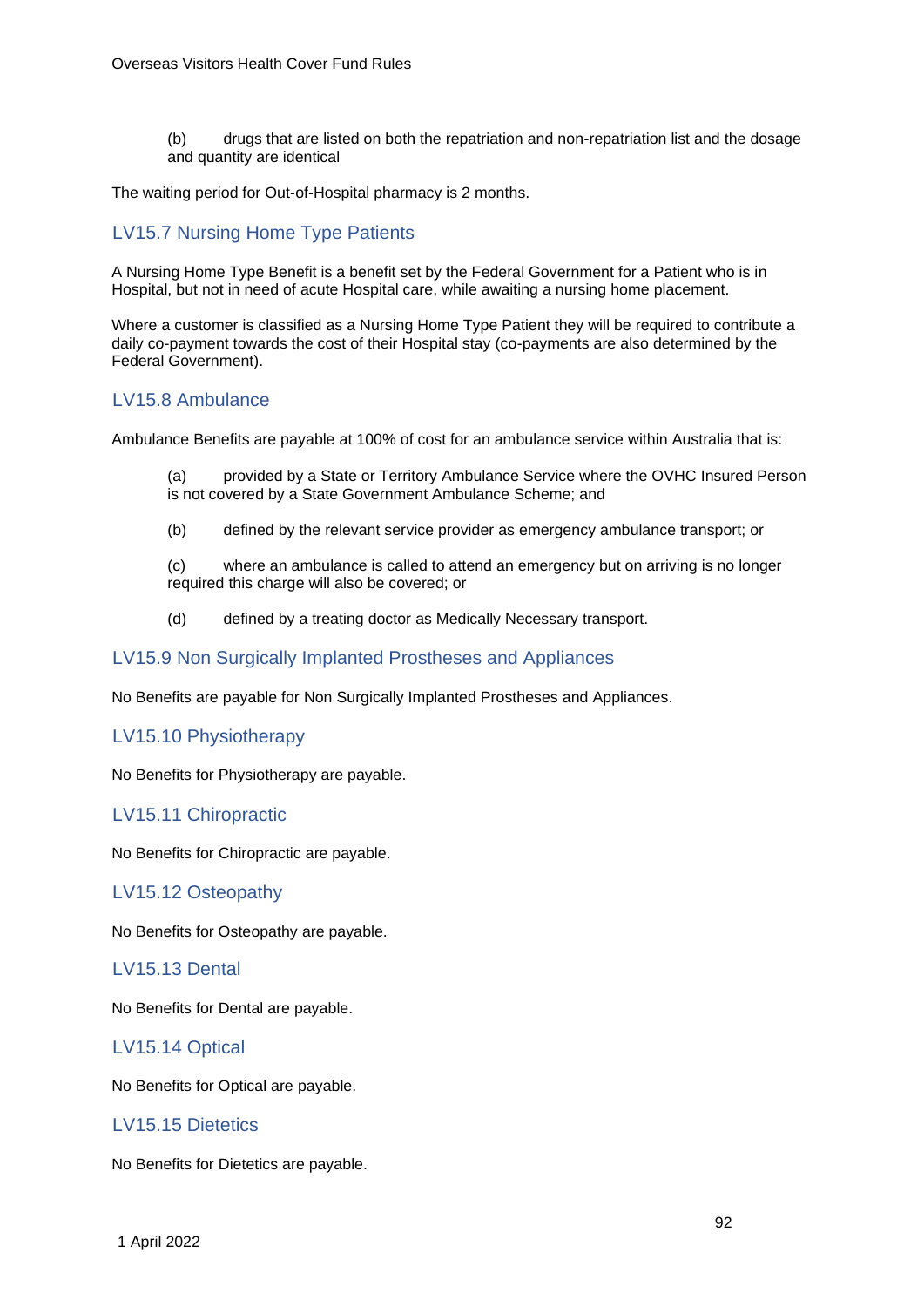# LV15.16 Home Nursing and Home Care

No Benefits for Home nursing and home care are payable.

LV15.17 Immunisations and Allergy Vaccines

No Benefits for Immunisations and Allergy Vaccines are payable.

LV15.18 Occupational Therapy

No Benefits for Occupational Therapy are payable.

# LV15.19 Podiatry

No Benefits for Podiatry are payable.

### LV15.20 Speech Therapy

No Benefits for Speech Therapy are payable.

LV15.21 Natural Therapies

No Benefits for Natural Therapies are payable.

LV15.22 Preventative Care Benefit

No Benefits for Preventative Care are payable.

LV15.23 CPAP Machines, Wheelchairs and Crutches

No Benefits for CPAP Machines, Wheelchairs and Crutches are payable.

### LV15.24 Hearing Aids

No Benefits for Hearing Aids are payable.

LV15.25 Laser Eye Surgery

No Benefits for Laser Eye Surgery are payable.

# LV15.26 Antenatal and Postnatal Services

No Benefits for this service are payable.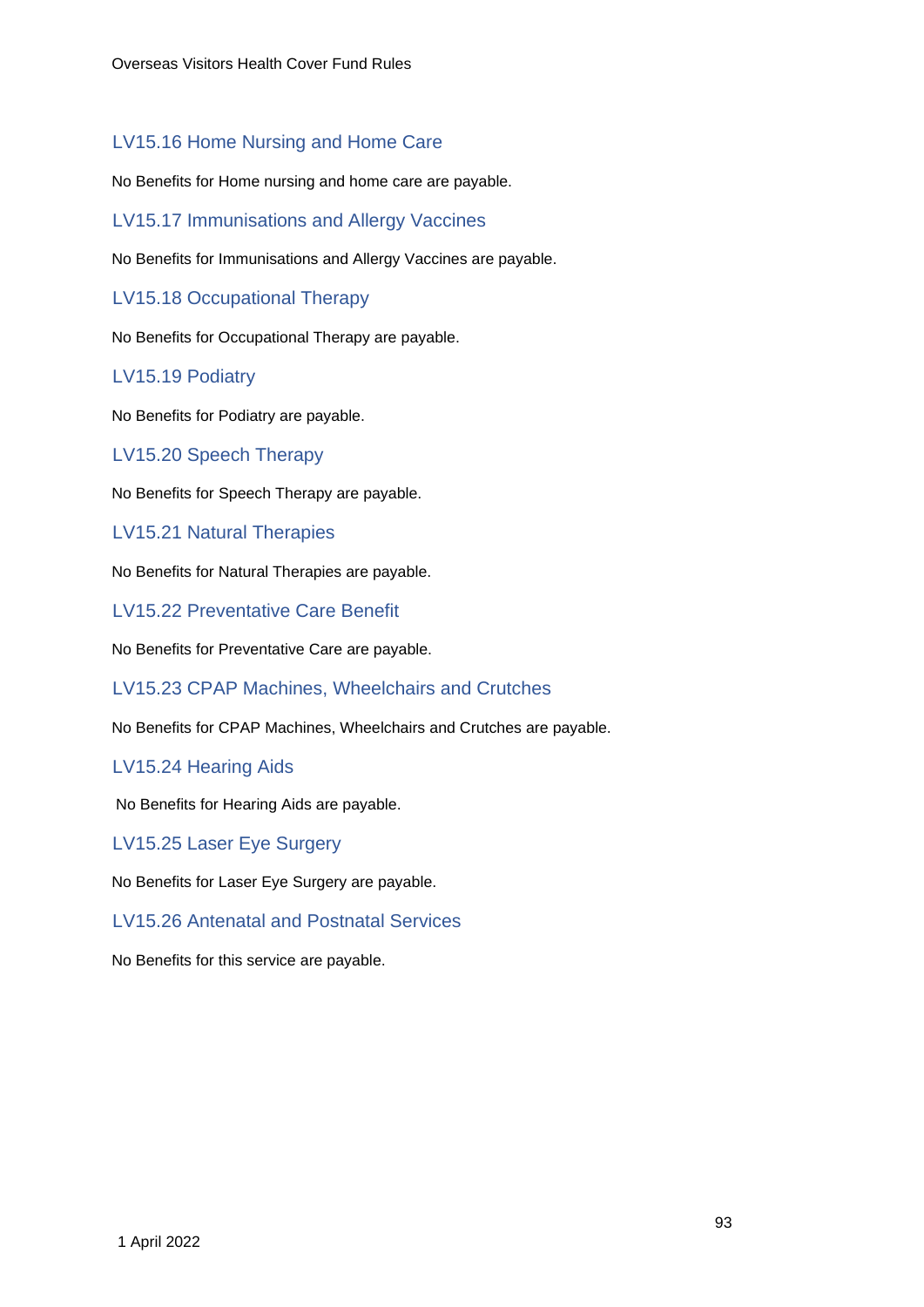# LV15.27 Other

#### LV15.27.1 Funeral Expenses

The Policy Holder and accompanying family members are eligible to claim for burial expenses or the cost of returning the body or ashes to the home country up to \$20,000 per Insured Person. Food catering is not covered under this benefit.

#### LV15.27.2 Medical Repatriation Expenses

The Policy Holder and accompanying family members have Benefits for 100% of the cost of medical repatriation to their home country when this is deemed Medically Necessary by a Medical Practitioner appointed by nib/IMAN. The Expenses for the cost of air fares, on board stretcher, accompanying aero-medical specialists and nursing staff are covered up to \$1,000,000. The expenses for the cost of ambulance transport in Australia and in your home country are also claimable under this Plan.

# LV15.28 Excess

The amount of the Excess and relevant limits and conditions which apply to the Product are as follows:

- (a) The Policy Holder may choose their Excess on the Product;
- (b) The Excess amount options are \$0 and \$500;
- (c) Subject to the paragraphs below, the maximum Excess payable per admission for each person under the Product will be the Excess amount option;
- (d) The Excess payable for Singles will be capped to the chosen level of Excess in any Calendar Year;
- (e) The Excess payable for Couples and Family Group Policies will be capped to an amount that is twice the chosen level of Excess in any Calendar Year;
- (f) With the exception of Dependent Children, the Excess applies to all Insured Persons covered by the Policy;
- (g) No Excess is payable for the Hospital admission of a Dependent Child covered under a Family Policy.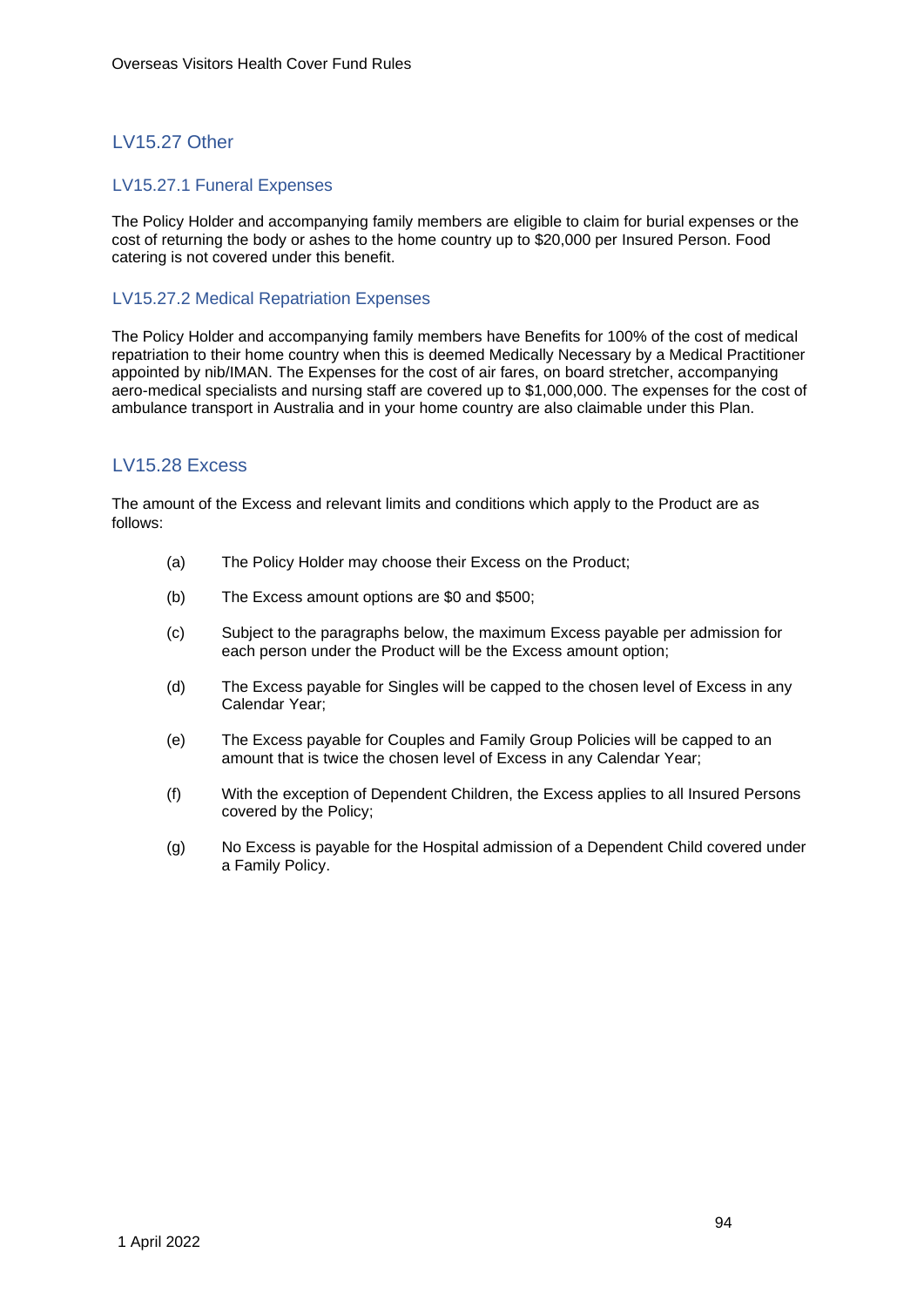# LV16 Budget Visitor Cover

# LV16.1 Eligibility

This Table is Open to the following Policy Categories subject to the conditions contained in LV2.2.1 (General):

- (a) Single Policy; and
- (b) Couples Policy; and
- (c) Family Policy

# LV16.2 General Conditions

No General conditions apply.

# LV16.3 Hospital Treatment Benefits

Other than as expressly provided in these Rules, Hospital Treatment Benefits shall be payable as follows to an admitted Insured Person:

In a nib Agreement Private Hospital, Public Hospital or in a Private Hospital that has not entered into a provider agreement with nib/IMAN 100% of:

- (a) the cost of charges for Hospital accommodation, theatre fees, labour ward, intensive care, coronary care
- (b) the cost of paramedical services such as physiotherapy

For services listed as Lower Benefits, Hospital Treatment Benefits shall be payable equivalent to the "Gazetted Rate" determined by the State and Territory Health Authorities for:

(a) overnight and day only Hospital accommodation (all costs including: all theatre, intensive care, labour wards, ward drugs)

(b) emergency department fees that leads to an admission

(c) admitted patient care and post-operative services that are a continuation of care associated with an early discharge from Hospital.

If a customer goes to a Private Hospital, and the charge is less than the "Gazetted Rate", nib/IMAN will pay the rate charged by the Private Hospital. This is to avoid a surplus payment of Benefits.

Lower Benefits are payable for the following services:

- (a) Gastric banding and obesity surgery
- (b) Psychiatric treatment
- (c) Palliative Care
- (d) Pregnancy and birth related services

For services listed as Excluded no Hospital Treatment Benefit shall be payable.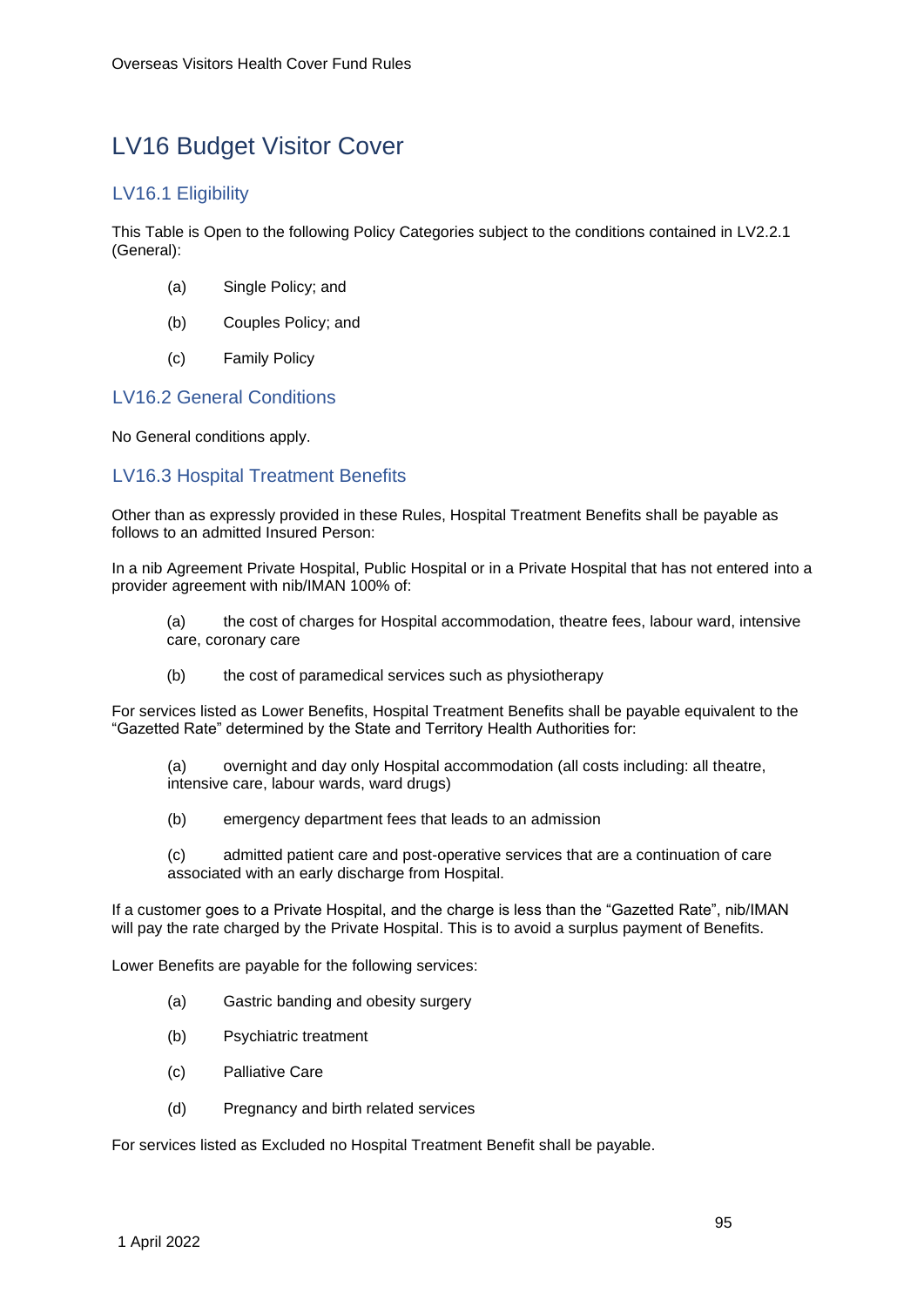Excluded services are:

(a) Bone Marrow and Organ Transplants

(b) Services not covered by Medicare such as Cosmetic Surgery (to enhance appearance) or experimental surgery

- (c) Assisted Reproductive Services iv
- (d) Infertility Investigations

## LV16.4 Surgically Implanted Prostheses

The Benefits for Surgically Implanted Prostheses are payable at 100% of cost.

# LV16.5 Medical Services Payments

Other than as expressly provided in these Rules, Benefits for Medical Services provided to a customer while in Hospital shall be as follows:

For services included - 100% of the cost for that medical service with no out of pockets.

For services listed as lower Benefits - 100% of the Medicare Benefits Schedule Fee for that medical service. Lower Benefits are payable for the following:

- (a) Gastric banding and obesity surgery
- (b) Psychiatric treatment
- (c) Palliative Care
- (d) Pregnancy and birth related services

For services that are excluded no Benefit is payable. Excluded services are:

(a) Bone Marrow and Organ Transplants

(b) Services not covered by Medicare such as Cosmetic Surgery (to enhance appearance) or experimental surgery.

- (c) Assisted Reproductive Services
- (d) Infertility Investigations

Benefits for medical services provided to the customer while not in a Hospital shall be as follows:

Out-Patient continuing treatment following hospitalisation due to early discharge from Hospital. Provided all documentation from the treating doctor is received and approved prior to discharge this is paid at 100% of the cost.

Emergency Facility- Only covered if the treatment leads to an admission as an In-Patient or is certified by the treating doctor as Emergency Treatment. Paid at 100% of cost.

No other Benefits payable for medical services provided to the customer while not in a Hospital.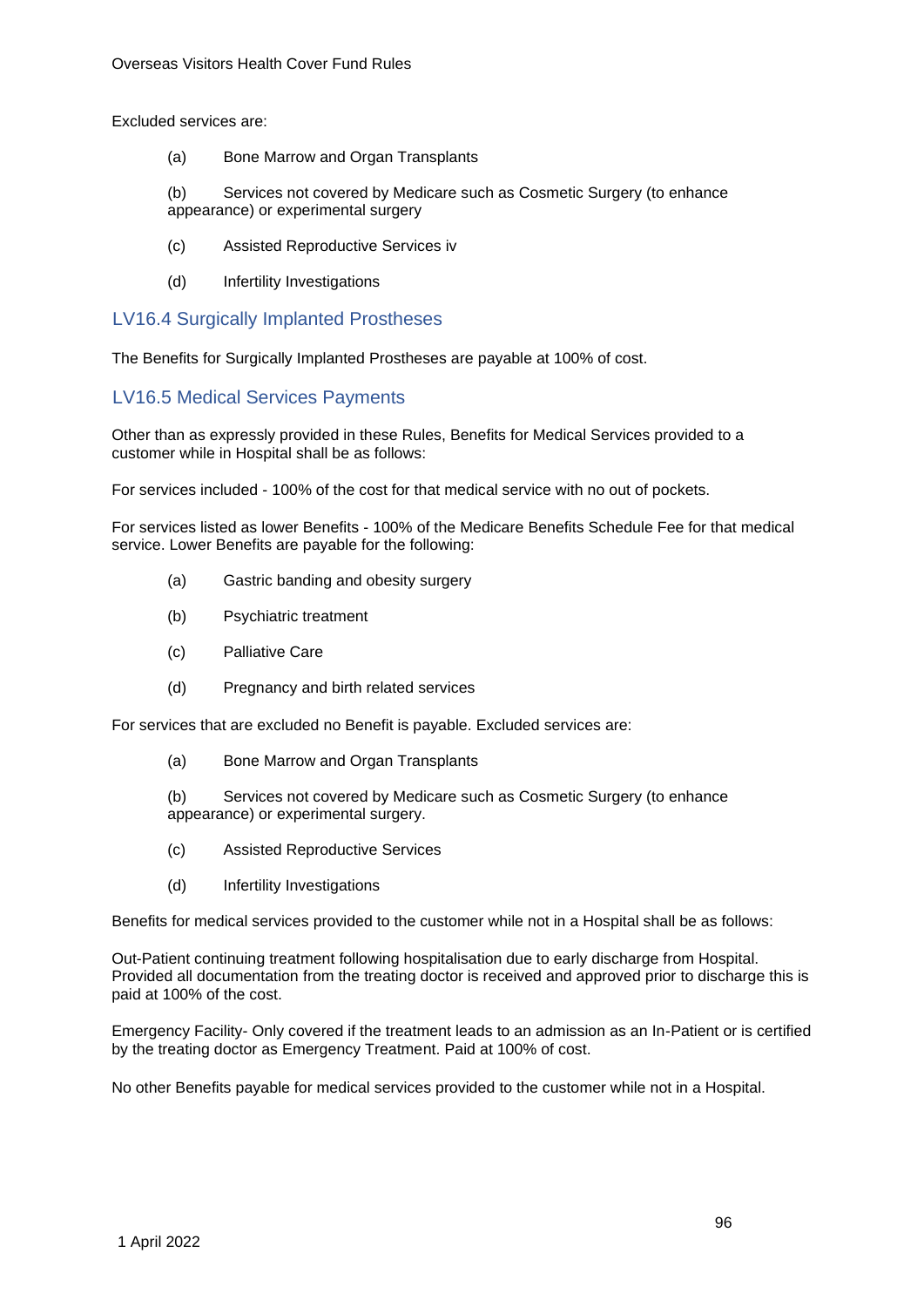# LV16.6 Pharmaceutical Benefits

#### In-Hospital

Pharmaceutical Benefits for PBS Pharmaceuticals, where prescribed according to PBS-approved indications, and non-PBS Pharmaceuticals are payable at 100% of cost where:

- (a) it is included on the Hospital invoice; and
- (b) administered to the patient during their stay in Hospital; or
- (c) provided to the Insured Person on discharge from Hospital.

No Benefits are payable for:

(a) drugs issued for the sole purpose of use at home. These drugs are to be assessed under outof Hospital pharmaceutical.

#### Out-of Hospital

No Benefits for out-of Hospital Pharmaceutical Benefits are payable.

# LV16.7 Nursing Home Type Patients

A Nursing Home Type Benefit is a benefit set by the Federal Government for a Patient who is in Hospital, but not in need of acute Hospital care, while awaiting a nursing home placement.

Where a customer is classified as a Nursing Home Type Patient they will be required to contribute a daily co-payment towards the cost of their Hospital stay (co-payments are also determined by the Federal Government).

### LV16.8 Ambulance

Ambulance Benefits are payable at 100% of cost for an ambulance service within Australia that is:

- (a) provided by a State or Territory Ambulance Service where the OVHC Insured Person is not covered by a State Government Ambulance Scheme; and
- (b) defined by the relevant service provider as emergency ambulance transport; or

(c) where an ambulance is called to attend an emergency but on arriving is no longer required this charge will also be covered; or

(d) defined by a treating doctor as Medically Necessary transport.

### LV16.9 Non Surgically Implanted Prostheses and Appliances

No Benefits are payable for Non Surgically Implanted Prostheses and Appliances.

### LV16.10 Physiotherapy

No Benefits for Physiotherapy are payable.

### LV16.11 Chiropractic

No Benefits for Chiropractic are payable.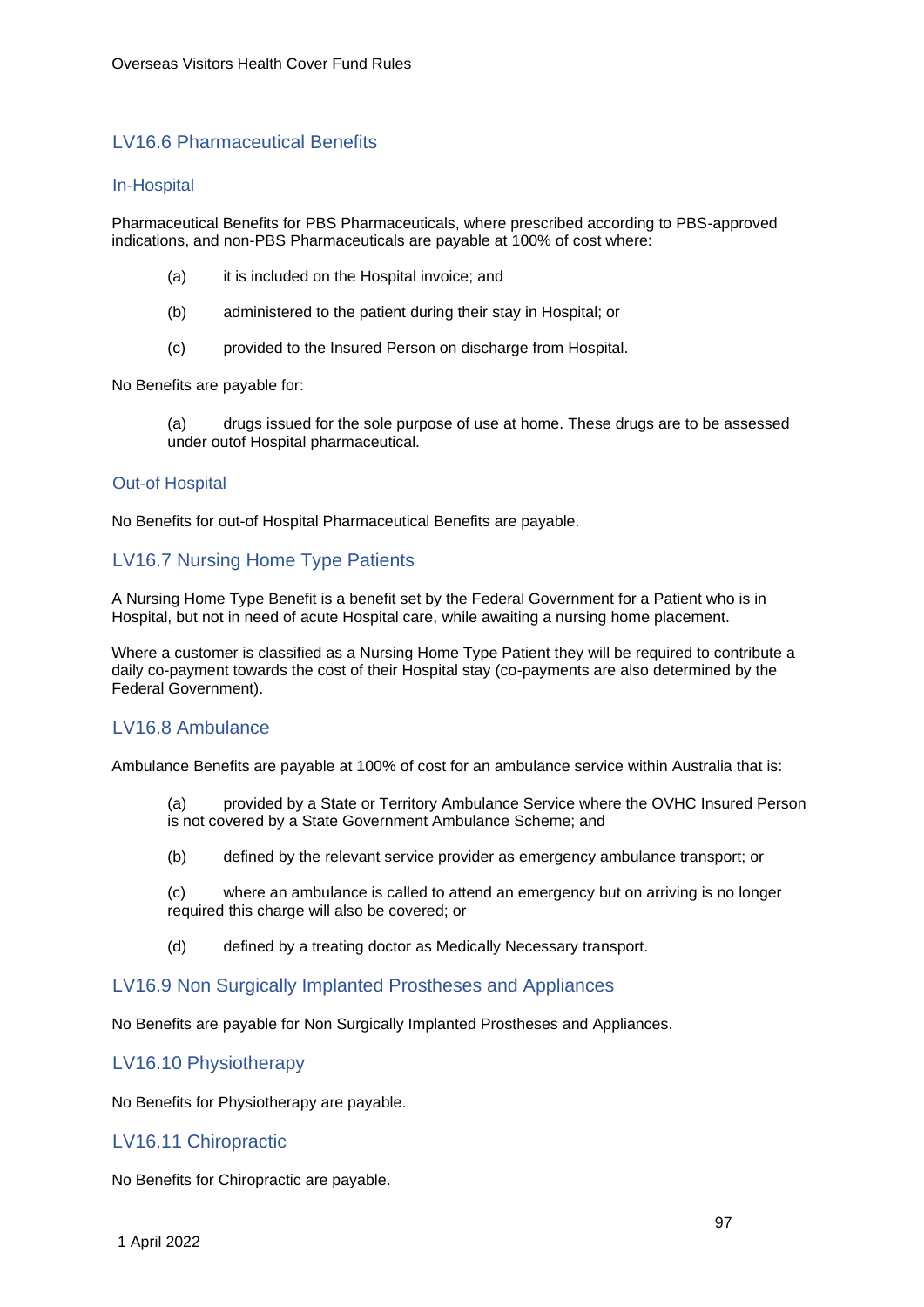# LV16.12 Osteopathy

No Benefits for Osteopathy are payable.

# LV16.13 Dental

No Benefits for Dental are payable.

# LV16.14 Optical

No Benefits for Optical are payable.

### LV16.15 Dietetics

No Benefits for Dietetics are payable.

LV16.16 Home Nursing and Home Care

No Benefits for Home nursing and home care are payable.

LV16.17 Immunisations and Allergy Vaccines

No Benefits for Immunisations and Allergy Vaccines are payable.

LV16.18 Occupational Therapy

No Benefits for Occupational Therapy are payable.

### LV16.19 Podiatry

No Benefits for Podiatry are payable.

### LV16.20 Speech Therapy

No Benefits for Speech Therapy are payable.

LV16.21 Natural Therapies

No Benefits for Natural Therapies are payable.

LV16.22 Preventative Care Benefit

No Benefits for Preventative Care are payable.

## LV16.23 CPAP Machines, Wheelchairs and Crutches

No Benefits for CPAP Machines, Wheelchairs and Crutches are payable.

### LV16.24 Hearing Aids

No Benefits for Hearing Aids are payable.

LV16.25 Laser Eye Surgery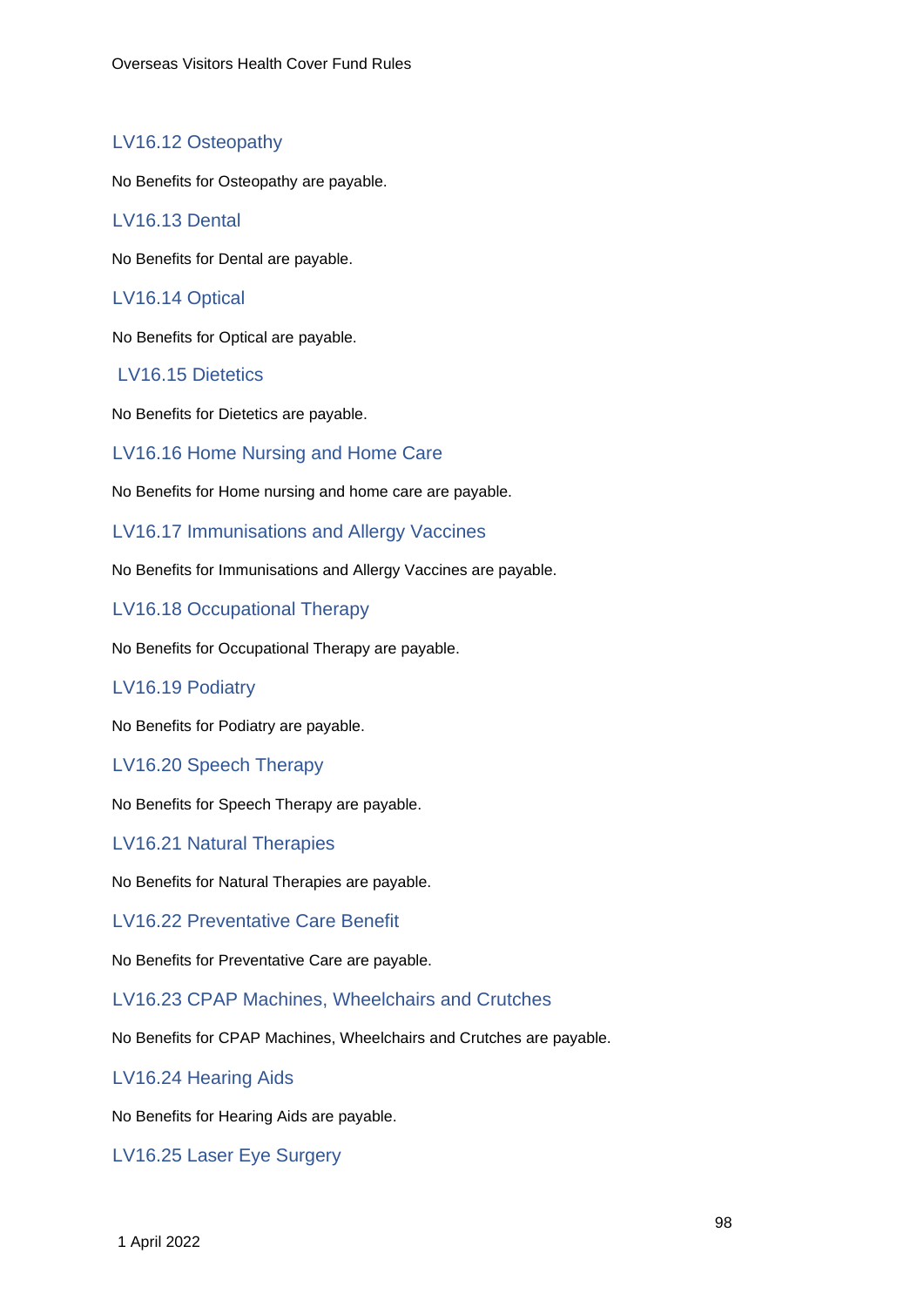No Benefits for Laser Eye Surgery are payable.

## LV16.26 Antenatal and Postnatal Services

No Benefits for this service are payable.

# LV16.27 Other

### LV16.27.1 Funeral Expenses

The Policy Holder and accompanying family members are eligible to claim for burial expenses or the cost of returning the body or ashes to the home country up to \$20,000 per Insured Person. Food catering is not covered under this benefit.

### LV16.27.2 Medical Repatriation Expenses

The Policy Holder and accompanying family members have Benefits for 100% of the cost of medical repatriation to their home country when this is deemed Medically Necessary by a Medical Practitioner appointed by nib/IMAN. The Expenses for the cost of air fares, on board stretcher, accompanying aero-medical specialists and nursing staff are covered up to \$1,000,000. The expenses for the cost of ambulance transport in Australia and in your home country are also claimable under this Plan.

# LV16.28 Excess

The amount of the Excess and relevant limits and conditions which apply to the Product are as follows:

- (a) The Policy Holder may choose their Excess on the Product;
- (b) The Excess amount options are \$0 and \$500;
- (c) Subject to the paragraphs below, the maximum Excess payable per admission for each person under the Product will be the Excess amount option;
- (d) The Excess payable for Singles will be capped to the chosen level of Excess in any Calendar Year;
- (e) The Excess payable for Couples and Family Group Policies will be capped to an amount that is twice the chosen level of Excess in any Calendar Year;
- (f) With the exception of Dependent Children, the Excess applies to all Insured Persons covered by the Policy;
- (g) No Excess is payable for the Hospital admission of a Dependent Child covered under a Family Policy.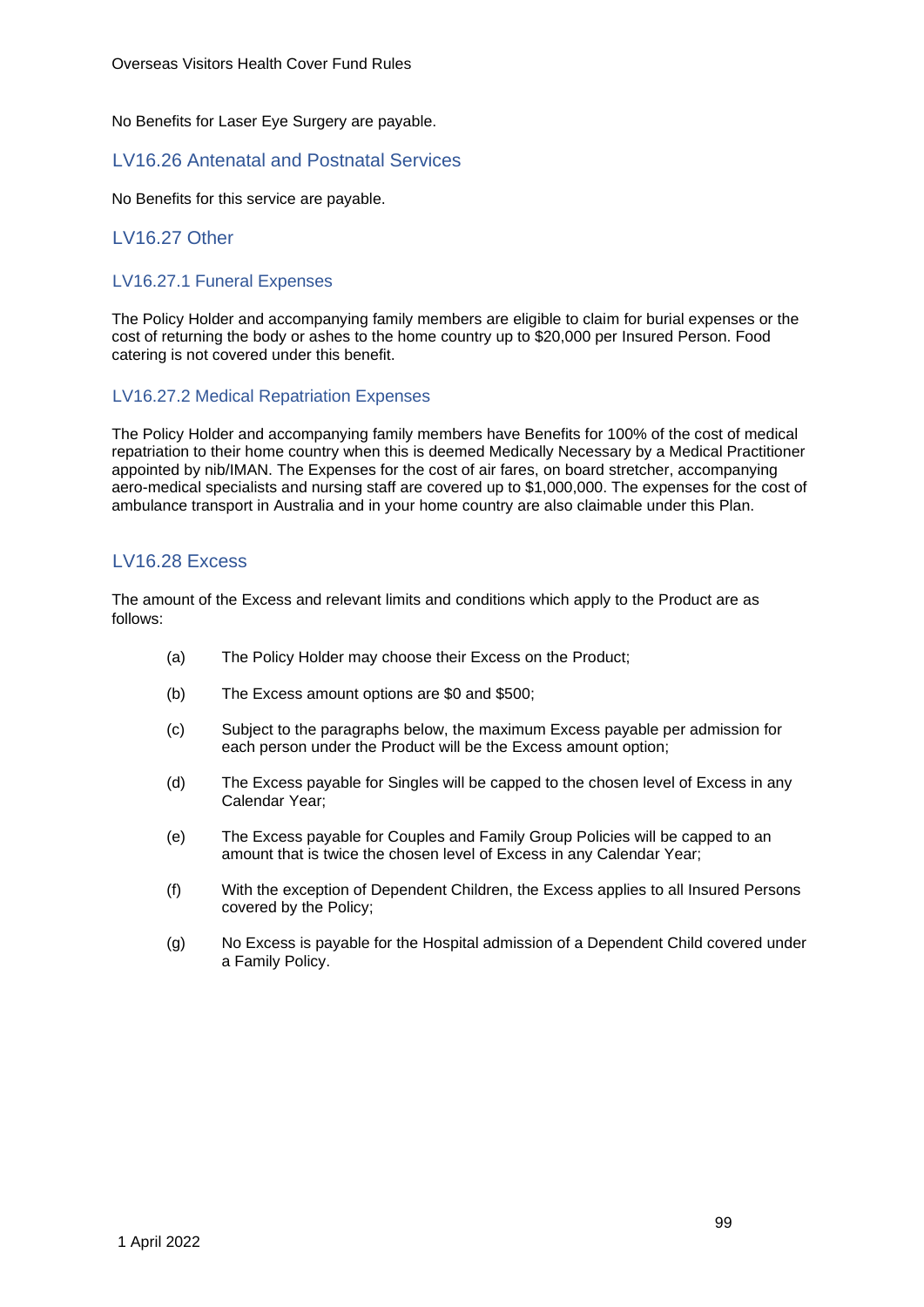# LV17 Value Plus

# LV17.1 Eligibility

This Table is Open to the following Policy Categories subject to the conditions contained in LV2.2.2 (General):

- (a) Single Policy; and
- (b) Couples Policy; and
- (c) Family Policy

# LV17.2 General Conditions

The following conditions apply to all Benefits for this Table:

Benefits for outpatient Pharmaceutical Benefits are payable up to the annual limit of \$500 per person per Membership Year.

# LV17.3 Hospital Treatment Benefits

Other than as expressly provided in these Rules, Hospital Treatment Benefits shall be payable as follows to an admitted Insured Person:

In a nib Agreement Private Hospital 100% of:

(a) the contract rate for Hospital accommodation, theatre fees, labour ward, intensive care, coronary care

(b) the contract rate of paramedical services for physiotherapy, exceptional drugs and prescriptions per the individual nib Agreement Private Hospital contract

In a Public Hospital, Hospital Treatment Benefits shall be payable equivalent to the "Gazetted Rate" determined by the State and Territory Health Authorities for:

(a) overnight and day only Hospital accommodation (all costs including: all theatre, intensive care, labour wards, ward drugs)

(b) emergency department fees that leads to an admission

(c) admitted patient care and post-operative services that are a continuation of care associated with an early discharge from Hospital.

In a Private Hospital that has not entered into a provider agreement with nib/IMAN:

(a) not less than the basic default Benefits for Hospital accommodation, theatre fees, labour ward, intensive care and coronary care

No Benefits are payable for disposables.

For services listed as Excluded no Hospital Treatment Benefit shall be payable.

Excluded services are:

(a) Bone Marrow and Organ Transplants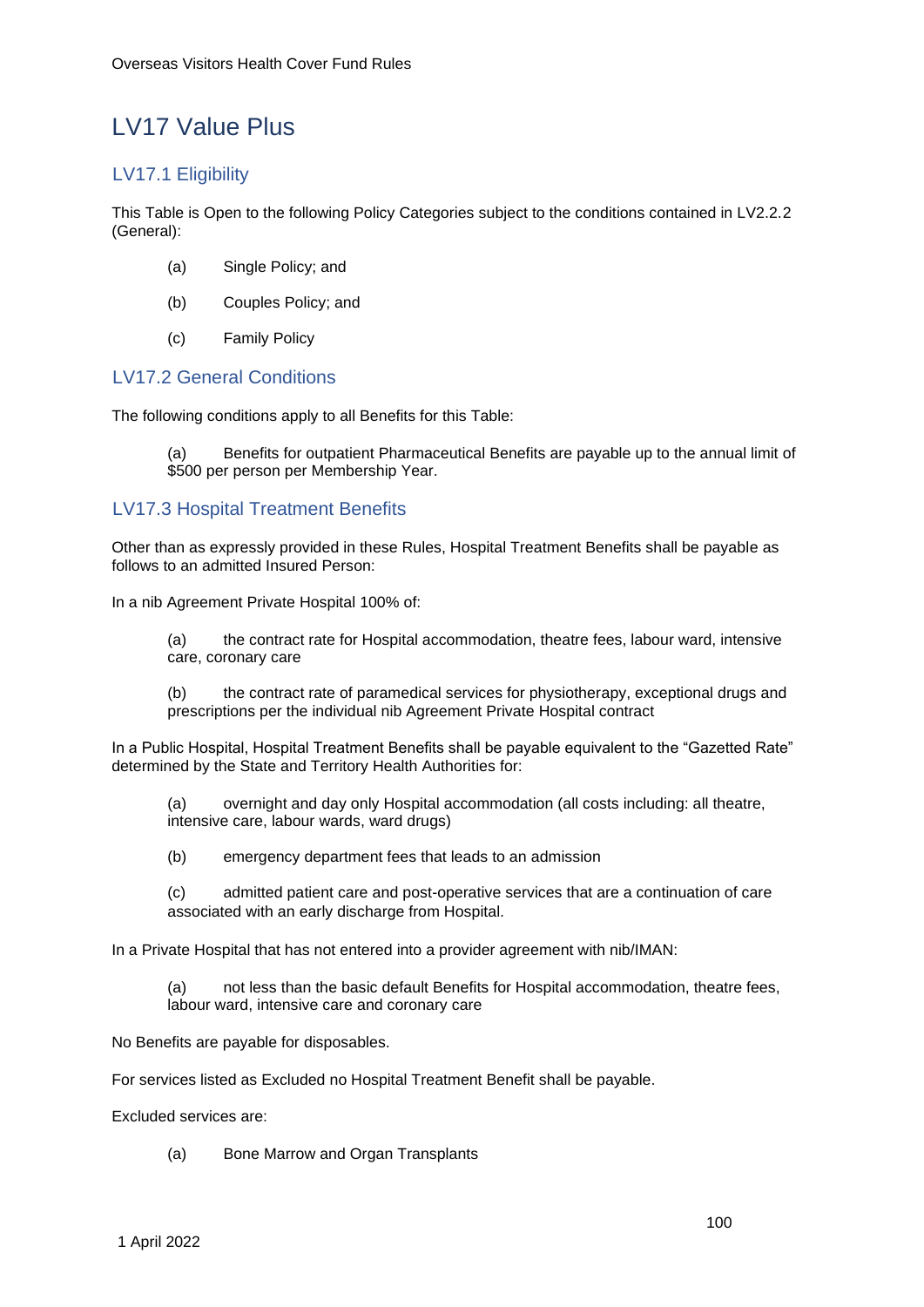(b) Services not covered by Medicare such as Cosmetic Surgery (to enhance appearance) or experimental surgery

- (c) Assisted Reproductive Services
- (d) Infertility Investigations

# LV17.4 Surgically Implanted Prostheses

100% of the Benefit covered for approved surgically implanted prosthetic devices as determined by the Federal Government.

# LV17.5 Medical Services Payments

Other than as expressly provided in these Rules, Benefits for Medical Services provided to a customer while in Hospital shall be as follows:

(a) for services included - 100% of the Medicare Benefit Schedule (MBS) fee for that medical service.

Benefits for medical services provided to the customer while not in a Hospital shall be as follows:

(b) for services included 100% of the Medicare Benefit Schedule (MBS) for that medical service.

(c) Benefits for Emergency Facilities shall be payable equivalent to the "Gazetted Rate" determined by the State and Territory Health Authorities.

Benefits and limitations are as follows:

Out-Patient Exclusions apply to:

(a) Expenses for counselling and psychological testing, and

(b) Any Services provided by a registered psychologist or providers who are not a psychiatrist, and

(c) Group therapy or counselling sessions, including where the service is provided by a psychiatrist.

Out-Patient continuing treatment following hospitalisation due to early discharge from Hospital. Provided all documentation from the treating doctor is received and approved prior to discharge this is payable at 100% of the MBS.

## LV17.6 Pharmaceutical Benefits

#### In-Hospital

Pharmaceutical Benefits for PBS Pharmaceuticals, where prescribed according to PBS-approved indications, and non-PBS Pharmaceuticals are payable at 100% of cost where:

- (a) it is included on the Hospital invoice; and
- (b) administered to the patient during their stay in Hospital; or
- (c) provided to the Insured Person on discharge from Hospital.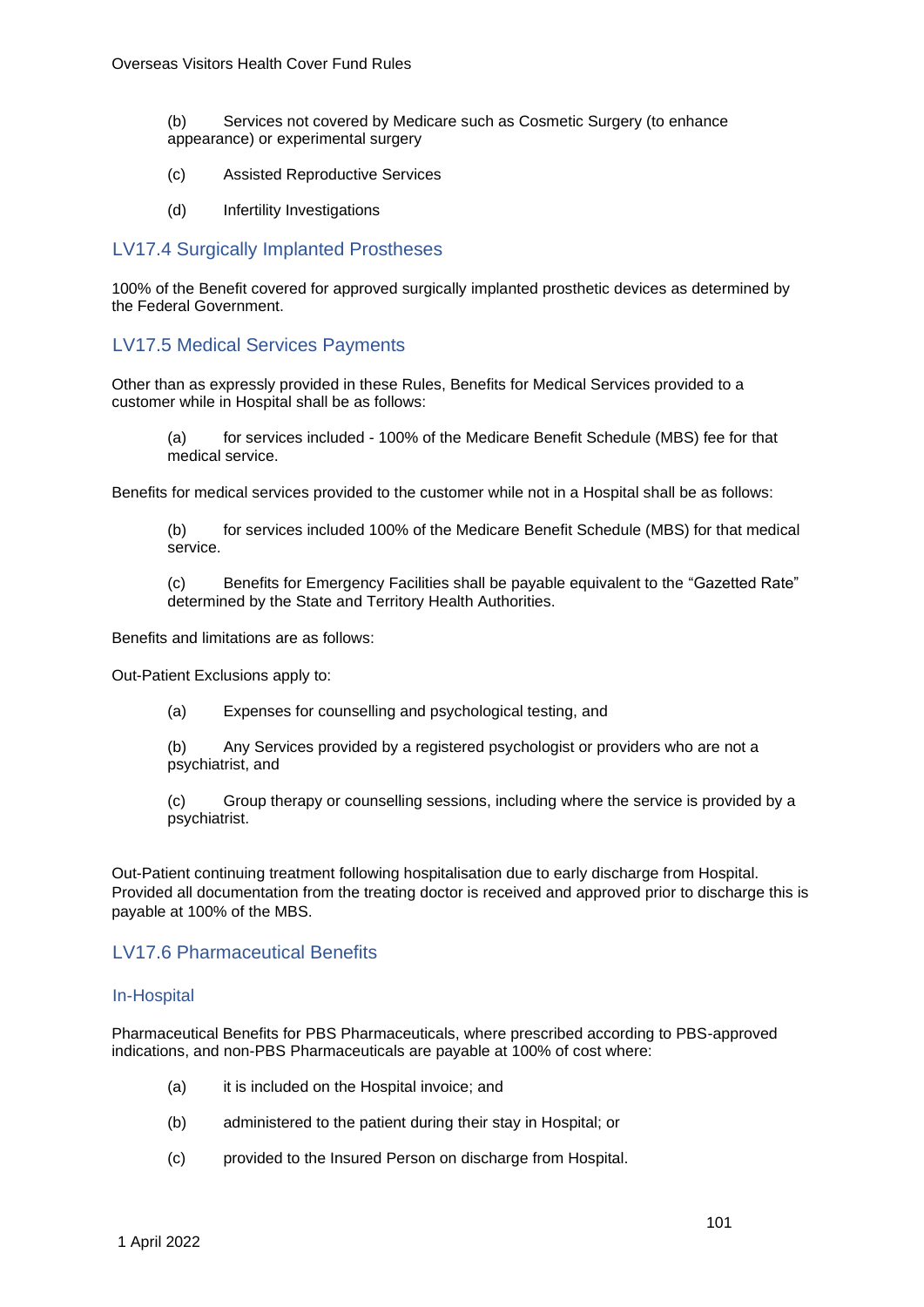No Benefits are payable for:

(a) drugs issued for the sole purpose of use at home. These drugs are to be assessed under outof Hospital pharmaceutical.

#### Out-of Hospital

Pharmaceutical Benefits are payable at 100% of cost with a Membership Year annual limit of \$500 per person.

- (a) Benefits are payable for drugs when the drug is
- (b) prescribed by a Medical Practitioner;
- (c) listed on the Australian Government's Pharmaceutical Benefits Scheme (PBS).
- (d) prescribed according to PBS-approved indications

Benefits are not payable for:

- (a) non-PBS pharmaceuticals;
- (b) drugs that are listed on both the repatriation and non-repatriation list and the dosage and quantity are identical.

The waiting period for Out-of-Hospital pharmacy is 2 months.

# LV17.7 Nursing Home Type Patients

A Nursing Home Type Benefit is a benefit set by the Federal Government for a Patient who is in Hospital, but not in need of acute Hospital care, while awaiting a nursing home placement.

Where a customer is classified as a Nursing Home Type Patient, they will be required to contribute a daily co-payment towards the cost of their Hospital stay (co-payments are also determined by the Federal Government).

### LV17.8 Ambulance

Ambulance Benefits are payable at 100% of cost for an ambulance service within Australia that is:

- (a) provided by a State or Territory Ambulance Service where the OVHC Insured Person is not covered by a State Government Ambulance Scheme; and
- (b) defined by the relevant service provider as emergency ambulance transport; or
- (c) where an ambulance is called to attend an emergency but on arriving is no longer required this charge will also be covered; or
- (d) defined by a treating doctor as Medically Necessary transport.

### LV17.9 Non surgically implanted prostheses and appliances

No Benefits are payable for non-surgically implanted prostheses and appliances.

### LV17.10 Physiotherapy

No Benefits for physiotherapy are payable.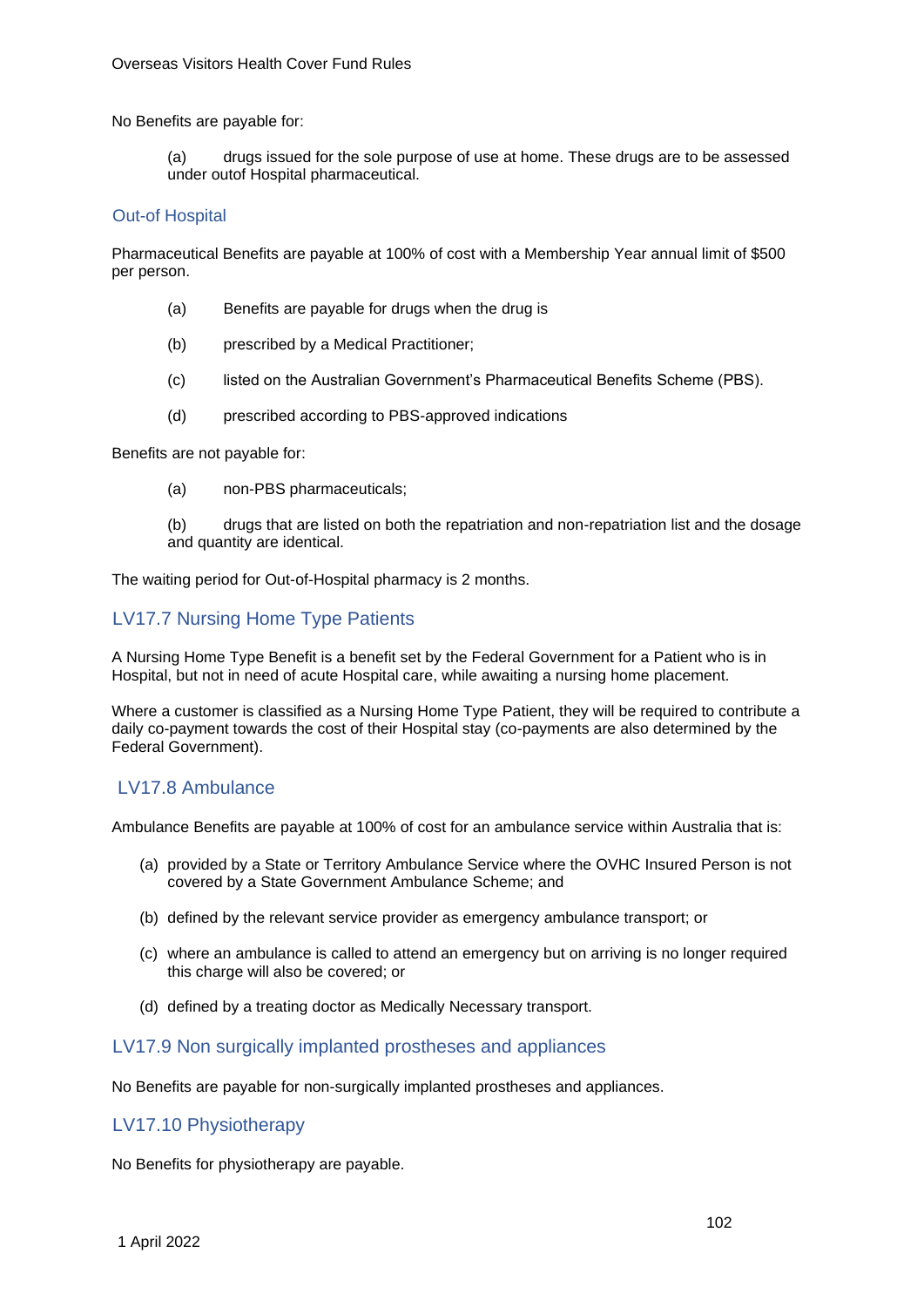# LV17.11 Chiropractic

No Benefits for chiropractic are payable.

# LV17.12 Osteopathy

No Benefits for Osteopathy are payable.

# LV17.13 Dental

No Benefits for Dental are payable.

# LV17.14 Optical

No Benefits for Optical are payable.

# LV17.15 Dietetics

No Benefits for Dietetics are payable.

# LV17.16 Home Nursing and Home Care

No Benefits for Home Nursing are payable.

LV17.17 Immunisations and Allergy Vaccines

No Benefits for Immunisations and Allergy Vaccines are payable.

LV17.18 Occupational Therapy

No Benefits for Occupational Therapy are payable.

### LV17.19 Podiatry

No Benefits for Podiatry are payable.

LV17.20 Speech Therapy

No Benefits for Speech Therapy are payable.

### LV17.21 Natural Therapies

No Benefits for Natural Therapies are payable.

LV17.22 Preventative Care Benefit

No Benefits for Preventative Care Benefits are payable.

LV17.23 CPAP Machines, Wheelchairs and Crutches

No Benefit for CPAP Machines, Wheelchairs and Crutches are payable.

LV17.24 Hearing Aids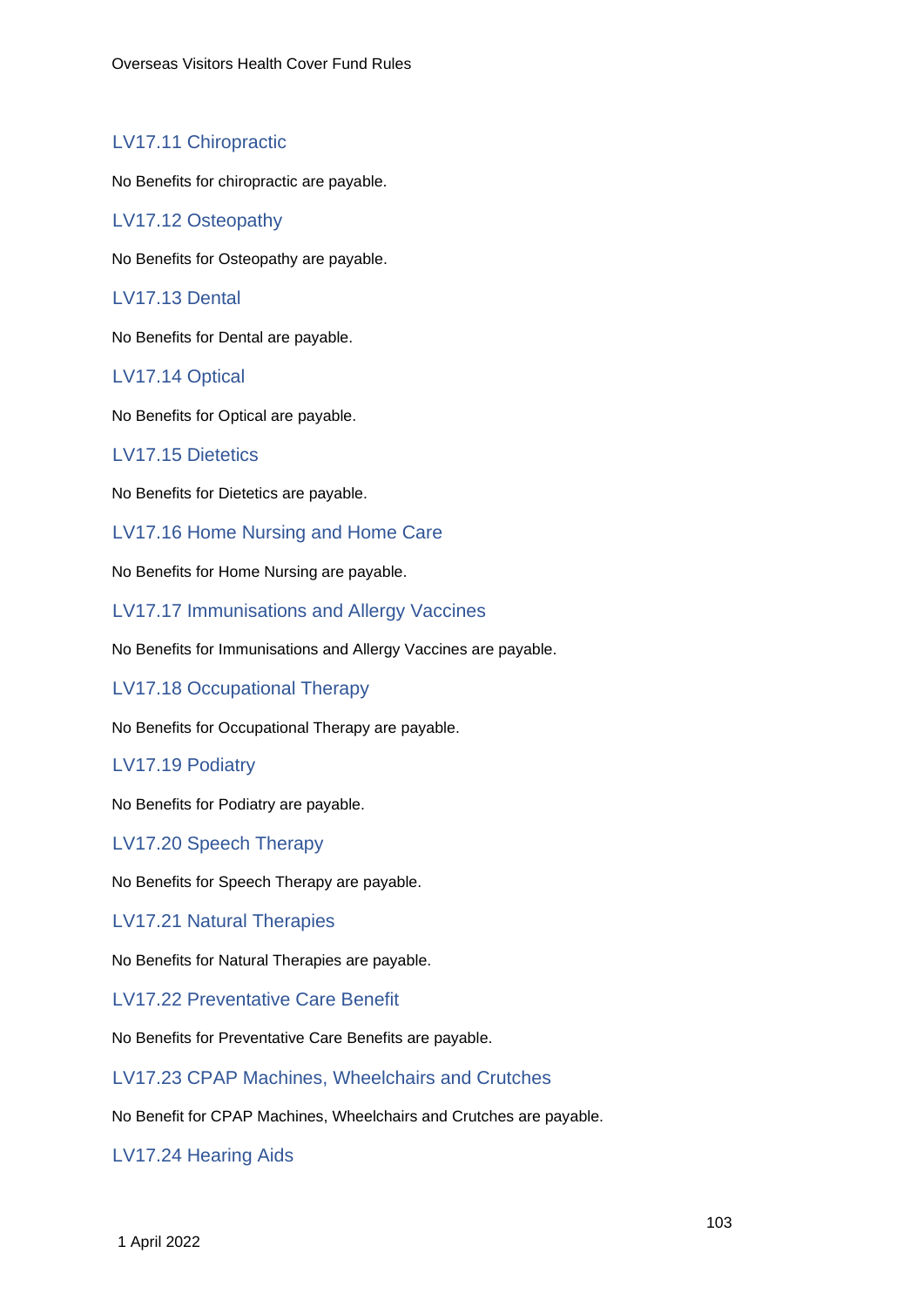No Benefit for hearings aids are payable.

# LV17.25 Laser Eye Surgery

No Benefit for Laser Eye Surgery is payable.

# LV17.26 Antenatal and Postnatal Services

No Benefit for Antenatal and postnatal services is payable.

# LV17.27 Other

### LV17.27.1 Funeral Expenses

The Policy Holder and accompanying family members are eligible to claim for burial expenses or the cost of returning the body or ashes to the home country up to \$20,000 per Insured Person. Food catering is not covered under this benefit.

# LV17.27.2 Medical Repatriation Expenses

The Policy Holder and accompanying family members have Benefits for 100% of the cost of medical repatriation to their home country when this is deemed Medically Necessary by a Medical Practitioner appointed by nib/IMAN. The Expenses for the cost of air fares, on board stretcher, accompanying aero-medical specialists and nursing staff are covered up to \$1,000,000. The expenses for the cost of ambulance transport in Australia and in your home country are also claimable under this Plan.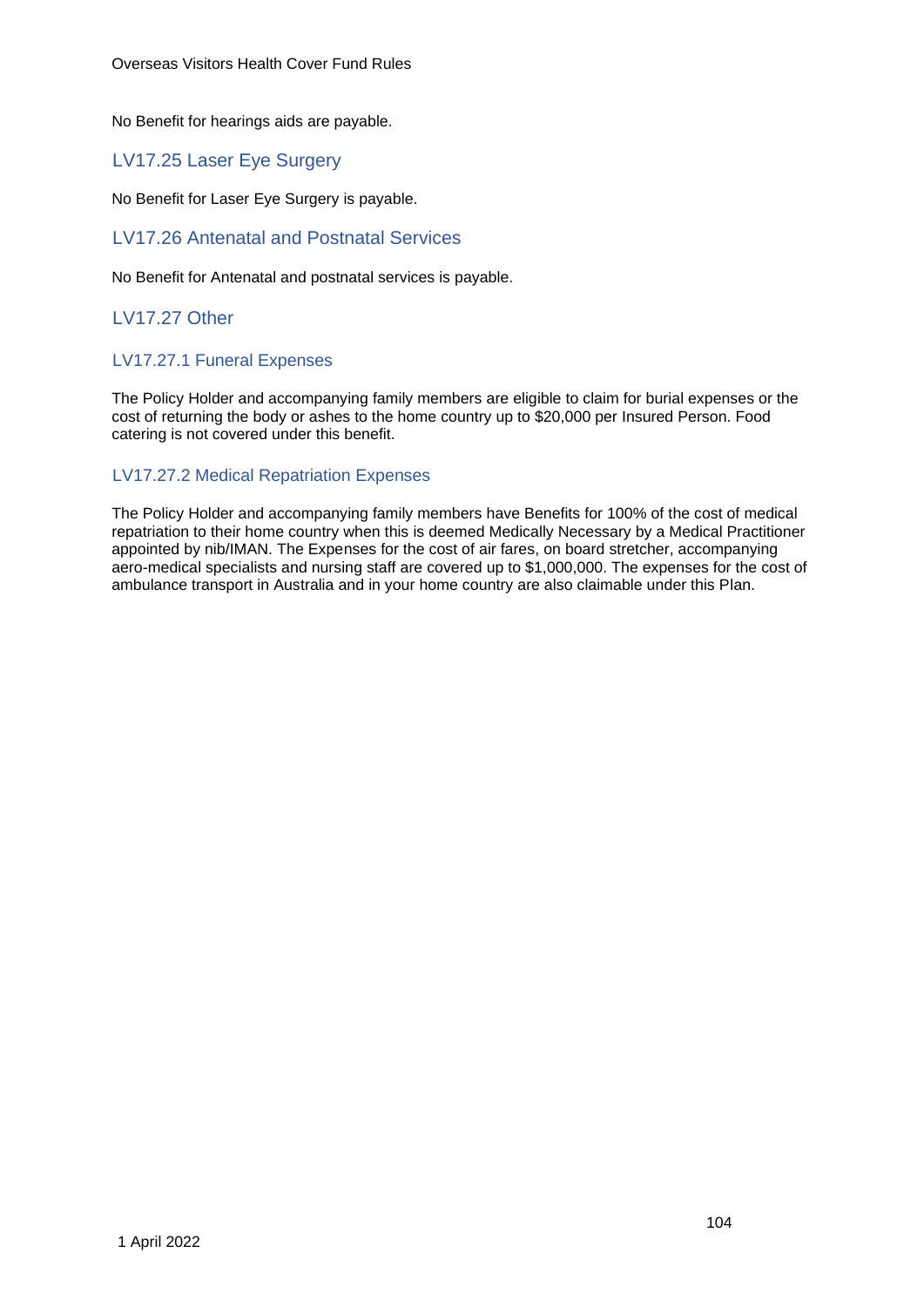# LV20 nib United Gold Visitor Cover

# LV20.1 Eligibility

This Table is Open to the following Policy Categories subject to the conditions contained in LV2.2.2 (Generally):

- (a) Single Policy; and
- (b) Couples Policy; and
- (c) Family Policy

This Product is only available to customers that are Overseas Visitors and are eligible, in accordance with their employer's criteria, to take out a corporate plan with United Gold Visitor Cover that includes the provision of health insurance in Australia.

This Product allows dependents up to the age of 26 to remain on a family policy at no extra cost.

# LV20.2 General Conditions

The following conditions apply to all Benefits for this Table:

- (a) all Benefits for General Treatment are limited to one visit per day per Insured Person to the Provider of the treatment;
- (b) where a Provider provides different treatments during the one visit, the Benefit for the General Treatment is paid for the treatment that attracts the highest benefit;
- (c) no Benefits for General Treatment are payable for group or class based services except for Healthier Lifestyle treatments, antenatal classes; group physiotherapy and group exercise physiology;
- (d) unless otherwise stated Annual Limits are calculated on a Calendar Year basis for each Insured Person in the Policy under this Table;
- (e) Benefits for Treatments for General Dental, Major Dental and Orthodontia are subject to a combined Annual Limits of \$2,500 per Insured Person per Calendar Year;
- (f) Benefits for Physiotherapy and Exercise Physiology are subject to a combined annual benefit of 40 visits per Calendar Year per Insured Person;
- (g) Benefits for Treatments for Chiropractic and Osteopathy are subject to a combined annual benefit of 40 visits per Calendar Year per Insured Person;
- (h) No Benefits or part thereof is payable for a service where a Medicare benefit is payable;
- (i) No waiting periods apply for any services.

# LV20.3 Hospital Treatment Benefits

Other than as expressly provided in these Rules, Hospital Treatment Benefits shall be payable as follows to an admitted Insured Person:

In a nib Agreement Private Hospital, Public Hospital or in a Private Hospital that has not entered into a provider agreement with nib 100% of: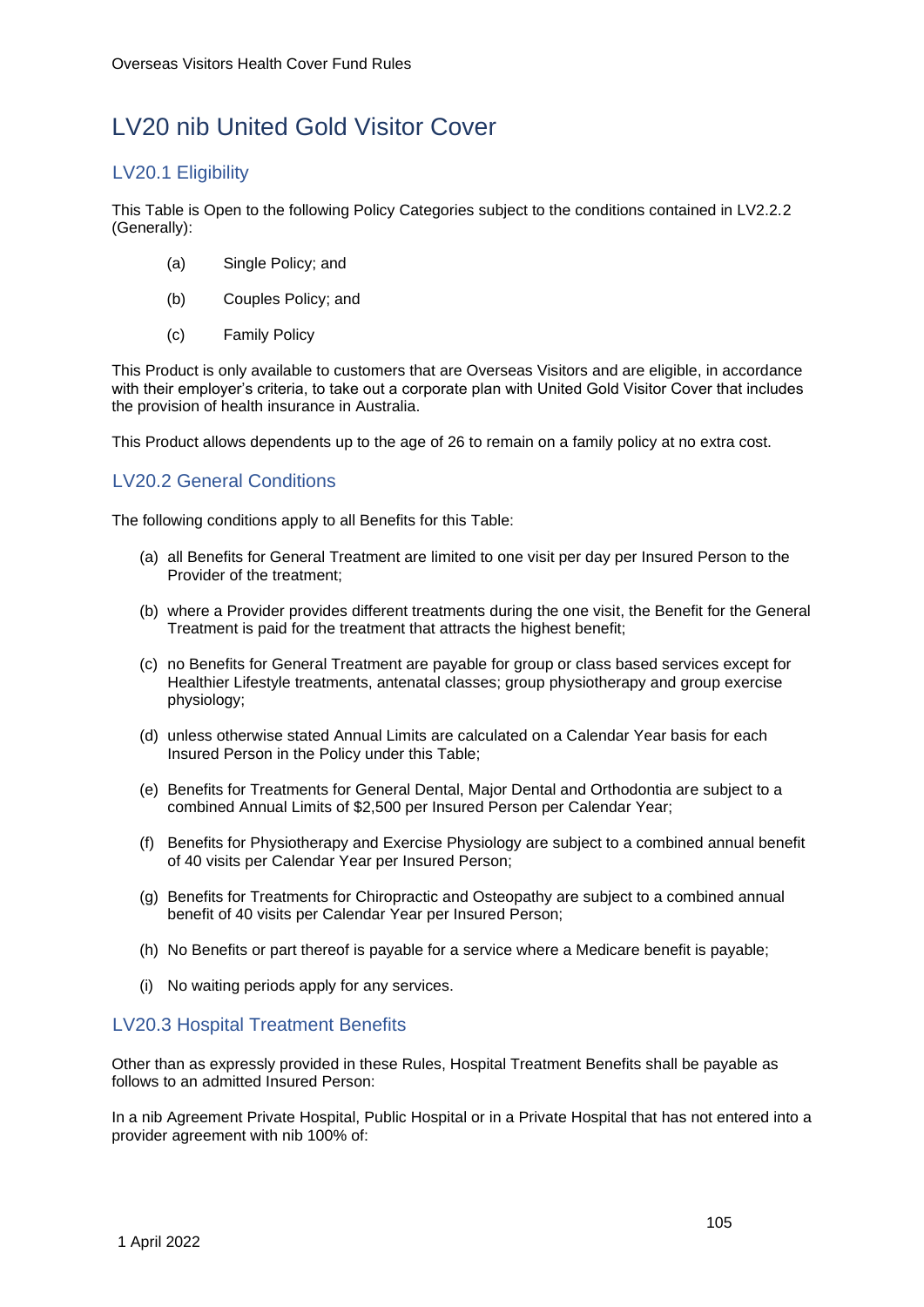- (a) the cost of charges for Hospital accommodation, theatre fees, labour ward, intensive care, coronary care the cost of paramedical services such as physiotherapy
	- (a) The cost of dressings, sutures, needles and other disposable items
	- (b) Pharmaceuticals to the extent set out in LV20.6 (Pharmaceutical Benefits).

For services listed as Excluded no Hospital Treatment Benefit shall be payable.

Excluded services are:

(a) Services not covered by Medicare such as Cosmetic Surgery (to enhance appearance) or experimental surgery.

### LV20.3.1 Psychiatric Treatment

Hospital Treatment Benefits for Psychiatric Treatment shall be payable as follows:

- (a) Public Hospital 100% of the rate charged
- (b) Private Hospital 100% of the rate charged

### LV20.3.2 Palliative Care

Hospital Treatment Benefits for Palliative Care shall be payable as follows:

- (a) Public Hospital 100% of the rate charged
- (b) Private Hospital 100% of the rate charged

### LV20.3.3 Pregnancy & Birth Related Services

Hospital Treatment Benefits for Pregnancy and birth related services shall be payable as follows:

- (a) Public Hospital 100% of the rate charged
- (b) Private Hospital 100% of the rate charged

### LV20.3.4 Assisted Reproductive Services

Hospital Treatment Benefits for Assisted Reproductive Services shall be payable as follows:

- (a) Public Hospital 100% of the rate charged
- (b) Private Hospital 100% of the rate charged

### LV20.3.5 Gastric Banding & Obesity Surgery

Hospital Treatment Benefits for Gastric Banding & Obesity Surgery shall be payable as follows:

- (a) Public Hospital 100% of the rate charged
- (b) Private Hospital 100% of the rate charged

### LV20.3.6 Podiatric Surgery

Hospital Treatment Benefits for Podiatric Surgery shall be payable as follows: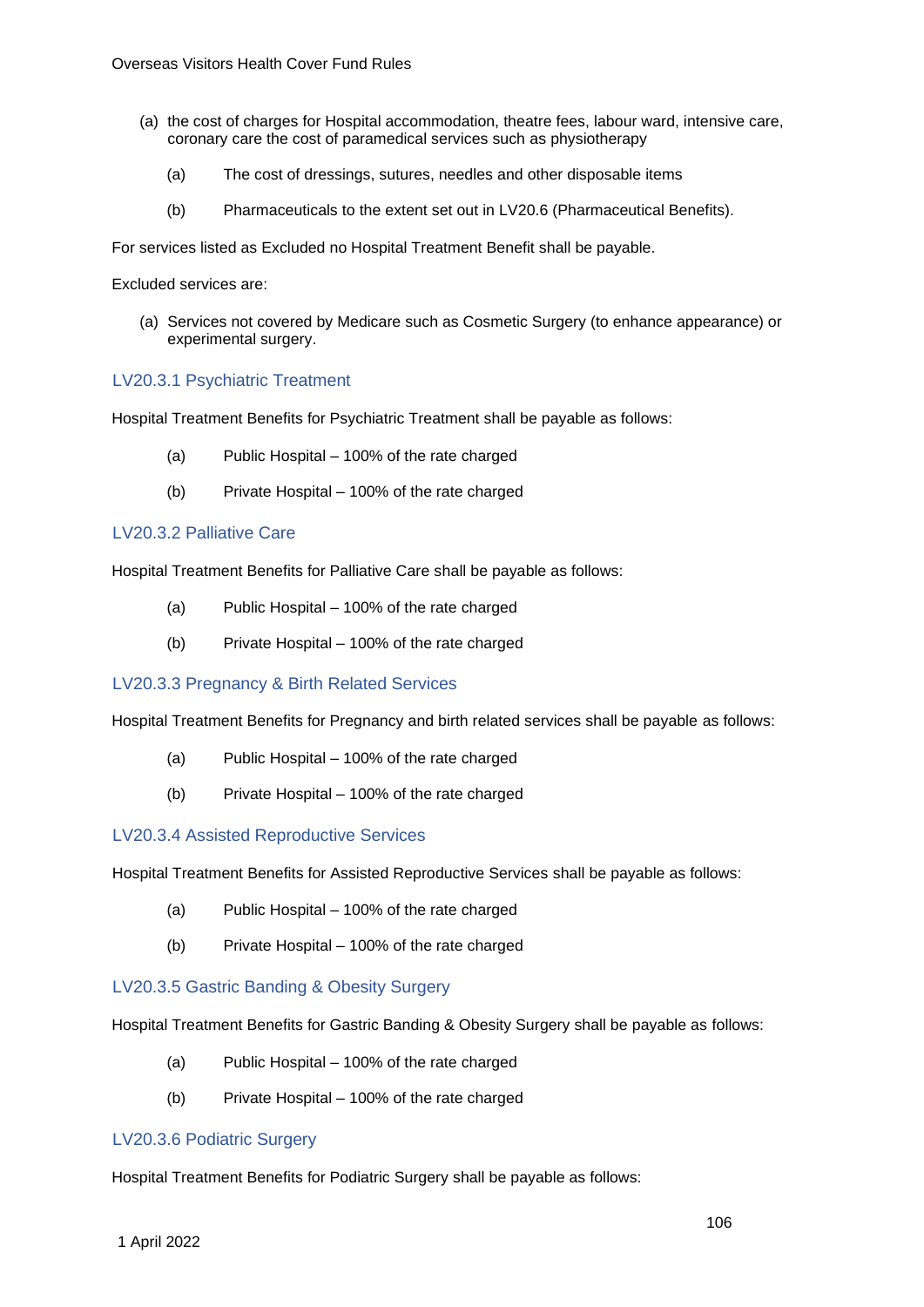- (a) Public Hospital 100% of the rate charged
- (b) Private Hospital 100% of the rate charged

# LV20.4 Surgically Implanted Prostheses

100% of the cost covered for approved surgically implanted prosthetic devices as determined by the Federal Government.

# LV20.5 Medical Services Payments

Other than as expressly provided in these Rules, benefits for Medical Services provided to a customer while admitted as a patient in Hospital or as an outpatient shall be as follows:

(a) For services included - 100% of the cost for that medical service with no out of pockets.

- (b) For services listed as excluded no benefit is payable. Excluded services are:
	- i. Services not covered by Medicare such as Cosmetic Surgery (to enhance appearance) or experimental surgery.

#### LV20.5.1 Podiatric Surgery

For Podiatric Surgery no Medical Services are payable for:

- (a) Podiatric Surgeon fees for services performed in Hospital.
- (b) Benefits for theatre fees and services performed by the Podiatric Surgeon.
- (c) Any medical practitioner, specialist, radiologist, radiographer, sonographer, or pathologist that may be provided during or associated with Podiatric Surgery (provided by a registered Podiatric Surgeon).

# LV20.6 Pharmaceutical Benefits

#### In-Hospital

Pharmaceutical benefits for PBS Pharmaceuticals, where prescribed according to PBS-approved indications, and non-PBS Pharmaceuticals are payable at 100% of cost where:

- (a) It is included on the Hospital invoice; and
- (b) administered to the patient during their stay in Hospital; or (c) Provided to the Insured Person on discharge from Hospital.

No Benefits are payable for:

(a) drugs issued for the sole purpose of use at home. These drugs are to be assessed under out of Hospital pharmaceutical.

### Out-of Hospital

Pharmaceutical benefits are payable at 100% of cost of the prescription over and above the maximum PBS charge with no annual limit.

Benefits are payable for drugs when the drug is: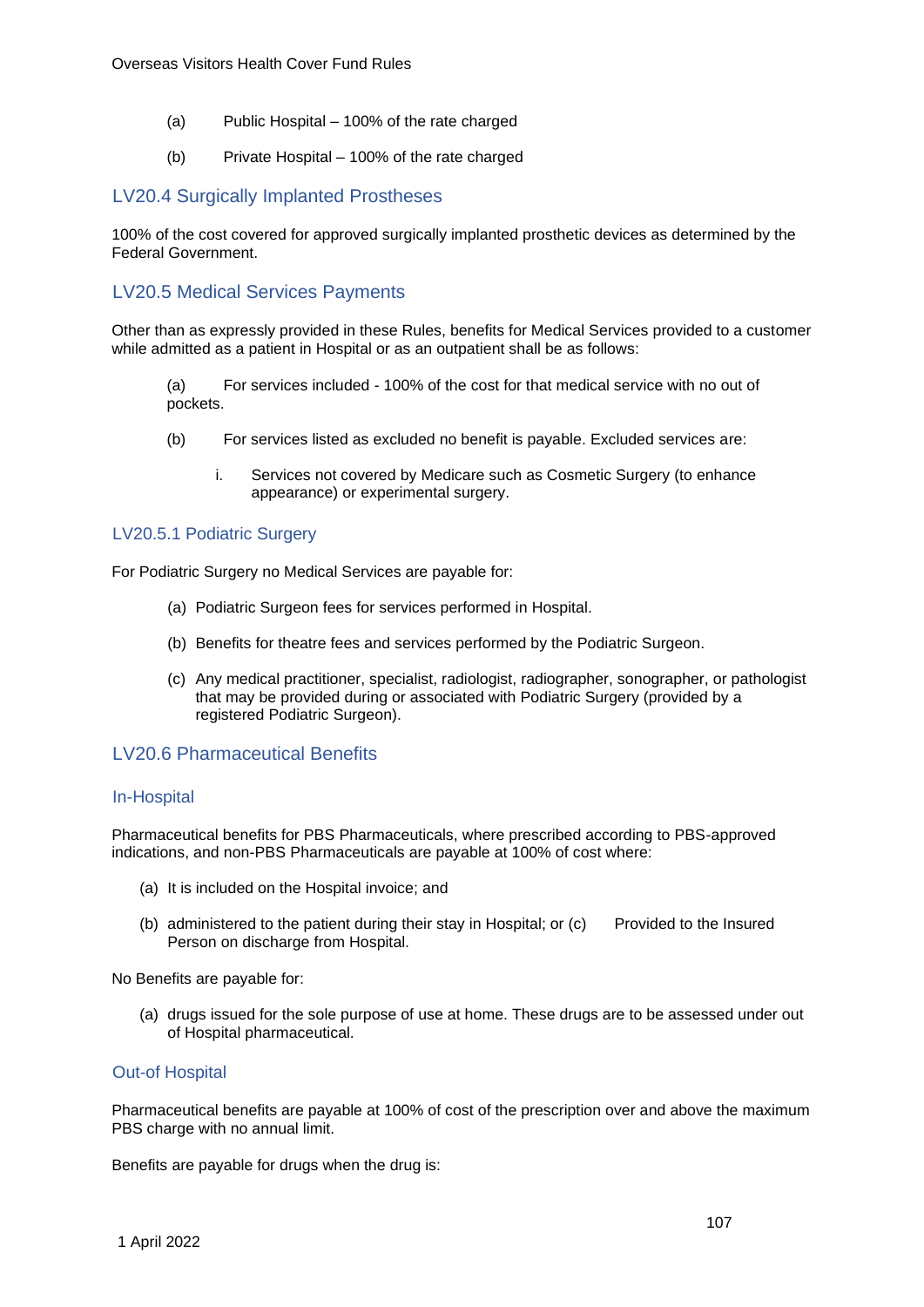prescribed by a Medical Practitioner

- (a) listed on the Australian Government's Pharmaceutical Benefits Scheme (PBS)
- (b) listed on the National Immunisation register
- (c) listed on MIMS
- (d) prescribed according to PBS-approved indications

# LV20.7 Nursing Home Type Patients

A Nursing Home Type Benefit is a benefit set by the Federal Government for a Patient who is in Hospital, but not in need of acute Hospital care, while awaiting a nursing home placement.

Where a customer is classified as a Nursing Home Type Patient they will be required to contribute a daily co-payment towards the cost of their Hospital stay (co-payments are also determined by the Federal Government).

### LV20.8 Ambulance

Ambulance Benefits are payable in accordance with LV2.15.3 (Ambulance Services).

### LV20.9 Non Surgically Implanted Prostheses and Appliances

Benefits for Non Surgically Implanted Prostheses and Appliances, known as Artificial Aids, are payable at:

(a) 100% of cost up to an annual limit of \$5000 per Insured Person per Calendar Year.

Refer to Schedule M table for list of prostheses and appliances and service limits applied.

### LV20.10 Physiotherapy

Subject to the limits contained in Schedule LV20.2 (General), the Benefits for each Physiotherapy and Exercise Physiotherapy visit are as follows:

- (a) 100% of cost of each visit up to a maximum of 40 visits per Calendar Year per person.
- (b) Benefits are payable for pilates and exercise physiology when provided by a registered physiotherapist.
- (c) Group Physiotherapy and Exercise Physiology are covered.

#### LV20.11 Chiropractic

Subject to the limits contained in Schedule LV20.2 (General), the Benefits for each Chiropractic visit are as follows:

(a) 100% of cost of each visit up to a maximum of 40 visits per Calendar Year per person. This includes benefits for x-rays.

### LV20.12 Osteopathy

Subject to the limits contained in Schedule LV20.2 (General), the Benefits for each Osteopathy visit are as follows: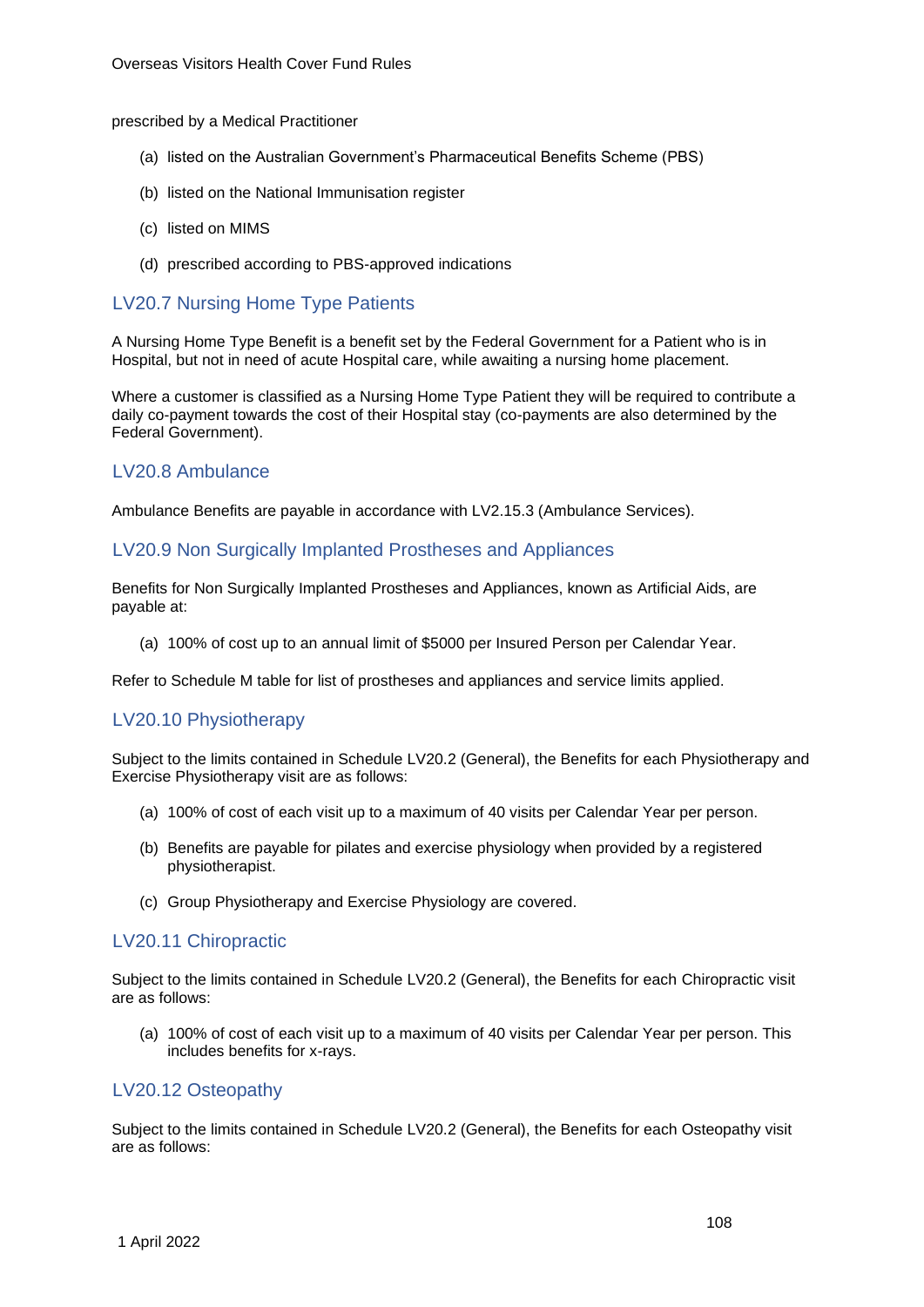(a) 100% of cost of each visit up to a maximum of 40 visits per Calendar Year per person.

## LV20.13 Dental

Subject to the limits contained in Schedule LV20.2 (General), the Benefits for Dental are as follows:

- (a) General Dental 100% of cost
- (b) Major Dental 80% of cost
- (c) Orthodontia of 60% cost
- (d) General Dental, Major Dental and Orthodontia has a combined annual limit of \$2,500 per Insured Person per Calendar Year.

No benefits are payable for teeth whitening or bleaching.

## LV20.14 Optical

Subject to the limits contained in Schedule LV20.2 (General), the Benefits for Optical are as follows:

(a) 100% of cost up to a maximum limit of \$350 per Insured Person per Calendar Year.

Optical Benefits are not payable:

(a) For sunglasses or for tinting, coating or hardening of lenses

## LV20.15 Dietary

Subject to the limits contained in Schedule LV20.2 (General), the Benefits for Dietary are as follows:

(a) 100% of cost. No annual limit.

## LV20.16 Home Nursing and Home Care

Subject to the limits contained in Schedule LV20.2 (General), the Benefits for Home Nursing and Home Care are as follows:

- (a) 100% of cost. No annual limit.
- (b) Services must be provided by a Registered Nurse and include changing bandages and respite assistance.

Home Nursing Benefits are not payable for Mothercraft nursing, Tresillian nursing or Karitane nursing at home.

Home nursing to be provided by a registered general trained nurse in private practice, for the treatment of an Insured Person's illness, disease, incapacity or disability when the Insured Person is totally dependent on nursing care.

## LV20.17 Immunisations and Allergy Vaccines

Benefits for Immunisations and Allergy Vaccines are paid under LV19.6 Pharmaceutical Benefits.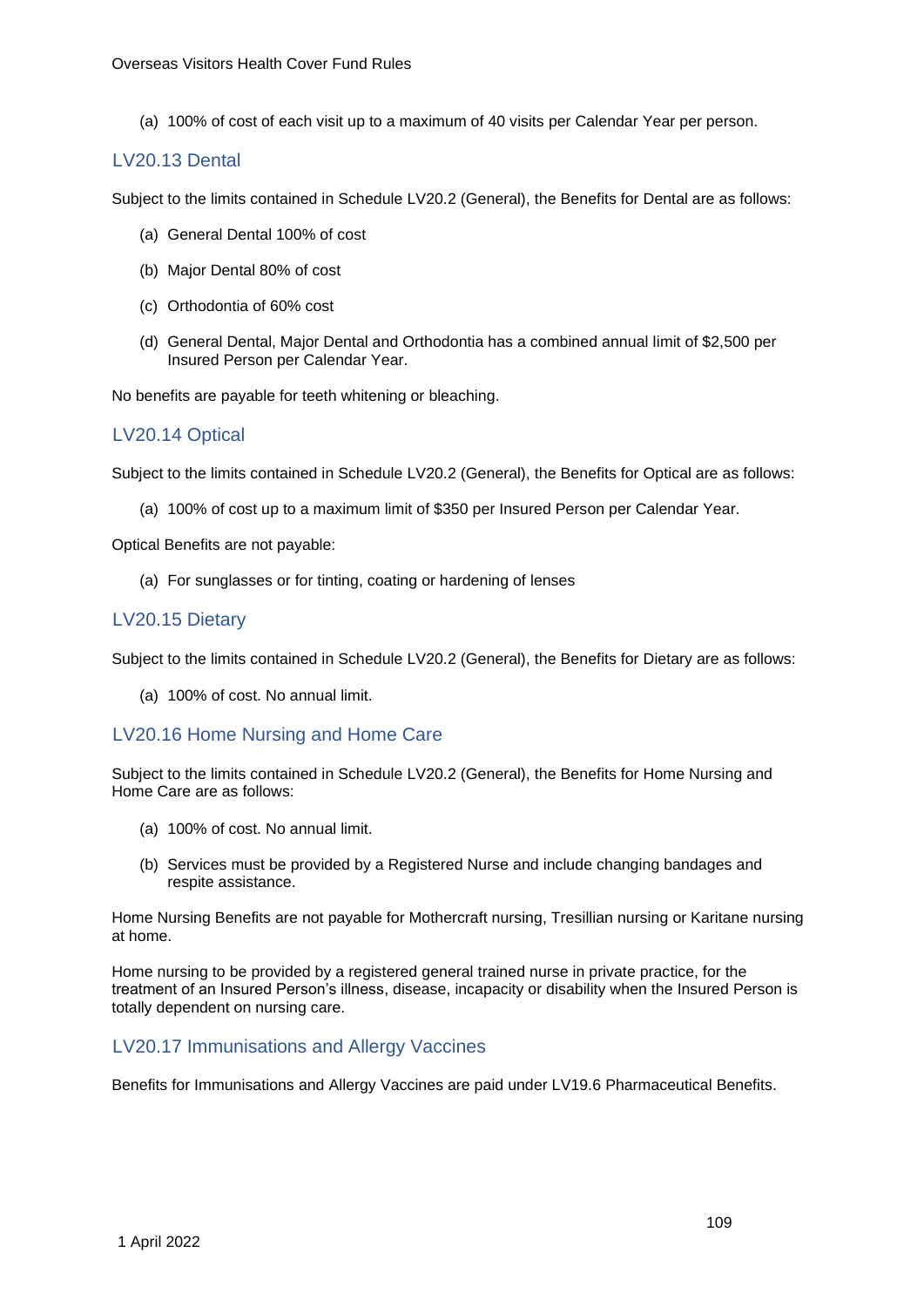## LV20.18 Occupational Therapy

Subject to the limits contained in Schedule LV20.2 (General), the Benefits for Occupational Therapy are as follows:

(a) 100% of cost up to a maximum of 20 visits per Calendar Year per Insured Person.

## LV20.19 Podiatry

Subject to the limits contained in Schedule LV20.2, benefits for Podiatry are as follows:

(a) 100% of cost. No annual limit.

No benefits are payable:

- (a) for casts or mouldings associated with the building of an orthotic appliance
- (b) for aids or assisted devices
- (c) where the treatment is provided as part of an inpatient or outpatient treatment to an Insured Person at a Public or Private Hospital.

#### LV20.20 Speech Therapy

Subject to the limits contained in Schedule LV20.2, benefits for Speech Therapy are as follows:

(a) 100% of cost up to a maximum of 20 visits per Calendar Year per person.

## LV20.21 Natural Therapies

Subject to the limits contained in Schedule LV20.2 and below, the Benefits for Natural Therapies are:

(a) 100% of cost. No annual limit.

Natural Therapy Benefits are subject to the following conditions:

- (a) Natural Therapy benefits are only payable for consultations for Acupuncture, Myotherapy, Chinese Herbalism and Remedial Massage.
- (b) No benefits are payable for ointment or medications required as part of the Treatment; and
- (c) Treatment for trigger point massage is payable only as part of a Remedial Massage consultation

## LV20.22 Preventative Health Tests

Subject to the limits contained in Schedule LV20.2 and below, the Benefits for Preventative Health tests are 100% of cost. No annual limit.

| <b>Breast Screening</b> | Includes mammograms and / or ultrasounds<br>No benefits if itemised with 59300 or 59303<br>State Governments run screening programs for women aged 40-70.<br>nib will only pay a benefit for screening programs with or without<br>ultrasound for adult women aged under 40 and over 70. |
|-------------------------|------------------------------------------------------------------------------------------------------------------------------------------------------------------------------------------------------------------------------------------------------------------------------------------|
|                         | Benefit payable where the service is not recognized for Medicare<br>Benefit Purposes.                                                                                                                                                                                                    |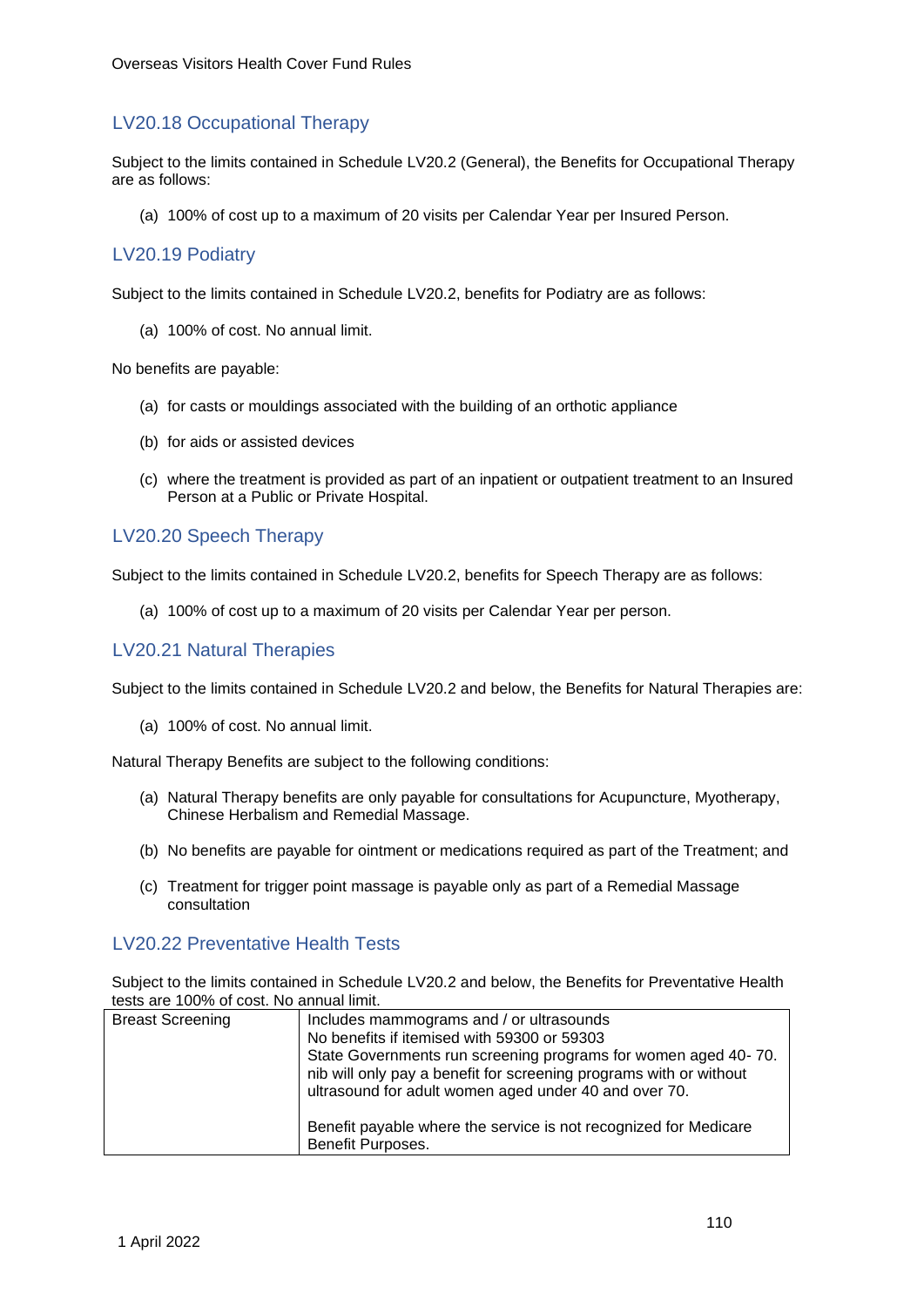| <b>Bone Density Testing</b>                              | Bone mineral density tests are performed by X-Ray or CT scan.<br>Benefits payable for screening tests only. |
|----------------------------------------------------------|-------------------------------------------------------------------------------------------------------------|
|                                                          | Benefit payable where the service is not recognized for Medicare<br>Benefit Purposes.                       |
| <b>Bowel Cancer Tests</b><br>(faecal occult blood tests) | Faecal occult blood tests are a screening test for the early detection<br>of bowel cancer.                  |
|                                                          | The charge raised is for the "kit" which includes the pathology<br>charge.                                  |
|                                                          | Benefit payable when billed by a Chemist, a Rotary Club or Enterix<br>only.                                 |
|                                                          | Benefit payable where the service is not recognized for Medicare<br>Benefit Purposes.                       |
| Thin Prep Tests                                          | Thin Prep is a modified pap test with an increased rate of detection<br>of abnormal cells.                  |
|                                                          | Payable when performed with a pap smear on same DOS.                                                        |
|                                                          | Benefit payable where the service is not recognized for Medicare<br>Benefit Purposes.                       |
| Doctor Health Checks                                     | Where there is no MBS Item, or claimable through employee or<br>another party)                              |

## LV20.23 CPAP Machines, Wheelchairs and Crutches

Subject to the limits contained in Schedule LV20.2 (General), the Benefits for CPAP Machine and Wheelchairs are as follows:

(a) 100% of cost up to a maximum of \$5,000 per Insured Person per Calendar Year.

This benefit is included in the Non Surgically Implanted Prostheses and Appliances. Refer to Schedule M for service limits.

No benefits are payable for Crutches.

## LV20.24 Hearing Aids

Subject to the limits contained in Schedule LV20.2 (General), the Benefits for Hearing Aids are as follows:

- (a) 100% of cost up to a maximum of \$5,000 per person per Calendar Year.
- (b) limited to 2 appliances every 5 years
- (c) includes the cost of one repair for each Insured Person in each Calendar Year.

## LV20.25 Laser Eye Surgery

No benefit is payable for Laser Eye Surgery.

## LV20.26 Antenatal and Postnatal Services

Subject to the limits contained in Schedule LV20.2 (General) the Benefits for antenatal and postnatal classes/services are payable at: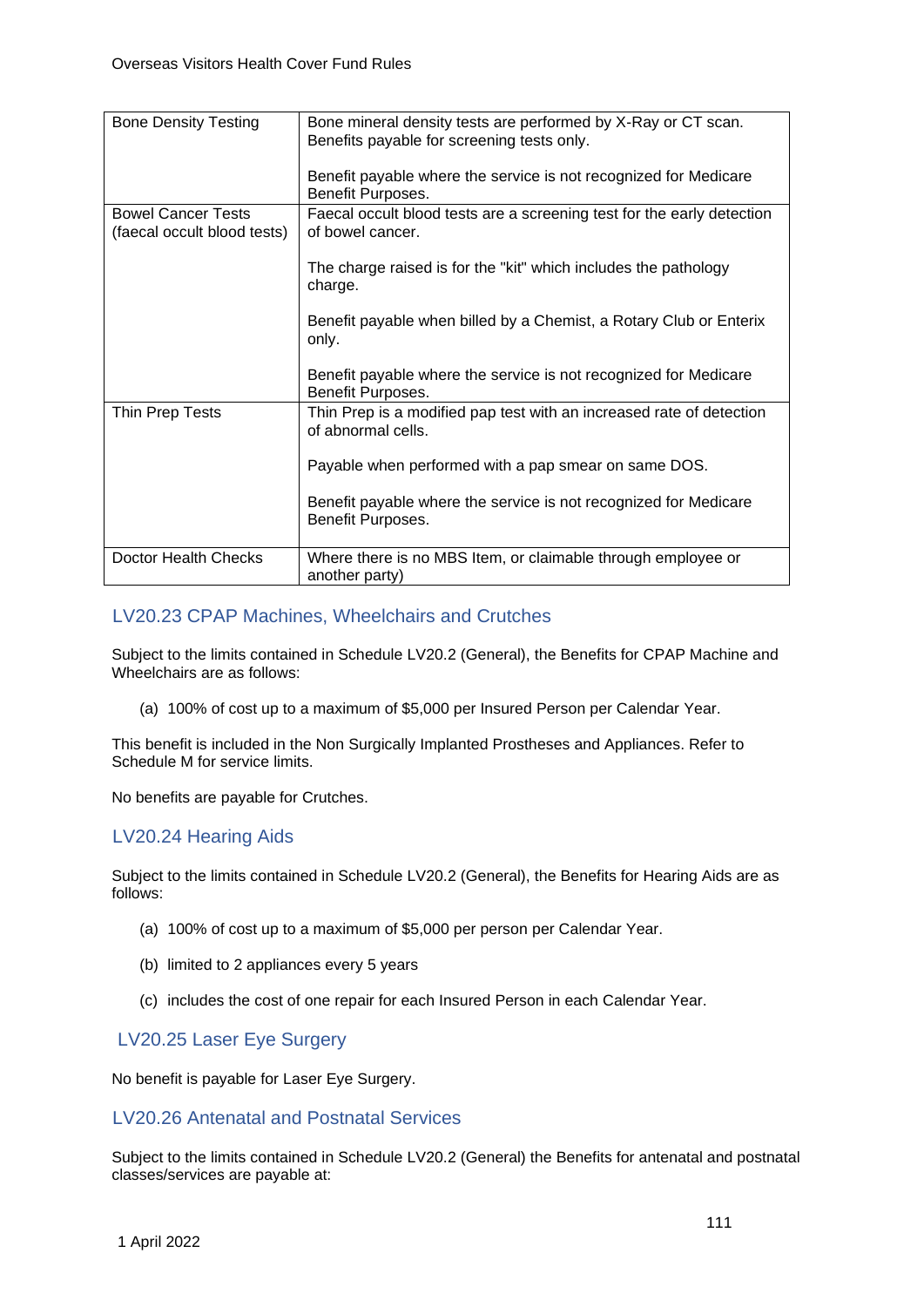- (a) 100% of cost. No annual limit.
- (b) Services must be provided by a registered provider and include, sleep and settle classes, lactation and antenatal.

#### LV20.27 Other

No benefits are payable for Other.

#### LV20.27.1 Funeral Expenses

No benefits are payable for Funeral Expenses.

#### LV20.27.2 Medical Repatriation Expenses

No benefits are payable for Medical Repatriation Expenses.

## LV20.28 Orthoptics (Eye Therapy)

Subject to the limits contained in Schedule LV20.2 (General) the Benefits for Orthoptics are payable at 100% of cost up to 20 visits per Calendar Year per person.

## LV20.29 Psychology

Subject to the limits contained in Schedule LV20.2 (General) the Benefits for Psychology are payable at 100% of cost. No annual limit.

## LV20.30 Healthier Lifestyle

Subject to the Annual Limits and other conditions set out below, the benefits for prevention health management, known as nib healthier lifestyle benefits are payable for the following:

- (a) nib recognised weight management programs. No benefit is payable for food, books, videos;
- (b) nib recognised quit smoking programs and nicotine replacement therapy including nicotine patches, inhalers, lozenges and gum; and

Fitness Centre fees or Personal Training services where:

- (a) The policy of a fitness centre, visits to a fitness centre or sessions with a personal trainer is required to enable the Insured Person to undertake a health management program for the treatment of a health related condition; and
- (b) The health management program has been recommended to an Insured Person by a medical practitioner or provider who has the Insured Person under their care for the treatment of the health related condition; and
- (c) All supporting documentation required by nib in relation to the health management program has been completed in the manner required by nib; and

The benefits have a combined annual limit of \$250 per Insured Person per Calendar Year.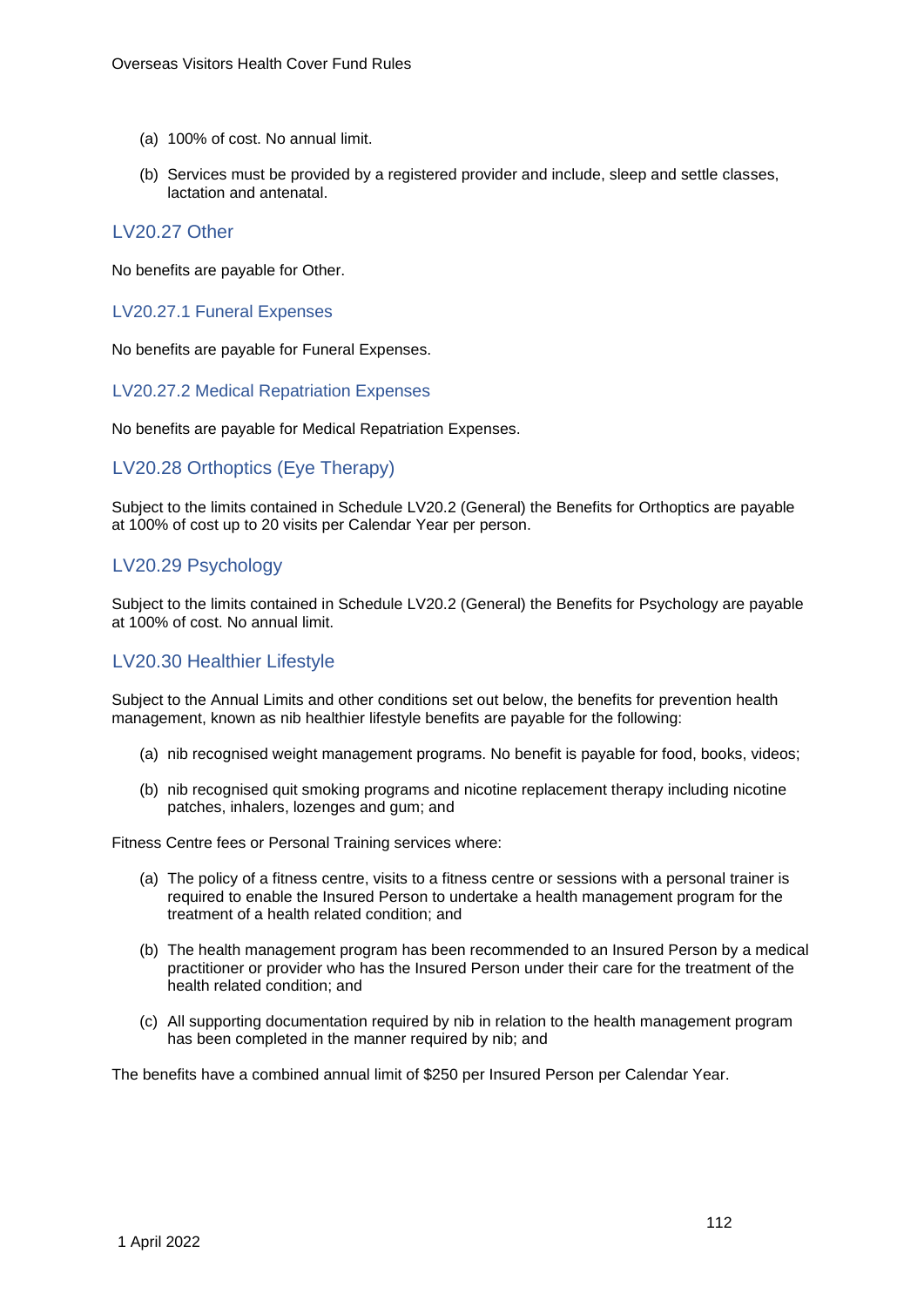## LV22 Visitor Cover

## LV22.1 Eligibility

This Table is Open to the following Policy Categories subject to the conditions contained in this Table:

- (a) Single Policy; and
- (b) Couples Policy; and
- (c) Family Policy.

## LV22.2 General Conditions

#### Visas and Premiums

This Table does not satisfy Visa Condition 8501 requirement as set out by the DHA.

LV2.2.2 does not apply to this Table and is replaced with the following rule.

- (a) Any Overseas Visitor in Australia, their Partner and/or Dependants (as listed on the visa), who:
- (b) is in reasonable health at time of application, and does not have any Pre-Existing Condition of such severity that their health is considered by a Medical Practitioner to be in danger; and
- (c) is yet to enter Australia and holds a temporary resident visa sub-class 600,
- (d) 601, 651, 417 and 462 to visit Australia; or
- (e) has entered Australia but has not been in Australia for more than 7 days and holds a visa 600, 601 and 651;
- (f) is eligible to be an Insured Person unless nib has determined under LV2.3.3 to refuse an application.

An Overseas Visitor on a visa must take out an OVHC policy in the following manner:

- (a) if an OVHC visa has been granted for the Overseas Visitor only then the Overseas Visitor must take out a single OVHC policy;
- (b) if an OVHC visa has been granted for the Overseas Visitor and a Partner then the Overseas Visitor must take out a couples' OVHC policy listing the Partner as per the visa granted;
- (c) if an OVHC visa has been granted for the Overseas Visitor, a Partner and any Dependants (but excluding Student Dependents) then the Overseas Visitor must take out a Family OVHC policy listing the Partner and all Dependants (but excluding Student Dependents) as per the visa granted;
- (d) if an OVHC visa has been granted for the Overseas Visitor and any Dependants (but excluding Student Dependents) then the Overseas Visitor must take out a Family OVHC policy listing all Dependants (but excluding Student Dependents) as per the visa granted.

Cover under this Table must be purchased for a minimum length of cover of one (1) month and a maximum length of cover of twelve (12) twelve months.

Overseas Visitors holding a temporary resident visa sub-class 600, 601 and 651 must pay the Premium for the length of the Policy. Notwithstanding Rule LV2.11, the Premium for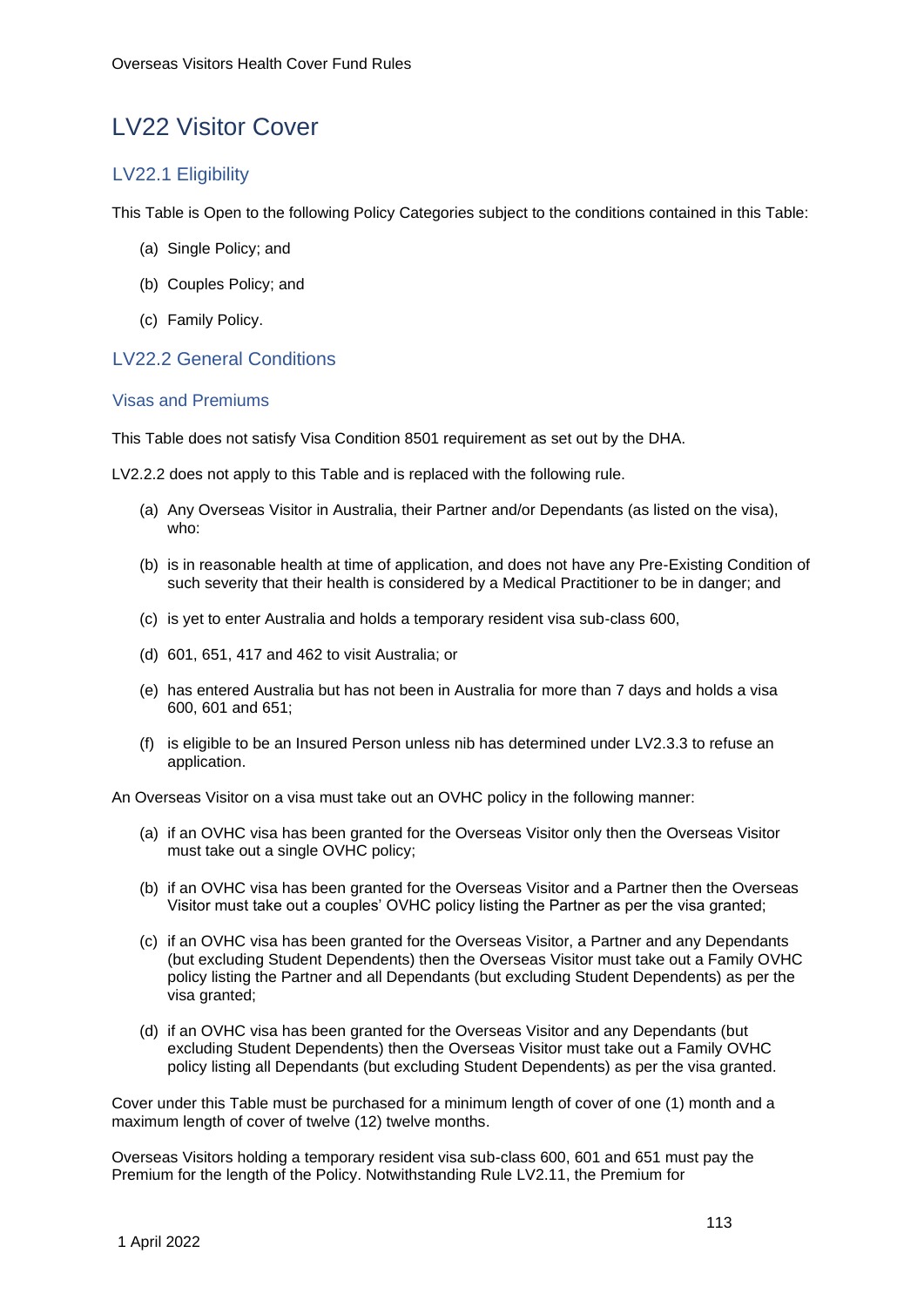temporary resident visa sub-class 600, 601, 651 must be paid by direct debit from a credit card and may not be paid by direct debit from a financial institution account or payroll deduction.

Benefits are not payable for any expenses relating to any Pre Existing Conditions for the duration of the Policy.

#### **Transfers**

LV2.5 (Transfers) does not apply to this Table.

Cover under this Table is not available to Overseas Visitors that hold a temporary resident 600, 601 and 651 visa and transfer from another private health insurer registered under the Act or from a general insurer.

#### **Accident**

All Hospital Treatment and Medical Services must be related to injuries sustained in an Accident and must be provided in a Hospital (not a Doctor's surgery) where an inpatient admission has occurred.

- (a) Benefits for Accidents are only payable if the Insured Person:
- (b) presents to a medical practitioner (e.g. a general practitioner) or Hospital Emergency Department within 72 hours after an Accident (documentation may be required as proof); and
- (c) is first admitted to a Hospital as an inpatient:
- (d) within 90 days after time of presentation to the medical practitioner or Hospital Emergency Department; or
- (e) at a later date due to medical reasons restricting the initial admission occurring within the time required in paragraph

Any Hospital Treatment provided after the first 90 days will be paid at the level of Benefits of the Insured Person's level of cover.

An Insured Person and their Medical Practitioner must contact nib to confirm eligibility of cover and must complete an Accident form if requested by nib before a Benefit is paid.

#### Accidental Injury Benefit

An Accidental Injury Benefit is payable for Hospital Treatment and Medical Services that are otherwise excluded in this Table if:

- (a) the Insured Person suffers an Accident; and
- (b) the Insured Person is admitted as an inpatient for immediate Hospital Treatment; and
- (c) the Insured Person requires Emergency Treatment as a result of the Accident.

#### Hospital Emergency Department

(a) Benefits for Hospital Emergency Department services are only payable if the services relate to Emergency Treatment which leads to the Insured Person being admitted into Hospital.

Unless expressly provided in this Table, Benefits are not payable for:

(b) Hospital Emergency Department attendance which does not result in an admission;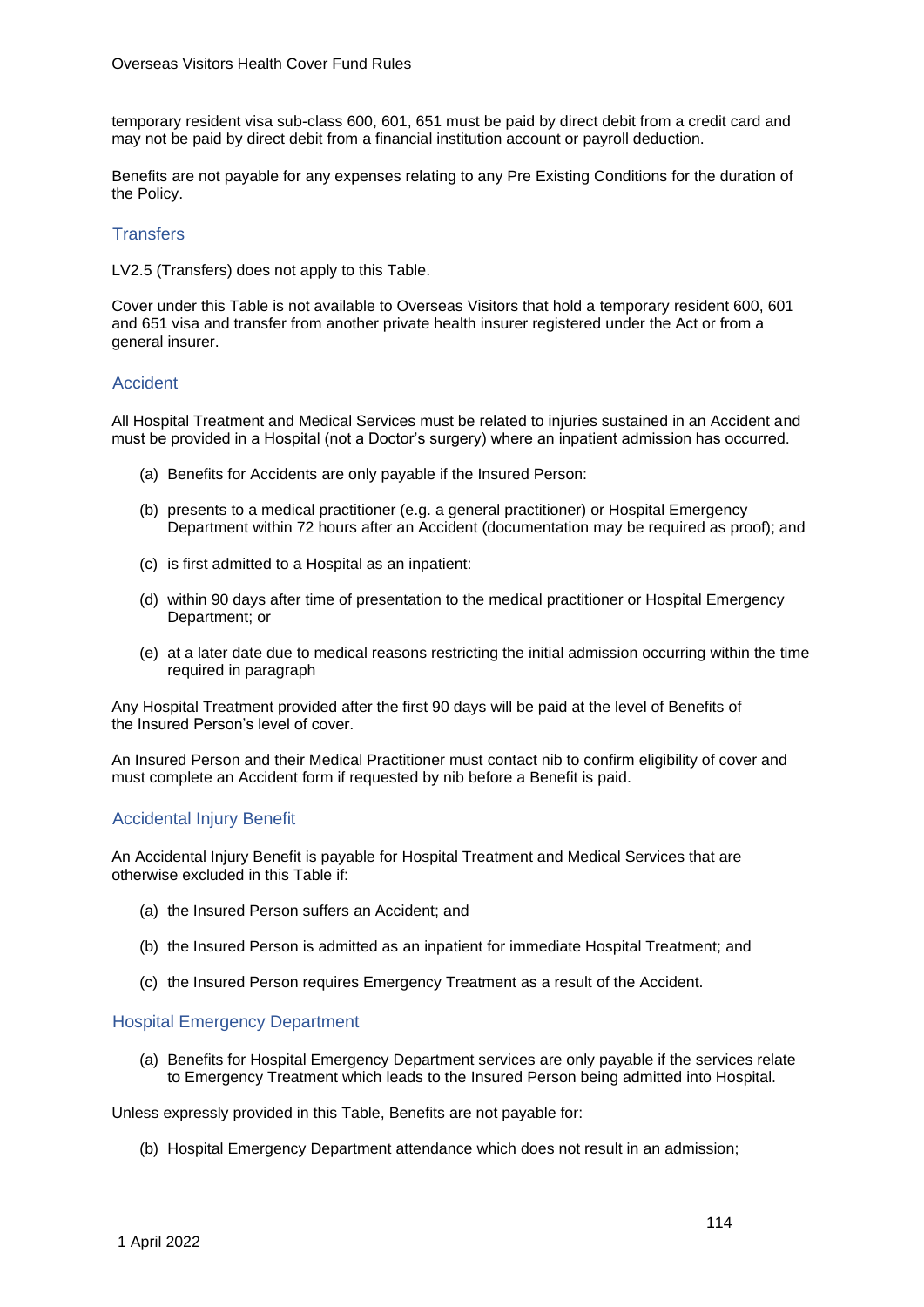(c) Treatment and services rendered outside of a Hospital (Out-Patient services).

#### **Excess**

The amount of the Excess and relevant limits and conditions which apply to are as follows:

- (a) there is only one Excess available;
- (b) the Excess amount is \$250 per admission;
- (c) the maximum Excess payable under the Policy in any Policy Year will be \$500;
- (d) with the exception of Dependent Children, the Excess applies to all Insured Persons covered by the Policy;
- (e) no Excess is payable for the Hospital admission of a Dependent Child covered under a Family Policy.

#### **Definitions**

The following definitions only apply to this Table and override the same definitions set out in Rule LV2.1 (Interpretation and Definitions).

"**Accident**" means a single physical event that occurs during the Policy Year, which is caused by external force or object, and results solely, directly and independently of any other cause, including illness, which is both unintentional and unsolicited by the Insured Person, resulting in involuntary injury to the body requiring immediate Hospital Treatment.

"**Accidental Injury Benefit**" means a Benefit payable for any excluded Hospital Treatment or Medical Services if:

- (a) the Insured Person suffers an Accident; and
- (b) the Insured Person is admitted as an inpatient for immediate Hospital Treatment; and (c) the Insured Person requires Emergency Treatment as a result of the Accident.

**"Emergency Treatment"** means Hospital Treatment where an Insured Person is:

- (a) at risk of serious morbidity or mortality and requiring urgent assessment and resuscitation; or
- (b) in severe pain and suspected to suffer acute organ or system failure;
- (c) suffering from the viability of function of a body part or organ that is acutely threatened; or .
- (d) suffering acute haemorrhaging and requiring urgent assessment and Hospital Treatment; or
- (e) suffering a Condition that requires immediate Hospital Treatment to avoid imminent morbidity or mortality and where a transfer to another Hospital is impractical.

"**Excess**" means an amount that the Policy Holder must contribute towards Hospital Treatment. An Excess is payable in each Policy Year.

"**Medical Practitioner**" means medical practitioner as defined in the Act.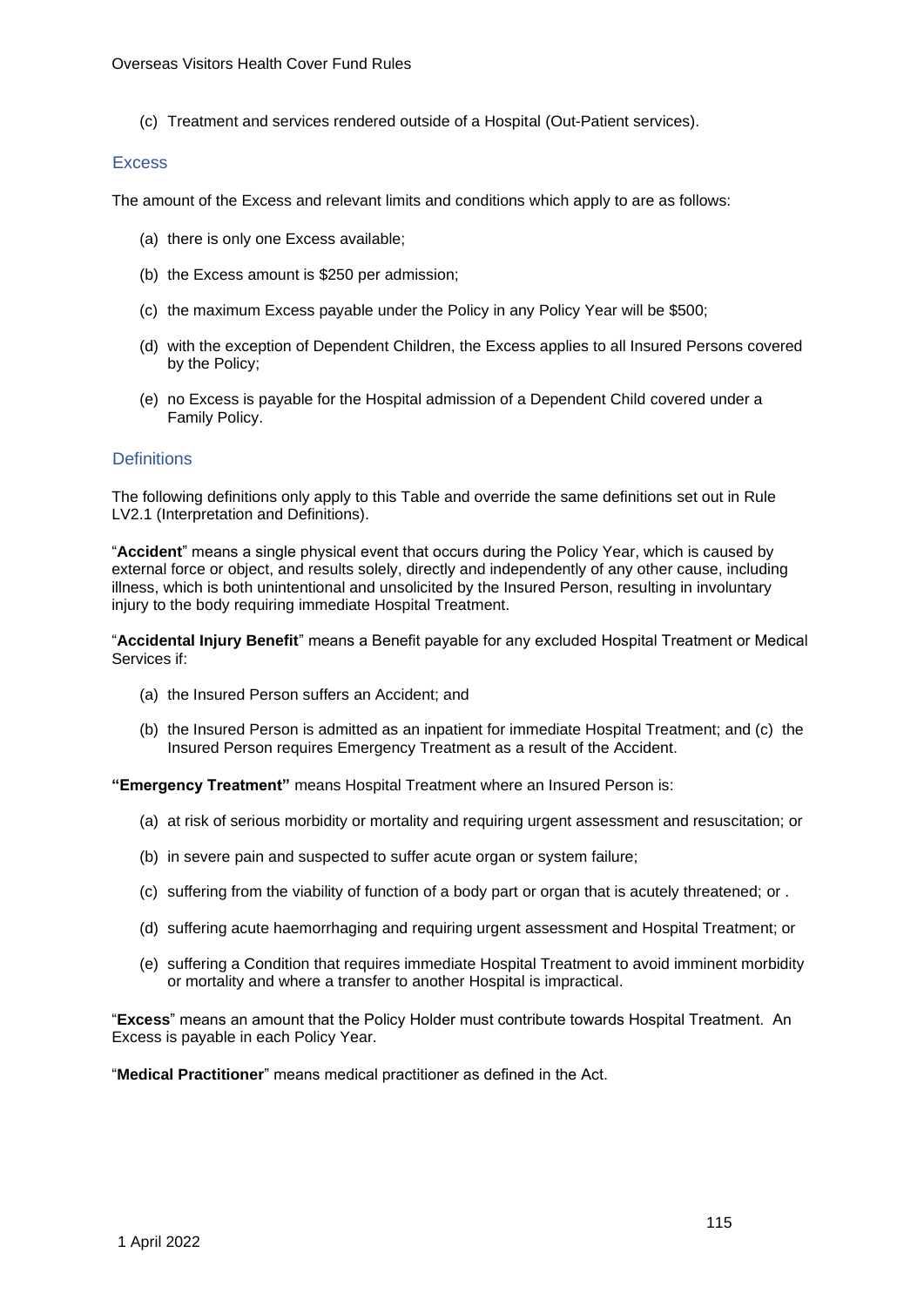## LV22.3 Hospital Treatment Benefits

Other than as expressly provided in these Rules, Benefits for Hospital Treatment shall be payable in an nib Agreement Private Hospital, Public Hospital or in a Private Hospital that has not entered into a provider agreement with nib at 100% of the cost of:

- (a) charges for Hospital accommodation, theatre fees, labour ward, intensive care, coronary care; and
- (b) charges for paramedical services such as physiotherapy; and
- (c) where applicable and pre-approved by nib, charges relating to Hospital Treatment received under Accidental Injury Benefit provision.

The following Hospital Treatment is excluded and no Benefits are payable unless an Accidental Injury Benefit applies:

- 1. Brain Surgery
- 2. Cancer Treatment
- 3. Heart Procedures
- 4. Palliative Care
- 5. Rehabilitation
- 6. Stroke Treatment
- 7. Back Surgery
- 8. Eye Surgery
- 9. Joint Replacement
- 10. Joint Investigation
- 11. Gastroscopies
- 12. Renal Dialysis
- 13. Assisted Reproductive Treatment
- 14. Infertility Investigation
- 15. Obesity Surgery
- 16. Pregnancy and Birth Services
- 17. Psychiatric Treatment
- 18. Cosmetic Surgery
- 19. Oral and Maxillofacial Surgery
- 20. Podiatric treatment
- 21. Cochlear implants
- 22. Bone marrow and organ transplant

## LV22.4 Surgically Implanted Prostheses

Benefits are payable at 100% of the cost for approved surgically implanted prosthetic devices as determined by the Federal Government.

## LV22.5 Medical Services Payments

Other than as expressly provided in these Rules, Benefits for approved Medical Services provided to an Insured Person while in Hospital are payable as follows:

- (a) 100% of the cost for Medical Services with no out of pocket expenses;
- (b) 100% of the cost of Out-Patient continuing treatment following hospitalisation due to early discharge from Hospital:
- (c) 100% of the cost of Medical Services relating to Hospital Treatment received under an Accidental Injury Benefit but only where approved by nib in writing.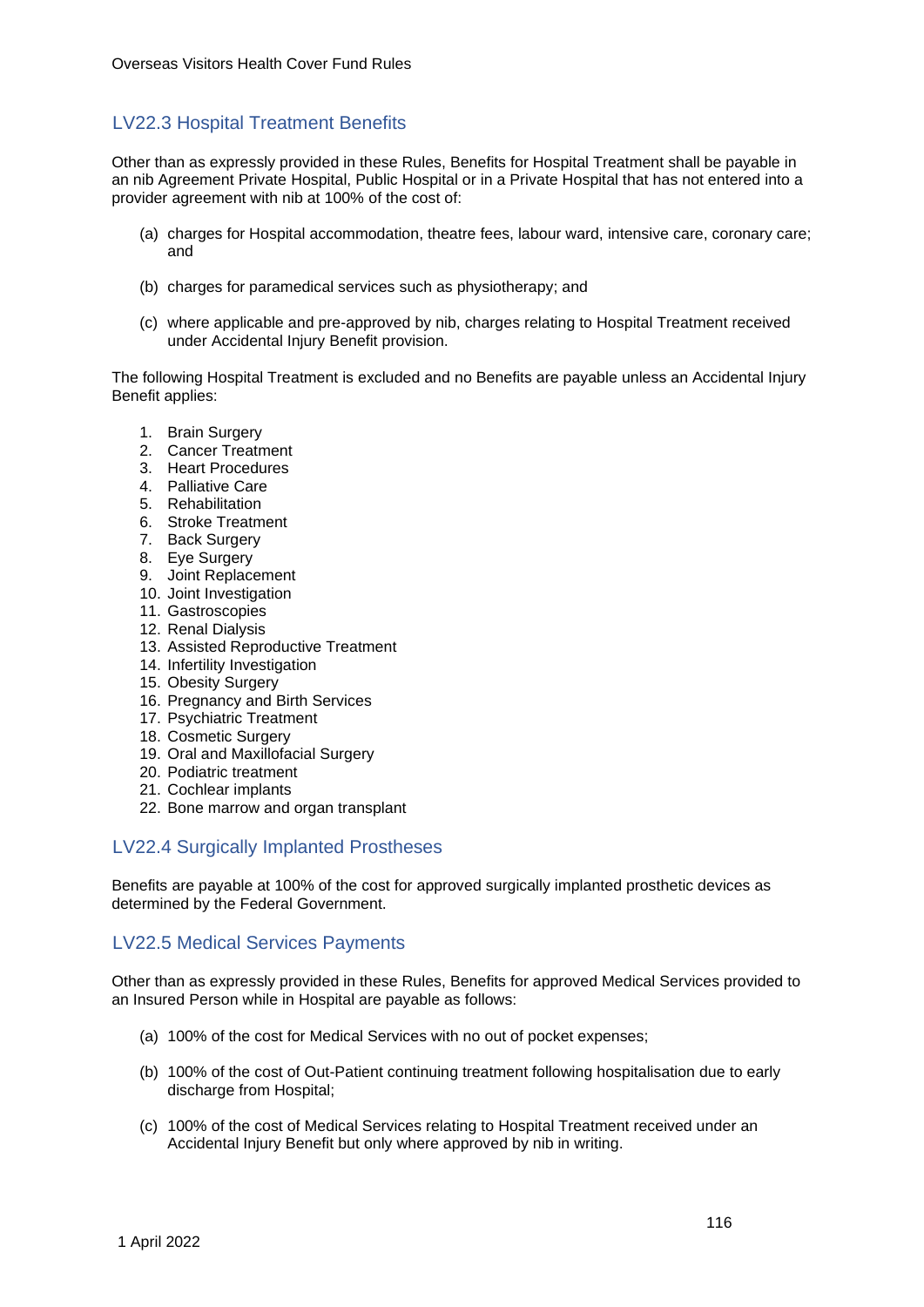The following Medical Services are excluded and no Benefits are payable unless an Accidental Injury Benefit applies:

- 1. Brain Surgery
- 2. Cancer Treatment
- 3. Hearth Procedures
- 4. Palliative Care
- 5. Rehabilitation
- 6. Stroke Treatment
- 7. Back Surgery
- 8. Eye Surgery
- 9. Joint Replacement
- 10. Join Investigation
- 11. Gastroscopies
- 12. Renal Dialysis
- 13. Assisted Reproductive Treatment
- 14. Infertility Investigation
- 15. Obesity Surgery
- 16. Pregnancy & Birth Services
- 17. Psychiatric Treatment
- 18. Cosmetic Surgery
- 19. Oral and Maxillofacial Surgery
- 20. Podiatric treatment
- 21. Cochlear implants
- 22. Bone marrow and organ transplant

## LV22.6 Pharmaceutical Benefits

#### In-Hospital

Pharmaceutical Benefits for PBS Pharmaceuticals, where prescribed according to PBS-approved indications, and non-PBS Pharmaceuticals are payable at 100% of cost where the medication is:

- (a) included in the Hospital invoice;
- (b) administered to an Insured Person during their stay in Hospital; or
- (c) provided to the Insured Person on discharge from Hospital.

No Benefits are payable for:

(a) drugs issued for the sole purpose of use at home;

#### LV22.7 Ambulance

Benefits are payable at 100% of cost for an ambulance service within Australia that is:

- (a) provided by a State or Territory Ambulance Service; and
- (b) defined by the relevant service provider as emergency ambulance transport; and
- (c) defined by a treating doctor as Medically Necessary transport.

Benefits are also payable where an ambulance is called to attend an emergency but on arriving is no longer required this charge will be covered.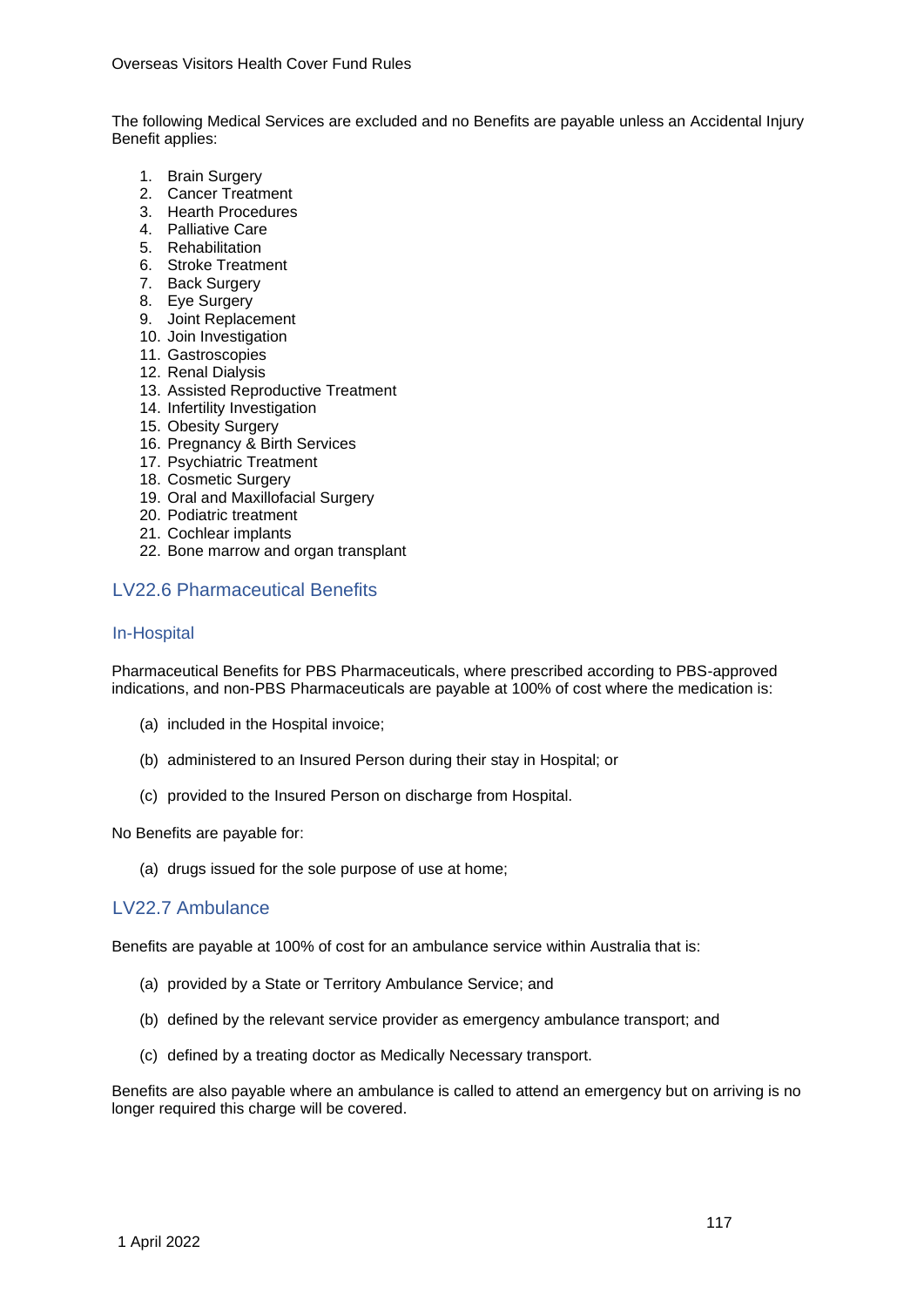## LV22.8 Non Surgically Implanted Prostheses and Appliances

No Benefits are payable for Non Surgically Implanted Prostheses and Appliances.

#### LV22.9 Physiotherapy

No Benefits for Physiotherapy are payable.

#### LV22.10 Chiropractic

No Benefits for Chiropractic are payable.

#### LV22.11 Osteopathy

No Benefits for Osteopathy are payable.

#### LV22.12 Dental

No Benefits for Dental are payable except as specified in Schedule M for an Accidental Injury Benefit.

## LV22.13 Optical

No Benefits for Optical are payable.

## LV22.14 Dietetics

No Benefits for Dietetics are payable.

#### LV22.15 Home Nursing and Home Care

No Benefits for Home nursing and home care are payable.

#### LV22.16 Immunisation and Allergy Vaccines

No Benefits for Immunisation and Allergy Vaccines are payable.

#### LV22.17 Occupational Therapy

No Benefits for Occupational Therapy are payable.

#### LV22.18 Podiatry

No Benefits for Podiatry are payable.

LV22.19 Speech Therapy

No Benefits for Speech Therapy are payable.

LV22.20 Natural Therapies

No Benefits for Natural Therapies are payable.

LV22.21 Preventative Care Benefit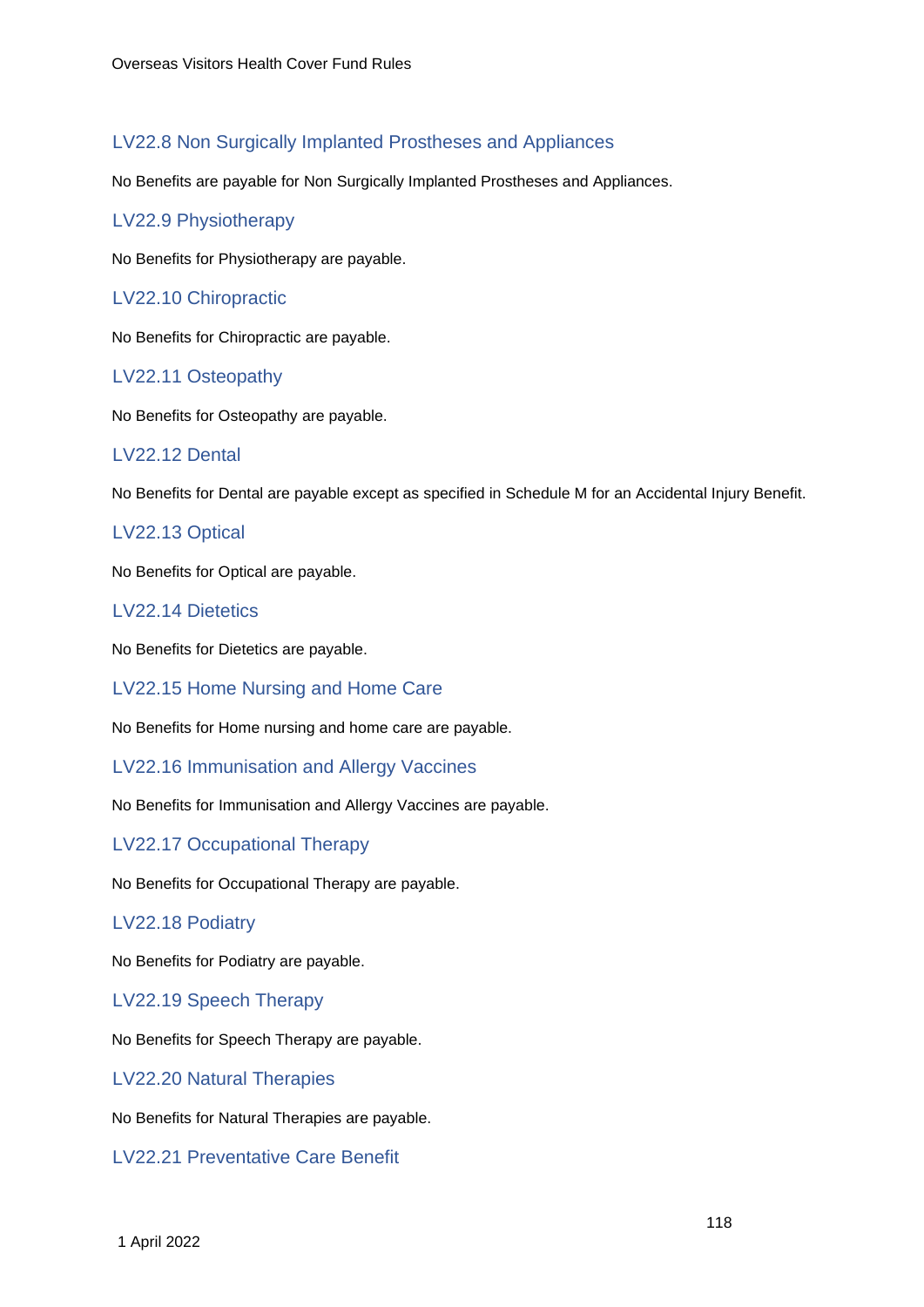No Benefits for Preventative Care are payable.

## LV22.22 CPAP Machines, Wheelchairs and Crutches

No Benefits for CPAP Machines are payable.

Subject to the following conditions, Wheelchairs and Crutches are covered at 100% up to \$1,000 per Insured Person per Membership Year.

| <b>Item</b>                                               | Rule                                                                                                                  |                                                                                                        | Item limit           |
|-----------------------------------------------------------|-----------------------------------------------------------------------------------------------------------------------|--------------------------------------------------------------------------------------------------------|----------------------|
| Wheelchair or<br>motorised wheelchair<br>(including hire) | Following an Accident<br>accompanied by a<br>letter of<br>recommendation from<br>the treating Medical<br>Practitioner | Wheelchairs - not<br>mobility scooters.<br>Payable when<br>required as a primary<br>means of mobility. | 1 per Insured Person |
| Crutches (including<br>hire)                              | Following an Accident<br>accompanied by a<br>letter of<br>recommendation from<br>the treating Medical<br>Practitioner |                                                                                                        | 1 per Insured Person |

#### LV22.23 Hearing Aids

No Benefits for Hearing Aids are payable.

#### LV22.24 Laser Eye Surgery

No Benefits for Laser Eye Surgery are payable.

#### LV22.25 Antenatal and Postnatal Services

No Benefits for this service are payable.

## LV22.26 Other

#### LV22.26.1 Funeral Expenses

Other than as expressly provided in these Rules, if an Insured Person sustains an Accident resulting in death, nib will reimburse the reasonable expenses incurred up to \$20,000 for the cost of returning the Insured Person's mortal remains to their country of origin, or the reasonable cost of funeral, burial or cremation expenses in Australia, subject to nib being notified as soon as possible of the death, and before any repatriation or funeral services have been arranged.

#### LV22.26.2 Medical Repatriation Expenses

Other than as expressly provided in these Rules, if an Insured Person sustains an Accident resulting in life-threatening injury, nib will pay the reasonable expenses incurred up to \$1,000,000 for the cost of airfare, on board stretcher, accompanying aero-medical specialists and nursing staff to repatriate the Insured Person to their country of origin, subject to nib being notified as soon as possible, and before any repatriation services have been arranged, and nib's appointed Medical Practitioner certifying that the repatriation is Medically Necessary.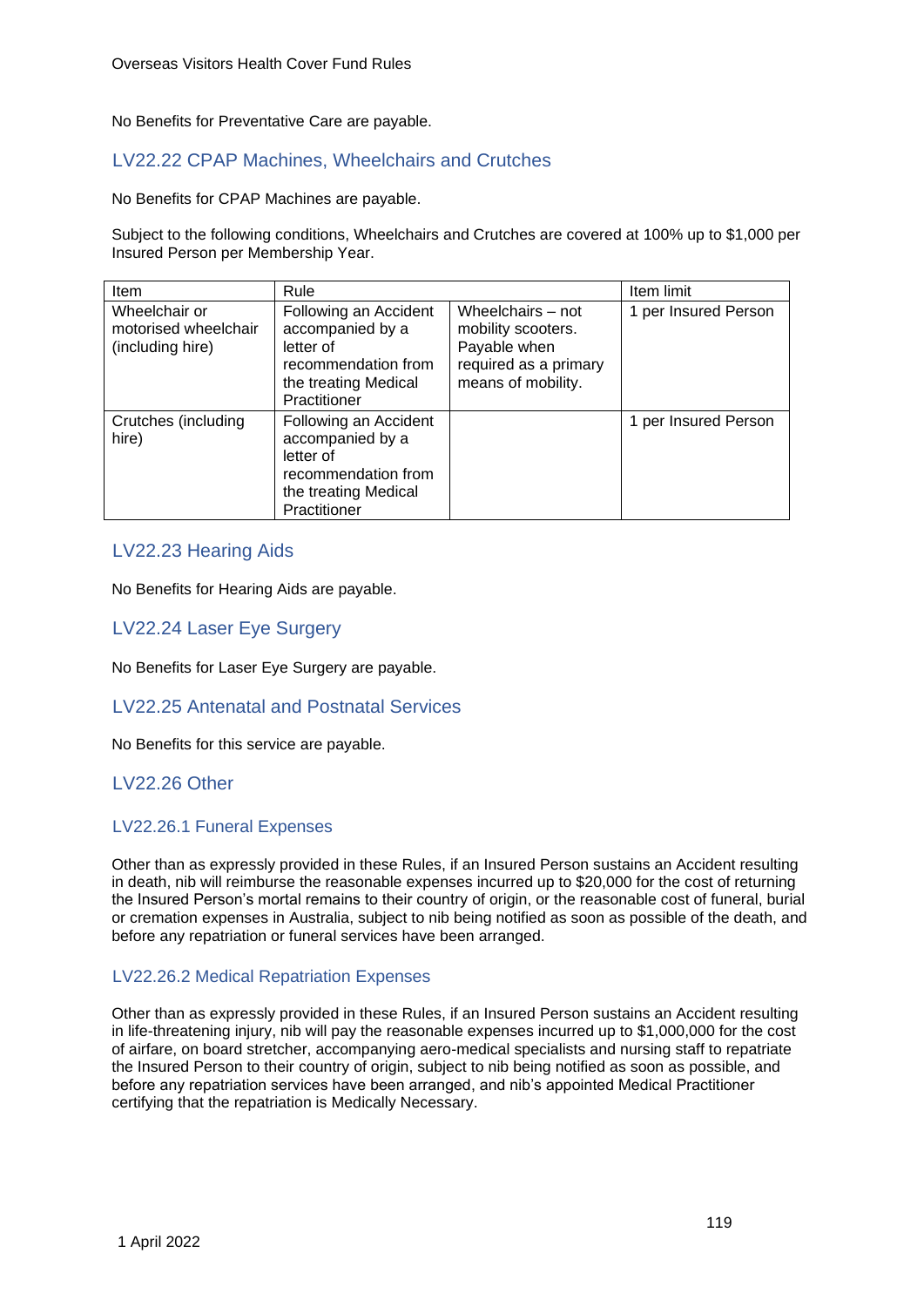## LV23 nib Basic Visitor Cover

## LV23.1 Eligibility

This Table is Open to the following Policy Categories subject to the conditions contained in LV2.2.2 (General):

- (a) Single Policy; and
- (b) Couples Policy; and
- (c) Family Policy.

## LV23.2 General Conditions

No General conditions apply

## LV23.3 Hospital Treatment Benefits

Other than as expressly provided in these Rules, Hospital Treatment Benefits shall be payable as follows to an admitted Insured Person:

In a nib Agreement Private Hospital, Public Hospital or in a Private Hospital that has not entered into a provider agreement with nib/IMAN 100% of:

- (a) the cost of charges for Hospital accommodation, theatre fees, labour ward, intensive care, coronary care
- (b) the cost of paramedical services such as physiotherapy

For services listed as Lower Benefits, Hospital Treatment Benefits shall be payable equivalent to the "Gazetted Rate" determined by the State and Territory Health Authorities for:

- (a) overnight and day only Hospital accommodation (all costs including: all theatre, intensive care, labour wards, ward drugs)
- (b) emergency department fees that leads to an admission
- (c) admitted patient care and post-operative services that are a continuation of care associated with an early discharge from Hospital.

If a customer goes to a Private Hospital, and the charge is less than the "Gazetted Rate", nib/IMAN will pay the rate charged by the Private Hospital. This is to avoid a surplus payment of Benefits.

Lower Benefits are payable for the following services:

- (a) Gastric banding and obesity surgery
- (b) Psychiatric treatment
- (c) Palliative Care
- (d) Pregnancy and birth related services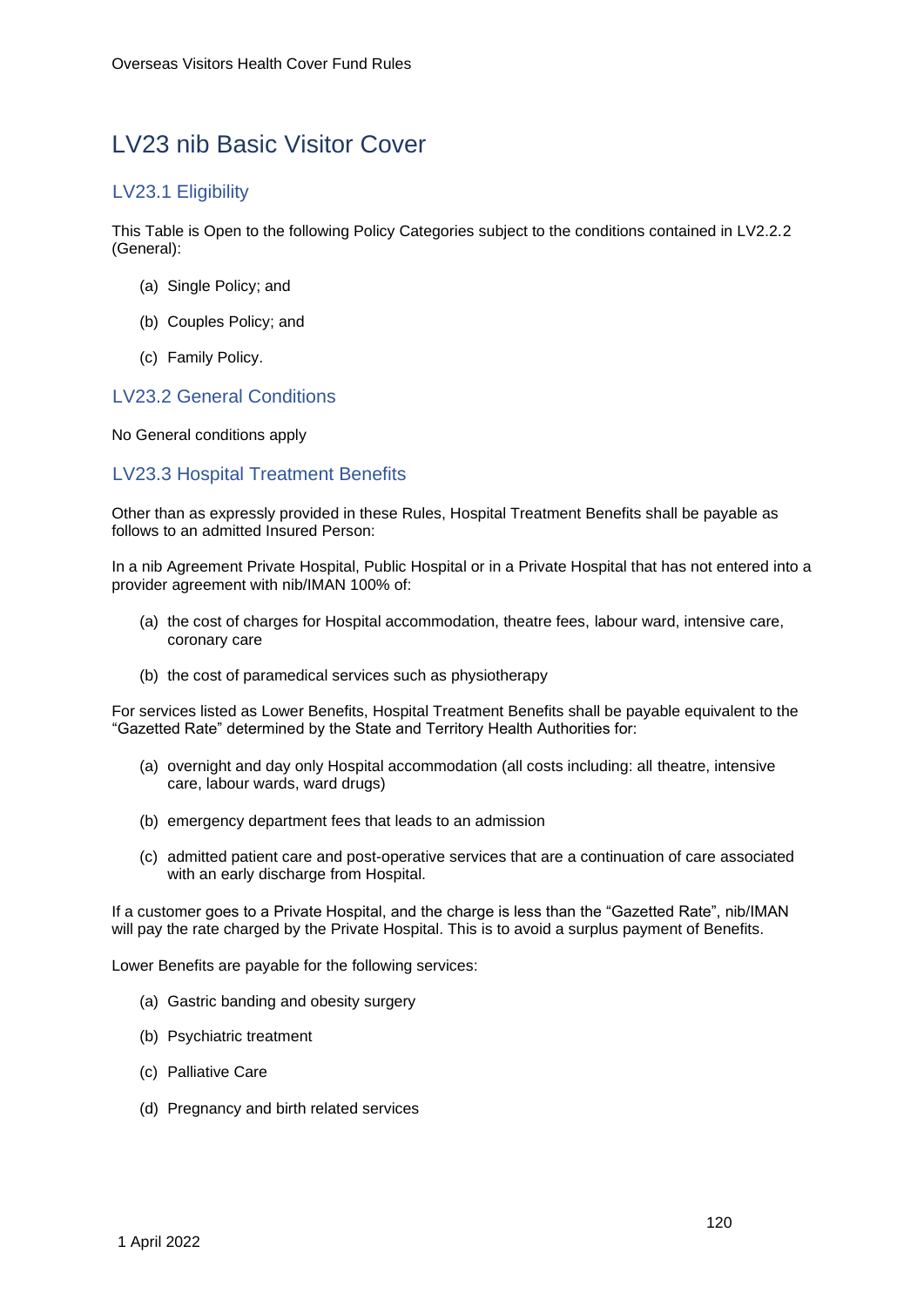For services listed as Excluded no Hospital Treatment Benefit shall be payable.

Excluded services are:

- (a) Bone Marrow and Organ Transplants
- (b) Services not covered by Medicare such as Cosmetic Surgery (to enhance appearance) or experimental surgery
- (c) Assisted Reproductive Services
- (d) Infertility Investigations

#### LV23.4 Surgically Implanted Prostheses

The Benefits for Surgically Implanted Prostheses are payable at 100% of cost.

#### LV23.5 Medical Services Payments

Other than as expressly provided in these Rules, Benefits for Medical Services provided to a customer while admitted as a patient in Hospital shall be as follows:

(a) for services included - 100% of the cost for that medical service with not out of pockets

for services listed as lower Benefits - 100% of the Medicare Benefits Schedule Fee for that medical service. Lower Benefits are payable for the following:

- (a) Gastric banding and obesity surgery
- (b) Psychiatric treatment
- (c) Palliative Care
- (d) Pregnancy and birth related services

for services that are excluded no benefit is payable. Excluded services are:

- (a) Bone Marrow and Organ Transplants
- (b) Assisted Reproductive Services
- (c) Infertility Investigations
- (d) Services not covered by Medicare such as Cosmetic Surgery (to enhance appearance) or experimental surgery.

Benefits for medical services provided to the customer while as an outpatient shall be as follows:

(a) 100% of the Medicare Benefit Schedule Fee for that medical service.

Out-Patient Exclusions apply to:

- (b) Psychiatric
- (c) Expenses for counselling and psychological testing, and
- (d) Any Services provided by a registered psychologist or providers who are not a psychiatrist, and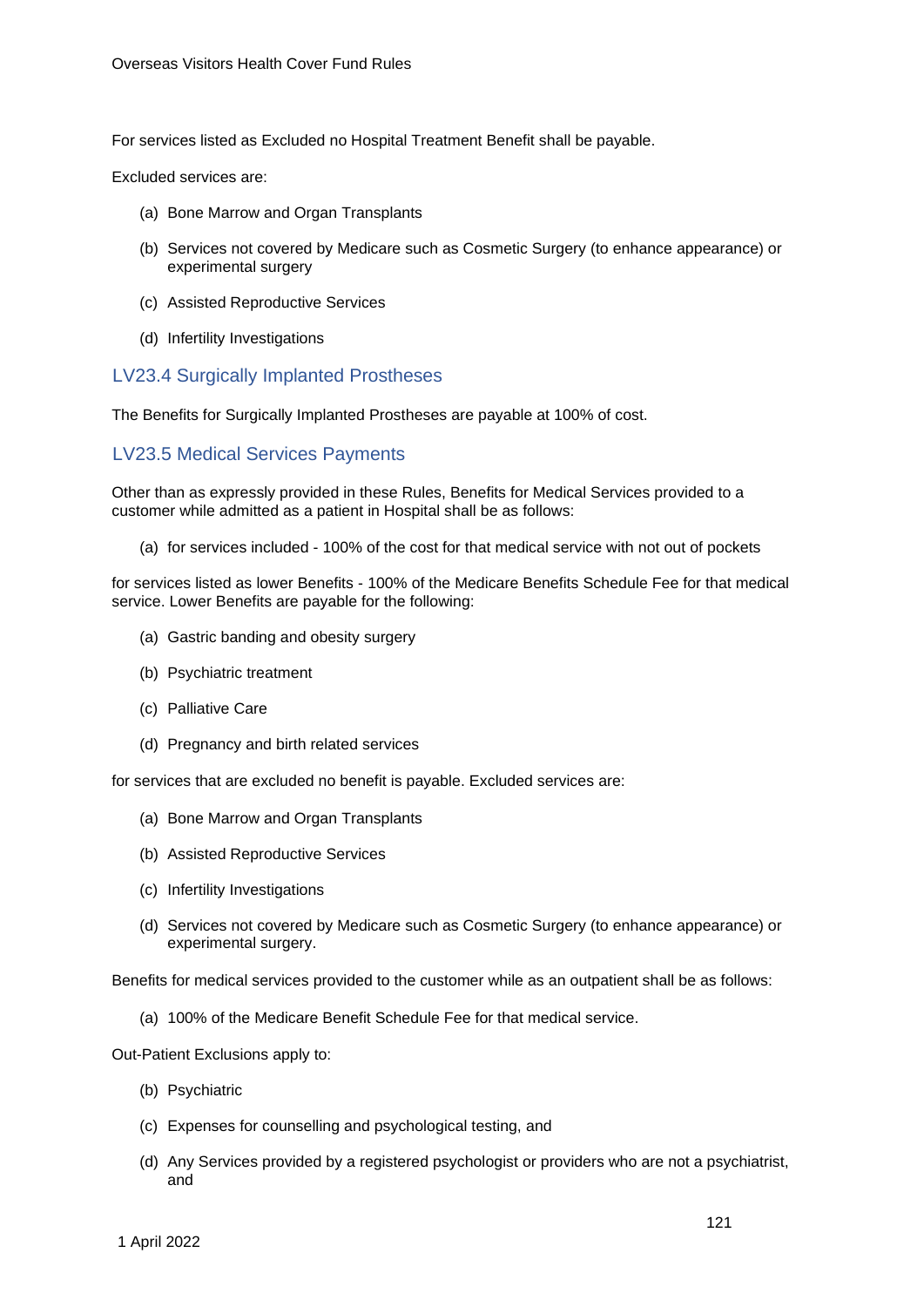- (e) Group therapy or counselling sessions, including where the service is provided by a psychiatrist.
- (f) Bone Marrow and Organ Transplants
- (g) Assisted Reproductive Services
- (h) Infertility Investigations
- (i) Services not covered by Medicare such as Cosmetic Surgery (to enhance appearance) or experimental surgery.

Benefits for Emergency Facilities shall be payable equivalent to the "Gazetted Rate" determined by the State and Territory Health Authorities.

Out-Patient continuing treatment following hospitalisation due to early discharge from Hospital is payable at 100% of cost, provided all documentation from the treating doctor is received and approved prior to discharge.

## LV23.6 Pharmaceutical Benefits

#### In-Hospital

Pharmaceutical Benefits for PBS Pharmaceuticals, where prescribed according to PBS-approved indications, and non-PBS Pharmaceuticals are payable at 100% of cost where:

- (a) it is included on the Hospital invoice; and
- (b) administered to the patient during their stay in Hospital; or (c) provided to the Insured Person on discharge from Hospital.

No Benefits are payable for:

(a) drugs issued for the sole purpose of use at home. These drugs are to be assessed under out of Hospital pharmaceutical.

#### Out-of Hospital

Pharmaceutical Benefits are payable at 100% of cost with a Membership Year annual limit of \$500 per person.

Benefits are payable for drugs when the drug is

- (a) prescribed by a Medical Practitioner
- (b) listed on the Australian Government's Pharmaceutical Benefits Scheme (PBS)
- (c) prescribed according to PBS-approved indications

Benefits are not payable for:

- (a) non-PBS pharmaceuticals
- (b) drugs that are listed on both the repatriation and non-repatriation list and the dosage and quantity are identical

The waiting period for Out-of-Hospital pharmacy is 2 months.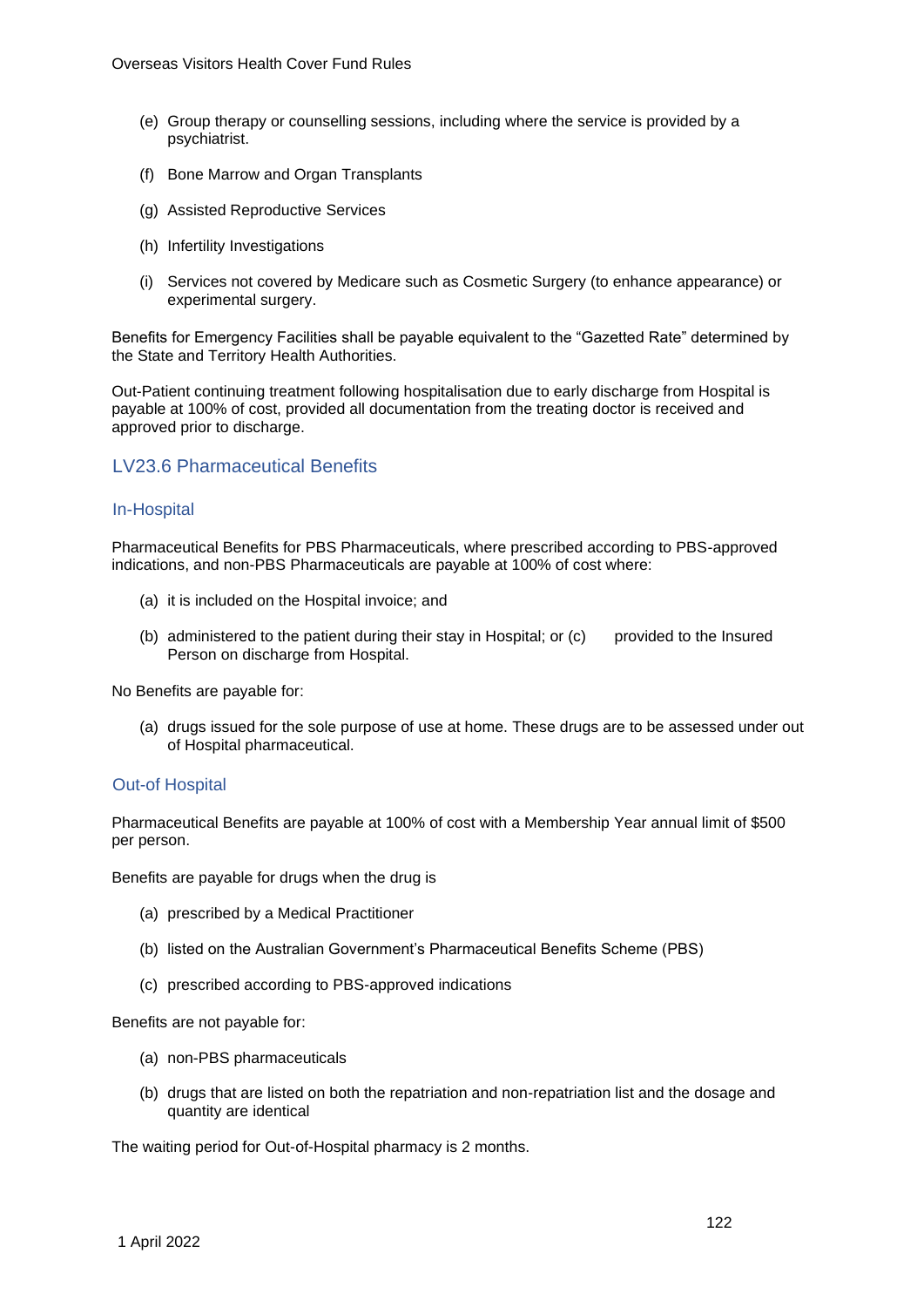## LV23.7 Nursing Home Type Patients

A Nursing Home Type Benefit is a benefit set by the Federal Government for a Patient who is in Hospital, but not in need of acute Hospital care, while awaiting a nursing home placement.

Where a customer is classified as a Nursing Home Type Patient they will be required to contribute a daily co-payment towards the cost of their Hospital stay (co-payments are also determined by the Federal Government).

## LV23.8 Ambulance

Ambulance Benefits are payable at 100% of cost for an ambulance service within Australia that is:

- (a) provided by a State or Territory Ambulance Service where the OVHC Insured Person is not covered by a State Government Ambulance Scheme; and
- (b) defined by the relevant service provider as emergency ambulance transport; or
- (c) where an ambulance is called to attend an emergency but on arriving is no longer required this charge will also be covered; or
- (d) defined by a treating doctor as Medically Necessary transport.

#### LV23.9 Non Surgically Implanted Prostheses and Appliances

No Benefits are payable for Non Surgically Implanted Prostheses and Appliances.

#### LV23.10 Physiotherapy

No Benefits for Physiotherapy are payable.

#### LV23.11 Chiropractic

No Benefits for Chiropractic are payable.

#### LV23.12 Osteopathy

No Benefits for Osteopathy are payable.

#### LV23.13 Dental

No Benefits for Dental are payable.

#### LV23.14 Optical

No Benefits for Optical are payable.

#### LV23.15 Dietetics

No Benefits for Dietetics are payable.

#### LV23.16 Home Nursing and Home Care

No Benefits for Home nursing and home care are payable.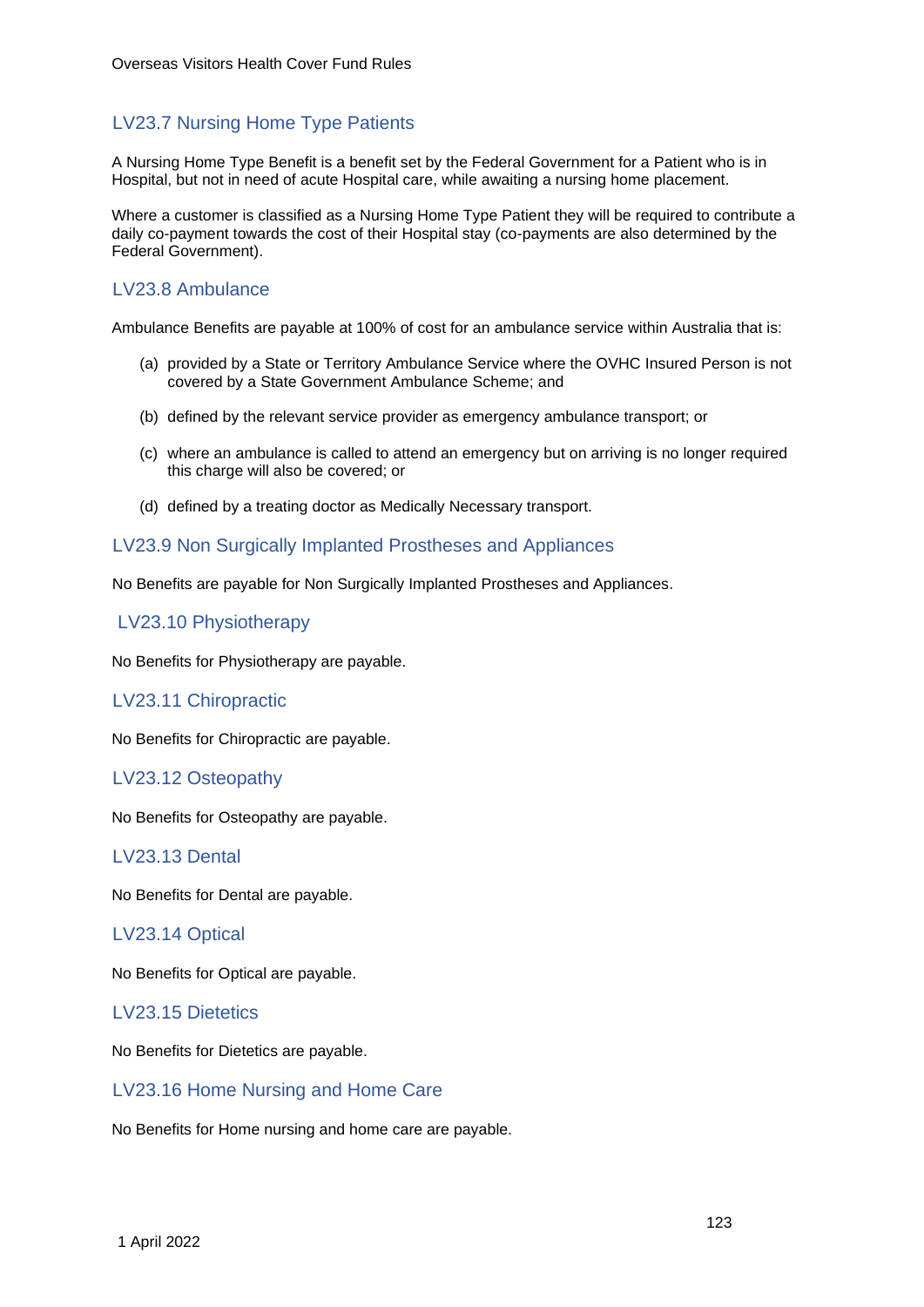## LV23.17 Immunisations and Allergy Vaccines

No Benefits for Immunisations and Allergy Vaccines are payable.

LV23.18 Occupational Therapy

No Benefits for Occupational Therapy are payable.

#### LV23.19 Podiatry

No Benefits for Podiatry are payable.

LV23.20 Speech Therapy

No Benefits for Speech Therapy are payable.

LV23.21 Natural Therapies

No Benefits for Natural Therapies are payable.

LV23.22 Preventative Care Benefit

No Benefits for Preventative Care are payable.

LV23.23 CPAP Machines, Wheelchairs and Crutches

No Benefits for CPAP Machines, Wheelchairs and Crutches are payable.

#### LV23.24 Hearing Aids

No Benefits for Hearing Aids are payable.

LV23.25 Laser Eye Surgery

No Benefits for Laser Eye Surgery are payable.

LV23.26 Antenatal and Postnatal Services

No Benefits for this service are payable.

LV23.27 Other

#### LV23.27.1 Funeral Expenses

The Policy Holder and accompanying family members are eligible to claim for burial expenses or the cost of returning the body or ashes to the home country up to \$20,000 per Insured Person. Food catering is not covered under this benefit.

#### LV23.27.2 Medical Repatriation Expenses

The Policy Holder and accompanying family members have Benefits for 100% of the cost of medical repatriation to their home country when this is deemed Medically Necessary by a Medical Practitioner appointed by nib/IMAN. The Expenses for the cost of air fares, on board stretcher, accompanying aero-medical specialists and nursing staff are covered up to \$1,000,000. The expenses for the cost of ambulance transport in Australia and in your home, country are also claimable under this Plan.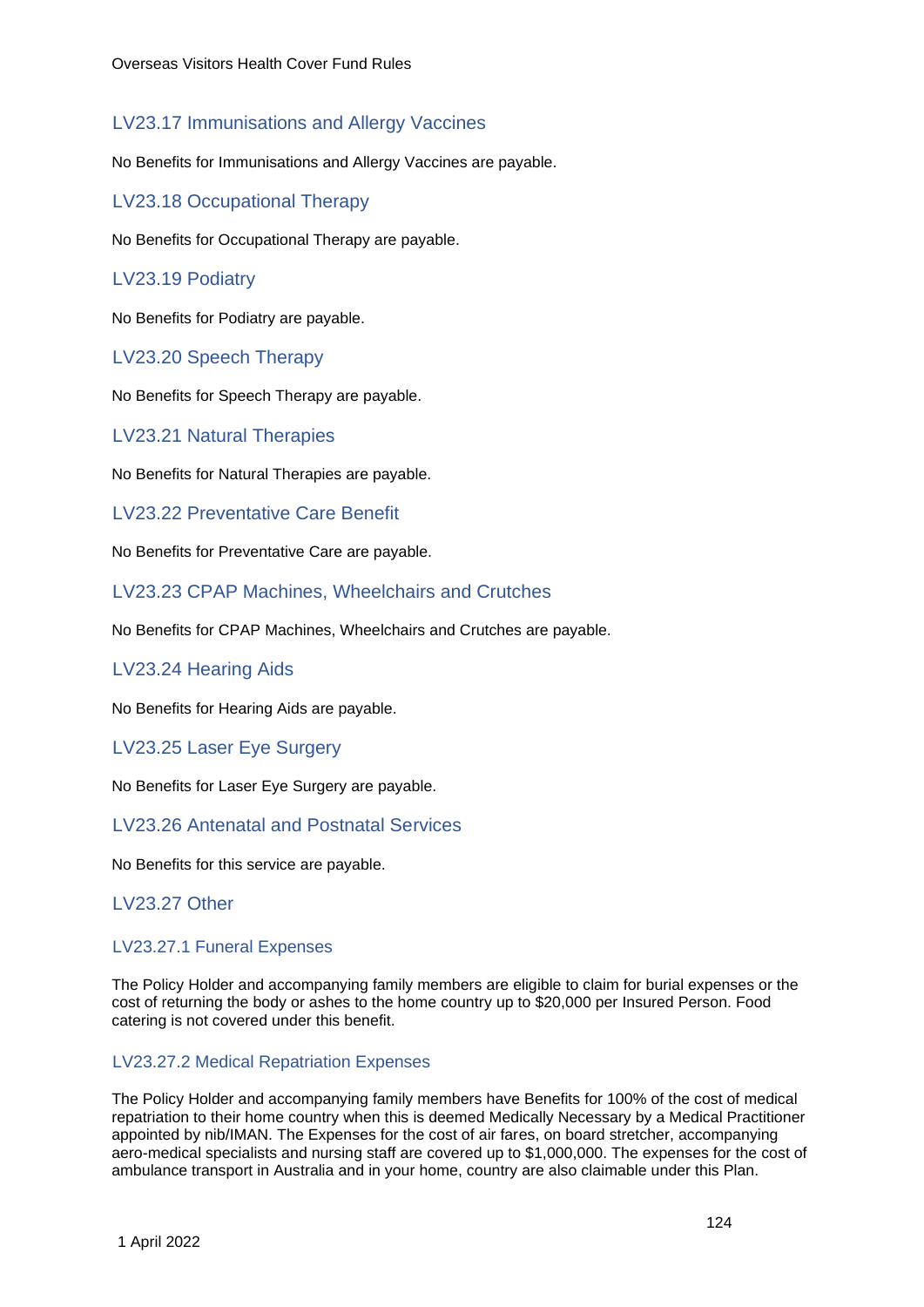#### LV23.28 Excess

The amount of the Excess and relevant limits and conditions which apply to the Product are as follows:

- (a) The Policy Holder may choose their Excess on the Product;
- (b) The Excess amount options are \$0 and \$500;
- (c) Subject to the paragraphs below, the maximum Excess payable per admission for each person under the Product will be the Excess amount option;
- (d) The Excess payable for Singles will be capped to the chosen level of Excess in any Calendar Year;
- (e) The Excess payable for Couples and Family Group Policies will be capped to an amount that is twice the chosen level of Excess in any Calendar Year;
- (f) With the exception of Dependent Children, the Excess applies to all Insured Persons covered by the Policy;
- (g) No Excess is payable for the Hospital admission of a Dependent Child covered under a Family Policy.

## LV24 nib Budget Visitor Cover

#### LV24.1 Eligibility

This Table is Open to the following Policy Categories subject to the conditions contained in LV2.2.2 (General):

- (a) Single Policy; and
- (b) Couples Policy; and
- (c) Family Policy

#### LV24.2 General Conditions

No General conditions apply.

#### LV24.3 Hospital Treatment Benefits

Other than as expressly provided in these Rules, Hospital Treatment Benefits shall be payable as follows to an admitted Insured Person:

In a nib Agreement Private Hospital, Public Hospital or in a Private Hospital that has not entered into a provider agreement with nib/IMAN 100% of:

- (a) the cost of charges for Hospital accommodation, theatre fees, labour ward, intensive care, coronary care
- (b) the cost of paramedical services such as physiotherapy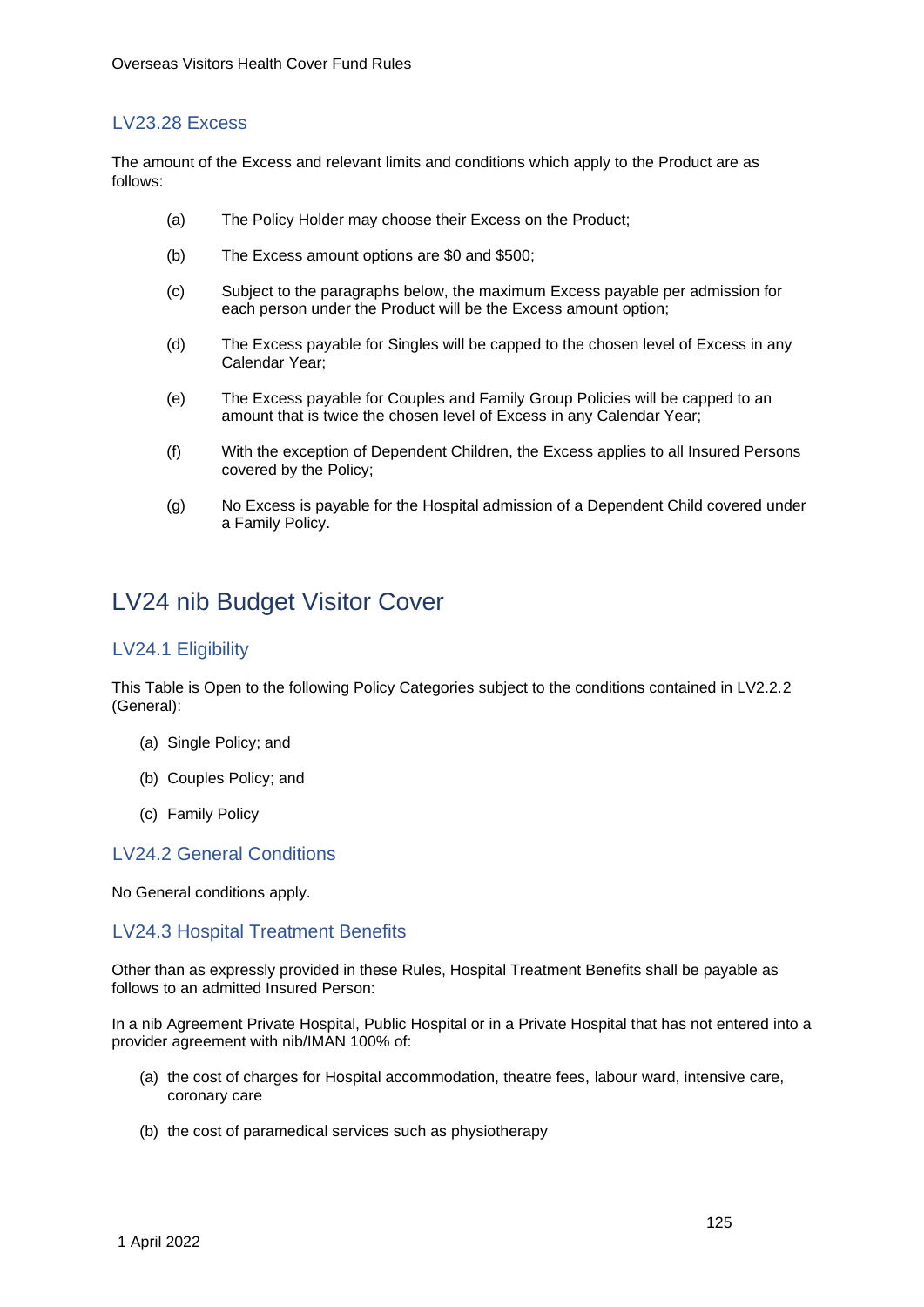For services listed as Lower Benefits, Hospital Treatment Benefits shall be payable equivalent to the "Gazetted Rate" determined by the State and Territory Health Authorities for:

- (a) overnight and day only Hospital accommodation (all costs including: all theatre, intensive care, labour wards, ward drugs)
- (b) emergency department fees that leads to an admission
- (c) admitted patient care and post-operative services that are a continuation of care associated with an early discharge from Hospital.

If a customer goes to a Private Hospital, and the charge is less than the "Gazetted Rate", nib/IMAN will pay the rate charged by the Private Hospital. This is to avoid a surplus payment of Benefits.

Lower Benefits are payable for the following services:

- (a) Gastric banding and obesity surgery
- (b) Psychiatric treatment
- (c) Palliative Care
- (d) Pregnancy and birth related services

For services listed as Excluded no Hospital Treatment Benefit shall be payable.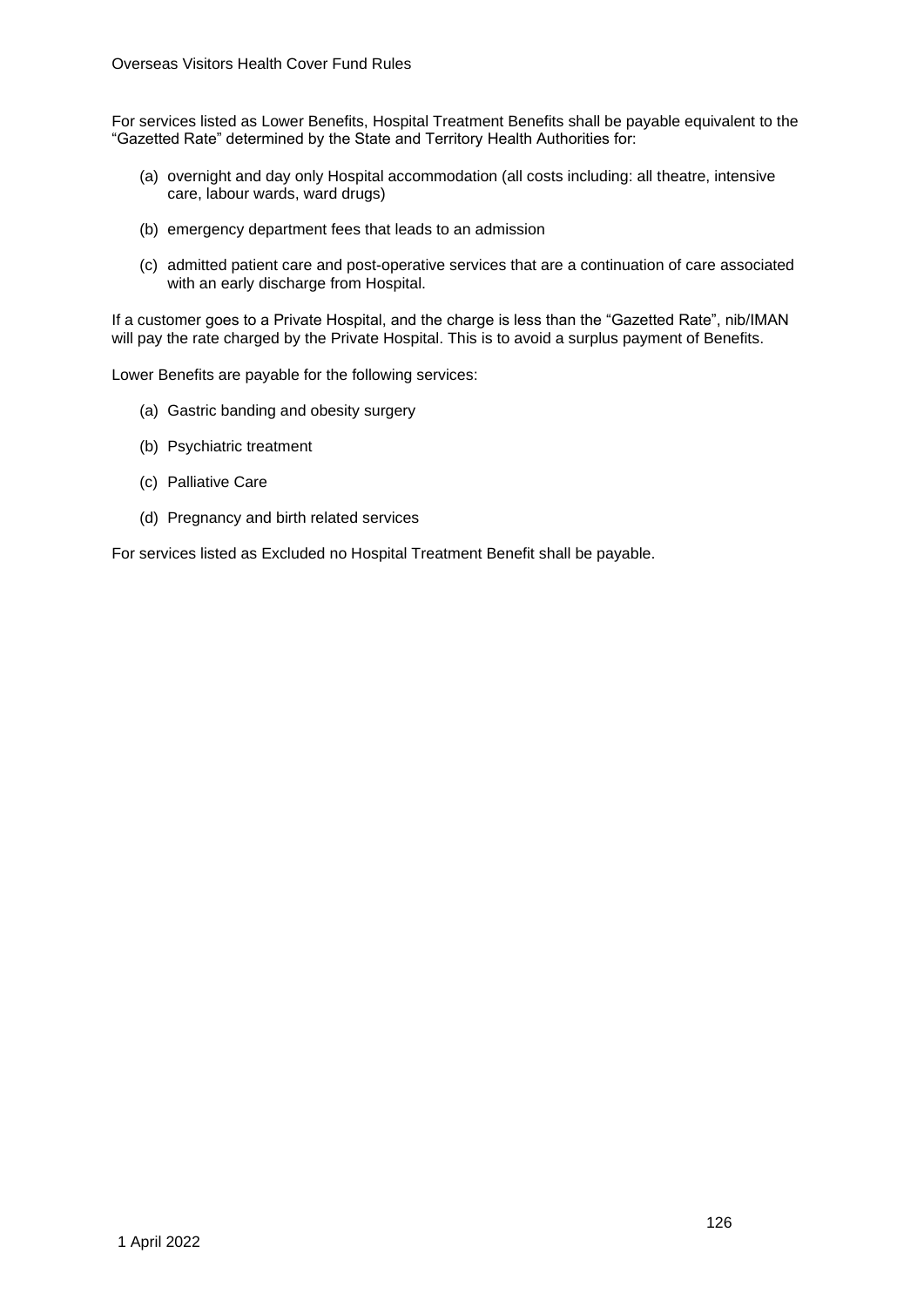Excluded services are:

- (a) Bone Marrow and Organ Transplants
- (b) Services not covered by Medicare such as Cosmetic Surgery (to enhance appearance) or experimental surgery
- (c) Assisted Reproductive Services
- (d) Infertility Investigations

LV24.4 Surgically Implanted Prostheses

The Benefits for Surgically Implanted Prostheses are payable at 100% of cost.

#### LV24.5 Medical Services Payments

Other than as expressly provided in these Rules, Benefits for Medical Services provided to a customer while in Hospital shall be as follows:

(a) For services included - 100% of the cost for that medical service with no out of pockets.

For services listed as lower Benefits - 100% of the Medicare Benefits Schedule Fee for that medical service. Lower Benefits are payable for the following:

- (a) Gastric banding and obesity surgery
- (b) Psychiatric treatment
- (c) Palliative Care
- (d) Pregnancy and birth related services

For services that are excluded no Benefit is payable. Excluded services are:

- (a) Bone Marrow and Organ Transplants
- (b) Services not covered by Medicare such as Cosmetic Surgery (to enhance appearance) or experimental surgery.
- (c) Assisted Reproductive Services
- (d) Infertility Investigations

Benefits for medical services provided to the customer while not in a Hospital shall be as follows:

Out-Patient continuing treatment following hospitalisation due to early discharge from Hospital is paid at 100% of cost, provided all documentation from the treating doctor is received and approved prior to discharge.

Emergency Facility – paid at 100% of cost but only covered if the treatment leads to an admission as an In-Patient or is certified by the treating doctor as Emergency Treatment.

No other Benefits are payable for medical services provided to the customer while not in a Hospital.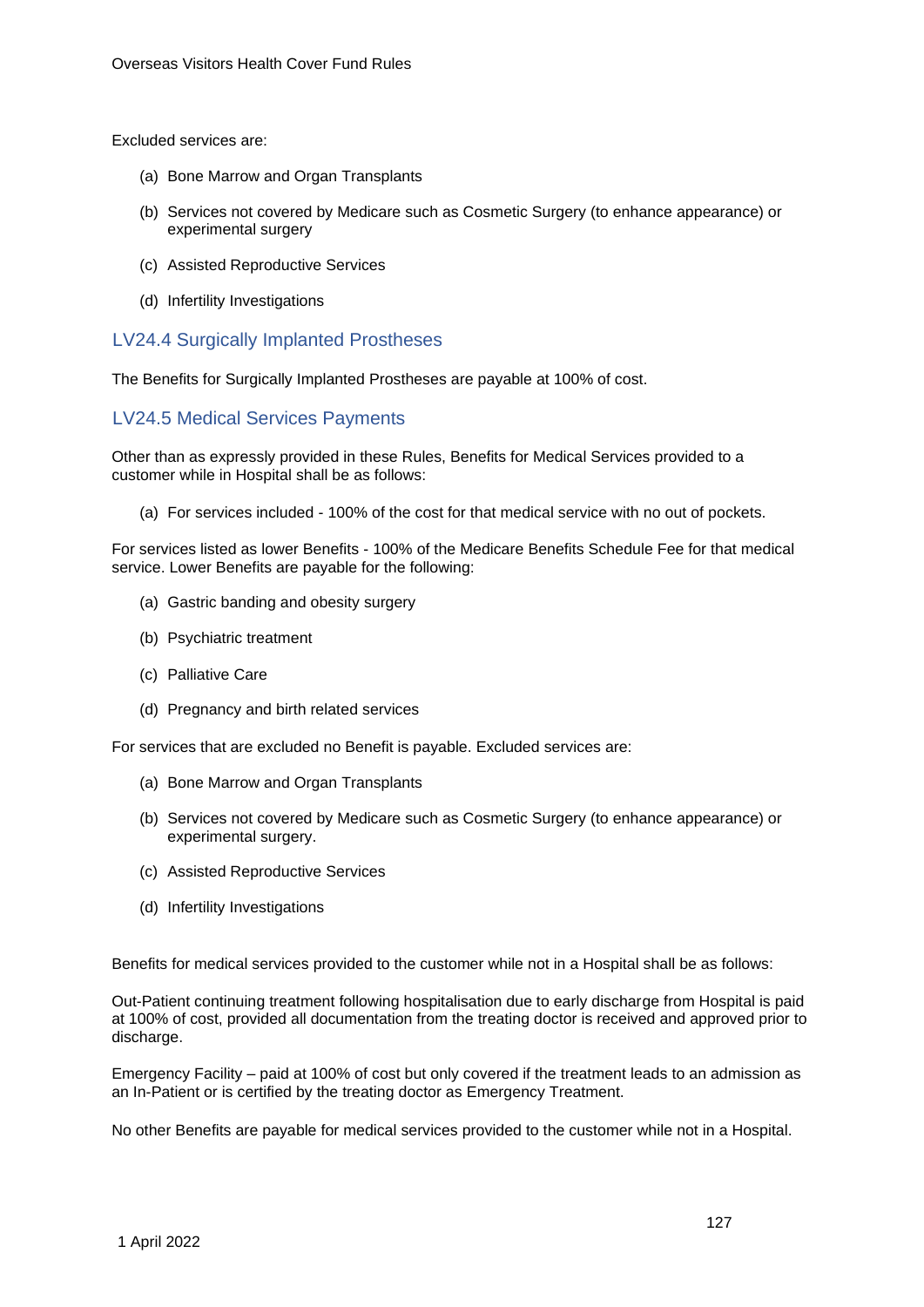## LV24.6 Pharmaceutical Benefits

#### In-Hospital

Pharmaceutical Benefits for PBS Pharmaceuticals, where prescribed according to PBS-approved indications, and non-PBS Pharmaceuticals are payable at 100% of cost where:

- (a) it is included on the Hospital invoice; and
- (b) administered to the patient during their stay in Hospital or
- (c) provided to the Insured Person on discharge from Hospital.

No Benefits are payable for:

(a) drugs issued for the sole purpose of use at home. These drugs are to be assessed under out of Hospital pharmaceutical.

#### Out-of Hospital

No Benefits for out-of Hospital Pharmaceutical Benefits are payable.

## LV24.7 Nursing Home Type Patients

A Nursing Home Type Benefit is a benefit set by the Federal Government for a Patient who is in Hospital, but not in need of acute Hospital care, while awaiting a nursing home placement. Where a customer is classified as a Nursing Home Type Patient they will be required to contribute a daily co-payment towards the cost of their Hospital stay (co-payments are also determined by the Federal Government).

#### LV24.8 Ambulance

Ambulance Benefits are payable at 100% of cost for an ambulance service within Australia that is:

- (a) provided by a State or Territory Ambulance Service where the OVHC Insured Person is not covered by a State Government Ambulance Scheme; and
- (b) defined by the relevant service provider as emergency ambulance transport; or
- (c) where an ambulance is called to attend an emergency but on arriving is no longer required this charge will also be covered; or
- (d) defined by a treating doctor as Medically Necessary transport.

#### LV24.9 Non Surgically Implanted Prostheses and Appliances

No Benefits are payable for Non Surgically Implanted Prostheses and Appliances.

LV24.10 Physiotherapy

No Benefits for Physiotherapy are payable.

#### LV24.11 Chiropractic

No Benefits for Chiropractic are payable.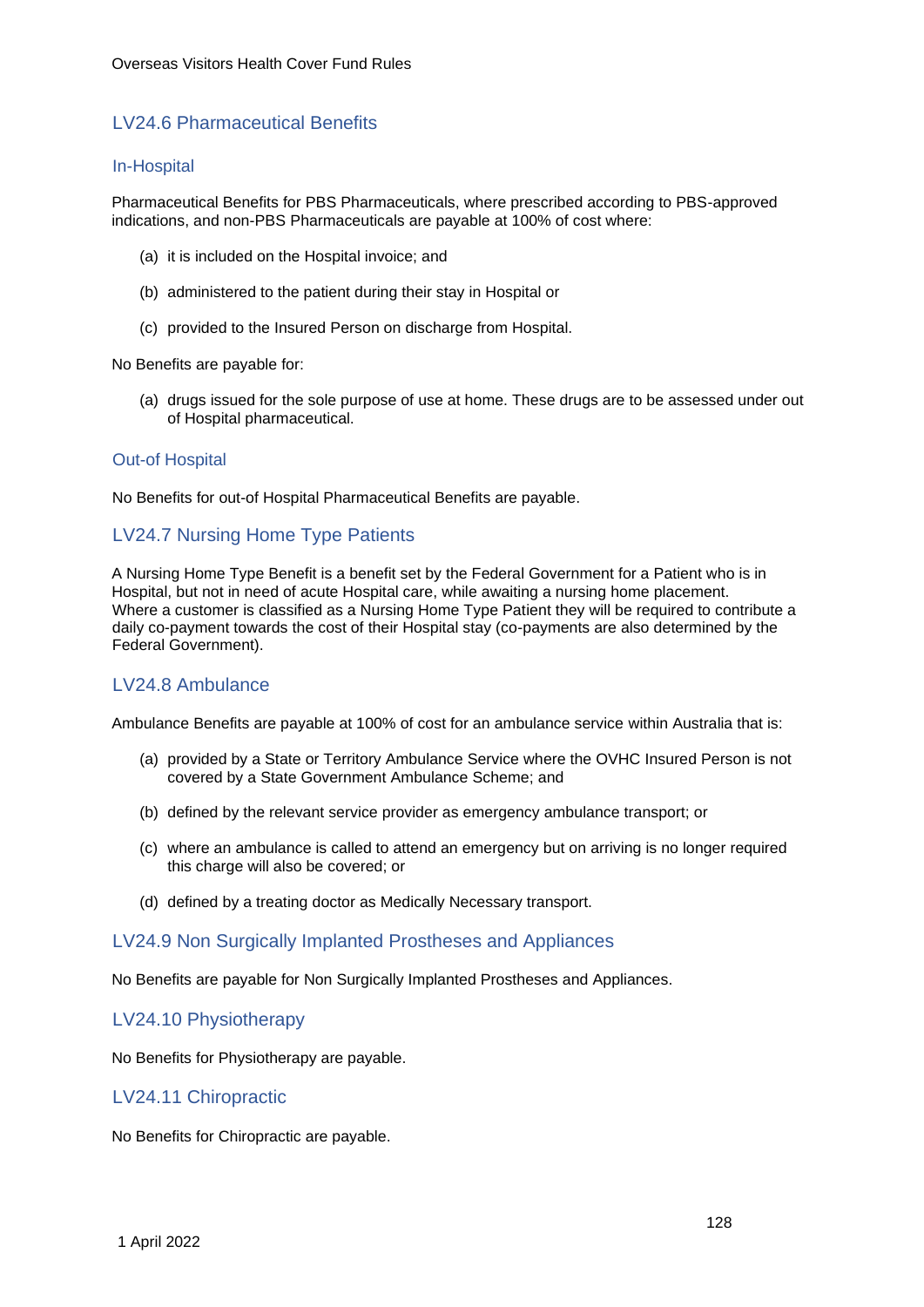## LV24.12 Osteopathy

No Benefits for Osteopathy are payable.

#### LV24.13 Dental

No Benefits for Dental are payable.

#### LV24.14 Optical

No Benefits for Optical are payable.

## LV24.15 Dietetics

No Benefits for Dietetics are payable.

#### LV24.16 Home Nursing and Home Care

No Benefits for Home nursing and home care are payable.

LV24.17 Immunisations and Allergy Vaccines

No Benefits for Immunisations and Allergy Vaccines are payable.

LV24.18 Occupational Therapy

No Benefits for Occupational Therapy are payable.

#### LV24.19 Podiatry

No Benefits for Podiatry are payable.

#### LV24.20 Speech Therapy

No Benefits for Speech Therapy are payable.

#### LV24.21 Natural Therapies

No Benefits for Natural Therapies are payable.

LV24.22 Preventative Care Benefit

No Benefits for Preventative Care are payable.

LV24.23 CPAP Machines, Wheelchairs and Crutches

No Benefits for CPAP Machines, Wheelchairs and Crutches are payable.

#### LV24.24 Hearing Aids

No Benefits for Hearing Aids are payable.

#### LV24.25 Laser Eye Surgery

No Benefits for Laser Eye Surgery are payable.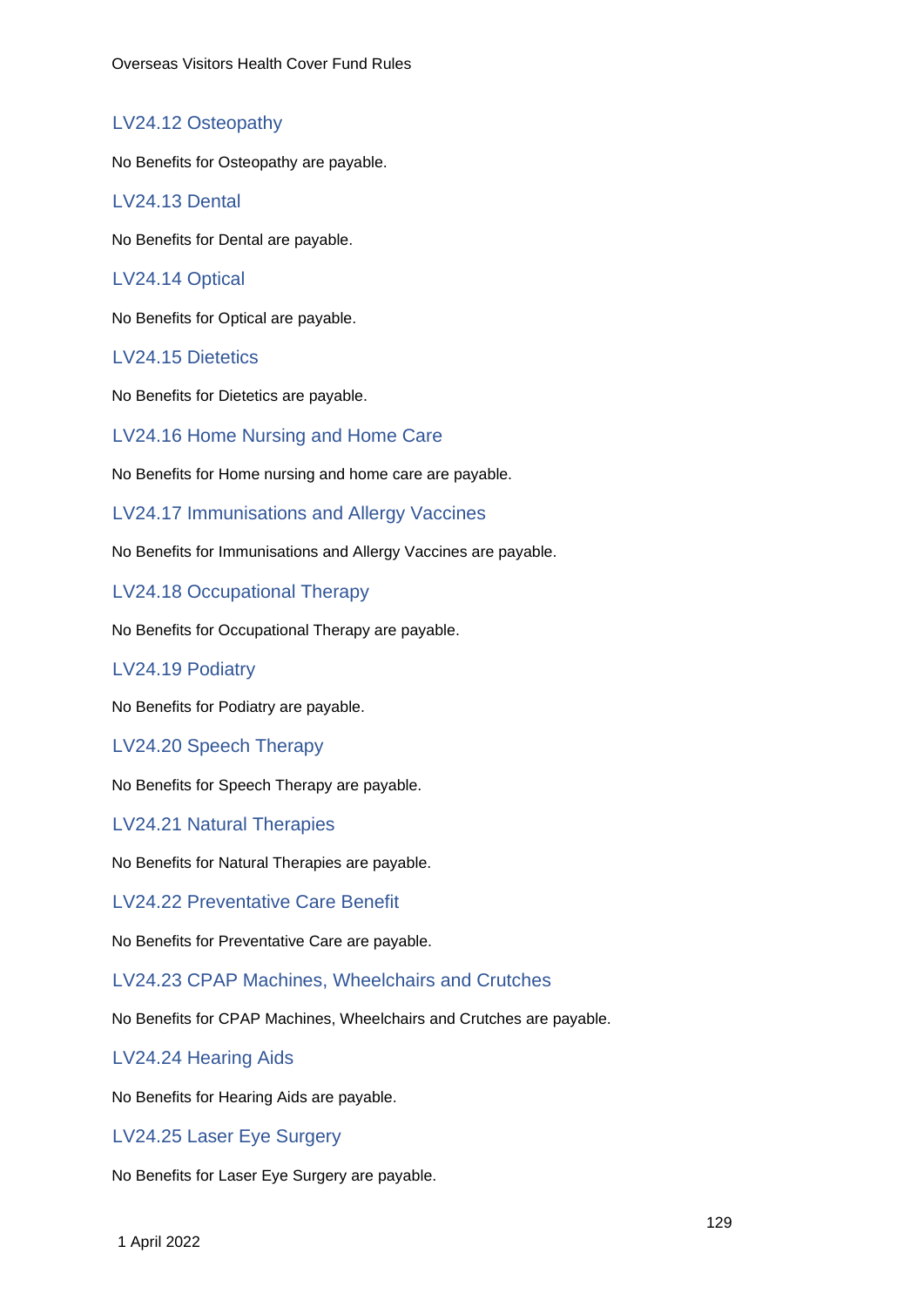## LV24.26 Antenatal and Postnatal Services

No Benefits for this service are payable.

## LV24.27 Other

#### LV24.27.1 Funeral Expenses

The Policy Holder and accompanying family members are eligible to claim for burial expenses or the cost of returning the body or ashes to the home country up to \$20,000 per Insured Person. Food catering is not covered under this benefit.

#### LV24.27.2 Medical Repatriation Expenses

The Policy Holder and accompanying family members have Benefits for 100% of the cost of medical repatriation to their home country when this is deemed Medically Necessary by a Medical Practitioner appointed by nib/IMAN. The Expenses for the cost of air fares, on board stretcher, accompanying aero-medical specialists and nursing staff are covered up to \$1,000,000. The expenses for the cost of ambulance transport in Australia and in your home, country are also claimable under this Plan

## LV24.28 Excess

The amount of the Excess and relevant limits and conditions which apply to the Product are as follows:

- (a) The Policy Holder may choose their Excess on the Product;
- (b) The Excess amount options are \$0 and \$500;
- (c) Subject to the paragraphs below, the maximum Excess payable per admission for each person under the Product will be the Excess amount option;
- (d) The Excess payable for Singles will be capped to the chosen level of Excess in any Calendar Year;
- (e) The Excess payable for Couples and Family Group Policies will be capped to an amount that is twice the chosen level of Excess in any Calendar Year;
- (f) With the exception of Dependent Children, the Excess applies to all Insured Persons covered by the Policy;
- (g) No Excess is payable for the Hospital admission of a Dependent Child covered under a Family Policy.

## LV25 nib Core Extras Visitor Cover

## LV25.1 Eligibility

This Table is Open to the following Policy Categories subject to the conditions contained in LV2.2.1 (General):

- (a) Single Policy; and
- (b) Couples Policy; and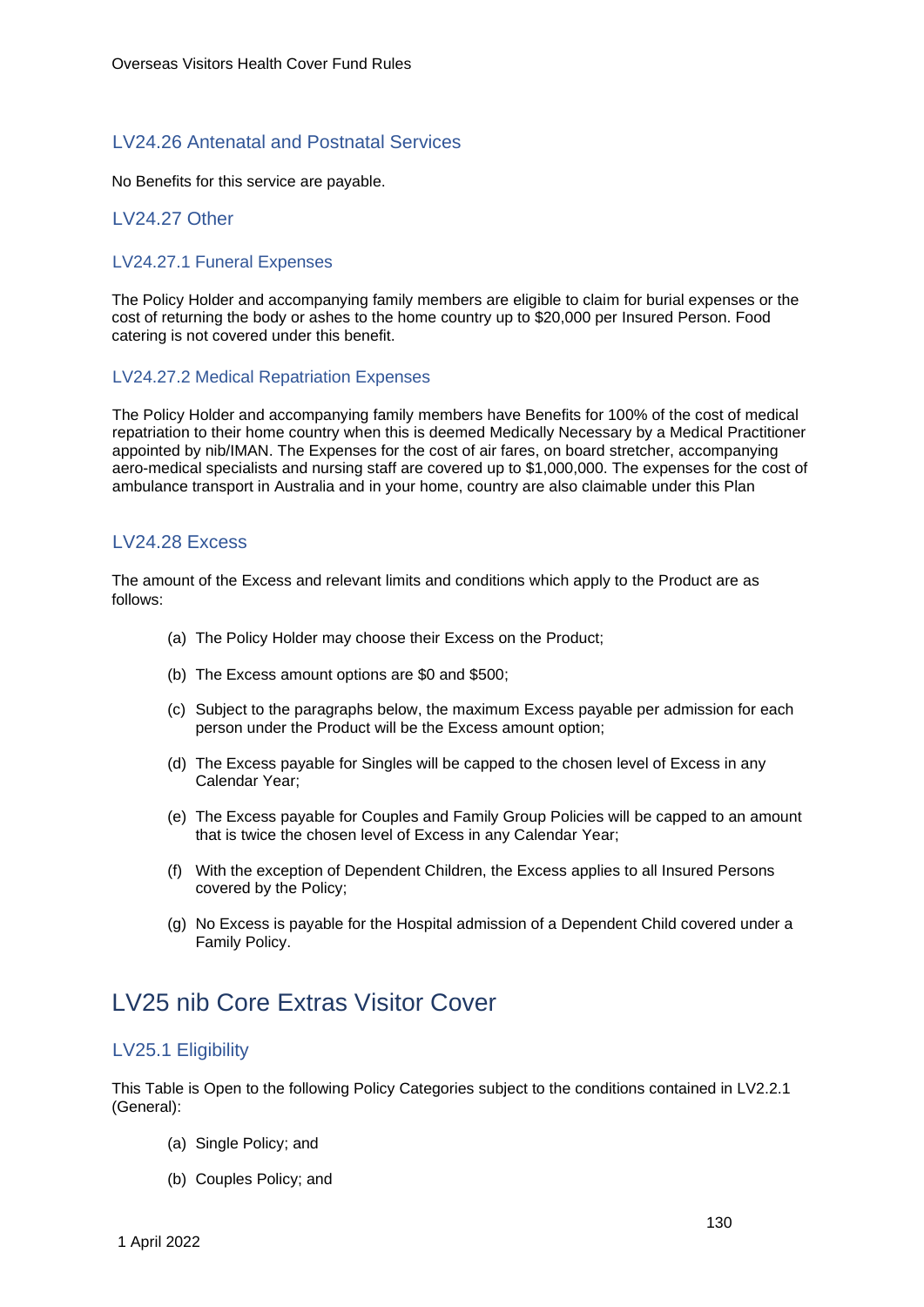(c) Family Policy

#### LV25.2 General Conditions

The following conditions apply to all Benefits for this Table:

(a) Unless otherwise stated Benefits are only paid for consultations or treatment.

## LV25.3 Hospital Treatment Benefits

No Benefits for Hospital Benefits are payable.

LV25.4 Surgically Implanted Prostheses

No Benefits for Surgically Implanted Prostheses are payable.

LV25.5 Medical Services Payments

No Benefits for Medical Services are payable.

LV25.6 Pharmaceutical Benefits

No Benefits for Pharmaceutical Benefits are payable.

#### LV25.7 Nursing Home Type Patients

No Benefits for Nursing Home Services are payable.

#### LV25.8 Ambulance

Ambulance Benefits are payable at 100% of cost for an ambulance service within Australia that is:

- (a) provided by a State or Territory Ambulance Service where the OVHC Insured Person is not covered by a State Government Ambulance Scheme; and
- (b) defined by the relevant service provider as emergency ambulance transport; or

(c) where an ambulance is called to attend an emergency but on arriving is no longer required this charge will also be covered; or

(d) defined by a treating doctor as Medically Necessary transport.

#### LV25.9 Non Surgically Implanted Prostheses and Appliances

No Benefits for Non Surgically Implanted Prostheses are payable.

## LV25.10 Physiotherapy

Subject to the limits contained in Schedule LV25.2 (General Conditions), the Benefits for Physiotherapy are as follows:

(a) Up to 60% of cost per visit with a limit of \$400 per Insured Person, per Calendar Year

There is a 2 month waiting period for Physiotherapy.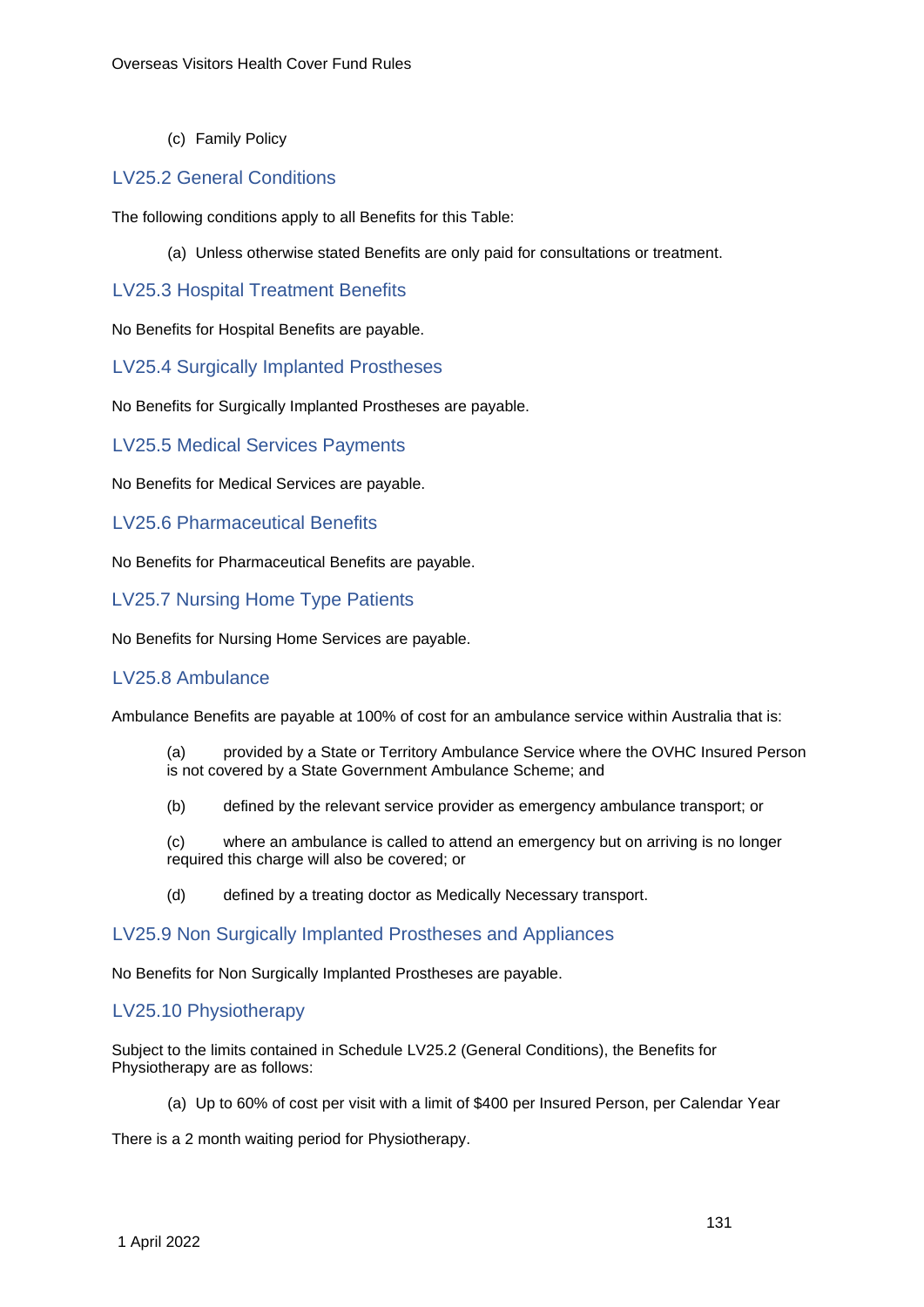## LV25.11 Chiropractic

No Benefits for Chiropractic services Prostheses are payable.

## LV25.12 Osteopathy

No Benefits for Osteopathy Services are payable.

## LV25.13 Dental

Subject to the limits contained in Schedule LV25.2 (General Conditions), the Benefits for Dental are as follows:

Preventative Dental:

(a) Up to 60% of cost of each service with no limit per Insured Person, per Calendar Year

General Dental:

(a) Up to 60% of cost of each service with a limit of \$600 per Insured Person, per Calendar Year.

#### Major Dental:

(a) Up to 60% of cost of each service with a limit of \$600 per Insured Person, per Calendar Year.

The waiting periods for Dental are as follows:

2 months for Preventative Dental

2 months for General Dental

12 months for Major Dental

## LV25.14 Optical

Subject to the limits contained in Schedule LV25.2 (General Conditions), the Benefits for Optical are as follows:

Optical appliances

(a) Up to 60% of cost per appliance with a limit of \$250 per Insured Person, per Calendar Year

There is a 6 month waiting period for Optical.

## LV25.15 Dietetics

No Benefits for Dietetics are payable.

## LV25.16 Home nursing and home care

No Benefits for Home nursing and home care are payable.

LV25.17 Immunisations and Allergy Vaccines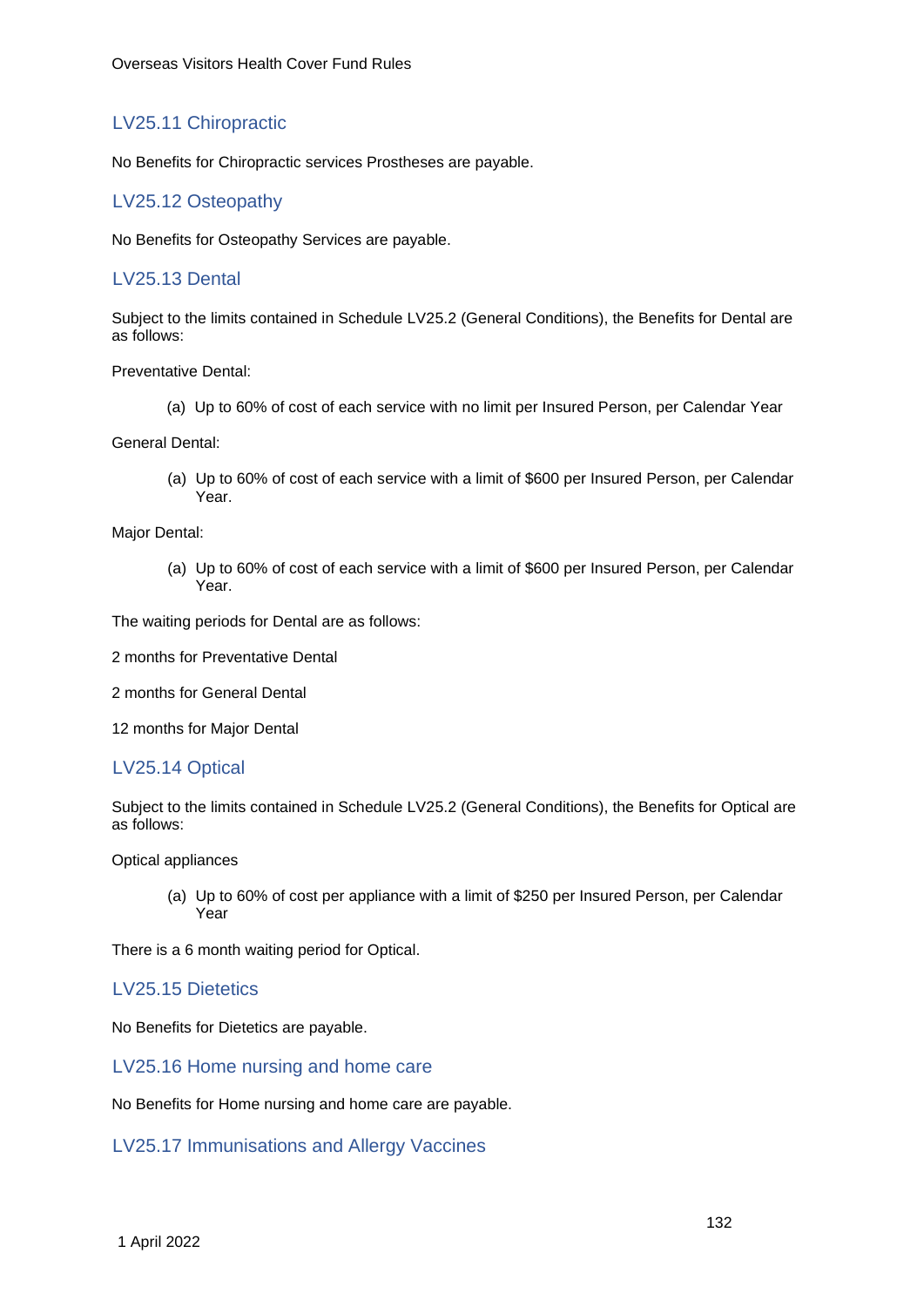No Benefits for Immunisations and Allergy Vaccines are payable.

LV25.18 Occupational Therapy

No Benefits for Occupational Therapy are payable.

LV25.19 Podiatry

No Benefits for Podiatry are payable.

LV25.20 Speech Therapy

No Benefits for Speech Therapy are payable.

LV25.21 Natural Therapies

No Benefits for Natural Therapies are payable.

LV25.22 Preventative Care Benefit

No Benefits for Preventative Care are payable.

LV25.23 CPAP Machines, Wheelchairs and Crutches

No Benefits for CPAP Machines, Wheelchairs and Crutches are payable.

LV25.24 Hearing Aids

No Benefits for Hearing Aids are payable.

LV25.25 Laser Eye Surgery

No Benefits for Laser Eye Surgery are payable.

LV25.26 Antenatal and Postnatal Services

No Benefits for Antenatal and Postnatal Services are payable.

#### LV25.27 Other

LV25.27.1 Funeral Expenses

No Benefits for Funeral Expenses are payable

LV25.27.2 Medical Repatriation Expenses

No Benefits for Medical Repatriation Expenses are payable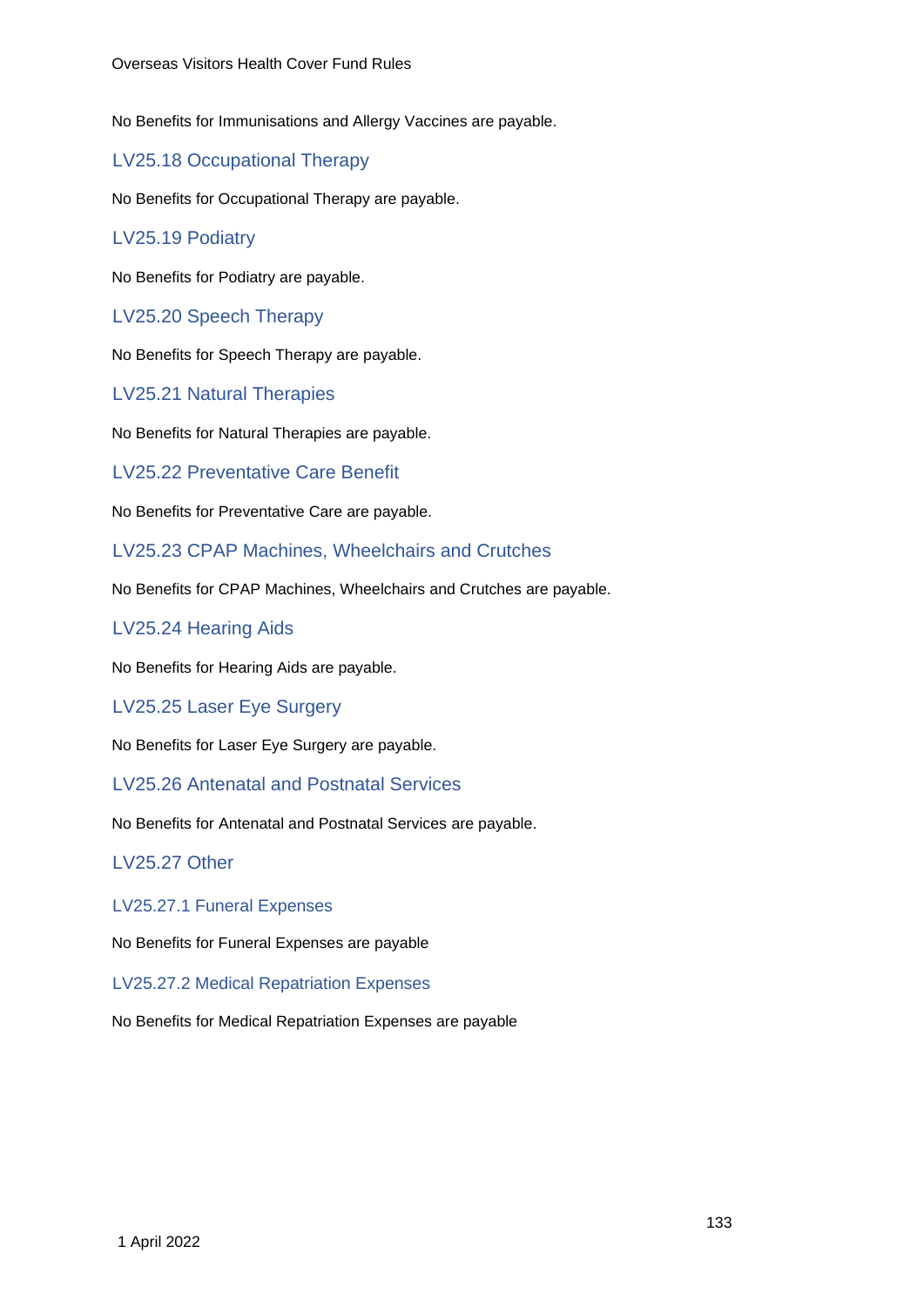# SCHEDULE K BASE PREMIUM RATE

Effective 1st April 2022

| Schedule    | Product                                   | Scale  | Yearly Base Rate<br>(Includes GST) 2022 |
|-------------|-------------------------------------------|--------|-----------------------------------------|
| LV10, LV11  | <b>Executive Top Visitor Cover</b>        | Single | \$6,116.01                              |
|             |                                           | Couple | \$18,154.91                             |
|             |                                           | Family | \$22,403.93                             |
| LV12, LV13  | <b>Top Visitor Cover</b>                  | Single | \$4,656.55                              |
|             |                                           | Couple | \$9,312.85                              |
|             |                                           | Family | \$11,812.42                             |
| <b>LV14</b> | Mid Visitor Cover                         | Single | \$3,941.60                              |
|             |                                           | Couple | \$7,883.20                              |
|             |                                           | Family | \$10,326.68                             |
| <b>LV15</b> | <b>Basic Visitor Cover</b>                | Single | \$2,136.50                              |
|             |                                           | Couple | \$4,273.00                              |
|             |                                           | Family | \$5,576.34                              |
| <b>LV15</b> | Basic Visitor Cover (\$500 Excess)        | Single | \$1,560.00                              |
|             |                                           | Couple | \$3,510.00                              |
|             |                                           | Family | \$4,414.80                              |
| <b>LV16</b> | <b>Budget Visitor Cover</b>               | Single | \$1,331.20                              |
|             |                                           | Couple | \$2,662.40                              |
|             |                                           | Family | \$3,867.24                              |
| <b>LV16</b> | Budget Visitor Cover (\$500 Excess)       | Single | \$806.00                                |
|             |                                           | Couple | \$1,612.00                              |
|             |                                           | Family | \$2,341.04                              |
| <b>LV17</b> | Value Plus                                | Single | \$1,746.66                              |
|             |                                           | Couple | \$3,936.47                              |
|             |                                           | Family | \$4,936.58                              |
| <b>LV20</b> | nib United Gold Visitor Cover             | Single | \$4,326.08                              |
|             |                                           | Couple | \$8,175.35                              |
|             |                                           | Family | \$14,571.57                             |
| <b>LV22</b> | Iman Visitor Cover (\$250 Excess)         | Single | \$814.11                                |
|             |                                           | Couple | \$1,606.80                              |
|             |                                           | Family | \$2,139.72                              |
| LV23        | nib Basic Visitor Cover                   | Single | \$2,136.50                              |
|             |                                           | Couple | \$4,273.00                              |
|             |                                           | Family | \$5,576.34                              |
| LV23        | nib Basic Visitor Cover (\$500<br>Excess) | Single | \$1,560.00                              |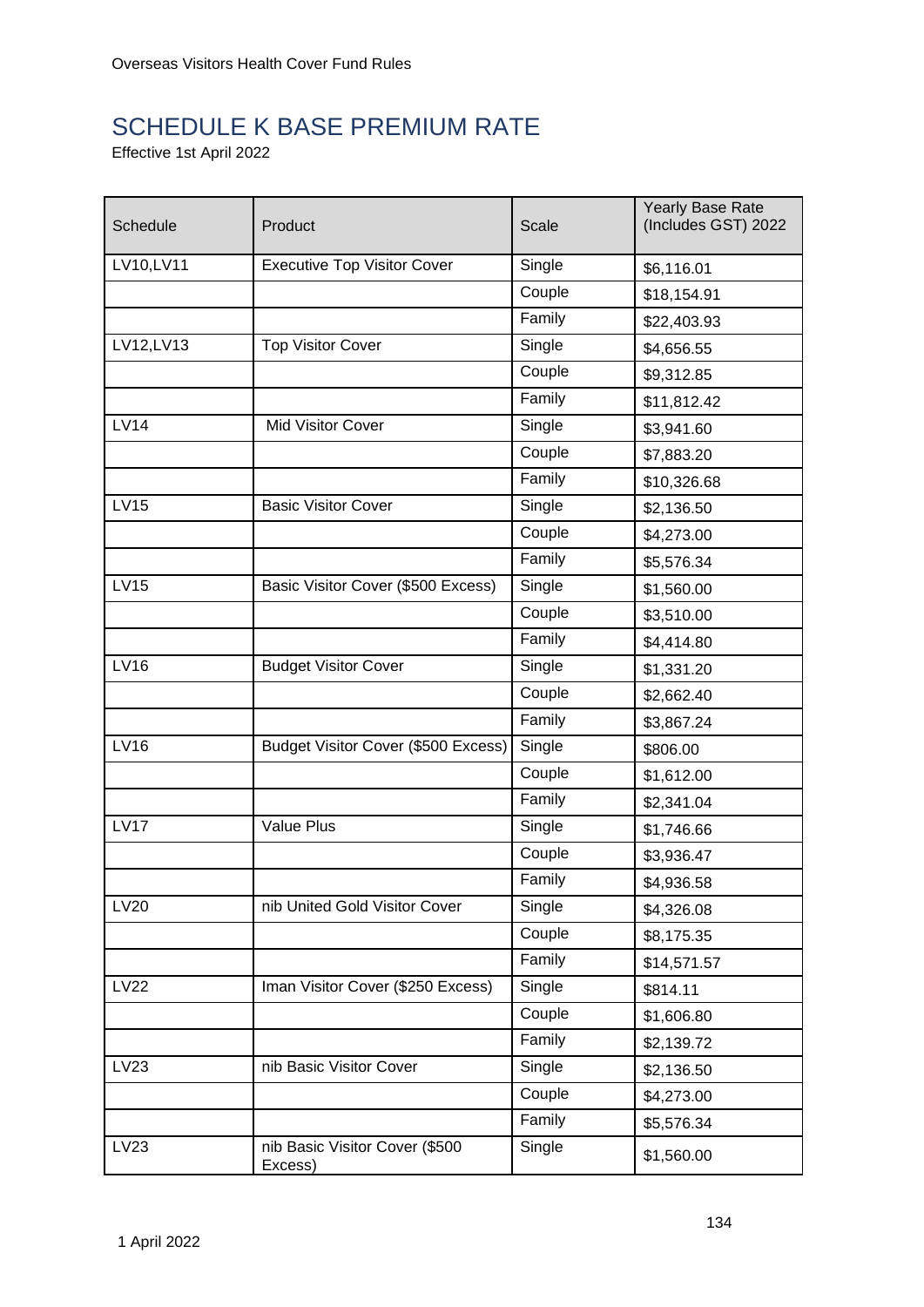|             |                                            | Couple | \$3,510.00 |
|-------------|--------------------------------------------|--------|------------|
|             |                                            | Family | \$4,414.80 |
| <b>LV24</b> | nib Budget Visitor Cover                   | Single | \$1,331.20 |
|             |                                            | Couple | \$2,662.40 |
|             |                                            | Family | \$3,867.24 |
| LV24        | nib Budget Visitor Cover (\$500<br>Excess) | Single | \$806.00   |
|             |                                            | Couple | \$1,612.00 |
|             |                                            | Family | \$2,341.04 |
| LV25        | nib Core Extras Visitor Cover              | Single | \$736.44   |
|             |                                            | Couple | \$1,472.89 |
|             |                                            | Family | \$1,546.53 |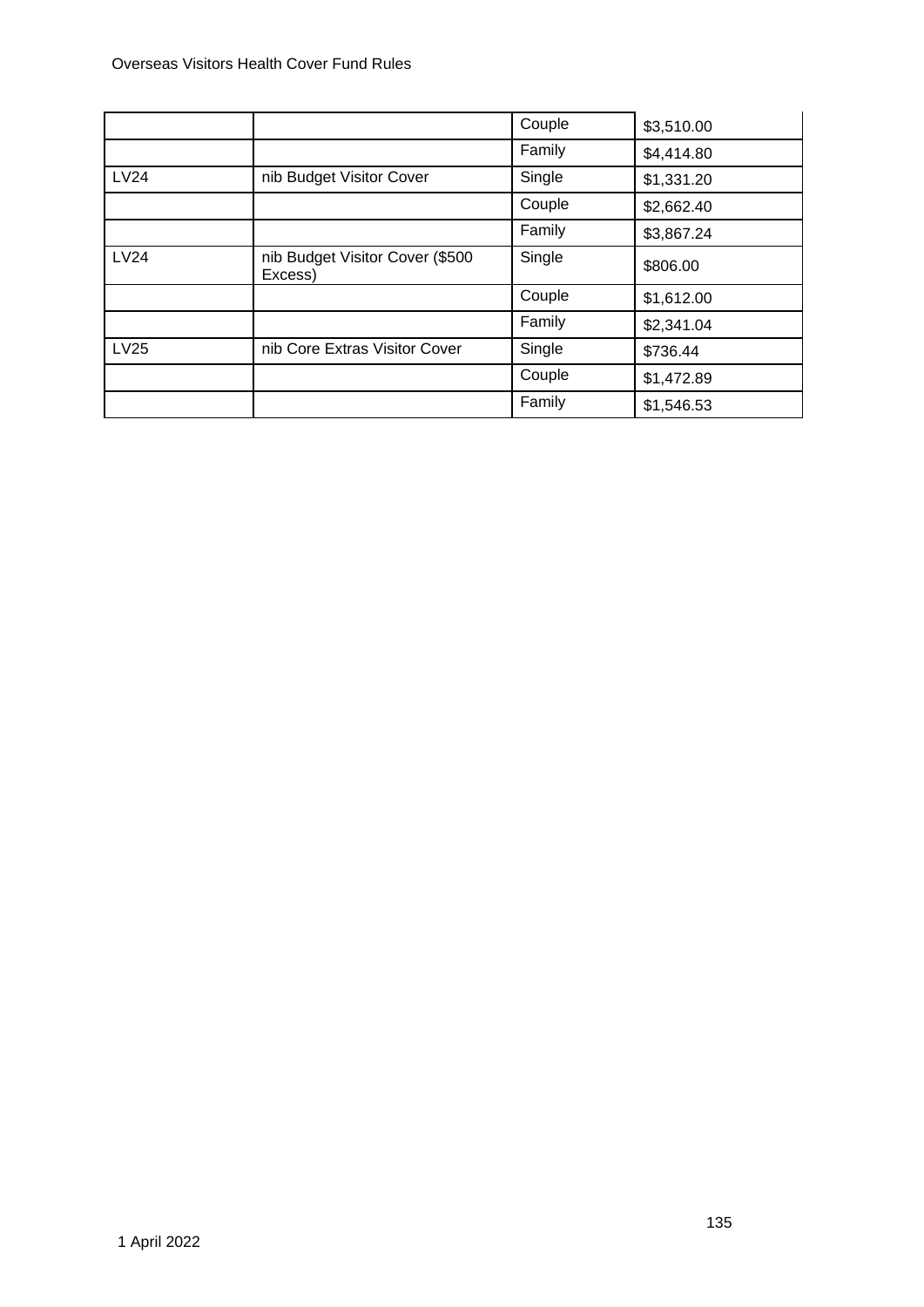## SCHEDULE M

## **Dental**

In the table set out below:

- (a) the Benefits apply to Schedules: LV10 Executive Top Visitors Singles, LV11 Executive Top Visitors Couples & Families, LV12 Top Visitors Singles, LV13 Top Visitors Couples & Families, LV20 nib United Gold Visitor Cover, LV22 Visitor Cover LV25 nib Core Extras Visitor Cover
- (b) the Benefits payable for the Services for each Schedule shall be no greater than:
	- (i) those Benefit amounts set out below. Where no Benefit for a Service is specified for a Schedule, no Benefit for that Service is payable;
	- (ii) subject to the Annual Limits and conditions set out in that Schedule; and<br>(iii) subject to Treatment by a nib Preferred Provider or as otherwise set out:
	- subject to Treatment by a nib Preferred Provider or as otherwise set out;
- (c) Benefits in Schedule M are payable according to whether Treatment is provided by a nib Preferred Provider or other Provider. Where the Insured Person is resident more than 20 kilometres from a nib Preferred Provider, the same Benefit will apply as if Treated by a nib Preferred Provider;
- (d) the Benefits for LV22 are only Accident Injury Benefits.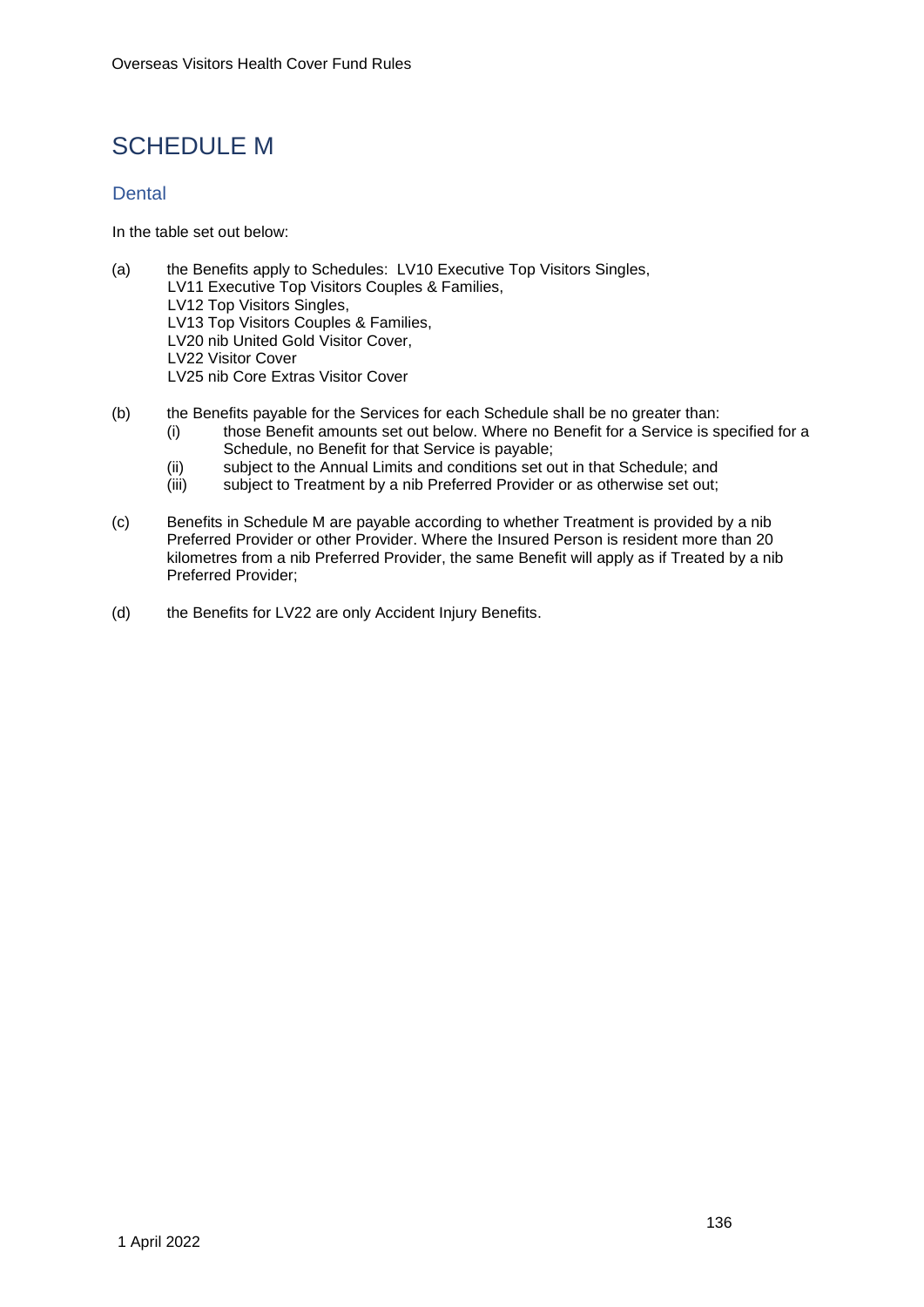| <b>Item Description</b>                                                                                        | <b>Item</b><br><b>Number</b> | <b>LV10</b><br><b>Executive</b><br><b>Top Single</b> | <b>LV11</b><br><b>Executive</b><br><b>Top Couple</b><br>/Family | <b>LV12</b><br><b>Top</b><br><b>Singles</b> | <b>LV13</b><br><b>Top</b><br>Couple/<br><b>Family</b> | LV <sub>20</sub> nib<br><b>United Gold</b><br><b>Visitor</b><br>Cover | <b>LV22</b><br><b>Visitor</b><br>Cover | LV <sub>25</sub> nib<br><b>Core Extras</b><br><b>Visitor</b><br>Cover |
|----------------------------------------------------------------------------------------------------------------|------------------------------|------------------------------------------------------|-----------------------------------------------------------------|---------------------------------------------|-------------------------------------------------------|-----------------------------------------------------------------------|----------------------------------------|-----------------------------------------------------------------------|
| Comprehensive oral examination                                                                                 | 011                          | 100%                                                 | 100%                                                            | 100%                                        | 100%                                                  | 100%                                                                  | No Benefit                             | 60%                                                                   |
| Periodic oral examination                                                                                      | 012                          | 100%                                                 | 100%                                                            | 100%                                        | 100%                                                  | 100%                                                                  | No Benefit                             | 60%                                                                   |
| Oral examination - limited                                                                                     | 013                          | 100%                                                 | 100%                                                            | 100%                                        | 100%                                                  | 100%                                                                  | No Benefit                             | 60%                                                                   |
| Consultation                                                                                                   | 014                          | 100%                                                 | 100%                                                            | 100%                                        | 100%                                                  | 100%                                                                  | No Benefit                             | 60%                                                                   |
| Consultation – extended (30 minutes or more)                                                                   | 015                          | 100%                                                 | 100%                                                            | 100%                                        | 100%                                                  | 100%                                                                  | No Benefit                             | 60%                                                                   |
| Consultation by referral                                                                                       | 016                          | 100%                                                 | 100%                                                            | 100%                                        | 100%                                                  | 100%                                                                  | No Benefit                             | 60%                                                                   |
| Consultation by referral - extended (30 minutes or more)                                                       | 017                          | 100%                                                 | 100%                                                            | 100%                                        | 100%                                                  | 100%                                                                  | No Benefit                             | 60%                                                                   |
| Written report (not elsewhere included)                                                                        | 018                          | No Benefit                                           | No Benefit                                                      | No Benefit                                  | No Benefit                                            | No Benefit                                                            | No Benefit                             | No Benefit                                                            |
| Letter of referral                                                                                             | 019                          | No Benefit                                           | No Benefit                                                      | No Benefit                                  | No Benefit                                            | No Benefit                                                            | No Benefit                             | No Benefit                                                            |
| Intraoral periapical or bitewing radiograph – per exposure #                                                   | 022                          | 100%                                                 | 100%                                                            | 100%                                        | 100%                                                  | 100%                                                                  | No Benefit                             | 60%                                                                   |
| Intraoral radiograph - occlusal, maxillary, mandibular - per exposure #                                        | 025                          | 100%                                                 | 100%                                                            | 100%                                        | 100%                                                  | 100%                                                                  | No Benefit                             | 60%                                                                   |
| Cone beam volumetric tomography $-$ scan acquisition $-$ per<br>appointment                                    | 026                          | 100%                                                 | 100%                                                            | 100%                                        | 100%                                                  | 100%                                                                  | No Benefit                             | 60%                                                                   |
| Extraoral radiograph - maxillary, mandibular - per exposure #                                                  | 031                          | 100%                                                 | 100%                                                            | 100%                                        | 100%                                                  | 100%                                                                  | No Benefit                             | 60%                                                                   |
| Lateral, antero-posterior, postero-anterior or submento-vertex<br>radiograph of the skull - per exposure #     | 033                          | 100%                                                 | 100%                                                            | 100%                                        | 100%                                                  | 100%                                                                  | No Benefit                             | 60%                                                                   |
| Radiograph of temporomandibular joint – per exposure #                                                         | 035                          | 100%                                                 | 100%                                                            | 100%                                        | 100%                                                  | 100%                                                                  | No Benefit                             | 60%                                                                   |
| Cephalometric radiograph - lateral, antero-posterior, postero-anterior<br>or submentovertex - per exposure $#$ | 036                          | 100%                                                 | 100%                                                            | 100%                                        | 100%                                                  | 100%                                                                  | No Benefit                             | 60%                                                                   |
| Panoramic radiograph – per exposure #                                                                          | 037                          | 100%                                                 | 100%                                                            | 100%                                        | 100%                                                  | 100%                                                                  | No Benefit                             | 60%                                                                   |
| Hand-wrist radiograph for skeletal age assessment #                                                            | 038                          | 100%                                                 | 100%                                                            | 100%                                        | 100%                                                  | 100%                                                                  | No Benefit                             | 60%                                                                   |
| Computed tomography of the skull or parts thereof #                                                            | 039                          | 100%                                                 | 100%                                                            | 100%                                        | 100%                                                  | 100%                                                                  | No Benefit                             | 60%                                                                   |
| Bacteriological examination                                                                                    | 041                          | No Benefit                                           | No Benefit                                                      | No Benefit                                  | No Benefit                                            | No Benefit                                                            | No Benefit                             | No Benefit                                                            |
| Culture examination and identification                                                                         | 042                          | No Benefit                                           | No Benefit                                                      | No Benefit                                  | No Benefit                                            | No Benefit                                                            | No Benefit                             | No Benefit                                                            |
| Antibiotic sensitivity test                                                                                    | 043                          | No Benefit                                           | No Benefit                                                      | No Benefit                                  | No Benefit                                            | No Benefit                                                            | No Benefit                             | No Benefit                                                            |
| Collection of specimen for pathology examination                                                               | 044                          | No Benefit                                           | No Benefit                                                      | No Benefit                                  | No Benefit                                            | No Benefit                                                            | No Benefit                             | No Benefit                                                            |
| Saliva screening test                                                                                          | 047                          | No Benefit                                           | No Benefit                                                      | No Benefit                                  | No Benefit                                            | No Benefit                                                            | No Benefit                             | No Benefit                                                            |
| Bacteriological screening test                                                                                 | 048                          | No Benefit                                           | No Benefit                                                      | No Benefit                                  | No Benefit                                            | No Benefit                                                            | No Benefit                             | No Benefit                                                            |
| Biopsy of tissue                                                                                               | 051                          | 100%                                                 | 100%                                                            | 100%                                        | 100%                                                  | 100%                                                                  | No Benefit                             | 60%                                                                   |
| Histopathological examination of tissue                                                                        | 052                          | No Benefit                                           | No Benefit                                                      | No Benefit                                  | No Benefit                                            | No Benefit                                                            | No Benefit                             | No Benefit                                                            |
| Cytological investigation                                                                                      | 053                          | No Benefit                                           | No Benefit                                                      | No Benefit                                  | No Benefit                                            | No Benefit                                                            | No Benefit                             | No Benefit                                                            |
| Oral Mucosal screening                                                                                         | 054                          | No Benefit                                           | No Benefit                                                      | No Benefit                                  | No Benefit                                            | No Benefit                                                            | No Benefit                             | No Benefit                                                            |
| Blood sample                                                                                                   | 055                          | 100%                                                 | 100%                                                            | 100%                                        | 100%                                                  | 100%                                                                  | No Benefit                             | 60%                                                                   |
| Haematological examination                                                                                     | 056                          | 100%                                                 | 100%                                                            | 100%                                        | 100%                                                  | 100%                                                                  | No Benefit                             | 60%                                                                   |
| Comprehensive head and neck cancer examination and risk<br>assessment                                          | 059                          | No Benefit                                           | No Benefit                                                      | No Benefit                                  | No Benefit                                            | No Benefit                                                            | No Benefit                             | No Benefit                                                            |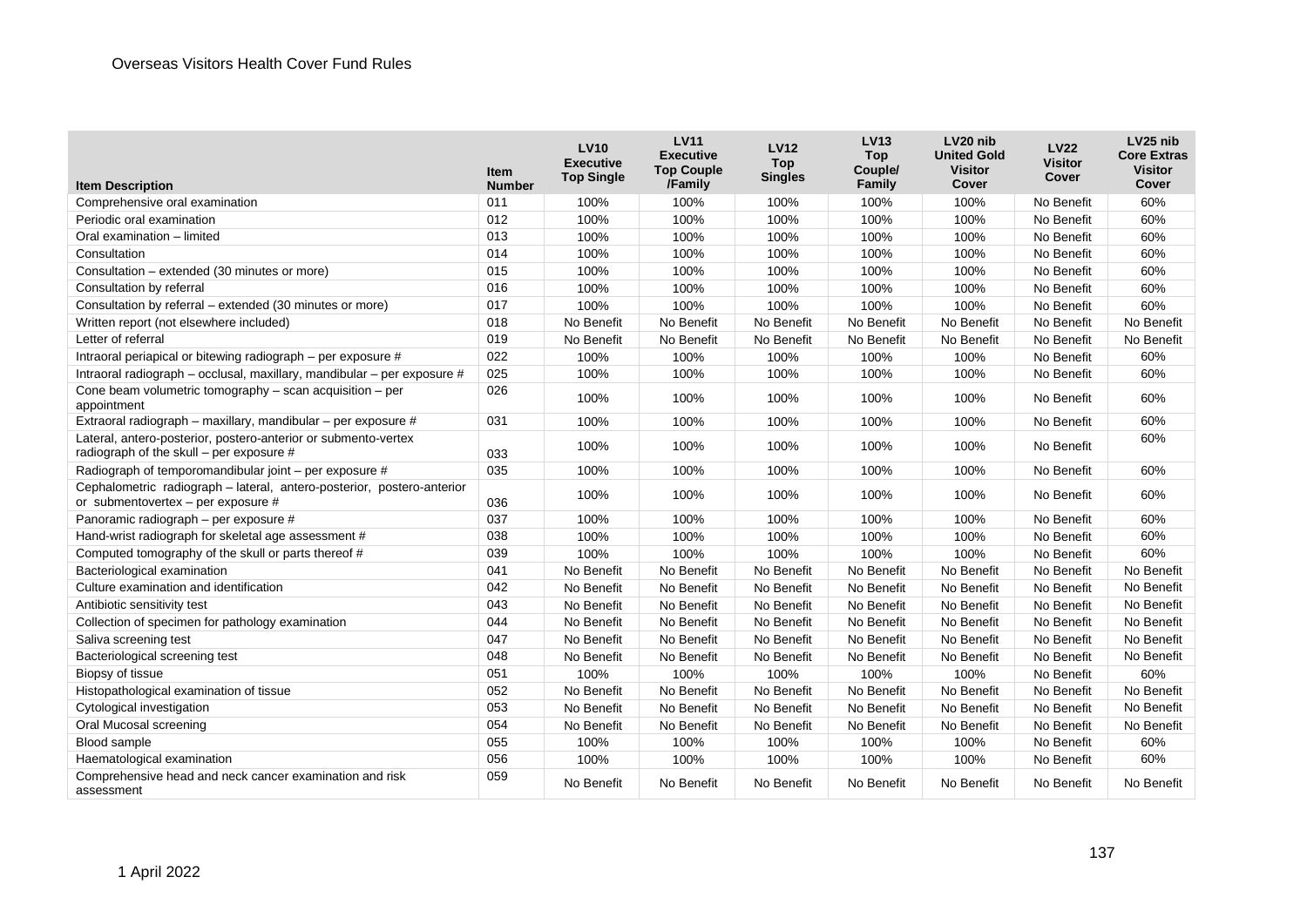| <b>Item Description</b>                                                                                                    | <b>Item</b><br><b>Number</b> | <b>LV10</b><br><b>Executive</b><br><b>Top Single</b> | <b>LV11</b><br><b>Executive</b><br><b>Top Couple</b><br>/Family | <b>LV12</b><br><b>Top</b><br><b>Singles</b> | <b>LV13</b><br><b>Top</b><br>Couple/<br><b>Family</b> | LV <sub>20</sub> nib<br><b>United Gold</b><br><b>Visitor</b><br>Cover | <b>LV22</b><br><b>Visitor</b><br>Cover | LV <sub>25</sub> nib<br><b>Core Extras</b><br><b>Visitor</b><br>Cover |
|----------------------------------------------------------------------------------------------------------------------------|------------------------------|------------------------------------------------------|-----------------------------------------------------------------|---------------------------------------------|-------------------------------------------------------|-----------------------------------------------------------------------|----------------------------------------|-----------------------------------------------------------------------|
| Pulp testing – per appointment                                                                                             | 061                          | No Benefit                                           | No Benefit                                                      | No Benefit                                  | No Benefit                                            | No Benefit                                                            | No Benefit                             | No Benefit                                                            |
| Diagnostic model - per model                                                                                               | 071                          | 100%                                                 | 100%                                                            | 100%                                        | 100%                                                  | 100%                                                                  | No Benefit                             | 60%                                                                   |
| Photographic records - intraoral                                                                                           | 072                          | 100%                                                 | 100%                                                            | 100%                                        | 100%                                                  | 100%                                                                  | No Benefit                             | 60%                                                                   |
| Photographic records - extraoral                                                                                           | 073                          | 100%                                                 | 100%                                                            | 100%                                        | 100%                                                  | 100%                                                                  | No Benefit                             | 60%                                                                   |
| Diagnostic wax-up                                                                                                          | 074                          | 100%                                                 | 100%                                                            | 100%                                        | 100%                                                  | 100%                                                                  | No Benefit                             | 60%                                                                   |
| Diagnostic modelling                                                                                                       | 075                          | No Benefit                                           | No Benefit                                                      | No Benefit                                  | No Benefit                                            | No Benefit                                                            | No Benefit                             | No Benefit                                                            |
| Cephalometric analysis - excluding radiographs                                                                             | 081                          | 100%                                                 | 100%                                                            | 100%                                        | 100%                                                  | 100%                                                                  | No Benefit                             | 60%                                                                   |
| Tooth-jaw size prediction analysis                                                                                         | 082                          | 100%                                                 | 100%                                                            | 100%                                        | 100%                                                  | 100%                                                                  | No Benefit                             | 60%                                                                   |
| Tomographic analysis                                                                                                       | 083                          | No Benefit                                           | No Benefit                                                      | No Benefit                                  | No Benefit                                            | No Benefit                                                            | No Benefit                             | No Benefit                                                            |
| Electromyographic recording                                                                                                | 085                          | 100%                                                 | 100%                                                            | 100%                                        | 100%                                                  | 100%                                                                  | No Benefit                             | 60%                                                                   |
| Electromyographic analysis                                                                                                 | 086                          | 100%                                                 | 100%                                                            | 100%                                        | 100%                                                  | 100%                                                                  | No Benefit                             | 60%                                                                   |
| Cone beam volumetric tomogram analysis and/or interpretation - small<br>field of view (less than one complete dental arch) | 087                          | No Benefit                                           | No Benefit                                                      | No Benefit                                  | No Benefit                                            | No Benefit                                                            | No Benefit                             | No Benefit                                                            |
| Cone beam volumetric tomogram analysis and/or interpretation -<br>maxillary or mandibular dentition (single arch)          | 088                          | No Benefit                                           | No Benefit                                                      | No Benefit                                  | No Benefit                                            | No Benefit                                                            | No Benefit                             | No Benefit                                                            |
| Cone beam volumetric tomogram analysis and/or interpretation -<br>maxillary and mandibular dentition (both arches)         | 089                          | No Benefit                                           | No Benefit                                                      | No Benefit                                  | No Benefit                                            | No Benefit                                                            | No Benefit                             | No Benefit                                                            |
| ConebBeam volumetric tomography analysis and/or interpretation -<br>temporomandibular joints only                          | 090                          | No Benefit                                           | No Benefit                                                      | No Benefit                                  | No Benefit                                            | No Benefit                                                            | No Benefit                             | No Benefit                                                            |
| Cone beam volumetric tomography analysis and/or interpretation -<br>orofacial structures                                   | 091                          | No Benefit                                           | No Benefit                                                      | No Benefit                                  | No Benefit                                            | No Benefit                                                            | No Benefit                             | No Benefit                                                            |
| Removal of plaque and/or stain                                                                                             | 111                          | 100%                                                 | 100%                                                            | 100%                                        | 100%                                                  | 100%                                                                  | No Benefit                             | 60%                                                                   |
| Recontouring and polishing of pre-existing restoration(s)                                                                  | 113                          | 100%                                                 | 100%                                                            | 100%                                        | 100%                                                  | 100%                                                                  | No Benefit                             | 60%                                                                   |
| Removal of calculus - first appointment                                                                                    | 114                          | 100%                                                 | 100%                                                            | 100%                                        | 100%                                                  | 100%                                                                  | No Benefit                             | 60%                                                                   |
| Removal of calculus - subsequent appointment                                                                               | 115                          | 100%                                                 | 100%                                                            | 100%                                        | 100%                                                  | 100%                                                                  | No Benefit                             | 60%                                                                   |
| Enamel micro-abrasion - per tooth                                                                                          | 116                          | 100%                                                 | 100%                                                            | 100%                                        | 100%                                                  | 100%                                                                  | No Benefit                             | 60%                                                                   |
| Bleaching, internal - per tooth                                                                                            | 117                          | 100%                                                 | 100%                                                            | 100%                                        | 100%                                                  | 100%                                                                  | No Benefit                             | 60%                                                                   |
| Bleaching, external - per tooth                                                                                            | 118                          | No Benefit                                           | No Benefit                                                      | No Benefit                                  | No Benefit                                            | No Benefit                                                            | No Benefit                             | No Benefit                                                            |
| Bleaching, home application - per arch                                                                                     | 119                          | No Benefit                                           | No Benefit                                                      | No Benefit                                  | No Benefit                                            | No Benefit                                                            | No Benefit                             | No Benefit                                                            |
| Topical application of remineralisation and/or cariostatic agents, one                                                     | 121                          | 100%                                                 | 100%                                                            | 100%                                        | 100%                                                  | 100%                                                                  | No Benefit                             | 60%                                                                   |
| Topical remineralisation and/or cariostatic agents, home application -                                                     | 122                          | No Benefit                                           | No Benefit                                                      | No Benefit                                  | No Benefit                                            | No Benefit                                                            | No Benefit                             | No Benefit                                                            |
| Concentrated remineralisation and/or cariostatic agents, application -                                                     | 123                          | 100%                                                 | 100%                                                            | 100%                                        | 100%                                                  | 100%                                                                  | No Benefit                             | 60%                                                                   |
| Dietary analysis and advice                                                                                                | 131                          | No Benefit                                           | No Benefit                                                      | No Benefit                                  | No Benefit                                            | No Benefit                                                            | No Benefit                             | No Benefit                                                            |
| Oral hygiene instruction                                                                                                   | 141                          | No Benefit                                           | No Benefit                                                      | No Benefit                                  | No Benefit                                            | No Benefit                                                            | No Benefit                             | No Benefit                                                            |
| Tobacco counselling                                                                                                        | 142                          | No Benefit                                           | No Benefit                                                      | No Benefit                                  | No Benefit                                            | No Benefit                                                            | No Benefit                             | No Benefit                                                            |
| Provision of a mouthguard - indirect                                                                                       | 151                          | 100%                                                 | 100%                                                            | 100%                                        | 100%                                                  | 100%                                                                  | No Benefit                             | 60%                                                                   |
| Bi-maxillary mouthguard - indirect                                                                                         | 153                          | 100%                                                 | 100%                                                            | 100%                                        | 100%                                                  | 100%                                                                  | No Benefit                             | 60%                                                                   |
| Fissure and/or tooth surface sealing - per tooth                                                                           | 161                          | 100%                                                 | 100%                                                            | 100%                                        | 100%                                                  | 100%                                                                  | No Benefit                             | 60%                                                                   |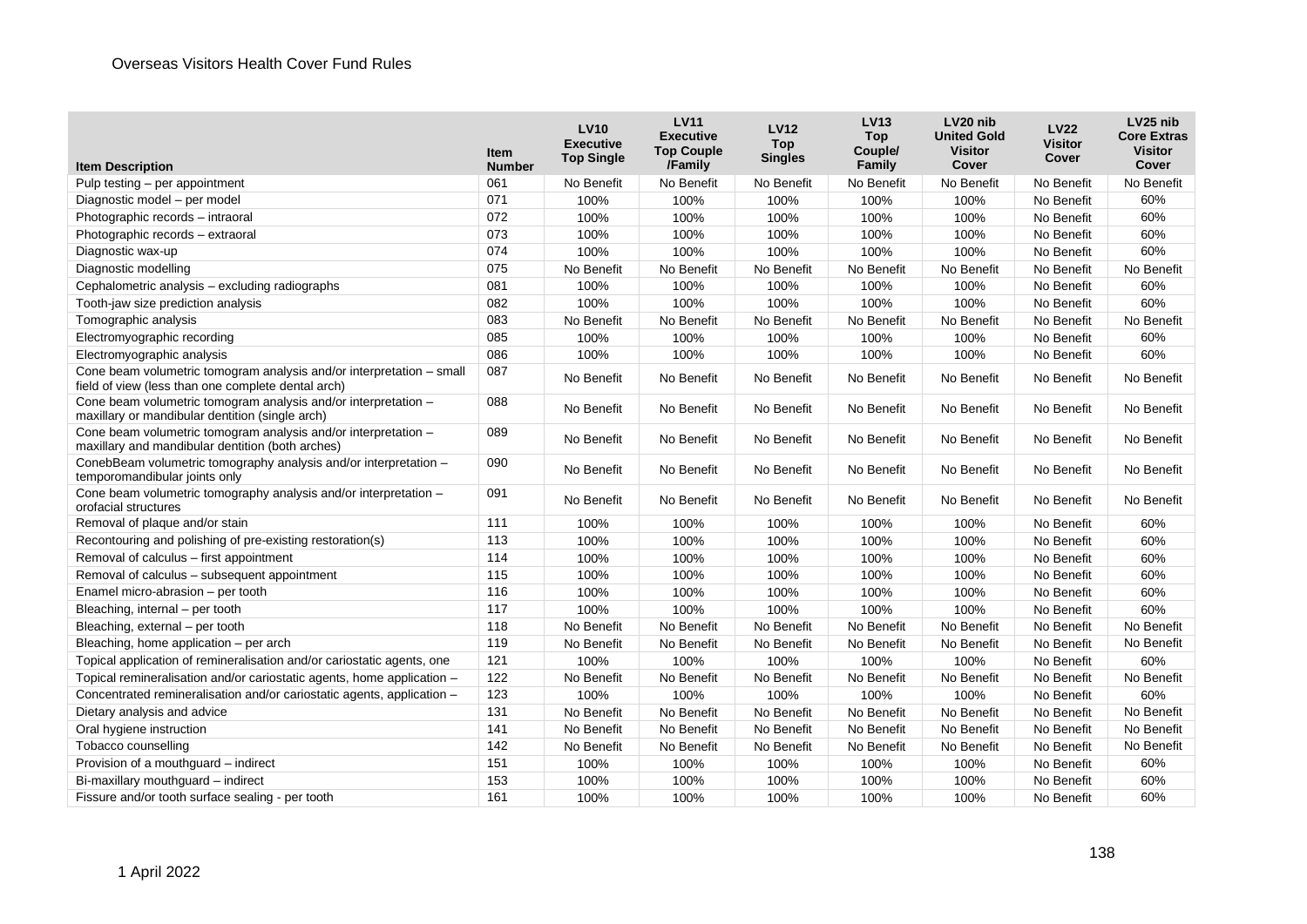| <b>Item Description</b>                                                                            | <b>Item</b><br><b>Number</b> | <b>LV10</b><br><b>Executive</b><br><b>Top Single</b> | <b>LV11</b><br><b>Executive</b><br><b>Top Couple</b><br>/Family | <b>LV12</b><br><b>Top</b><br><b>Singles</b> | <b>LV13</b><br><b>Top</b><br>Couple/<br>Family | LV20 nib<br><b>United Gold</b><br><b>Visitor</b><br>Cover | <b>LV22</b><br><b>Visitor</b><br>Cover | LV25 nib<br><b>Core Extras</b><br><b>Visitor</b><br>Cover |
|----------------------------------------------------------------------------------------------------|------------------------------|------------------------------------------------------|-----------------------------------------------------------------|---------------------------------------------|------------------------------------------------|-----------------------------------------------------------|----------------------------------------|-----------------------------------------------------------|
| Desensitising procedure – per appointment                                                          | 165                          | 100%                                                 | 100%                                                            | 100%                                        | 100%                                           | 100%                                                      | No Benefit                             | No Benefit                                                |
| Odontoplasty $-$ per tooth                                                                         | 171                          | 100%                                                 | 100%                                                            | 100%                                        | 100%                                           | 100%                                                      | No Benefit                             | No Benefit                                                |
| Treatment of acute periodontal infection – per appointment                                         | 213                          | 100%                                                 | 100%                                                            | 100%                                        | 100%                                           | 100%                                                      | No Benefit                             | 60%                                                       |
| Clinical periodontal analysis and recording                                                        | 221                          | 100%                                                 | 100%                                                            | 100%                                        | 100%                                           | 100%                                                      | No Benefit                             | 60%                                                       |
| Periodontal debridement - per tooth                                                                | 222                          | 100%                                                 | 100%                                                            | 100%                                        | 100%                                           | 100%                                                      | No Benefit                             | 60%                                                       |
| Non-surgical treatment of peri-implant disease – per implant                                       | 223                          | No Benefit                                           | No Benefit                                                      | No Benefit                                  | No Benefit                                     | No Benefit                                                | No Benefit                             | No Benefit                                                |
| Gingivectomy - per tooth or implant                                                                | 231                          | 100%                                                 | 100%                                                            | 100%                                        | 100%                                           | 80%                                                       | No Benefit                             | No Benefit                                                |
| Periodontal flap surgery – per tooth or implant                                                    | 232                          | 100%                                                 | 100%                                                            | 100%                                        | 100%                                           | 80%                                                       | No Benefit                             | 60%                                                       |
| Surgical treatment of peri-implant disease – per implant                                           | 233                          | 100%                                                 | 100%                                                            | 100%                                        | 100%                                           | 80%                                                       | No Benefit                             | 60%                                                       |
| Application of biologically active material                                                        | 234                          | 100%                                                 | 100%                                                            | 100%                                        | 100%                                           | 80%                                                       | No Benefit                             | 60%                                                       |
| Gingival graft - per tooth or implant                                                              | 235                          | 100%                                                 | 100%                                                            | 100%                                        | 100%                                           | 80%                                                       | No Benefit                             | 60%                                                       |
| Guided tissue regeneration – per tooth or implant                                                  | 236                          | 100%                                                 | 100%                                                            | 100%                                        | 100%                                           | 80%                                                       | No Benefit                             | 60%                                                       |
| Guided tissue regeneration - membrane removal                                                      | 237                          | 100%                                                 | 100%                                                            | 100%                                        | 100%                                           | 80%                                                       | No Benefit                             | 60%                                                       |
| Periodontal flap surgery for crown lengthening - per tooth                                         | 238                          | 100%                                                 | 100%                                                            | 100%                                        | 100%                                           | 80%                                                       | No Benefit                             | 60%                                                       |
| Root resection - per root                                                                          | 241                          | 100%                                                 | 100%                                                            | 100%                                        | 100%                                           | 80%                                                       | No Benefit                             | 60%                                                       |
| Osseous surgery – per tooth or implant                                                             | 242                          | 100%                                                 | 100%                                                            | 100%                                        | 100%                                           | 80%                                                       | No Benefit                             | 60%                                                       |
| Osseous graft – per tooth or implant                                                               | 243                          | 100%                                                 | 100%                                                            | 100%                                        | 100%                                           | 80%                                                       | No Benefit                             | 60%                                                       |
| Osseous graft - block                                                                              | 244                          | 100%                                                 | 100%                                                            | 100%                                        | 100%                                           | 80%                                                       | No Benefit                             | 60%                                                       |
| Periodontal surgery involving one tooth or implant                                                 | 245                          | 100%                                                 | 100%                                                            | 100%                                        | 100%                                           | 80%                                                       | No Benefit                             | 60%                                                       |
| Maxillary sinus augmentation - Trans-alveolar technique - per sinus                                | 246                          | 100%                                                 | 100%                                                            | 100%                                        | 100%                                           | 100%                                                      | No Benefit                             | 60%                                                       |
| Maxillary sinus augmentation - Lateral wall approach - per sinus                                   | 247                          | 100%                                                 | 100%                                                            | 100%                                        | 100%                                           | 100%                                                      | No Benefit                             | 60%                                                       |
| Removal of a tooth or part(s) thereof                                                              | 311                          | 100%                                                 | 100%                                                            | 100%                                        | 100%                                           | 100%                                                      | No Benefit                             | 60%                                                       |
| Active non surgical periodontal therapy- per quadrant                                              | 250                          | 100%                                                 | 100%                                                            | 100%                                        | 100%                                           | 100%                                                      | No Benefit                             | 60%                                                       |
| Supportive periodontal therapy- per appointment                                                    | 251                          | 100%                                                 | 100%                                                            | 100%                                        | 100%                                           | 100%                                                      | No Benefit                             | 60%                                                       |
| Sectional removal of a tooth or part(s) thereof                                                    | 314                          | 100%                                                 | 100%                                                            | 100%                                        | 100%                                           | 100%                                                      | No Benefit                             | 60%                                                       |
| Surgical removal of a tooth or tooth fragment not requiring removal of<br>bone or tooth division   | 322                          | 100%                                                 | 100%                                                            | 100%                                        | 100%                                           | 80%                                                       | No Benefit                             | 60%                                                       |
| Surgical removal of a tooth or tooth fragment requiring removal of bone                            | 323                          | 100%                                                 | 100%                                                            | 100%                                        | 100%                                           | 80%                                                       | No Benefit                             | 60%                                                       |
| Surgical removal of a tooth or tooth fragment requiring both removal of<br>bone and tooth division | 324                          | 100%                                                 | 100%                                                            | 100%                                        | 100%                                           | 80%                                                       | No Benefit                             | 60%                                                       |
| Alveolectomy – per segment                                                                         | 331                          | 100%                                                 | 100%                                                            | 100%                                        | 100%                                           | 80%                                                       | No Benefit                             | 60%                                                       |
| Ostectomy - per jaw                                                                                | 332                          | 100%                                                 | 100%                                                            | 100%                                        | 100%                                           | 80%                                                       | No Benefit                             | 60%                                                       |
| Reduction of fibrous tuberosity                                                                    | 337                          | 100%                                                 | 100%                                                            | 100%                                        | 100%                                           | 80%                                                       | No Benefit                             | 60%                                                       |
| Reduction of flabby ridge - per segment                                                            | 338                          | 100%                                                 | 100%                                                            | 100%                                        | 100%                                           | 80%                                                       | No Benefit                             | 60%                                                       |
| Removal of hyperplastic tissue                                                                     | 341                          | 100%                                                 | 100%                                                            | 100%                                        | 100%                                           | 80%                                                       | No Benefit                             | 60%                                                       |
| Repositioning of muscle attachment                                                                 | 343                          | 100%                                                 | 100%                                                            | 100%                                        | 100%                                           | 80%                                                       | No Benefit                             | 60%                                                       |
| Vestibuloplasty                                                                                    | 344                          | 100%                                                 | 100%                                                            | 100%                                        | 100%                                           | 80%                                                       | No Benefit                             | 60%                                                       |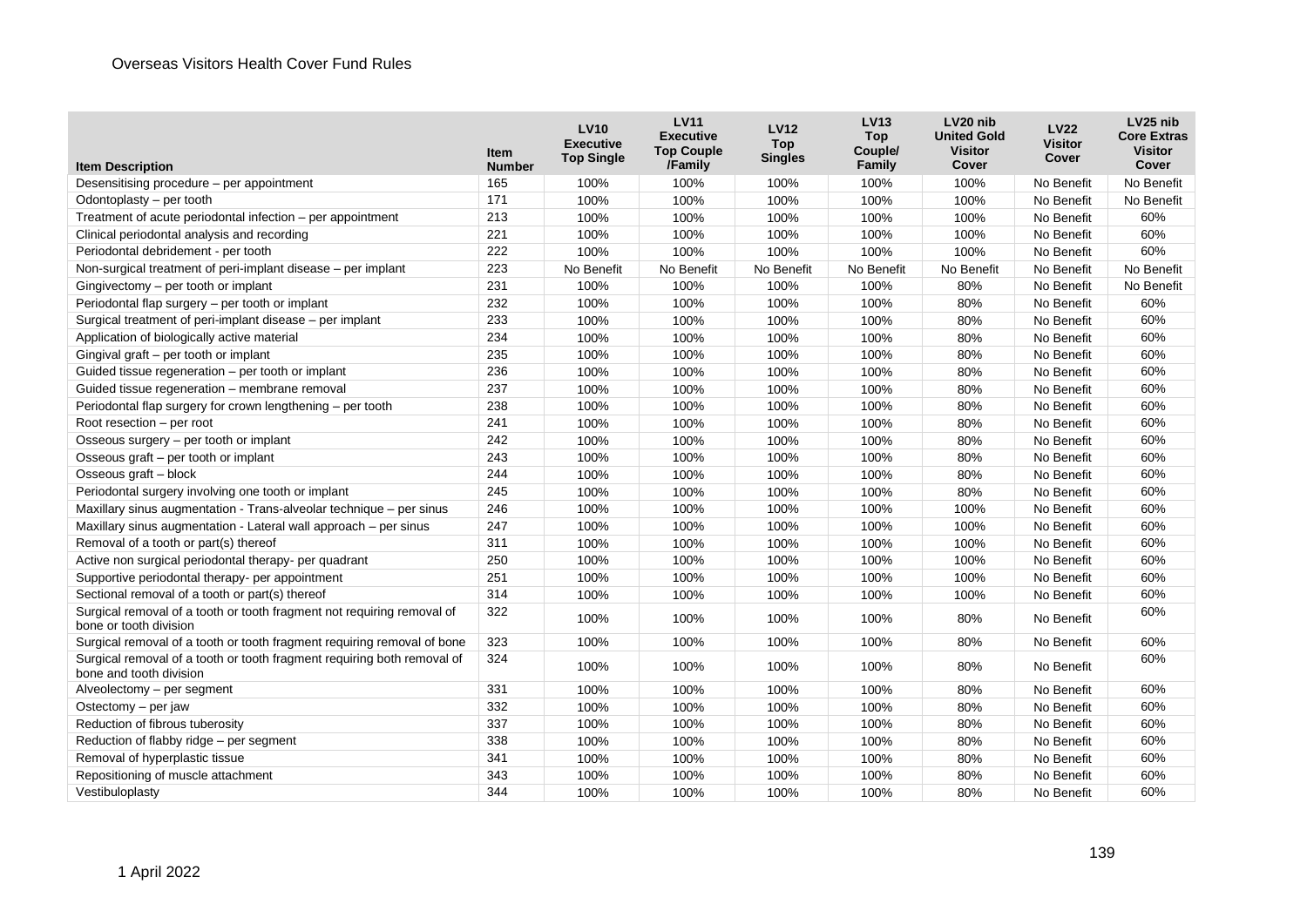| Family<br>/Family<br>Cover<br>Cover<br><b>Item Description</b><br><b>Number</b><br>345<br>60%<br>Skin or mucosal graft<br>100%<br>100%<br>100%<br>100%<br>80%<br>No Benefit<br>100%<br>100%<br>80%<br>351<br>100%<br>100%<br>100%<br>60%<br>Repair of skin and subcutaneous tissue or mucous membrane<br>Fracture of maxilla or mandible - not requiring splinting<br>352<br>60%<br>100%<br>100%<br>100%<br>100%<br>80%<br>100%<br>353<br>60%<br>Fracture of maxilla or mandible – with wiring of teeth or intraoral fixation<br>100%<br>100%<br>100%<br>100%<br>100%<br>80% |
|------------------------------------------------------------------------------------------------------------------------------------------------------------------------------------------------------------------------------------------------------------------------------------------------------------------------------------------------------------------------------------------------------------------------------------------------------------------------------------------------------------------------------------------------------------------------------|
|                                                                                                                                                                                                                                                                                                                                                                                                                                                                                                                                                                              |
|                                                                                                                                                                                                                                                                                                                                                                                                                                                                                                                                                                              |
|                                                                                                                                                                                                                                                                                                                                                                                                                                                                                                                                                                              |
|                                                                                                                                                                                                                                                                                                                                                                                                                                                                                                                                                                              |
|                                                                                                                                                                                                                                                                                                                                                                                                                                                                                                                                                                              |
| 354<br>Fracture of maxilla or mandible – with external fixation<br>100%<br>80%<br>60%<br>100%<br>100%<br>100%<br>100%                                                                                                                                                                                                                                                                                                                                                                                                                                                        |
| 355<br>60%<br>Fracture of zygoma<br>100%<br>100%<br>100%<br>100%<br>80%<br>100%                                                                                                                                                                                                                                                                                                                                                                                                                                                                                              |
| Fracture of the maxilla or mandible requiring open reduction<br>359<br>60%<br>100%<br>100%<br>100%<br>100%<br>80%<br>100%                                                                                                                                                                                                                                                                                                                                                                                                                                                    |
| Mandible - relocation following dislocation<br>361<br>80%<br>No Benefit<br>60%<br>100%<br>100%<br>100%<br>100%                                                                                                                                                                                                                                                                                                                                                                                                                                                               |
| Mandible - relocation requiring open operation<br>363<br>100%<br>100%<br>100%<br>100%<br>80%<br>No Benefit<br>60%                                                                                                                                                                                                                                                                                                                                                                                                                                                            |
| 365<br>100%<br>100%<br>100%<br>100%<br>80%<br>No Benefit<br>60%<br>Osteotomy - maxilla                                                                                                                                                                                                                                                                                                                                                                                                                                                                                       |
| Osteotomy - mandible<br>366<br>60%<br>100%<br>100%<br>100%<br>100%<br>80%<br>No Benefit                                                                                                                                                                                                                                                                                                                                                                                                                                                                                      |
| 371<br>60%<br>Removal of tumour, cyst or scar - cutaneous, subcutaneous or in<br>100%<br>100%<br>100%<br>80%<br>100%<br>No Benefit<br>mucous membrane                                                                                                                                                                                                                                                                                                                                                                                                                        |
| Removal of tumour, cyst or scar involving muscle, bone or other deep<br>373<br>60%<br>100%<br>100%<br>100%<br>100%<br>80%<br>No Benefit<br>tissue                                                                                                                                                                                                                                                                                                                                                                                                                            |
| Surgery to salivary duct<br>375<br>No Benefit<br>60%<br>100%<br>100%<br>100%<br>100%<br>80%                                                                                                                                                                                                                                                                                                                                                                                                                                                                                  |
| 376<br>60%<br>Surgery to salivary gland<br>100%<br>100%<br>100%<br>100%<br>80%<br>No Benefit                                                                                                                                                                                                                                                                                                                                                                                                                                                                                 |
| 377<br>Removal or repair of soft tissue (not elsewhere defined)<br>100%<br>100%<br>80%<br>60%<br>100%<br>100%<br>No Benefit                                                                                                                                                                                                                                                                                                                                                                                                                                                  |
| Surgical removal of foreign body<br>378<br>100%<br>100%<br>100%<br>60%<br>100%<br>80%<br>No Benefit                                                                                                                                                                                                                                                                                                                                                                                                                                                                          |
| 379<br>60%<br>Marsupialization of cyst<br>100%<br>100%<br>100%<br>80%<br>No Benefit<br>100%                                                                                                                                                                                                                                                                                                                                                                                                                                                                                  |
| 381<br>Surgical exposure of unerupted tooth - per tooth<br>100%<br>100%<br>80%<br>60%<br>100%<br>100%<br>No Benefit                                                                                                                                                                                                                                                                                                                                                                                                                                                          |
| 382<br>100%<br>100%<br>Surgical exposure and attachment of device for orthodontic traction<br>100%<br>100%<br>80%<br>No Benefit<br>60%                                                                                                                                                                                                                                                                                                                                                                                                                                       |
| Repositioning of displaced tooth/teeth - per tooth<br>384<br>60%<br>100%<br>100%<br>100%<br>100%<br>80%<br>No Benefit                                                                                                                                                                                                                                                                                                                                                                                                                                                        |
| Surgical repositioning of unerupted tooth<br>385<br>100%<br>100%<br>80%<br>60%<br>100%<br>100%<br>No Benefit                                                                                                                                                                                                                                                                                                                                                                                                                                                                 |
| Splinting of displaced tooth/teeth - per tooth<br>386<br>60%<br>100%<br>100%<br>100%<br>100%<br>80%<br>No Benefit                                                                                                                                                                                                                                                                                                                                                                                                                                                            |
| 387<br>100%<br>100%<br>100%<br>80%<br>No Benefit<br>60%<br>Replantation and splinting of a tooth<br>100%                                                                                                                                                                                                                                                                                                                                                                                                                                                                     |
| Transplantation of tooth or tooth bud<br>60%<br>388<br>100%<br>100%<br>100%<br>100%<br>80%<br>No Benefit                                                                                                                                                                                                                                                                                                                                                                                                                                                                     |
| 389<br>100%<br>100%<br>100%<br>100%<br>80%<br>No Benefit<br>60%<br>Surgery to isolate and preserve neurovascular tissue                                                                                                                                                                                                                                                                                                                                                                                                                                                      |
| 60%<br>391<br>Frenectomy<br>100%<br>100%<br>100%<br>100%<br>80%<br>No Benefit                                                                                                                                                                                                                                                                                                                                                                                                                                                                                                |
| 392<br>100%<br>100%<br>60%<br>Drainage of abscess<br>100%<br>100%<br>80%<br>No Benefit                                                                                                                                                                                                                                                                                                                                                                                                                                                                                       |
| 393<br>60%<br>Surgery involving the maxillary antrum<br>100%<br>100%<br>100%<br>100%<br>80%<br>No Benefit                                                                                                                                                                                                                                                                                                                                                                                                                                                                    |
| 394<br>Surgery for osteomyelitis<br>100%<br>100%<br>80%<br>60%<br>100%<br>100%<br>No Benefit                                                                                                                                                                                                                                                                                                                                                                                                                                                                                 |
| 395<br>60%<br>Repair of nerve trunk<br>100%<br>100%<br>100%<br>100%<br>80%<br>No Benefit                                                                                                                                                                                                                                                                                                                                                                                                                                                                                     |
| 60%<br>Control of reactionary or secondary post-operative haemorrhage<br>399<br>100%<br>100%<br>100%<br>80%<br>No Benefit<br>100%                                                                                                                                                                                                                                                                                                                                                                                                                                            |
| 411<br>60%<br>Direct pulp capping<br>100%<br>100%<br>100%<br>100%<br>80%<br>No Benefit                                                                                                                                                                                                                                                                                                                                                                                                                                                                                       |
| 412<br>60%<br>Incomplete endodontic therapy (tooth not suitable for further treatment)<br>100%<br>100%<br>100%<br>100%<br>80%<br>No Benefit                                                                                                                                                                                                                                                                                                                                                                                                                                  |
| 414<br>60%<br>100%<br>100%<br>100%<br>100%<br>80%<br>Pulpotomy<br>No Benefit                                                                                                                                                                                                                                                                                                                                                                                                                                                                                                 |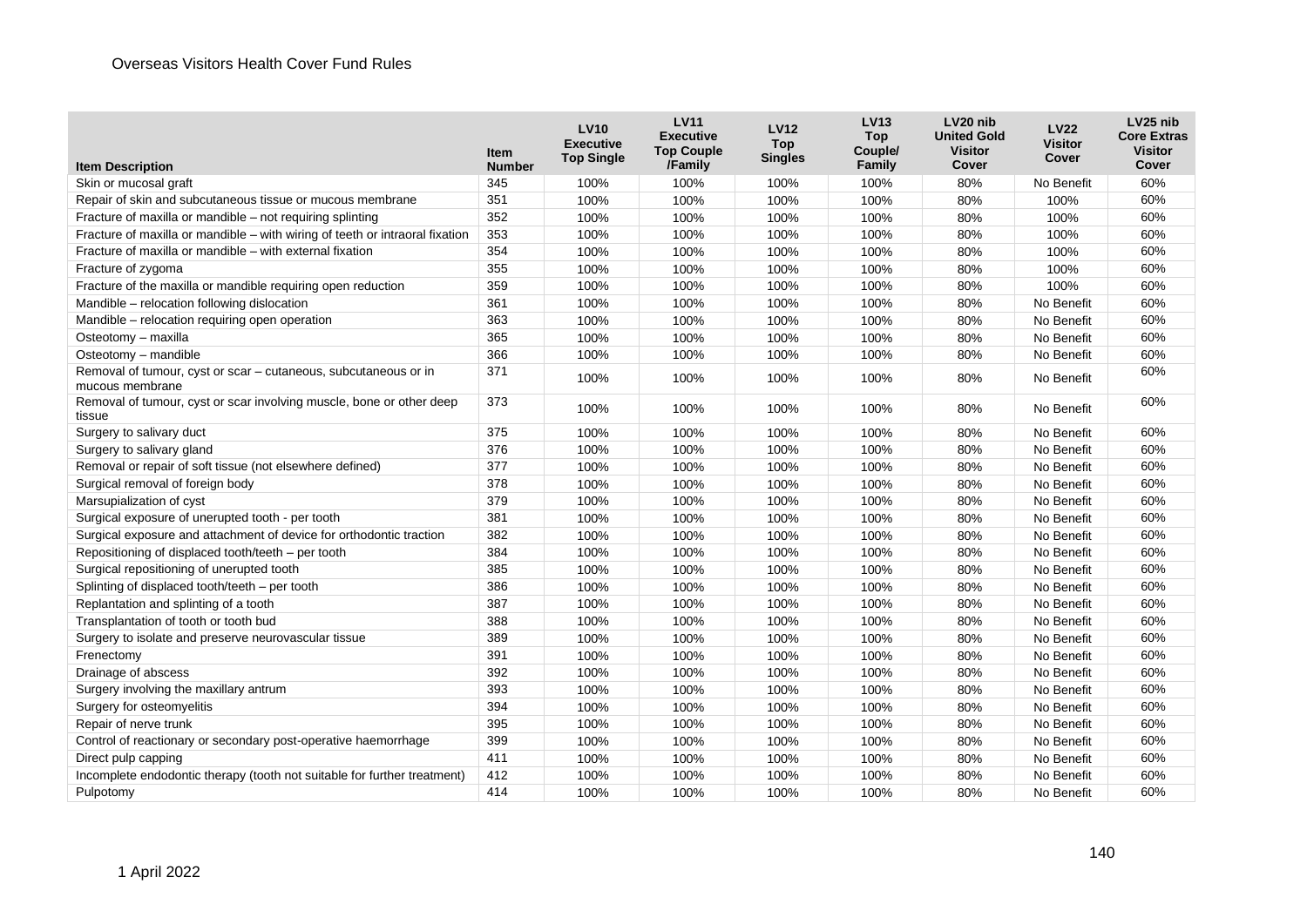| <b>Item Description</b>                                                                 | <b>Item</b><br><b>Number</b> | <b>LV10</b><br><b>Executive</b><br><b>Top Single</b> | <b>LV11</b><br><b>Executive</b><br><b>Top Couple</b><br>/Family | <b>LV12</b><br><b>Top</b><br><b>Singles</b> | <b>LV13</b><br><b>Top</b><br>Couple/<br>Family | LV20 nib<br><b>United Gold</b><br><b>Visitor</b><br>Cover | <b>LV22</b><br>Visitor<br>Cover | LV25 nib<br><b>Core Extras</b><br><b>Visitor</b><br>Cover |
|-----------------------------------------------------------------------------------------|------------------------------|------------------------------------------------------|-----------------------------------------------------------------|---------------------------------------------|------------------------------------------------|-----------------------------------------------------------|---------------------------------|-----------------------------------------------------------|
| Complete chemo-mechanical preparation of root canal – one canal                         | 415                          | 100%                                                 | 100%                                                            | 100%                                        | 100%                                           | 80%                                                       | No Benefit                      | 60%                                                       |
| Complete chemo-mechanical preparation of root canal – each additional<br>canal          | 416                          | 100%                                                 | 100%                                                            | 100%                                        | 100%                                           | 80%                                                       | No Benefit                      | 60%                                                       |
| Root canal obturation - one canal                                                       | 417                          | 100%                                                 | 100%                                                            | 100%                                        | 100%                                           | 80%                                                       | No Benefit                      | 60%                                                       |
| Root canal obturation - each additional canal                                           | 418                          | 100%                                                 | 100%                                                            | 100%                                        | 100%                                           | 80%                                                       | No Benefit                      | 60%                                                       |
| Extirpation of pulp or debridement of root canal(s) – emergency or<br>palliative        | 419                          | 100%                                                 | 100%                                                            | 100%                                        | 100%                                           | 80%                                                       | No Benefit                      | 60%                                                       |
| Resorbable root canal filling - primary tooth                                           | 421                          | 100%                                                 | 100%                                                            | 100%                                        | 100%                                           | 80%                                                       | No Benefit                      | 60%                                                       |
| Periapical curettage - per root                                                         | 431                          | 100%                                                 | 100%                                                            | 100%                                        | 100%                                           | 80%                                                       | No Benefit                      | 60%                                                       |
| Apicectomy - per root                                                                   | 432                          | 100%                                                 | 100%                                                            | 100%                                        | 100%                                           | 80%                                                       | No Benefit                      | 60%                                                       |
| Exploratory periradicular surgery                                                       | 433                          | 100%                                                 | 100%                                                            | 100%                                        | 100%                                           | 80%                                                       | No Benefit                      | 60%                                                       |
| Apical seal – per canal                                                                 | 434                          | 100%                                                 | 100%                                                            | 100%                                        | 100%                                           | 80%                                                       | No Benefit                      | 60%                                                       |
| Sealing of perforation                                                                  | 436                          | 100%                                                 | 100%                                                            | 100%                                        | 100%                                           | 80%                                                       | No Benefit                      | 60%                                                       |
| Surgical treatment and repair of external root resorption – per tooth                   | 437                          | 100%                                                 | 100%                                                            | 100%                                        | 100%                                           | 80%                                                       | No Benefit                      | 60%                                                       |
| Hemisection                                                                             | 438                          | 100%                                                 | 100%                                                            | 100%                                        | 100%                                           | 80%                                                       | No Benefit                      | 60%                                                       |
| Exploration and/or negotiation of a calcified canal – per canal, per<br>appointment     | 445                          | 100%                                                 | 100%                                                            | 100%                                        | 100%                                           | 80%                                                       | No Benefit                      | 60%                                                       |
| Removal of root filling - per canal                                                     | 451                          | 100%                                                 | 100%                                                            | 100%                                        | 100%                                           | 80%                                                       | No Benefit                      | 60%                                                       |
| Removal of a cemented root canal post or post crown                                     | 452                          | 100%                                                 | 100%                                                            | 100%                                        | 100%                                           | 80%                                                       | No Benefit                      | 60%                                                       |
| Removal or bypassing fractured endodontic instrument                                    | 453                          | 100%                                                 | 100%                                                            | 100%                                        | 100%                                           | 80%                                                       | No Benefit                      | 60%                                                       |
| Additional visit for irrigation and/or dressing of the root canal system -<br>per tooth | 455                          | 100%                                                 | 100%                                                            | 100%                                        | 100%                                           | 80%                                                       | No Benefit                      | 60%                                                       |
| Obturation of resorption defect or perforation (non-surgical)                           | 457                          | 100%                                                 | 100%                                                            | 100%                                        | 100%                                           | 80%                                                       | No Benefit                      | 60%                                                       |
| Interim therapeutic root filling - per tooth                                            | 458                          | 100%                                                 | 100%                                                            | 100%                                        | 100%                                           | 80%                                                       | No Benefit                      | 60%                                                       |
| Metallic restoration $-$ one surface $-$ direct                                         | 511                          | 100%                                                 | 100%                                                            | 100%                                        | 100%                                           | 100%                                                      | No Benefit                      | 60%                                                       |
| Metallic restoration – two surfaces – direct                                            | 512                          | 100%                                                 | 100%                                                            | 100%                                        | 100%                                           | 100%                                                      | No Benefit                      | 60%                                                       |
| Metallic restoration – three surfaces – direct                                          | 513                          | 100%                                                 | 100%                                                            | 100%                                        | 100%                                           | 100%                                                      | No Benefit                      | 60%                                                       |
| Metallic restoration – four surfaces – direct                                           | 514                          | 100%                                                 | 100%                                                            | 100%                                        | 100%                                           | 100%                                                      | No Benefit                      | 60%                                                       |
| Metallic restoration – five surfaces – direct                                           | 515                          | 100%                                                 | 100%                                                            | 100%                                        | 100%                                           | 100%                                                      | No Benefit                      | 60%                                                       |
| Adhesive restoration – one surface – anterior tooth – direct                            | 521                          | 100%                                                 | 100%                                                            | 100%                                        | 100%                                           | 100%                                                      | No Benefit                      | 60%                                                       |
| Adhesive restoration – two surfaces – anterior tooth – direct                           | 522                          | 100%                                                 | 100%                                                            | 100%                                        | 100%                                           | 100%                                                      | No Benefit                      | 60%                                                       |
| Adhesive restoration – three surfaces – anterior tooth – direct                         | 523                          | 100%                                                 | 100%                                                            | 100%                                        | 100%                                           | 100%                                                      | No Benefit                      | 60%                                                       |
| Adhesive restoration – four surfaces – anterior tooth – direct                          | 524                          | 100%                                                 | 100%                                                            | 100%                                        | 100%                                           | 100%                                                      | No Benefit                      | 60%                                                       |
| Adhesive restoration - five surfaces - anterior tooth - direct                          | 525                          | 100%                                                 | 100%                                                            | 100%                                        | 100%                                           | 100%                                                      | No Benefit                      | 60%                                                       |
| Adhesive restoration - Veneer - direct                                                  | 526                          | 100%                                                 | 100%                                                            | 100%                                        | 100%                                           | 100%                                                      | No Benefit                      | 60%                                                       |
| Adhesive restoration – one surface – posterior tooth – direct                           | 531                          | 100%                                                 | 100%                                                            | 100%                                        | 100%                                           | 100%                                                      | No Benefit                      | 60%                                                       |
| Adhesive restoration – two surfaces – posterior tooth – direct                          | 532                          | 100%                                                 | 100%                                                            | 100%                                        | 100%                                           | 100%                                                      | No Benefit                      | 60%                                                       |
| Adhesive restoration – three surfaces – posterior tooth – direct                        | 533                          | 100%                                                 | 100%                                                            | 100%                                        | 100%                                           | 100%                                                      | No Benefit                      | 60%                                                       |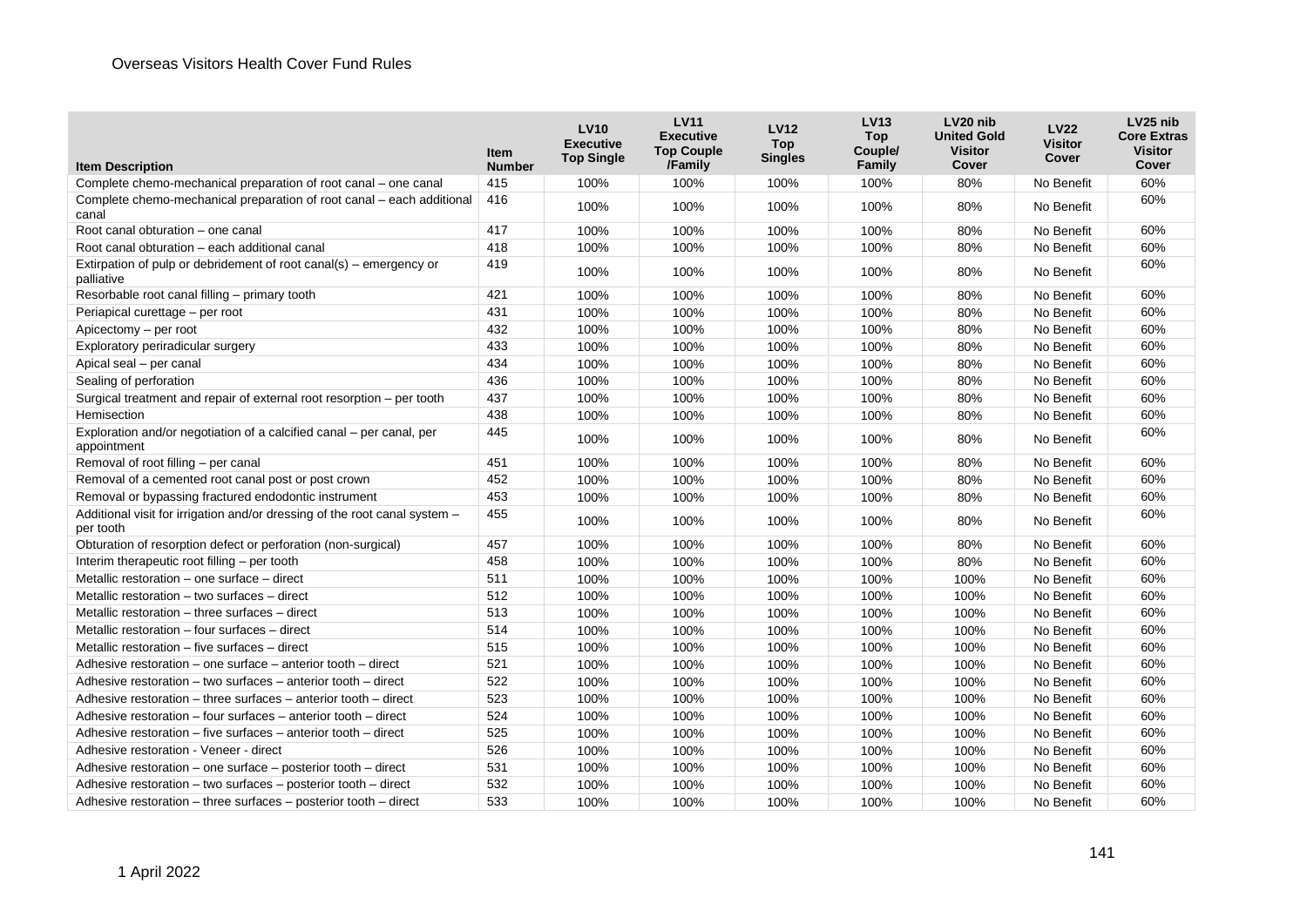|                                                                               | <b>Item</b>   | <b>LV10</b><br><b>Executive</b><br><b>Top Single</b> | <b>LV11</b><br><b>Executive</b><br><b>Top Couple</b> | <b>LV12</b><br><b>Top</b><br><b>Singles</b> | <b>LV13</b><br><b>Top</b><br>Couple/ | LV <sub>20</sub> nib<br><b>United Gold</b><br><b>Visitor</b> | <b>LV22</b><br><b>Visitor</b><br>Cover | LV <sub>25</sub> nib<br><b>Core Extras</b><br><b>Visitor</b> |
|-------------------------------------------------------------------------------|---------------|------------------------------------------------------|------------------------------------------------------|---------------------------------------------|--------------------------------------|--------------------------------------------------------------|----------------------------------------|--------------------------------------------------------------|
| <b>Item Description</b>                                                       | <b>Number</b> |                                                      | /Family                                              |                                             | Family                               | Cover                                                        |                                        | Cover                                                        |
| Adhesive restoration – four surfaces – posterior tooth – direct               | 534           | 100%                                                 | 100%                                                 | 100%                                        | 100%                                 | 100%                                                         | No Benefit                             | 60%                                                          |
| Adhesive restoration - five surfaces - posterior tooth - direct               | 535           | 100%                                                 | 100%                                                 | 100%                                        | 100%                                 | 100%                                                         | No Benefit                             | 60%                                                          |
| Adhesive restoration - Veneer - posterior tooth - direct                      | 536           | 100%                                                 | 100%                                                 | 100%                                        | 100%                                 | 100%                                                         | No Benefit                             | 60%                                                          |
| Metallic restoration – one surface – indirect                                 | 541           | 100%                                                 | 100%                                                 | 100%                                        | 100%                                 | 80%                                                          | No Benefit                             | 60%                                                          |
| Metallic restoration – two surfaces – indirect                                | 542           | 100%                                                 | 100%                                                 | 100%                                        | 100%                                 | 80%                                                          | No Benefit                             | 60%                                                          |
| Metallic restoration - three surfaces - indirect                              | 543           | 100%                                                 | 100%                                                 | 100%                                        | 100%                                 | 80%                                                          | No Benefit                             | 60%                                                          |
| Metallic restoration – four surfaces – indirect                               | 544           | 100%                                                 | 100%                                                 | 100%                                        | 100%                                 | 80%                                                          | No Benefit                             | 60%                                                          |
| Metallic restoration – five surfaces – indirect                               | 545           | 100%                                                 | 100%                                                 | 100%                                        | 100%                                 | 80%                                                          | No Benefit                             | 60%                                                          |
| Tooth-coloured restoration - one surface - indirect                           | 551           | 100%                                                 | 100%                                                 | 100%                                        | 100%                                 | 80%                                                          | No Benefit                             | 60%                                                          |
| Tooth-coloured restoration - two surfaces - indirect                          | 552           | 100%                                                 | 100%                                                 | 100%                                        | 100%                                 | 80%                                                          | No Benefit                             | 60%                                                          |
| Tooth-coloured restoration – three surfaces – indirect                        | 553           | 100%                                                 | 100%                                                 | 100%                                        | 100%                                 | 80%                                                          | No Benefit                             | 60%                                                          |
| Tooth-coloured restoration - four surfaces - indirect                         | 554           | 100%                                                 | 100%                                                 | 100%                                        | 100%                                 | 80%                                                          | No Benefit                             | 60%                                                          |
| Tooth-coloured restoration – five surfaces – indirect                         | 555           | 100%                                                 | 100%                                                 | 100%                                        | 100%                                 | 80%                                                          | No Benefit                             | 60%                                                          |
| Tooth-coloured restoration - veneer - indirect                                | 556           | 100%                                                 | 100%                                                 | 100%                                        | 100%                                 | 80%                                                          | No Benefit                             | 60%                                                          |
| Adaptation of new restoration to existing removable prosthesis – per<br>tooth | 571           | 100%                                                 | 100%                                                 | 100%                                        | 100%                                 | 80%                                                          | No Benefit                             | 60%                                                          |
| Provisional (intermediate/temporary) restoration - per tooth                  | 572           | 100%                                                 | 100%                                                 | 100%                                        | 100%                                 | 100%                                                         | No Benefit                             | 60%                                                          |
| Metal band                                                                    | 574           | 100%                                                 | 100%                                                 | 100%                                        | 100%                                 | 100%                                                         | No Benefit                             | 60%                                                          |
| Pin retention – per pin                                                       | 575           | 100%                                                 | 100%                                                 | 100%                                        | 100%                                 | 100%                                                         | No Benefit                             | 60%                                                          |
| Cusp capping $-$ per cusp                                                     | 577           | 100%                                                 | 100%                                                 | 100%                                        | 100%                                 | 100%                                                         | No Benefit                             | 60%                                                          |
| Restoration of an incisal corner - per corner                                 | 578           | 100%                                                 | 100%                                                 | 100%                                        | 100%                                 | 100%                                                         | No Benefit                             | 60%                                                          |
| Bonding of tooth fragment                                                     | 579           | 100%                                                 | 100%                                                 | 100%                                        | 100%                                 | 100%                                                         | No Benefit                             | 60%                                                          |
| Crown - metallic - with tooth preparation - preformed                         | 586           | 100%                                                 | 100%                                                 | 100%                                        | 100%                                 | 80%                                                          | No Benefit                             | 60%                                                          |
| Crown – metallic – minimal tooth preparation – preformed                      | 587           | 100%                                                 | 100%                                                 | 100%                                        | 100%                                 | 80%                                                          | No Benefit                             | 60%                                                          |
| Crown - tooth coloured - preformed                                            | 588           | 100%                                                 | 100%                                                 | 100%                                        | 100%                                 | 80%                                                          | No Benefit                             | 60%                                                          |
| Removal of indirect restoration                                               | 595           | 100%                                                 | 100%                                                 | 100%                                        | 100%                                 | 80%                                                          | No Benefit                             | 60%                                                          |
| Recementing of indirect restoration                                           | 596           | 100%                                                 | 100%                                                 | 100%                                        | 100%                                 | 80%                                                          | No Benefit                             | 60%                                                          |
| Post - direct                                                                 | 597           | 100%                                                 | 100%                                                 | 100%                                        | 100%                                 | 80%                                                          | No Benefit                             | 60%                                                          |
| Full crown - acrylic resin - indirect                                         | 611           | 100%                                                 | 100%                                                 | 100%                                        | 100%                                 | 80%                                                          | No Benefit                             | 60%                                                          |
| Full crown - non-metallic - indirect                                          | 613           | 100%                                                 | 100%                                                 | 100%                                        | 100%                                 | 80%                                                          | No Benefit                             | 60%                                                          |
| Full crown - veneered - indirect                                              | 615           | 100%                                                 | 100%                                                 | 100%                                        | 100%                                 | 80%                                                          | No Benefit                             | 60%                                                          |
| Full crown - metallic - indirect                                              | 618           | 100%                                                 | 100%                                                 | 100%                                        | 100%                                 | 80%                                                          | No Benefit                             | 60%                                                          |
| Post and core for crown – indirect                                            | 625           | 100%                                                 | 100%                                                 | 100%                                        | 100%                                 | 80%                                                          | No Benefit                             | 60%                                                          |
| Preliminary restoration for crown - direct                                    | 627           | 100%                                                 | 100%                                                 | 100%                                        | 100%                                 | 80%                                                          | No Benefit                             | 60%                                                          |
| Post and root cap - indirect                                                  | 629           | 100%                                                 | 100%                                                 | 100%                                        | 100%                                 | 80%                                                          | No Benefit                             | 60%                                                          |
| Provisional crown - per tooth                                                 | 631           | 100%                                                 | 100%                                                 | 100%                                        | 100%                                 | 80%                                                          | No Benefit                             | 60%                                                          |
| Provisional bridge pontic - per pontic                                        | 632           | 100%                                                 | 100%                                                 | 100%                                        | 100%                                 | 80%                                                          | No Benefit                             | 60%                                                          |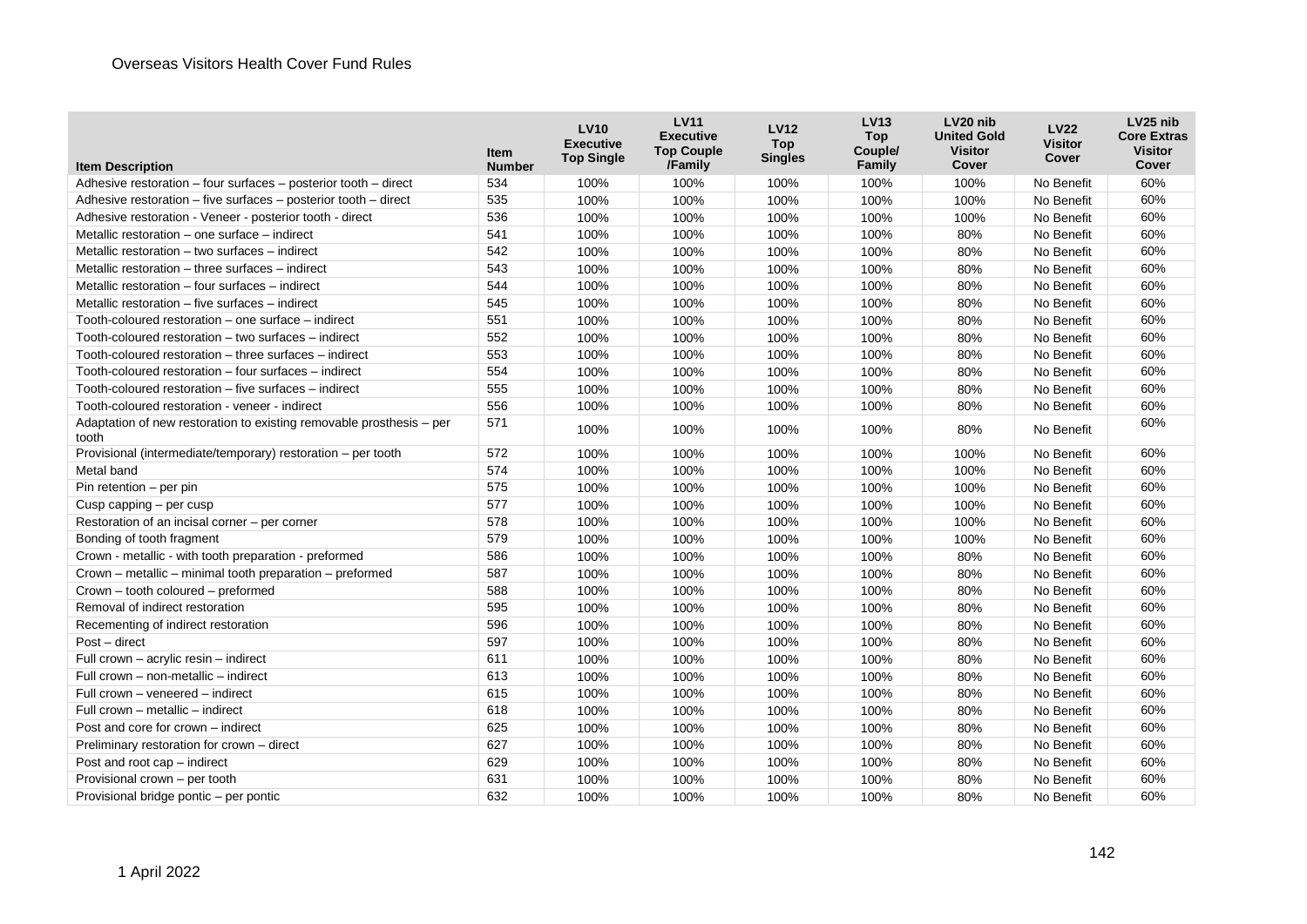| <b>Item Description</b>                                                          | <b>Item</b><br><b>Number</b> | <b>LV10</b><br><b>Executive</b><br><b>Top Single</b> | <b>LV11</b><br><b>Executive</b><br><b>Top Couple</b><br>/Family | <b>LV12</b><br><b>Top</b><br><b>Singles</b> | <b>LV13</b><br><b>Top</b><br>Couple/<br>Family | LV <sub>20</sub> nib<br><b>United Gold</b><br><b>Visitor</b><br>Cover | <b>LV22</b><br><b>Visitor</b><br>Cover | LV <sub>25</sub> nib<br><b>Core Extras</b><br><b>Visitor</b><br>Cover |
|----------------------------------------------------------------------------------|------------------------------|------------------------------------------------------|-----------------------------------------------------------------|---------------------------------------------|------------------------------------------------|-----------------------------------------------------------------------|----------------------------------------|-----------------------------------------------------------------------|
| Provisional implant abutment - per abutment                                      | 633                          | 100%                                                 | 100%                                                            | 100%                                        | 100%                                           | 80%                                                                   | No Benefit                             | 60%                                                                   |
| Provisional implant restoration - per implant abutment                           | 634                          | 100%                                                 | 100%                                                            | 100%                                        | 100%                                           | 80%                                                                   | No Benefit                             | 60%                                                                   |
| Bridge pontic – direct – per pontic                                              | 642                          | 100%                                                 | 100%                                                            | 100%                                        | 100%                                           | 80%                                                                   | No Benefit                             | 60%                                                                   |
| Bridge pontic - indirect - per pontic                                            | 643                          | 100%                                                 | 100%                                                            | 100%                                        | 100%                                           | 80%                                                                   | No Benefit                             | 60%                                                                   |
| Semi-fixed attachment                                                            | 644                          | 100%                                                 | 100%                                                            | 100%                                        | 100%                                           | 80%                                                                   | No Benefit                             | 60%                                                                   |
| Precision or magnetic attachment                                                 | 645                          | 100%                                                 | 100%                                                            | 100%                                        | 100%                                           | 80%                                                                   | No Benefit                             | 60%                                                                   |
| Retainer for bonded fixture - indirect - per tooth                               | 649                          | 100%                                                 | 100%                                                            | 100%                                        | 100%                                           | 80%                                                                   | No Benefit                             | 60%                                                                   |
| Recementing crown or veneer                                                      | 651                          | 100%                                                 | 100%                                                            | 100%                                        | 100%                                           | 80%                                                                   | No Benefit                             | 60%                                                                   |
| Recementing bridge or splint - per abutment                                      | 652                          | 100%                                                 | 100%                                                            | 100%                                        | 100%                                           | 80%                                                                   | No Benefit                             | 60%                                                                   |
| Rebonding of bridge or splint where retreatment of bridge surface is<br>required | 653                          | 100%                                                 | 100%                                                            | 100%                                        | 100%                                           | 80%                                                                   | No Benefit                             | 60%                                                                   |
| Removal of crown                                                                 | 655                          | 100%                                                 | 100%                                                            | 100%                                        | 100%                                           | 80%                                                                   | No Benefit                             | 60%                                                                   |
| Removal of bridge or splint                                                      | 656                          | 100%                                                 | 100%                                                            | 100%                                        | 100%                                           | 80%                                                                   | No Benefit                             | 60%                                                                   |
| Repair of crown, bridge or splint - indirect                                     | 658                          | 100%                                                 | 100%                                                            | 100%                                        | 100%                                           | 80%                                                                   | No Benefit                             | 60%                                                                   |
| Repair of crown, bridge or splint - direct                                       | 659                          | 100%                                                 | 100%                                                            | 100%                                        | 100%                                           | 80%                                                                   | No Benefit                             | 60%                                                                   |
| Fitting of implant abutment - per abutment                                       | 661                          | 100%                                                 | 100%                                                            | 100%                                        | 100%                                           | 80%                                                                   | No Benefit                             | 60%                                                                   |
| Provisional implant crown abutment - per abutment                                | 662                          | No Benefit                                           | No Benefit                                                      | No Benefit                                  | No Benefit                                     | No Benefit                                                            | No Benefit                             | 60%                                                                   |
| Removal of implant and/or retention device                                       | 663                          | 100%                                                 | 100%                                                            | 100%                                        | 100%                                           | 80%                                                                   | No Benefit                             | 60%                                                                   |
| Fitting of bar for denture – per abutment                                        | 664                          | 100%                                                 | 100%                                                            | 100%                                        | 100%                                           | 80%                                                                   | No Benefit                             | 60%                                                                   |
| Prosthesis with resin base attached to implants – removable – per arch           | 665                          | 100%                                                 | 100%                                                            | 100%                                        | 100%                                           | 80%                                                                   | No Benefit                             | 60%                                                                   |
| Prosthesis with metal frame attached to implants – fixed – per arch              | 666                          | 100%                                                 | 100%                                                            | 100%                                        | 100%                                           | 80%                                                                   | No Benefit                             | 60%                                                                   |
| Prosthesis with metal frame attached to implants – removable – per<br>arch       | 667                          | 100%                                                 | 100%                                                            | 100%                                        | 100%                                           | 80%                                                                   | No Benefit                             | 60%                                                                   |
| Fixture or abutment screw removal and replacement                                | 668                          | 100%                                                 | 100%                                                            | 100%                                        | 100%                                           | 80%                                                                   | No Benefit                             | 60%                                                                   |
| Removal and reattachment of prosthesis fixed to implant(s) $-$ per<br>implant    | 669                          | 100%                                                 | 100%                                                            | 100%                                        | 100%                                           | 80%                                                                   | No Benefit                             | 60%                                                                   |
| Full crown attached to osseointegrated implant - non-metallic - indirect         | 671                          | 100%                                                 | 100%                                                            | 100%                                        | 100%                                           | 80%                                                                   | No Benefit                             | 60%                                                                   |
| Full crown attached to osseointegrated implant - veneered - indirect             | 672                          | 100%                                                 | 100%                                                            | 100%                                        | 100%                                           | 80%                                                                   | No Benefit                             | 60%                                                                   |
| Full crown attached to osseointegrated implant – metallic – indirect             | 673                          | 100%                                                 | 100%                                                            | 100%                                        | 100%                                           | 80%                                                                   | No Benefit                             | 60%                                                                   |
| Diagnostic template                                                              | 678                          | 100%                                                 | 100%                                                            | 100%                                        | 100%                                           | 80%                                                                   | No Benefit                             | 60%                                                                   |
| Surgical implant guide                                                           | 679                          | 100%                                                 | 100%                                                            | 100%                                        | 100%                                           | 80%                                                                   | No Benefit                             | 60%                                                                   |
| Insertion of first stage of two-stage endosseous implant – per implant           | 684                          | 100%                                                 | 100%                                                            | 100%                                        | 100%                                           | 80%                                                                   | No Benefit                             | 60%                                                                   |
| Insertion of one-stage endosseous implant - per implant                          | 688                          | 100%                                                 | 100%                                                            | 100%                                        | 100%                                           | 80%                                                                   | No Benefit                             | 60%                                                                   |
| Provisional implant                                                              | 689                          | 100%                                                 | 100%                                                            | 100%                                        | 100%                                           | 80%                                                                   | No Benefit                             | 60%                                                                   |
| Provisional retention or anchorage device                                        | 690                          | 100%                                                 | 100%                                                            | 100%                                        | 100%                                           | 80%                                                                   | No Benefit                             | 60%                                                                   |
| Second stage surgery of two-stage endosseous implant – per implant               | 691                          | 100%                                                 | 100%                                                            | 100%                                        | 100%                                           | 80%                                                                   | No Benefit                             | 60%                                                                   |
| Complete maxillary denture                                                       | 711                          | 100%                                                 | 100%                                                            | 100%                                        | 100%                                           | 80%                                                                   | No Benefit                             | 60%                                                                   |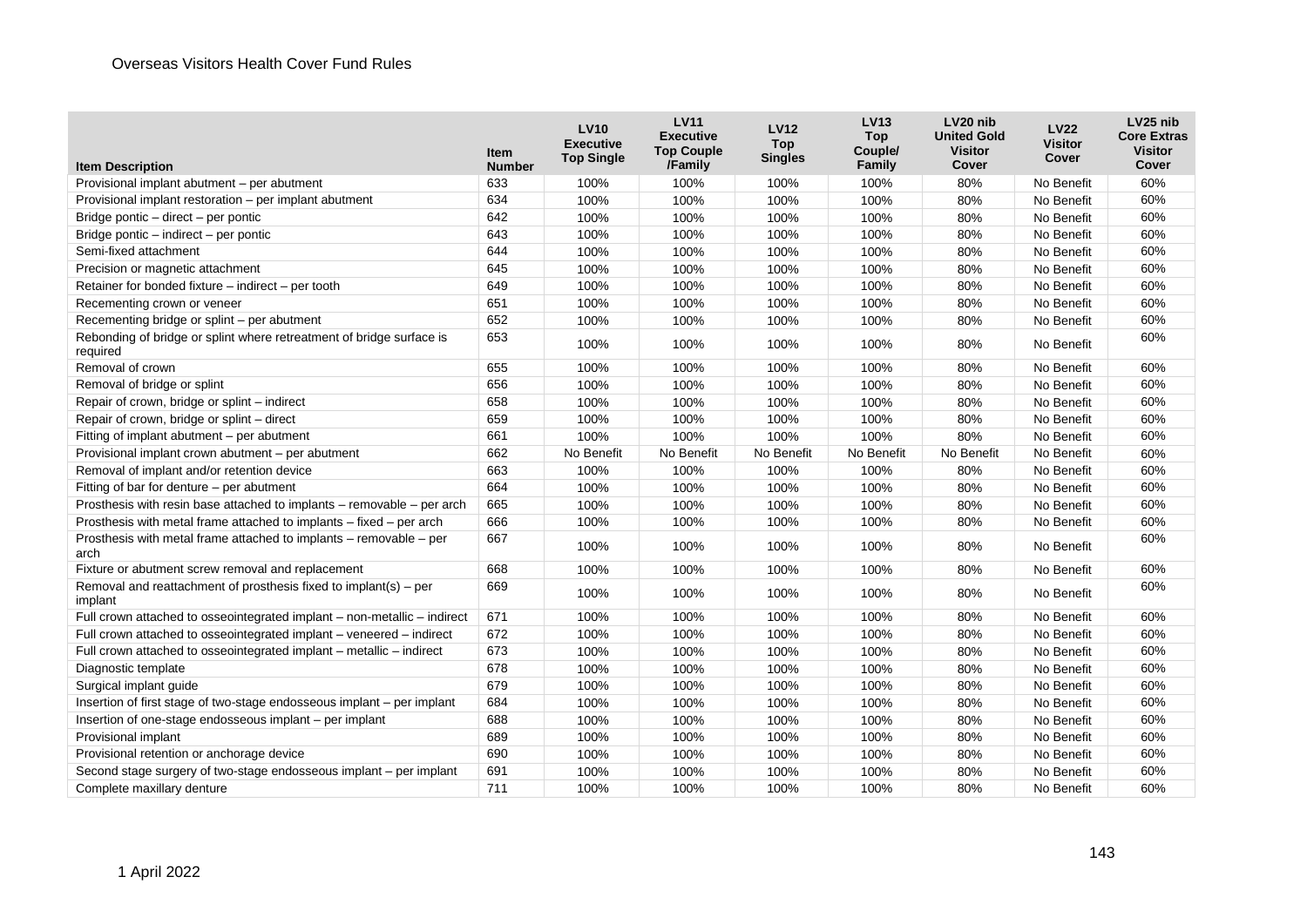|                                                            | Item          | <b>LV10</b><br><b>Executive</b><br><b>Top Single</b> | <b>LV11</b><br><b>Executive</b><br><b>Top Couple</b> | <b>LV12</b><br><b>Top</b><br><b>Singles</b> | <b>LV13</b><br><b>Top</b><br>Couple/ | LV20 nib<br><b>United Gold</b><br><b>Visitor</b> | <b>LV22</b><br><b>Visitor</b><br>Cover | LV25 nib<br><b>Core Extras</b><br><b>Visitor</b> |
|------------------------------------------------------------|---------------|------------------------------------------------------|------------------------------------------------------|---------------------------------------------|--------------------------------------|--------------------------------------------------|----------------------------------------|--------------------------------------------------|
| <b>Item Description</b>                                    | <b>Number</b> |                                                      | /Family                                              |                                             | Family                               | Cover                                            |                                        | Cover                                            |
| Complete mandibular denture                                | 712           | 100%                                                 | 100%                                                 | 100%                                        | 100%                                 | 80%                                              | No Benefit                             | 60%                                              |
| Provisional complete maxillary denture                     | 713           | 100%                                                 | 100%                                                 | 100%                                        | 100%                                 | 80%                                              | No Benefit                             | 60%                                              |
| Provisional complete mandibular denture                    | 714           | 100%                                                 | 100%                                                 | 100%                                        | 100%                                 | 80%                                              | No Benefit                             | 60%                                              |
| Provisional complete maxillary and mandibular dentures     | 715           | 100%                                                 | 100%                                                 | 100%                                        | 100%                                 | 80%                                              | No Benefit                             | 60%                                              |
| Metal palate or plate                                      | 716           | 100%                                                 | 100%                                                 | 100%                                        | 100%                                 | 80%                                              | No Benefit                             | 60%                                              |
| Complete maxillary and mandibular dentures                 | 719           | 100%                                                 | 100%                                                 | 100%                                        | 100%                                 | 80%                                              | No Benefit                             | 60%                                              |
| Partial maxillary denture - resin base                     | 721           | 100%                                                 | 100%                                                 | 100%                                        | 100%                                 | 80%                                              | No Benefit                             | 60%                                              |
| Partial mandibular denture - resin base                    | 722           | 100%                                                 | 100%                                                 | 100%                                        | 100%                                 | 80%                                              | No Benefit                             | 60%                                              |
| Provisional partial maxillary denture                      | 723           | 100%                                                 | 100%                                                 | 100%                                        | 100%                                 | 80%                                              | No Benefit                             | 60%                                              |
| Provisional partial mandibular denture                     | 724           | 100%                                                 | 100%                                                 | 100%                                        | 100%                                 | 80%                                              | No Benefit                             | 60%                                              |
| Partial maxillary denture - cast metal framework           | 727           | 100%                                                 | 100%                                                 | 100%                                        | 100%                                 | 80%                                              | No Benefit                             | 60%                                              |
| Partial mandibular denture – cast metal framework          | 728           | 100%                                                 | 100%                                                 | 100%                                        | 100%                                 | 80%                                              | No Benefit                             | 60%                                              |
| A code number for Department of Veterans' Affairs use only | 730           | No Benefit                                           | No Benefit                                           | No Benefit                                  | No Benefit                           | No Benefit                                       | No Benefit                             | No Benefit                                       |
| Retainer – per tooth                                       | 731           | 100%                                                 | 100%                                                 | 100%                                        | 100%                                 | 80%                                              | No Benefit                             | 60%                                              |
| Occlusal rest - per rest                                   | 732           | 100%                                                 | 100%                                                 | 100%                                        | 100%                                 | 80%                                              | No Benefit                             | 60%                                              |
| Tooth/teeth (partial denture)                              | 733           | 100%                                                 | 100%                                                 | 100%                                        | 100%                                 | 80%                                              | No Benefit                             | 60%                                              |
| Overlays - per tooth                                       | 734           | 100%                                                 | 100%                                                 | 100%                                        | 100%                                 | 80%                                              | No Benefit                             | 60%                                              |
| Precision or magnetic denture attachment                   | 735           | 100%                                                 | 100%                                                 | 100%                                        | 100%                                 | 80%                                              | No Benefit                             | 60%                                              |
| Immediate tooth replacement - per tooth                    | 736           | 100%                                                 | 100%                                                 | 100%                                        | 100%                                 | 80%                                              | No Benefit                             | 60%                                              |
| <b>Resilient lining</b>                                    | 737           | 100%                                                 | 100%                                                 | 100%                                        | 100%                                 | 80%                                              | No Benefit                             | 60%                                              |
| Wrought bar                                                | 738           | 100%                                                 | 100%                                                 | 100%                                        | 100%                                 | 80%                                              | No Benefit                             | 60%                                              |
| Metal backing - per backing                                | 739           | 100%                                                 | 100%                                                 | 100%                                        | 100%                                 | 80%                                              | No Benefit                             | 60%                                              |
| Adjustment of a denture                                    | 741           | 100%                                                 | 100%                                                 | 100%                                        | 100%                                 | 80%                                              | No Benefit                             | 60%                                              |
| Relining - complete denture - processed                    | 743           | 100%                                                 | 100%                                                 | 100%                                        | 100%                                 | 80%                                              | No Benefit                             | 60%                                              |
| Relining - partial denture - processed                     | 744           | 100%                                                 | 100%                                                 | 100%                                        | 100%                                 | 80%                                              | No Benefit                             | 60%                                              |
| Remodelling - complete denture                             | 745           | 100%                                                 | 100%                                                 | 100%                                        | 100%                                 | 80%                                              | No Benefit                             | 60%                                              |
| Remodelling - partial denture                              | 746           | 100%                                                 | 100%                                                 | 100%                                        | 100%                                 | 80%                                              | No Benefit                             | 60%                                              |
| Relining – complete denture – direct                       | 751           | 100%                                                 | 100%                                                 | 100%                                        | 100%                                 | 80%                                              | No Benefit                             | 60%                                              |
| Relining - partial denture - direct                        | 752           | 100%                                                 | 100%                                                 | 100%                                        | 100%                                 | 80%                                              | No Benefit                             | 60%                                              |
| Cleaning and polishing of pre-existing denture             | 753           | 100%                                                 | 100%                                                 | 100%                                        | 100%                                 | 80%                                              | No Benefit                             | 60%                                              |
| Denture base modification                                  | 754           | 100%                                                 | 100%                                                 | 100%                                        | 100%                                 | 80%                                              | No Benefit                             | 60%                                              |
| Reattaching pre-existing clasp to denture                  | 761           | 100%                                                 | 100%                                                 | 100%                                        | 100%                                 | 80%                                              | No Benefit                             | 60%                                              |
| Replacing/adding clasp to denture - per clasp              | 762           | 100%                                                 | 100%                                                 | 100%                                        | 100%                                 | 80%                                              | No Benefit                             | 60%                                              |
| Repairing broken base of a complete denture                | 763           | 100%                                                 | 100%                                                 | 100%                                        | 100%                                 | 80%                                              | No Benefit                             | 60%                                              |
| Repairing broken base of a partial denture                 | 764           | 100%                                                 | 100%                                                 | 100%                                        | 100%                                 | 80%                                              | No Benefit                             | 60%                                              |
| Replacing/adding new tooth on denture – per tooth          | 765           | 100%                                                 | 100%                                                 | 100%                                        | 100%                                 | 80%                                              | No Benefit                             | 60%                                              |
| Reattaching existing tooth on denture - per tooth          | 766           | 100%                                                 | 100%                                                 | 100%                                        | 100%                                 | 80%                                              | No Benefit                             | 60%                                              |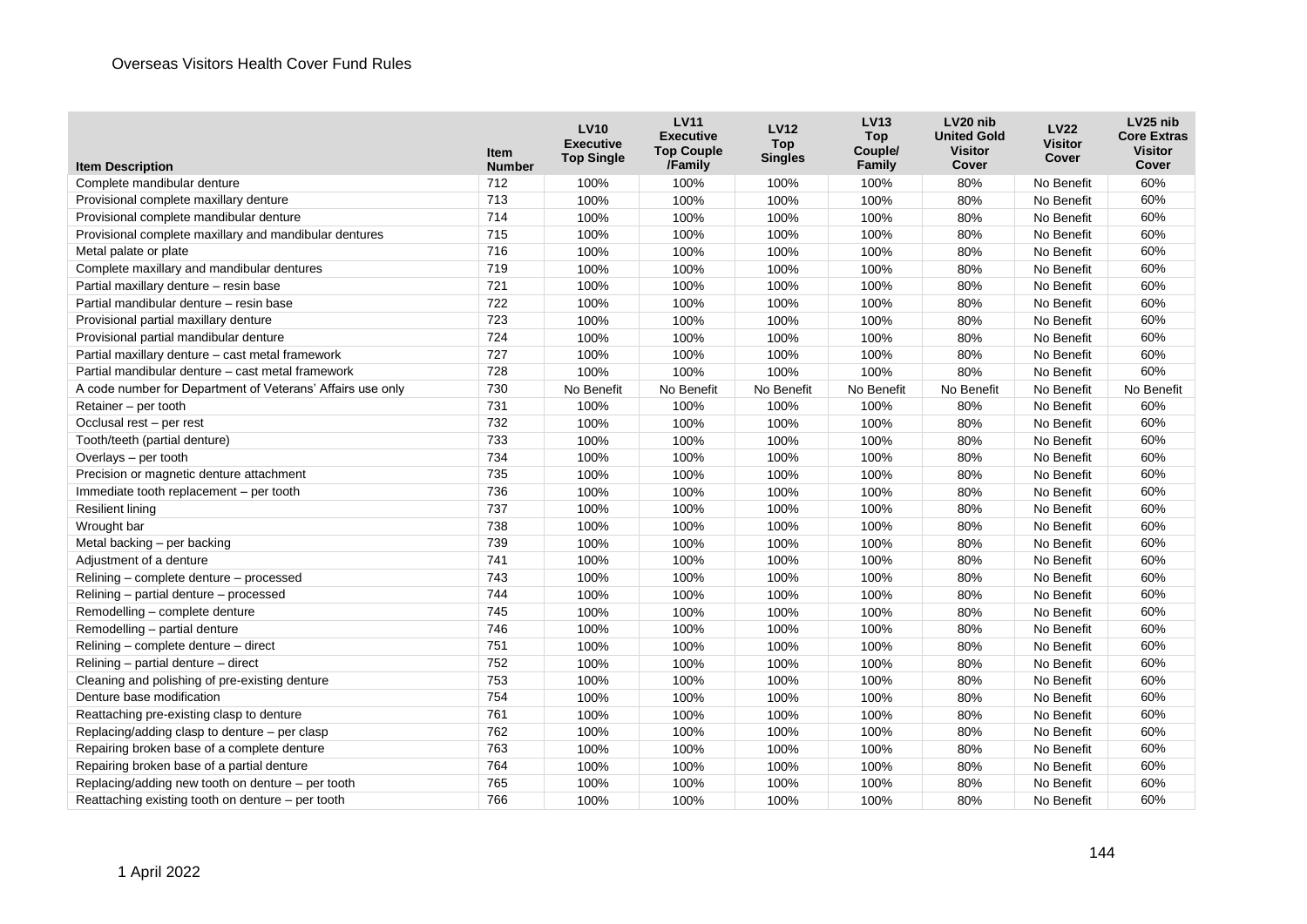| <b>Item Description</b>                                                | <b>Item</b><br><b>Number</b> | <b>LV10</b><br><b>Executive</b><br><b>Top Single</b> | <b>LV11</b><br><b>Executive</b><br><b>Top Couple</b><br>/Family | <b>LV12</b><br><b>Top</b><br><b>Singles</b> | <b>LV13</b><br><b>Top</b><br>Couple/<br>Family | LV20 nib<br><b>United Gold</b><br><b>Visitor</b><br>Cover | <b>LV22</b><br><b>Visitor</b><br>Cover | LV <sub>25</sub> nib<br><b>Core Extras</b><br><b>Visitor</b><br>Cover |
|------------------------------------------------------------------------|------------------------------|------------------------------------------------------|-----------------------------------------------------------------|---------------------------------------------|------------------------------------------------|-----------------------------------------------------------|----------------------------------------|-----------------------------------------------------------------------|
| Adding tooth to partial denture to replace an extracted or decoronated | 768                          | 100%                                                 | 100%                                                            | 100%                                        | 100%                                           | 80%                                                       | No Benefit                             | 60%                                                                   |
| $tooth - per tooth$                                                    |                              |                                                      |                                                                 |                                             |                                                |                                                           |                                        |                                                                       |
| Repair or addition to metal casting                                    | 769                          | 100%                                                 | 100%                                                            | 100%                                        | 100%                                           | 80%                                                       | No Benefit                             | 60%                                                                   |
| Tissue conditioning preparatory to impressions – per application       | 771                          | 100%                                                 | 100%                                                            | 100%                                        | 100%                                           | 80%                                                       | No Benefit                             | 60%                                                                   |
| Splint - resin - indirect                                              | 772                          | 100%                                                 | 100%                                                            | 100%                                        | 100%                                           | 80%                                                       | No Benefit                             | 60%                                                                   |
| Splint - metal - indirect                                              | 773                          | 100%                                                 | 100%                                                            | 100%                                        | 100%                                           | 80%                                                       | No Benefit                             | 60%                                                                   |
| Obturator                                                              | 774                          | 100%                                                 | 100%                                                            | 100%                                        | 100%                                           | 80%                                                       | No Benefit                             | 60%                                                                   |
| Characterisation of denture base                                       | 775                          | No Benefit                                           | No Benefit                                                      | No Benefit                                  | No Benefit                                     | No Benefit                                                | No Benefit                             | No Benefit                                                            |
| Impression - denture repair/modification                               | 776                          | 100%                                                 | 100%                                                            | 100%                                        | 100%                                           | 80%                                                       | No Benefit                             | 60%                                                                   |
| Identification                                                         | 777                          | No Benefit                                           | No Benefit                                                      | No Benefit                                  | No Benefit                                     | No Benefit                                                | No Benefit                             | No Benefit                                                            |
| Inlay for denture tooth                                                | 778                          | 100%                                                 | 100%                                                            | 100%                                        | 100%                                           | 80%                                                       | No Benefit                             | 60%                                                                   |
| Surgical guide for an immediate denture                                | 779                          | No Benefit                                           | No Benefit                                                      | No Benefit                                  | No Benefit                                     | No Benefit                                                | No Benefit                             | No Benefit                                                            |
| Passive removable appliance - per arch                                 | 811                          | 100%                                                 | 100%                                                            | 100%                                        | 100%                                           | 60%                                                       | No Benefit                             | No Benefit                                                            |
| Active removable appliance - per arch                                  | 821                          | 100%                                                 | 100%                                                            | 100%                                        | 100%                                           | 60%                                                       | No Benefit                             | No Benefit                                                            |
| Functional orthopaedic appliance - custom fabrication                  | 823                          | 100%                                                 | 100%                                                            | 100%                                        | 100%                                           | 60%                                                       | No Benefit                             | No Benefit                                                            |
| Functional orthopaedic appliance - prefabricated                       | 824                          | No Benefit                                           | No Benefit                                                      | No Benefit                                  | No Benefit                                     | No Benefit                                                | No Benefit                             | No Benefit                                                            |
| Sequential plastic aligners - per arch                                 | 825                          | 100%                                                 | 100%                                                            | 100%                                        | 100%                                           | 60%                                                       | No Benefit                             | No Benefit                                                            |
| Partial banding - per arch                                             | 829                          | 100%                                                 | 100%                                                            | 100%                                        | 100%                                           | 60%                                                       | No Benefit                             | No Benefit                                                            |
| Full arch banding - per arch                                           | 831                          | 100%                                                 | 100%                                                            | 100%                                        | 100%                                           | 60%                                                       | No Benefit                             | No Benefit                                                            |
| Removal of banding - per arch                                          | 833                          | 100%                                                 | 100%                                                            | 100%                                        | 100%                                           | 60%                                                       | No Benefit                             | No Benefit                                                            |
| Fixed palatal or lingual arch appliance                                | 841                          | 100%                                                 | 100%                                                            | 100%                                        | 100%                                           | 60%                                                       | No Benefit                             | No Benefit                                                            |
| Partial banding for inter-maxillary elastics (cross elastics)          | 842                          | 100%                                                 | 100%                                                            | 100%                                        | 100%                                           | 60%                                                       | No Benefit                             | No Benefit                                                            |
| Expansion appliance - fixed - per arch                                 | 843                          | 100%                                                 | 100%                                                            | 100%                                        | 100%                                           | 60%                                                       | No Benefit                             | No Benefit                                                            |
| Passive fixed appliance                                                | 845                          | 100%                                                 | 100%                                                            | 100%                                        | 100%                                           | 60%                                                       | No Benefit                             | No Benefit                                                            |
| Minor tooth guidance - fixed                                           | 846                          | 100%                                                 | 100%                                                            | 100%                                        | 100%                                           | 60%                                                       | No Benefit                             | No Benefit                                                            |
| Extraoral appliance                                                    | 851                          | 100%                                                 | 100%                                                            | 100%                                        | 100%                                           | 60%                                                       | No Benefit                             | No Benefit                                                            |
| Bonding of attachment for application of orthodontic force             | 862                          | 100%                                                 | 100%                                                            | 100%                                        | 100%                                           | 60%                                                       | No Benefit                             | No Benefit                                                            |
| Orthodontic adjustment                                                 | 871                          | 100%                                                 | 100%                                                            | 100%                                        | 100%                                           | 60%                                                       | No Benefit                             | No Benefit                                                            |
| Re-attachment of passive appliance - fixed                             | 872                          | No Benefit                                           | No Benefit                                                      | No Benefit                                  | No Benefit                                     | No Benefit                                                | No Benefit                             | No Benefit                                                            |
| Repair of passive appliance - fixed                                    | 873                          | No Benefit                                           | No Benefit                                                      | No Benefit                                  | No Benefit                                     | No Benefit                                                | No Benefit                             | No Benefit                                                            |
| Removal of passive appliance - fixed                                   | 874                          | No Benefit                                           | No Benefit                                                      | No Benefit                                  | No Benefit                                     | No Benefit                                                | No Benefit                             | No Benefit                                                            |
| Repair of removable appliance - resin base                             | 875                          | 100%                                                 | 100%                                                            | 100%                                        | 100%                                           | 60%                                                       | No Benefit                             | No Benefit                                                            |
| Repair of removable appliance - clasp, spring or tooth                 | 876                          | 100%                                                 | 100%                                                            | 100%                                        | 100%                                           | 60%                                                       | No Benefit                             | No Benefit                                                            |
| Addition to removable appliance – clasp, spring or tooth               | 877                          | 100%                                                 | 100%                                                            | 100%                                        | 100%                                           | 60%                                                       | No Benefit                             | No Benefit                                                            |
| Relining - removable appliance - processed                             | 878                          | 100%                                                 | 100%                                                            | 100%                                        | 100%                                           | 60%                                                       | No Benefit                             | No Benefit                                                            |
| Complete course of orthodontic treatment                               | 881                          | 100%                                                 | 100%                                                            | 100%                                        | 100%                                           | 60%                                                       | No Benefit                             | No Benefit                                                            |
| Palliative care                                                        | 911                          | 100%                                                 | 100%                                                            | 100%                                        | 100%                                           | 100%                                                      | No Benefit                             | 60%                                                                   |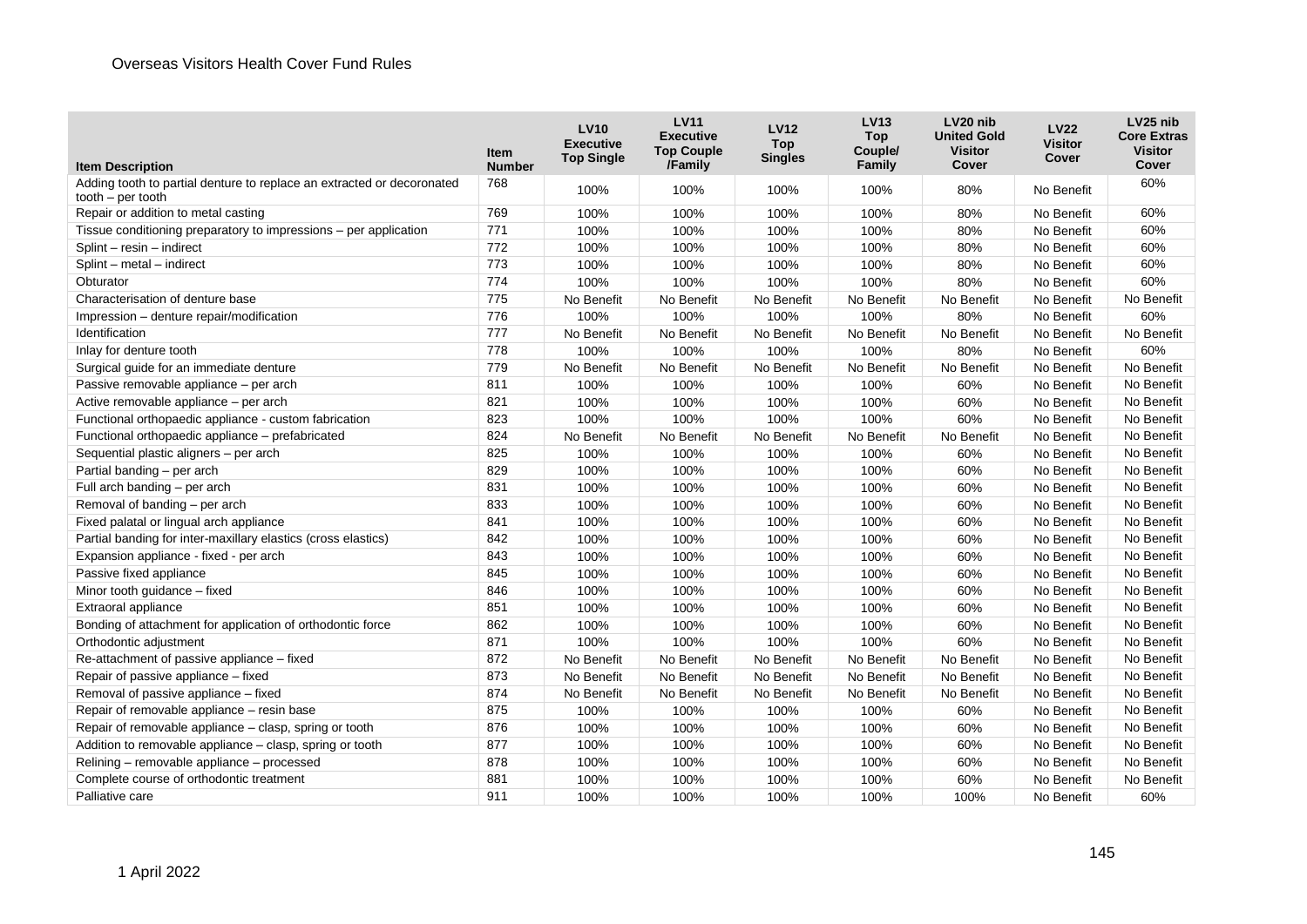| <b>Item Description</b>                                                                       | <b>Item</b><br><b>Number</b> | <b>LV10</b><br><b>Executive</b><br><b>Top Single</b> | <b>LV11</b><br><b>Executive</b><br><b>Top Couple</b><br>/Family | <b>LV12</b><br><b>Top</b><br><b>Singles</b> | <b>LV13</b><br><b>Top</b><br>Couple/<br>Family | LV20 nib<br><b>United Gold</b><br><b>Visitor</b><br>Cover | <b>LV22</b><br><b>Visitor</b><br><b>Cover</b> | LV25 nib<br><b>Core Extras</b><br><b>Visitor</b><br><b>Cover</b> |
|-----------------------------------------------------------------------------------------------|------------------------------|------------------------------------------------------|-----------------------------------------------------------------|---------------------------------------------|------------------------------------------------|-----------------------------------------------------------|-----------------------------------------------|------------------------------------------------------------------|
| After-hours callout                                                                           | 915                          | No Benefit                                           | No Benefit                                                      | No Benefit                                  | No Benefit                                     | No Benefit                                                | No Benefit                                    | No Benefit                                                       |
| Travel to provide services                                                                    | 916                          | No Benefit                                           | No Benefit                                                      | No Benefit                                  | No Benefit                                     | No Benefit                                                | No Benefit                                    | No Benefit                                                       |
| Individually made tray - medicament(s)                                                        | 926                          | No Benefit                                           | No Benefit                                                      | No Benefit                                  | No Benefit                                     | No Benefit                                                | No Benefit                                    | No Benefit                                                       |
| Provision of medication/medicament                                                            | 927                          | No Benefit                                           | No Benefit                                                      | No Benefit                                  | No Benefit                                     | No Benefit                                                | No Benefit                                    | No Benefit                                                       |
| Intravenous cannulation and establishment of infusion                                         | 928                          | 100%                                                 | 100%                                                            | 100%                                        | 100%                                           | 100%                                                      | No Benefit                                    | 60%                                                              |
| Local anaesthesia                                                                             | 941                          | No Benefit                                           | No Benefit                                                      | No Benefit                                  | No Benefit                                     | No Benefit                                                | No Benefit                                    | No Benefit                                                       |
| Sedation - intravenous - per 30 minutes or part thereof                                       | 942                          | No Benefit                                           | No Benefit                                                      | No Benefit                                  | No Benefit                                     | No Benefit                                                | No Benefit                                    | No Benefit                                                       |
| Sedation - inhalation - per 30 minutes or part thereof                                        | 943                          | No Benefit                                           | No Benefit                                                      | No Benefit                                  | No Benefit                                     | No Benefit                                                | No Benefit                                    | No Benefit                                                       |
| Relaxation therapy                                                                            | 944                          | No Benefit                                           | No Benefit                                                      | No Benefit                                  | No Benefit                                     | No Benefit                                                | No Benefit                                    | No Benefit                                                       |
| Low level laser therapy - per appointment                                                     | 945                          | No Benefit                                           | No Benefit                                                      | No Benefit                                  | No Benefit                                     | No Benefit                                                | No Benefit                                    | No Benefit                                                       |
| Dental acupuncture - per appointment                                                          | 948                          | No Benefit                                           | No Benefit                                                      | No Benefit                                  | No Benefit                                     | No Benefit                                                | No Benefit                                    | No Benefit                                                       |
| Treatment under general anaesthesia/sedation                                                  | 949                          | No Benefit                                           | No Benefit                                                      | No Benefit                                  | No Benefit                                     | No Benefit                                                | No Benefit                                    | No Benefit                                                       |
| Minor occlusal adjustment - per appointment                                                   | 961                          | 100%                                                 | 100%                                                            | 100%                                        | 100%                                           | 100%                                                      | No Benefit                                    | 60%                                                              |
| Clinical occlusal analysis including muscle and joint palpation                               | 963                          | 100%                                                 | 100%                                                            | 100%                                        | 100%                                           | 100%                                                      | No Benefit                                    | 60%                                                              |
| Registration and mounting of models for occlusal analysis                                     | 964                          | 100%                                                 | 100%                                                            | 100%                                        | 100%                                           | 100%                                                      | No Benefit                                    | 60%                                                              |
| Occlusal splint                                                                               | 965                          | 100%                                                 | 100%                                                            | 100%                                        | 100%                                           | 100%                                                      | No Benefit                                    | 60%                                                              |
| Adjustment of pre-existing occlusal splint – per appointment                                  | 966                          | 100%                                                 | 100%                                                            | 100%                                        | 100%                                           | 100%                                                      | No Benefit                                    | 60%                                                              |
| Pantographic tracing                                                                          | 967                          | 100%                                                 | 100%                                                            | 100%                                        | 100%                                           | 100%                                                      | No Benefit                                    | 60%                                                              |
| Occlusal adjustment following occlusal analysis - per appointment                             | 968                          | 100%                                                 | 100%                                                            | 100%                                        | 100%                                           | 100%                                                      | No Benefit                                    | 60%                                                              |
| Adjunctive physical therapy for temporomandibular joint and associated<br>structures          | 971                          | No Benefit                                           | No Benefit                                                      | No Benefit                                  | No Benefit                                     | No Benefit                                                | No Benefit                                    | No Benefit                                                       |
| Repair/addition - occlusal splint                                                             | 972                          | 100%                                                 | 100%                                                            | 100%                                        | 100%                                           | 100%                                                      | No Benefit                                    | 60%                                                              |
| Splinting and stabilisation - direct - per tooth                                              | 981                          | 100%                                                 | 100%                                                            | 100%                                        | 100%                                           | 100%                                                      | No Benefit                                    | 60%                                                              |
| Enamel stripping - per appointment                                                            | 982                          | 100%                                                 | 100%                                                            | 100%                                        | 100%                                           | 100%                                                      | No Benefit                                    | 60%                                                              |
| Single arch oral appliance for diagnosed snoring and obstructive<br>snoring and sleep apnoea  | 983                          | 100%                                                 | 100%                                                            | 100%                                        | 100%                                           | 100%                                                      | No Benefit                                    | 60%                                                              |
| Bi-maxillary oral appliance for diagnosed snoring and obstructive<br>snoring and sleep apnoea | 984                          | 100%                                                 | 100%                                                            | 100%                                        | 100%                                           | 100%                                                      | No Benefit                                    | 60%                                                              |
| Repair/addition - snoring or sleep apnoea device                                              | 985                          | 100%                                                 | 100%                                                            | 100%                                        | 100%                                           | 100%                                                      | No Benefit                                    | 60%                                                              |
| Post-operative care not otherwise included                                                    | 986                          | No Benefit                                           | No Benefit                                                      | No Benefit                                  | No Benefit                                     | No Benefit                                                | No Benefit                                    | No Benefit                                                       |
| Re-contour tissue - per appointment                                                           | 987                          | 100%                                                 | 100%                                                            | 100%                                        | 100%                                           | 100%                                                      | No Benefit                                    | 60%                                                              |
| Treatment not otherwise included (specify)                                                    | 990                          | No Benefit                                           | No Benefit                                                      | No Benefit                                  | No Benefit                                     | No Benefit                                                | No Benefit                                    | No Benefit                                                       |
| <b>GST</b>                                                                                    | 999                          | No Benefit                                           | No Benefit                                                      | No Benefit                                  | No Benefit                                     | No Benefit                                                | No Benefit                                    | No Benefit                                                       |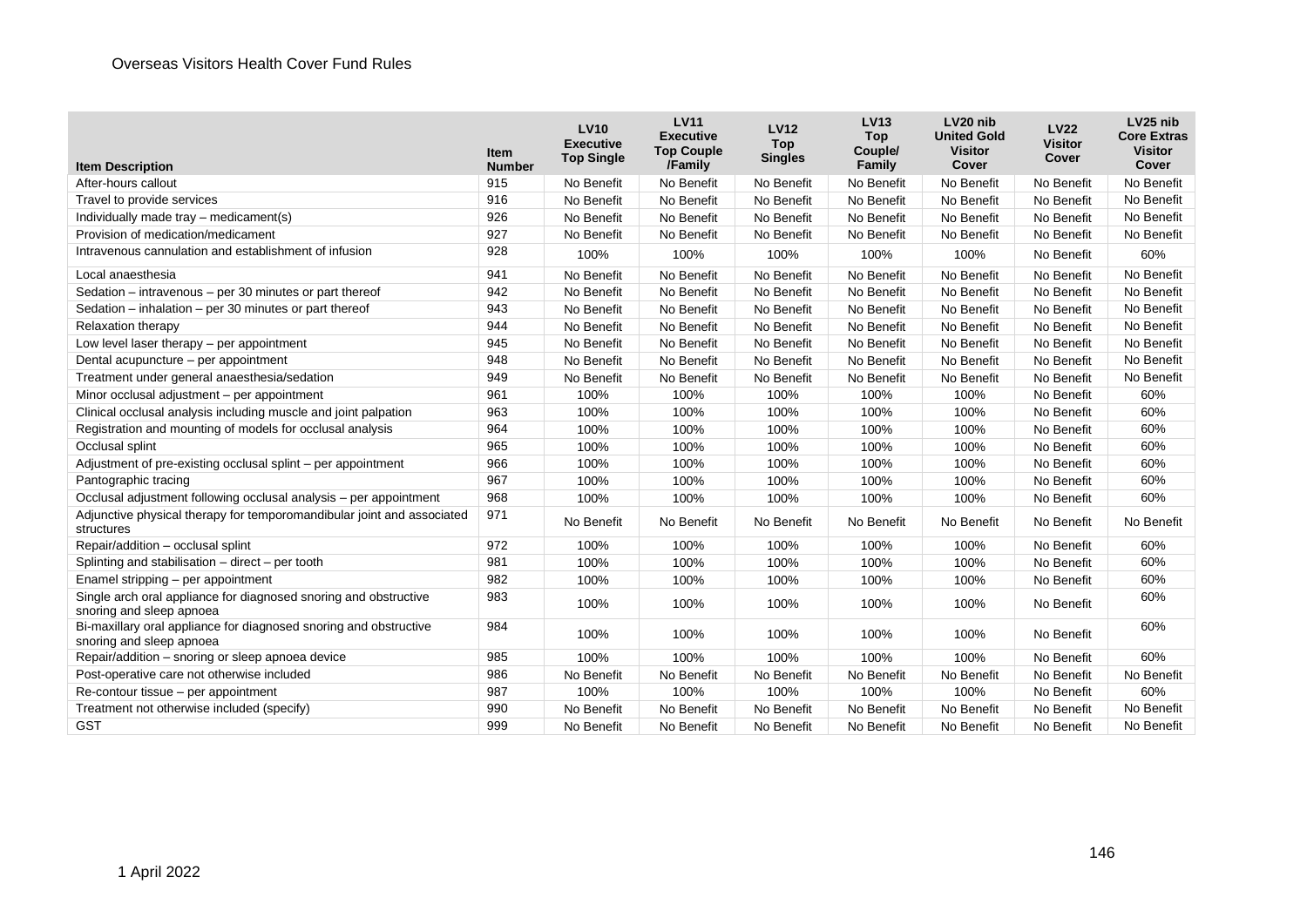## Optical Services

In the table set out below which sets out Benefits for Optical services:

- (a) the Benefits apply to Schedules: LV10 Executive Top Visitors Singles, LV11 Executive Top Visitors Couples & Families, LV12 Top Visitors Singles, LV13 Top Visitors Couples & Families, LV20 nib United Gold Visitor Cover LV25 nib Core Extras Visitor Cover
- (b) the Benefits payable for the Services for each Schedule shall be:
	- (i) those Benefit amounts set out below. Where no Benefit for a Service is specified for a Schedule, no Benefit for that Service is payable;
	- (ii) subject to the Annual Limits and conditions set out in that Schedule.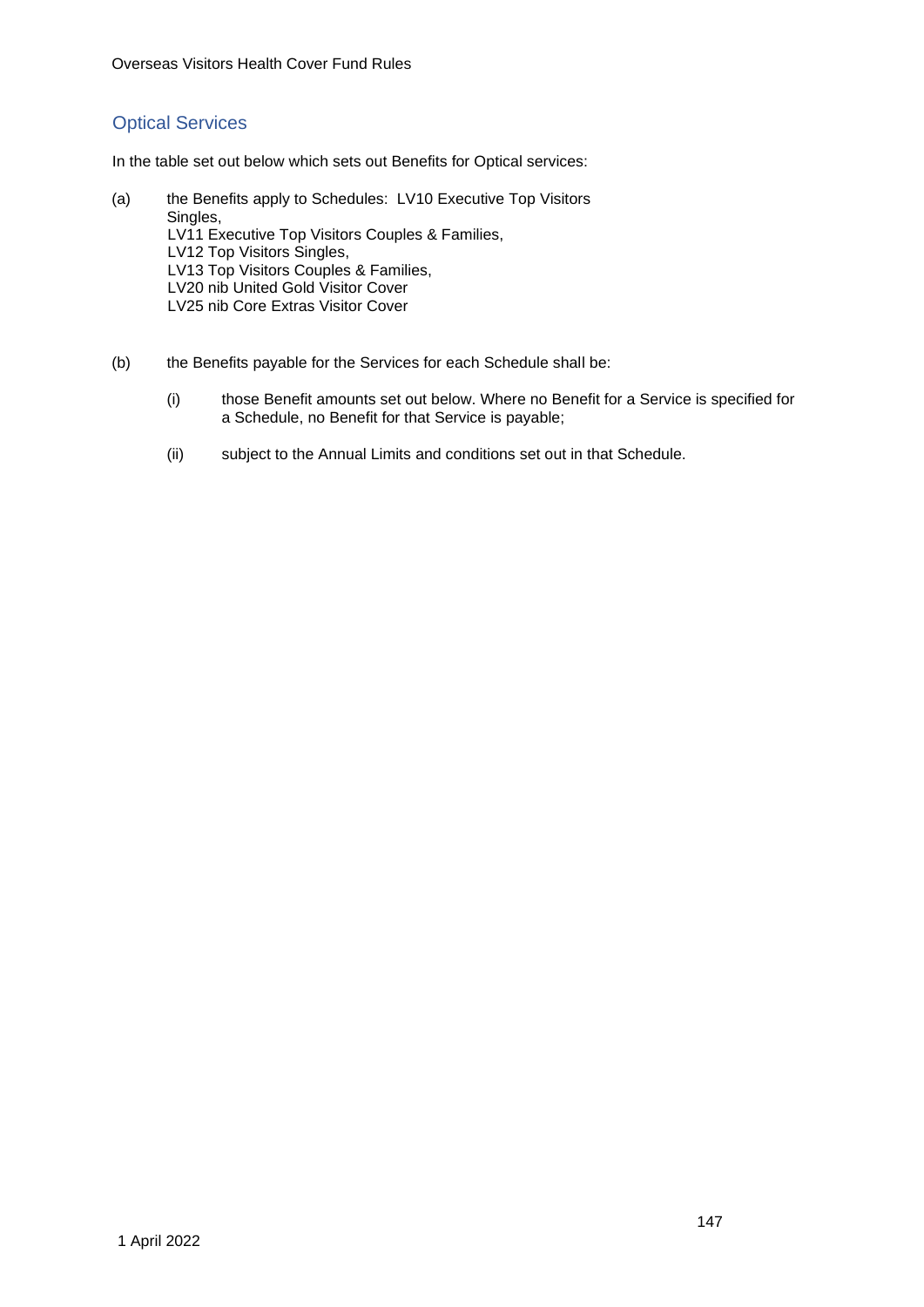| <b>ITEM NUMBER</b> | <b>DESCRIPTION OF SERVICE</b>                                | <b>LV10</b>                            | <b>LV11</b>                                         | <b>LV12</b>        | <b>LV13</b>                             | <b>LV20</b>                                | <b>LV25</b>                                       |
|--------------------|--------------------------------------------------------------|----------------------------------------|-----------------------------------------------------|--------------------|-----------------------------------------|--------------------------------------------|---------------------------------------------------|
|                    |                                                              | <b>Executive Top</b><br><b>Singles</b> | <b>Executive Top</b><br><b>Couples</b><br>/Families | <b>Top Singles</b> | <b>Top Couples /</b><br><b>Families</b> | nib United<br><b>Gold Visitor</b><br>Cover | nib Core<br><b>Extras</b><br><b>Visitor Cover</b> |
| 9460               | Rigid spherical lens - pair                                  | 100%                                   | 100%                                                | 100%               | 100%                                    | 100%                                       | 60%                                               |
| 9461               | Rigid Toric Lens - pair                                      | 100%                                   | 100%                                                | 100%               | 100%                                    | 100%                                       | 60%                                               |
| 9464               | Soft spherical lens (non disposable) - pair                  | 100%                                   | 100%                                                | 100%               | 100%                                    | 100%                                       | 60%                                               |
| 9465               | Soft toric lens - pair                                       | 100%                                   | 100%                                                | 100%               | 100%                                    | 100%                                       | 60%                                               |
| 9466               | Rigid spherical lens - single                                | 100%                                   | 100%                                                | 100%               | 100%                                    | 100%                                       | 60%                                               |
| 9467               | Rigid Toric lens - single                                    | 100%                                   | 100%                                                | 100%               | 100%                                    | 100%                                       | 60%                                               |
| 9468               | One only hard (non PMMA)spherical lens                       | 100%                                   | 100%                                                | 100%               | 100%                                    | 100%                                       | nil                                               |
| 9469               | One only hard (non PMMA) Toric lens                          | 100%                                   | 100%                                                | 100%               | 100%                                    | 100%                                       | nil                                               |
| 9470               | Soft spherical lens (non disposable) - single                | 100%                                   | 100%                                                | 100%               | 100%                                    | 100%                                       | 60%                                               |
| 9471               | Soft toric lens                                              | 100%                                   | 100%                                                | 100%               | 100%                                    | 100%                                       | 60%                                               |
| 9472               | Frames                                                       | nil                                    | nil                                                 | nil                | nil                                     | 100%                                       | 60%                                               |
| 9475               | Bifocal spectacle lens - pair                                | 100%                                   | 100%                                                | 100%               | 100%                                    | 100%                                       | 60%                                               |
| 9476               | Multifocal (trifocal or progressive) spectacle lens - pair   | 100%                                   | 100%                                                | 100%               | 100%                                    | 100%                                       | 60%                                               |
| 9479               | Bifocal spectacle lens - single                              | 100%                                   | 100%                                                | 100%               | 100%                                    | 100%                                       | 60%                                               |
| 9480               | Multifocal (trifocal or progressive) spectacle lens - single | 100%                                   | 100%                                                | 100%               | 100%                                    | 100%                                       | 60%                                               |
| 9481               | Extended wear - pair                                         | 100%                                   | 100%                                                | 100%               | 100%                                    | 100%                                       | 60%                                               |
| 9482               | Other contact lens - single                                  | 100%                                   | 100%                                                | 100%               | 100%                                    | 100%                                       | 60%                                               |
| 9483               | Repair                                                       | 100%                                   | 100%                                                | 100%               | 100%                                    | 100%                                       | 60%                                               |
| 9484               | Single vision lens - pair                                    | 100%                                   | 100%                                                | 100%               | 100%                                    | 100%                                       | 60%                                               |
| 9485               | Single vision lens - single                                  | 100%                                   | 100%                                                | 100%               | 100%                                    | 100%                                       | 60%                                               |
| 9486               | Bifocal contact lens - pair                                  | 100%                                   | 100%                                                | 100%               | 100%                                    | 100%                                       | 60%                                               |
| 9487               | Bifocal contact lens - single                                | 100%                                   | 100%                                                | 100%               | 100%                                    | 100%                                       | 60%                                               |
| 9489               | Frequent replacement/spherical lens - single or pair         | 100%                                   | 100%                                                | 100%               | 100%                                    | 100%                                       | 60%                                               |
| 9493               | Frequent replacement toric lens - single or pair             | 100%                                   | 100%                                                | 100%               | 100%                                    | 100%                                       | 60%                                               |
| 9873               | Orthokeratology contact lens - single                        | 100%                                   | 100%                                                | 100%               | 100%                                    | 100%                                       | 60%                                               |
| 9874               | Orthokeratology contact lens - pair                          | 100%                                   | 100%                                                | 100%               | 100%                                    | 100%                                       | 60%                                               |
| 611                | High Index Material (single)                                 | nil                                    | nil                                                 | nil                | nil                                     | nil                                        | nil                                               |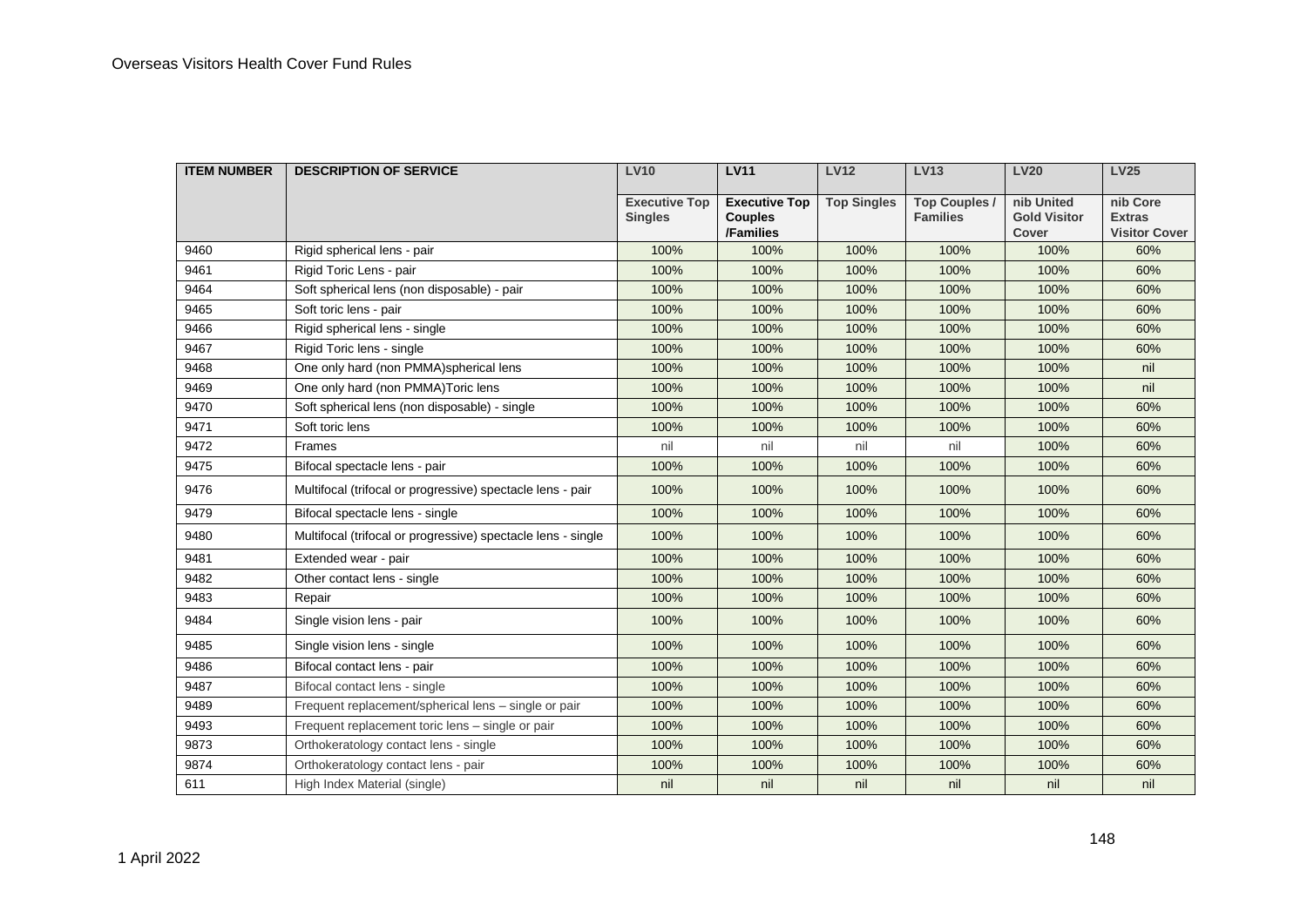| <b>ITEM NUMBER</b> | <b>DESCRIPTION OF SERVICE</b>          | <b>LV10</b>                            | <b>LV11</b>                                         | <b>LV12</b>        | <b>LV13</b>                             | <b>LV20</b>                                | <b>LV25</b>                                       |
|--------------------|----------------------------------------|----------------------------------------|-----------------------------------------------------|--------------------|-----------------------------------------|--------------------------------------------|---------------------------------------------------|
|                    |                                        | <b>Executive Top</b><br><b>Singles</b> | <b>Executive Top</b><br><b>Couples</b><br>/Families | <b>Top Singles</b> | <b>Top Couples /</b><br><b>Families</b> | nib United<br><b>Gold Visitor</b><br>Cover | nib Core<br><b>Extras</b><br><b>Visitor Cover</b> |
| 612                | High Index Material (pair)             | nil                                    | nil                                                 | nil                | nil                                     | nil                                        | nil                                               |
| 621                | Aspheric Design (single)               | nil                                    | nil                                                 | nil                | nil                                     | nil                                        | nil                                               |
| 622                | Aspheric Design (pair)                 | nil                                    | nil                                                 | nil                | nil                                     | nil                                        | nil                                               |
| 631                | Lens Tinting (single)                  | nil                                    | nil                                                 | nil                | nil                                     | nil                                        | nil                                               |
| 632                | Lens Tinting (Pair)                    | nil                                    | nil                                                 | nil                | nil                                     | nil                                        | nil                                               |
| 641                | Photochromatic (Glass) (single)        | nil                                    | nil                                                 | nil                | nil                                     | nil                                        | nil                                               |
| 642                | Photochromatic (Glass( (pair)          | nil                                    | nil                                                 | nil                | nil                                     | nil                                        | nil                                               |
| 643                | Photochromatic (Plastic) (single)      | nil                                    | nil                                                 | nil                | nil                                     | nil                                        | nil                                               |
| 644                | Photochromatic (Plastic( (pair)        | nil                                    | nil                                                 | nil                | nil                                     | nil                                        | nil                                               |
| 651                | Hard Coating (single)                  | nil                                    | nil                                                 | nil                | nil                                     | nil                                        | nil                                               |
| 652                | Hard Coating (pair)                    | nil                                    | nil                                                 | nil                | nil                                     | nil                                        | nil                                               |
| 661                | Multi/Anti-reflective Coating (single) | nil                                    | nil                                                 | nil                | nil                                     | nil                                        | nil                                               |
| 662                | Multi/Anti-reflective Caoting (pair)   | nil                                    | nil                                                 | nil                | nil                                     | nil                                        | nil                                               |
| 671                | UV Coating (single)                    | nil                                    | nil                                                 | nil                | nil                                     | nil                                        | nil                                               |
| 672                | UV Coating (pair)                      | nil                                    | nil                                                 | nil                | nil                                     | nil                                        | nil                                               |
| 681                | Glass Lens hardening (single)          | nil                                    | nil                                                 | nil                | nil                                     | nil                                        | nil                                               |
| 682                | Glass lens Hardening (pair)            | nil                                    | nil                                                 | nil                | nil                                     | nil                                        | nil                                               |
| 691                | Fresnel Lens/Prism (single)            | nil                                    | nil                                                 | nil                | nil                                     | nil                                        | nil                                               |
| 692                | Fresnel Lens/Prism (pair)              | nil                                    | nil                                                 | nil                | nil                                     | nil                                        | nil                                               |

125

126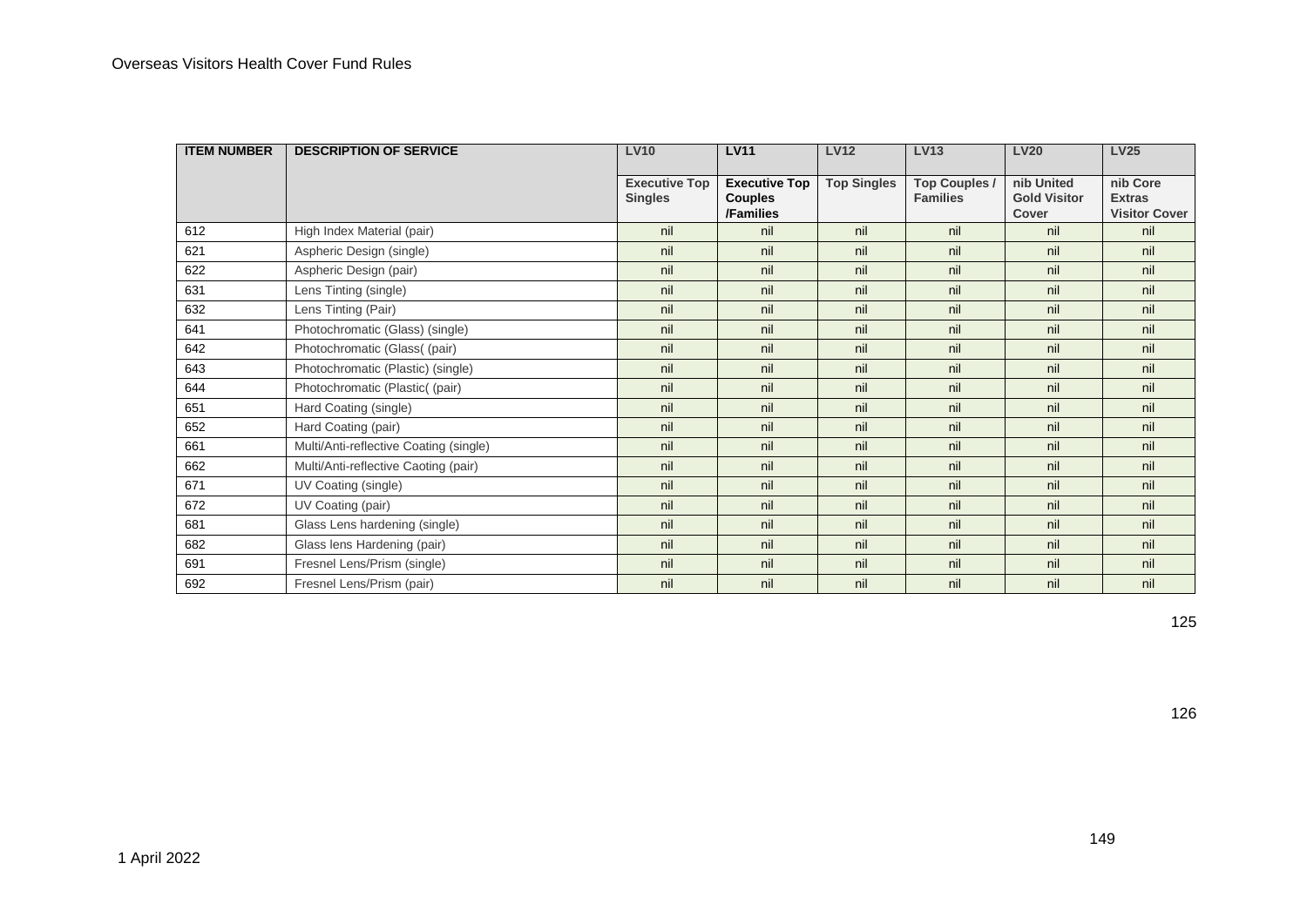## Non Surgically Implanted Prostheses and Appliances

In the table set out below which sets out Benefits for non surgically implanted prostheses and appliances:

- (a) the Benefits apply to Schedules: LV10 Executive Top Visitors Singles, LV11 Executive Top Visitors Couples & Families, LV12 Top Visitors Singles, LV13 Top Visitors Couples & Families and LV14 Mid Visitors
- (b) the Benefits payable for the Services for each Schedule shall be subject to the Annual Limits, service limits and conditions set out in that Schedule.

| <b>Item</b>                                                                                    | <b>Requirements</b>                                                              | <b>Additional Points</b>                                                                                                                                            | Item limits (if applicable)   |
|------------------------------------------------------------------------------------------------|----------------------------------------------------------------------------------|---------------------------------------------------------------------------------------------------------------------------------------------------------------------|-------------------------------|
| Nebulizer                                                                                      | Letter of recommendation from<br>a Medical Practitioner /<br>Specialist required | n/a                                                                                                                                                                 | 1 per person<br>every 2 years |
| Ankle-Foot Orthosis<br>(Include Pnuematic<br>Boot)                                             |                                                                                  | n/a                                                                                                                                                                 | 2 per person<br>per year      |
| Knee Brace                                                                                     | Only payable pre & post-<br>surgery. Letter of                                   | The brace should extend<br>from the groin to the ankle<br>and have a hinged rigid<br>support. No Benefits<br>payable for soft knee braces<br>for sporting purposes. | 1 per person<br>per year      |
| <b>Back Brace</b>                                                                              | recommendation from<br>specialist required. Braces                               | n/a                                                                                                                                                                 | 1 per person<br>per year      |
| Shoulder Brace                                                                                 | must have rigid support and<br>must be fitted and assessed by                    | n/a                                                                                                                                                                 | 1 per person<br>per year      |
| Knee-Ankle Foot<br>Orthosis (Include<br>Pneumatic Boot)                                        | a qualified practitioner                                                         | n/a                                                                                                                                                                 | 2 per person<br>per year      |
| <b>Rigid Neck Brace</b>                                                                        |                                                                                  | 3 types of rigid neck braces<br>have been identified: the<br>aspen collar, OA Plastic<br>Collar and the Royce<br>Philadelphia Collar                                | 1 per person<br>per year      |
| <b>Blood Glucose</b><br>Monitor (also known<br>as Reflolux or<br>medisense softact<br>machine) | Letter of recommendation from<br>a Medical Practitioner /<br>Specialist required | n/a                                                                                                                                                                 | 2 per policy<br>per year      |
| <b>Surgical Stockings</b>                                                                      | Letter of recommendation from<br>a Medical Practitioner /<br>Specialist required | n/a                                                                                                                                                                 |                               |

In the table set out below which sets out Benefits for non-surgically implanted prostheses and appliances:

- (a) the Benefits apply to Schedules: LV20 nib United Gold Visitor Cover .
- (b) the Benefits payable for the Services for each Schedule shall be subject to the Annual Limits, service limits and conditions set out in that Schedule.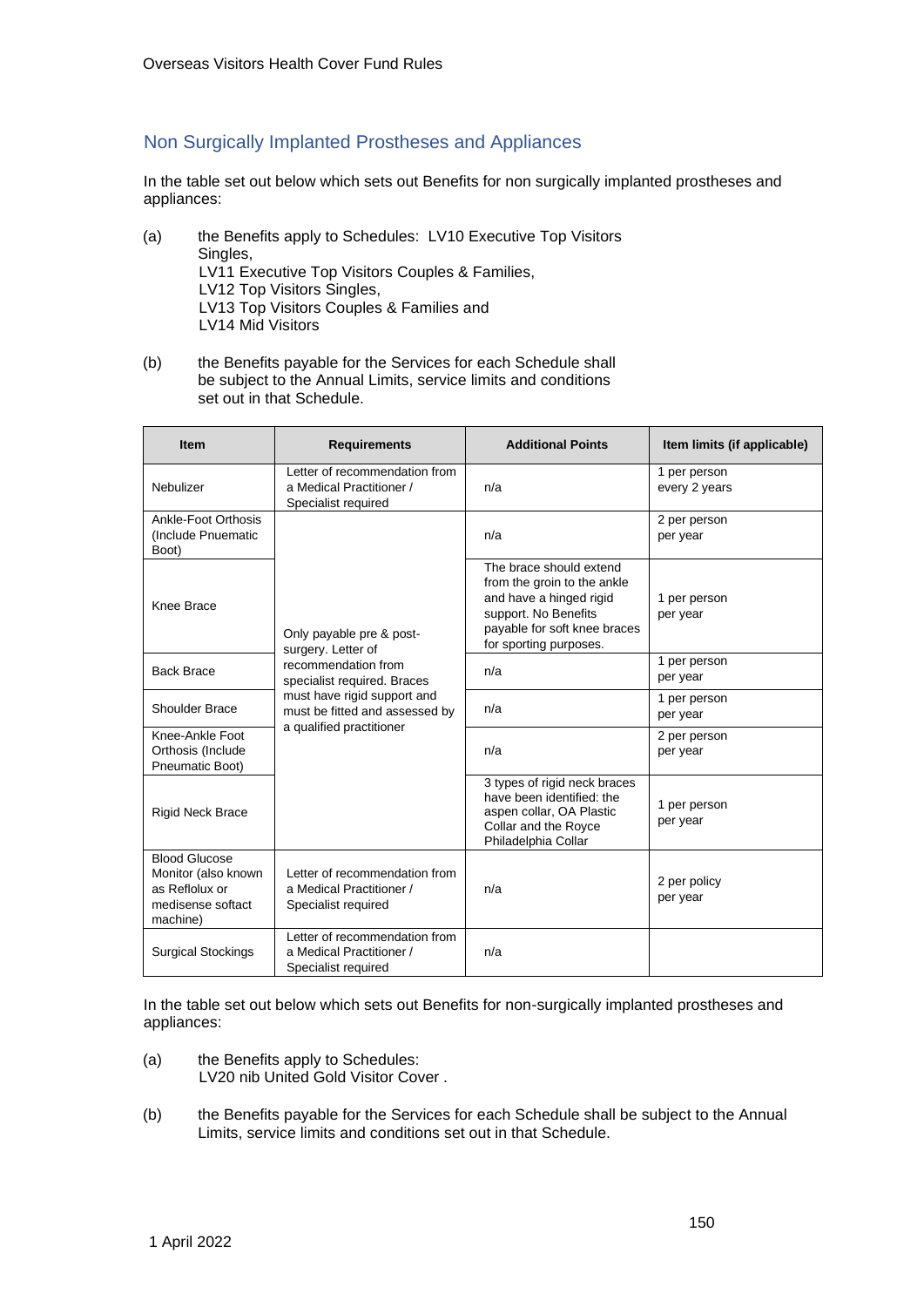| <b>Item Number</b> | <b>Description of Service</b>                              | <b>Service Limit</b><br>(all service limits are 'per<br>person' unless otherwise<br>specified) |
|--------------------|------------------------------------------------------------|------------------------------------------------------------------------------------------------|
| 8001               | Unilateral external Mammary prosthesis after mastectomy    | 1 per 3 years                                                                                  |
| 8002               | Bilateral external Mammary prosthesis after mastectomy     | 1 per 3 years                                                                                  |
| 8003               | <b>Back Brace</b>                                          | 1 per 3 years                                                                                  |
| 8005               | Ankle-Foot Orthosis                                        | 1 per 3 years                                                                                  |
| 8006               | Knee-ankle foot Orthosis                                   | 1 per 3 years                                                                                  |
| 8007               | Blood glucose monitor                                      | 1 per 3 years                                                                                  |
| 8008               | Nebulizer                                                  | 1 per 3 years                                                                                  |
| 8009               | Wigs                                                       | 1 per 3 years                                                                                  |
| 8010               | Irlen lenses                                               | 1 per 3 years                                                                                  |
| 8011               | Surgical stockings                                         | No limit                                                                                       |
| 8012               | Peak flow meter                                            | 1 per 3 years                                                                                  |
| 8015               | CPAP machine (for sleep disorders)                         | 1 per 3 years                                                                                  |
| 8016               | TENS machine (pain relieving stimulator)                   | 1 per 3 years                                                                                  |
| 8017               | Knee brace                                                 | 1 per 3 years                                                                                  |
| 8019               | Pressure garments                                          | 1 per 3 years                                                                                  |
| 8020               | Wheelchair/power wheel chair                               | 1 per 3 years                                                                                  |
| 8021               | <b>Walking frames</b>                                      | 1 per 3 years                                                                                  |
| 8022               | <b>Hip Orthosis</b>                                        | 1 per 3 years                                                                                  |
| 8023               | Blood pressure monitor (sphygmomanometer)                  | 1 per 3 years                                                                                  |
| 8024               | Injection delivery device                                  | 1 per 3 years                                                                                  |
| 8025               | Needle-less injector (diabetic aid)                        | 1 per 3 years                                                                                  |
| 8027               | Spacer                                                     | 1 per 3 years                                                                                  |
| 8029               | Abdominal binders/hernia supports                          | 1 per 3 years                                                                                  |
| 8033               | Artificial eye                                             | 1 per 3 years                                                                                  |
| 8034               | Joint fluid replacement                                    | 1 per 3 years                                                                                  |
| 8035               | Shoulder brace                                             | 1 per 3 years                                                                                  |
| 8036               | Finger, thumb, hand, wrist, arm & elbow Orthosis & splints | 1 per 3 years                                                                                  |
| 8037               | CPAP parts                                                 | 1 per 3 years                                                                                  |
| 8038               | CoaguChek                                                  | 1 per 3 years                                                                                  |
| 8039               | Erectile dysfunction pump                                  | 1 per 3 years                                                                                  |
| 8053               | Post mastectomy bras                                       | 1 per 3 years                                                                                  |
| 8054               | Rigid neck brace                                           | 1 per 3 years                                                                                  |
| 8063               | Hip protector                                              | 1 per 3 years                                                                                  |
| 8067               | Speech processor                                           | 1 per 3 years                                                                                  |
| 8068               | Macular degeneration aids                                  | 1 per 3 years                                                                                  |
| 8109               | Orthotic appliance                                         | 2 per 3 years                                                                                  |
| 9100               | Orthopaedic shoes/boots                                    | 2 per 3 years                                                                                  |
| 9299               | Hearing aid (monaural)                                     | 2 per 5 years                                                                                  |
| 9302               | Hearing aid (binaural)                                     |                                                                                                |
| 9300               | Hearing aid repair                                         | 1 per year                                                                                     |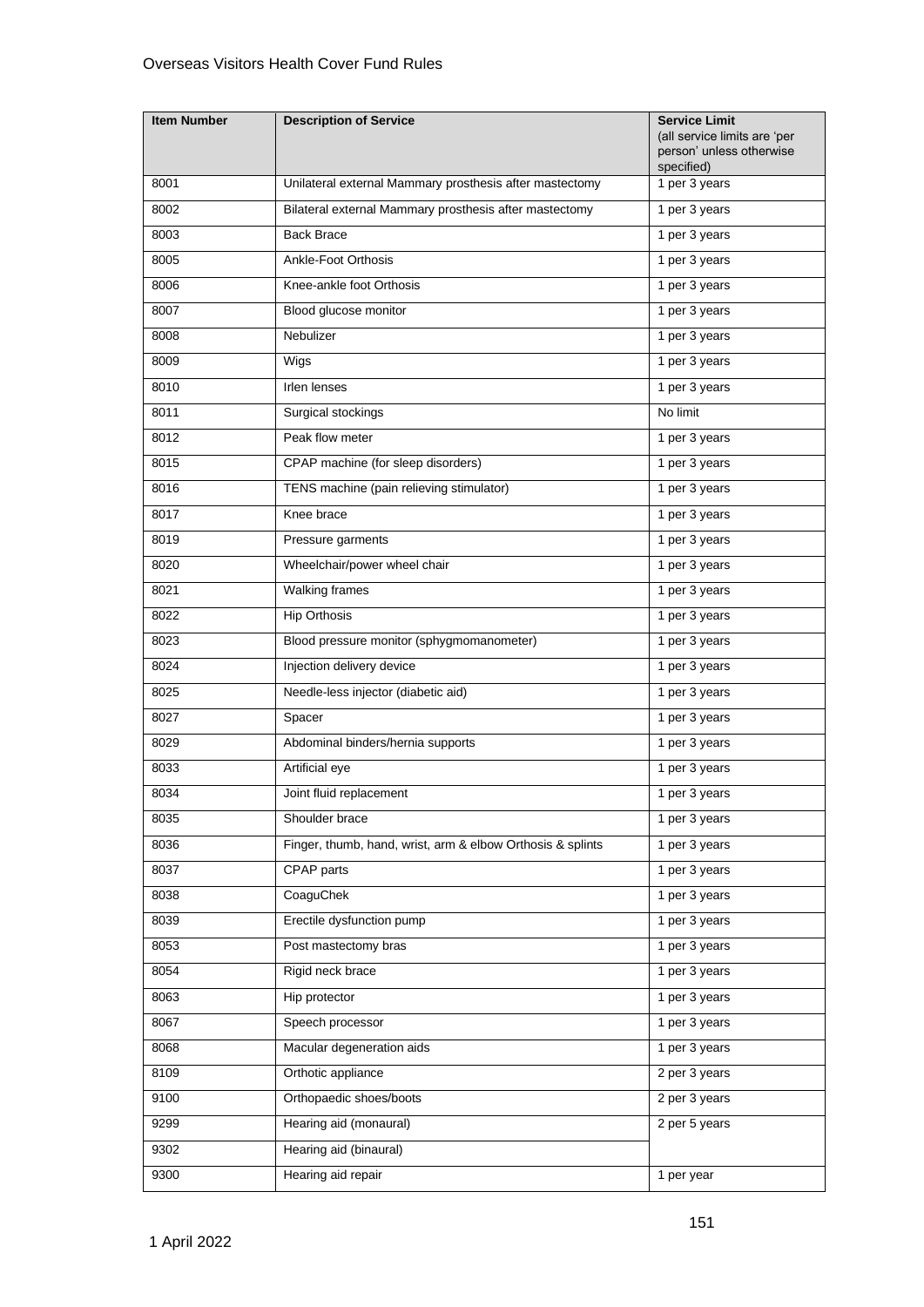In the table set out below which sets out Benefits for Non Surgically Implanted Prostheses and Appliances (Artificial Aids):

the Benefits apply to Schedules:

LV22 IMAN Visitor Cover

- (a) The Benefits payable for the Services for each Schedule shall be:
	- (i) Those Benefit amounts set out below;<br>(ii) Subject to the service limits and condit
		- Subject to the service limits and conditions set out in that Schedule;
- (b) "service limits" shall mean the number of times during any Calendar Year that a Benefit will be paid for a particular service. All service limits are per person unless otherwise specified below.

| <b>Description of aid</b>                              | <b>Item</b><br>number | Service limits that apply                                              | <b>LV22</b> |
|--------------------------------------------------------|-----------------------|------------------------------------------------------------------------|-------------|
| Abdominal Binders / Hernia Supports                    | 8029                  | 2 per person per Calendar Year                                         | 100%        |
| Ankle-Foot Orthosis (includes Pneumatic Boot)          | 8005                  | 2 per person per Calendar Year                                         | Nil         |
| <b>Artificial Eye</b>                                  | 8033                  | 1 per person per Calendar Year                                         | 100%        |
| <b>Back Brace</b>                                      | 8003                  | 1 per person per Calendar Year                                         | 100%        |
| Bilateral external mammary prosthesis after mastectomy | 8002                  | 4 per person per Calendar Year                                         | Nil         |
| <b>Blood Glucose Monitor</b>                           | 8007                  | 2 per Policy per Calendar Year                                         | Nil         |
| Blood Pressure Monitor (sphygmomanometer)              | 8023                  | 1 per policy every 2 Calendar<br>Year                                  | Nil         |
| CoaguChek                                              | 8038                  | 1 per policy every 2 Calendar<br>Year                                  | Nil         |
| CPAP machine (for sleep disorders)                     | 8015                  | 1 per policy every 2 Calendar<br>Year                                  | Nil         |
| <b>CPAP Parts</b>                                      | 8037                  | 2 per person per Calendar Year                                         | Nil         |
| <b>Erectile Dysfunction Pump</b>                       | 8039                  | 1 per person per Calendar Year                                         | Nil         |
| Finger, Hand, Wrist, Arm & Elbow Orthoses and Splints  | 8036                  | 1 per person per Calendar Year                                         | 100%        |
| Hearing aid (monaural)                                 | 9299                  | 2 per person per 5 years                                               | Nil         |
| Hearing aid (binaural)                                 | 9302                  | 2 per person per 5 years                                               | Nil         |
| Hearing aid repair                                     | 9300                  | 1 per person per year                                                  | Nil         |
| <b>Hip Orthosis</b>                                    | 8022                  | 1 per person per Calendar Year                                         | 100%        |
| <b>Hip Protector</b>                                   | 8063                  | 1 per person per Calendar Year                                         | Nil         |
| <b>Injection Delivery Device</b>                       | 8024                  | 1 per person per Calendar Year                                         | Nil         |
| <b>Irlen Lenses</b>                                    | 8010                  | 1 pair per person per Calendar<br>Year                                 | Nil         |
| Joint Fluid Replacement                                | 8034                  | $\overline{a}$                                                         | Nil         |
| Knee Brace                                             | 8017                  | 1 per person per Calendar Year                                         | 100%        |
| Knee-Ankle Foot Orthosis                               | 8006                  | 2 per person per Calendar Year                                         | 100%        |
| Macular degeneration aids                              | 8068                  | 1 per person per 3 years                                               | Nil         |
| Nebuliser                                              | 8008                  | 1 per person every 2 Calendar<br>Years                                 | Nil         |
| Needle-less injector (diabetic aid)                    | 8025                  | 1 per policy per Calendar Year                                         | Nil         |
| Orthotic appliance                                     | 8109                  | 2 per person per Calendar Year                                         | Nil         |
| Orthopaedic shoes                                      | 9100                  | 2 per person per Calendar Year                                         | Nil         |
| Peak Flow Meter                                        | 8012                  | 1 per policy                                                           | Nil         |
| Post mastectomy bras                                   | 8053                  | 2 per person per Calendar Year                                         | Nil         |
| <b>Pressure Garments</b>                               | 8019                  |                                                                        | 100%        |
| Rigid neck brace                                       | 8054                  | 1 per person per Calendar Year                                         | 100%        |
| <b>Shoulder Brace</b>                                  | 8035                  | 1 per person per Calendar Year                                         | 100%        |
| Spacer                                                 | 8027                  | 2 per policy per Calendar Year                                         | Nil         |
| Speech processor                                       | 8067                  | 1 per person per 3 years                                               | Nil         |
| <b>Surgical Stockings</b>                              | 8011                  |                                                                        | 100%        |
| Tens Machine (pain relieving stimulator)               | 8016                  | 1 Tens Machine OR 1 Magic<br>Hand per policy every 2 Calendar<br>Years | Nil         |